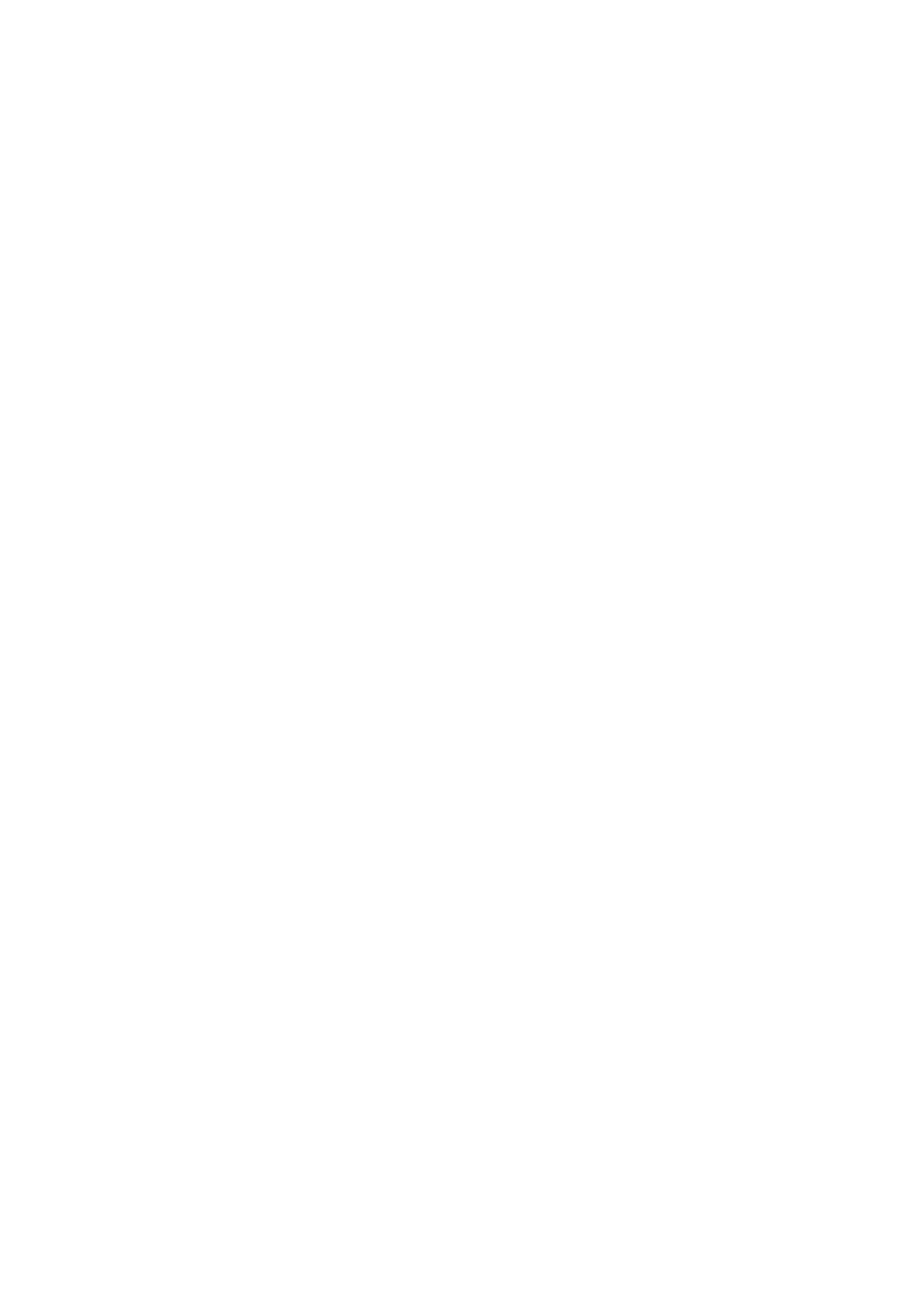(Reprint No. 27)

South Australia

# **STAMP DUTIES ACT 1923**

An Act to consolidate certain Acts relating to stamp duties.

*This Act is reprinted pursuant to the Acts Republication Act 1967 and incorporates all amendments in force as at 26 July 2001.*

*It should be noted that the Act has not been revised (for obsolete references, etc.) by the Commissioner of Statute Revision since the reprint published on 1 November 1984.*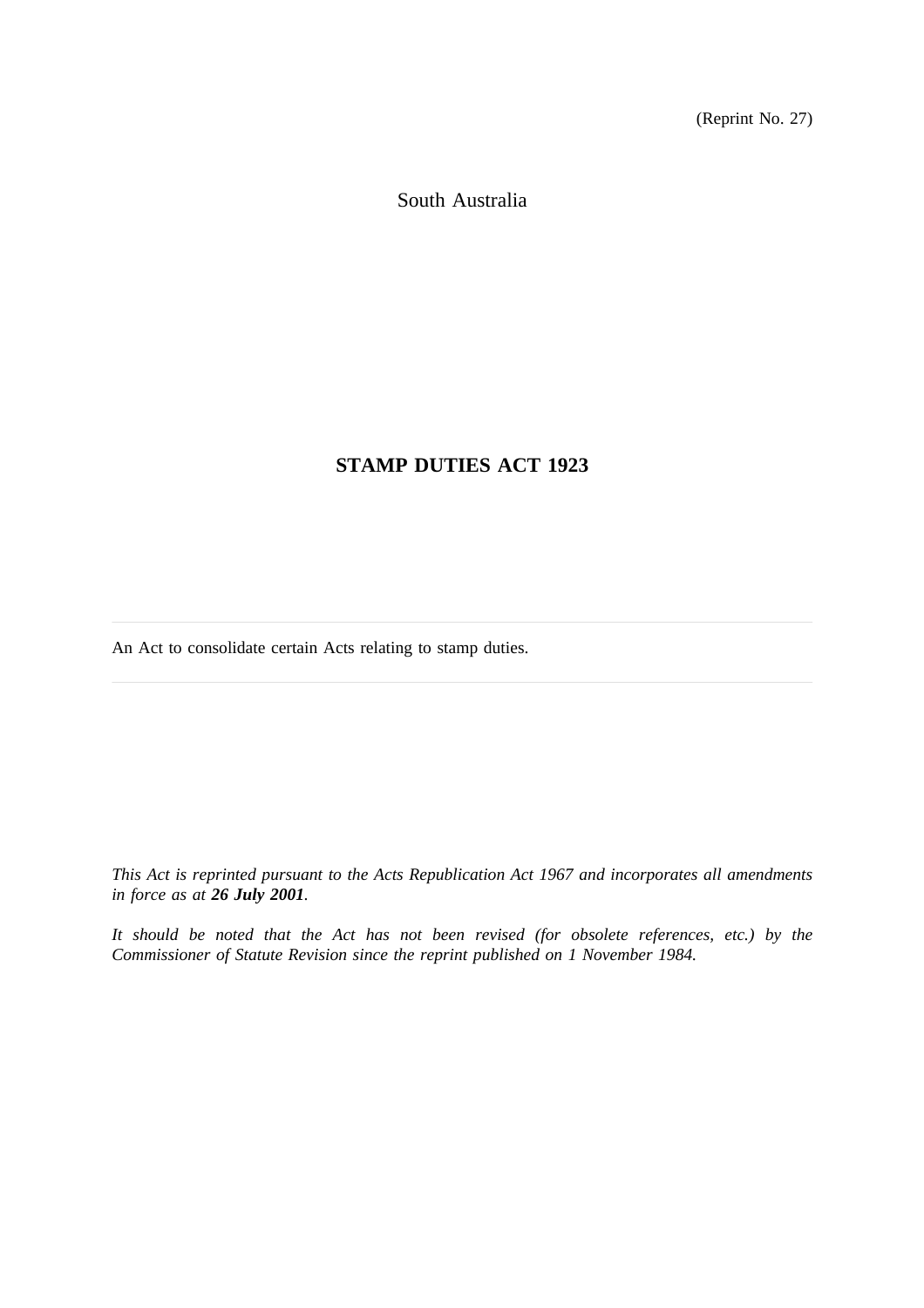# **STAMP DUTIES ACT 1923**

being

Stamp Duties Act 1923 No. 1569 of 1923 [Assented to 21 November 1923]

as amended by

Stamp Duties Act 1927 No. 1822 of 1927 [Assented to 21 December 1927]<sup>1</sup> Stamp Duties Amendment Act 1928 No. 1860 of 1928 [Assented to 17 October 1928] Lottery and Gaming Act Amendment Act 1928 No. 1877 of 1928 [Assented to 1 November 1928] Statute Law Revision Act 1935 No. 2246 of 1935 [Assented to 19 December 1935] Stamp Duties Act Amendment Act 1936 No. 2312 of 1936 [Assented to 19 November 1936] Stamp Duties Act Amendment Act 1937 No. 2359 of 1937 [Assented to 19 November 1937] Stamp Duties Act Amendment Act 1938 No. 2387 of 1938 [Assented to 25 August 1938]<sup>2</sup> Stamp Duties Act Amendment Act 1941 No. 48 of 1941 [Assented to 27 November 1941] Stamp Duties Act Amendment Act 1942 No. 22 of 1942 [Assented to 12 November 1942] Stamp Duties Act Amendment Act 1944 No. 30 of 1944 [Assented to 14 December 1944] Stamp Duties Act Amendment Act 1945 No. 32 of 1945 [Assented to 3 January 1946]<sup>3</sup> (as amended by Stamp Duties Act Amendment Act 1947 No. 41 of 1947 [Assented to 11 December 1947]) Stamp Duties Act Amendment Act 1950 No. 16 of 1950 [Assented to 2 November 1950] Stamp Duties Act Amendment Act 1952 No. 5 of 1952 [Assented to 2 October 1952] Statute Law Revision Act 1952 No. 42 of 1952 [Assented to 4 December 1952] Stamp Duties Act Amendment Act (No. 2) 1952 No. 55 of 1952 [Assented to 8 January 1953]<sup>4</sup> Stamp Duties Act Amendment Act 1953 No. 30 of 1953 [Assented to 10 December 1953] Stamp Duties Act Amendment Act 1954 No. 29 of 1954 [Assented to 2 December 1954] Stamp Duties Act Amendment Act 1956 No. 8 of 1956 [Assented to 11 October 1956]<sup>5</sup> Stamp Duties Act Amendment Act 1959 No. 45 of 1959 [Assented to 17 December 1959]6 Stamp Duties Act Amendment Act 1960 No. 7 of 1960 [Assented to 19 May 1960]<sup>7</sup> Banks Statutory Obligations Amendment Act 1962 No. 32 of 1962 [Assented to 1 November 1962] (as amended by Statute Law Revision Act 1973 No. 77 of 1973 [Assented to 6 December 1973]) Statutes Amendment (Stamp Duties and Motor Vehicles) Act 1964 No. 24 of 1964 [Assented to 9 October  $1964$ <sup>8</sup> Stamp Duties Act Amendment Act 1965 No. 58 of 1965 [Assented to 23 December 1965]<sup>9</sup> (as amended by Stamp Duties Act Amendment Act 1966 No. 59 of  $1966<sup>10</sup>$ ) Lottery and Gaming Act Amendment Act (No. 2) 1966 No. 46 of 1966 [Assented to 13 October 1966]<sup>11</sup> Stamp Duties Act Amendment Act 1966 No. 59 of 1966 [Assented to 10 November 1966]<sup>10</sup> Marketable Securities Transfer Act 1967 No. 14 of 1967 [Assented to 6 April 1967]<sup>12</sup> Stamp Duties Act Amendment Act 1967 No. 48 of 1967 [Assented to 19 October 1967] Stamp Duties Act Amendment Act (No. 2) 1968, No. 26 of 1968 [Assented to 5 December 1968]<sup>13</sup> Stamp Duties Act Amendment Act 1968 No. 32 of 1968 [Assented to 12 December 1968]<sup>14</sup> (as amended by Statute Law Revision Act 1974 No. 42 of 1974) Stamp Duties Act Amendment Act (No. 3) 1968 No. 56 of 1968 [Assented to 19 December 1968]<sup>15</sup> Stamp Duties Act Amendment Act 1970 No. 42 of 1970 [Assented to 3 December 1970] Stamp Duties Act Amendment Act 1971 No. 71 of 1971 [Assented to 4 November 1971]<sup>16</sup> (as amended by Stamp Duties Act Amendment Act 1971 Amending Act 1971 No. 103 of 1971 [Assented to 3 December  $1971$ <sup>17</sup>) Stamp Duties Act Amendment Act (No. 2) 1971 No. 80 of 1971 [Assented to 18 November 1971]<sup>18</sup> Statute Law Revision Act 1974 No. 42 of 1974 [Assented to 11 April 1974] Stamp Duties Act Amendment Act 1974 No. 90 of 1974 [Assented to 2 December 1974]19

#### *NOTE:*

- *Asterisks indicate repeal or deletion of text.*
- *Entries appearing in bold type indicate the amendments incorporated since the last reprint.*
- *For the legislative history of the Act see Appendix.*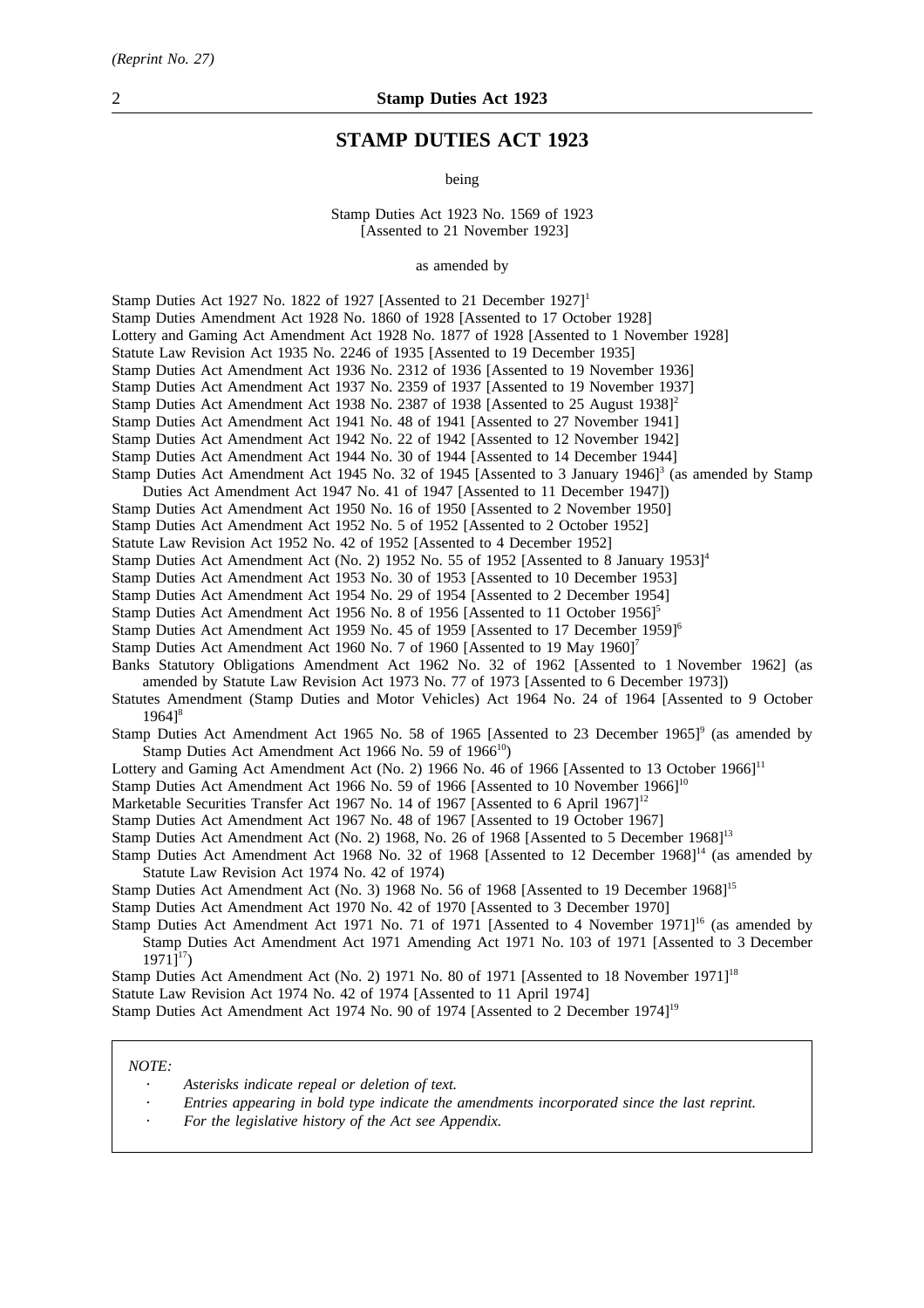| Stamp Duties Act Amendment Act 1975 No. 63 of 1975 [Assented to 4 September 1975] <sup>20</sup><br>Statutes Amendment (Gift Duty and Stamp Duties) Act 1975 No. 76 of 1975 [Assented to 16 October 1975] $^{21}$<br>Statutes Amendment (Gift Duty and Stamp Duties) Act 1976 No. 54 of 1976 [Assented to 28 October 1976] <sup>22</sup><br>Stamp Duties Act Amendment Act 1976 No. 101 of 1976 [Assented to 16 December 1976] <sup>23</sup><br>Racing Act 1976 No. 104 of 1976 [Assented to 16 December $1976$ ] <sup>24</sup><br>Stamp Duties Act Amendment Act 1977 No. 28 of 1977 [Assented to 28 July 1977]<br>Stamp Duties Act Amendment Act 1978 No. 27 of 1978 [Assented to 30 March 1978] <sup>25</sup><br>Stamp Duties Act Amendment Act (No. 2) 1978 No. 89 of 1978 [Assented to 30 November 1978] <sup>26</sup><br>Stamp Duties Act Amendment Act 1979 No. 66 of 1979 [Assented to 15 November 1979] $^{27}$<br>Stamp Duties Act Amendment Act 1980 No. 111 of 1980 [Assented to 18 December 1980] <sup>28</sup><br>Stamp Duties Act Amendment Act 1981 No. 70 of 1981 [Assented to 30 October 1981] <sup>29</sup><br>Stamp Duties Act Amendment Act 1982 No. 15 of 1982 [Assented to 11 March 1982] <sup>30</sup><br>Stamp Duties Act Amendment Act (No. 2) 1982 No. 30 of 1982 [Assented to 8 April 1982] <sup>31</sup><br>Stamp Duties Act Amendment Act (No. 3) 1982 No. 95 of 1982 [Assented to 23 December 1982] <sup>32</sup><br>Stamp Duties Act Amendment Act 1983 No. 65 of 1983 [Assented to 29 September 1983] <sup>33</sup> |
|-----------------------------------------------------------------------------------------------------------------------------------------------------------------------------------------------------------------------------------------------------------------------------------------------------------------------------------------------------------------------------------------------------------------------------------------------------------------------------------------------------------------------------------------------------------------------------------------------------------------------------------------------------------------------------------------------------------------------------------------------------------------------------------------------------------------------------------------------------------------------------------------------------------------------------------------------------------------------------------------------------------------------------------------------------------------------------------------------------------------------------------------------------------------------------------------------------------------------------------------------------------------------------------------------------------------------------------------------------------------------------------------------------------------------------------------------------------------------------------------------------------------------------------------------------|
| Stamp Duties Act Amendment Act (No. 2) 1983 No. 89 of 1983 [Assented to 1 December 1983] <sup>34</sup>                                                                                                                                                                                                                                                                                                                                                                                                                                                                                                                                                                                                                                                                                                                                                                                                                                                                                                                                                                                                                                                                                                                                                                                                                                                                                                                                                                                                                                              |
| Statute Law Revision Act 1984 No. 50 of 1984 [Assented to 24 May 1984] <sup>35</sup>                                                                                                                                                                                                                                                                                                                                                                                                                                                                                                                                                                                                                                                                                                                                                                                                                                                                                                                                                                                                                                                                                                                                                                                                                                                                                                                                                                                                                                                                |
| Stamp Duties Act Amendment Act 1985 No. 81 of 1985 [Assented to 22 August $1985$ ] <sup>36</sup><br>Stamp Duties Act Amendment Act 1986 No. 8 of 1986 [Assented to 13 March 1986]                                                                                                                                                                                                                                                                                                                                                                                                                                                                                                                                                                                                                                                                                                                                                                                                                                                                                                                                                                                                                                                                                                                                                                                                                                                                                                                                                                   |
| Stamp Duties Act Amendment Act (No. 2) 1986 No. 100 of 1986 [Assented to 11 December 1986] <sup>37</sup>                                                                                                                                                                                                                                                                                                                                                                                                                                                                                                                                                                                                                                                                                                                                                                                                                                                                                                                                                                                                                                                                                                                                                                                                                                                                                                                                                                                                                                            |
| Statutes Amendment (Taxation) Act 1987 No. 2 of 1987 [Assented to 5 March 1987]                                                                                                                                                                                                                                                                                                                                                                                                                                                                                                                                                                                                                                                                                                                                                                                                                                                                                                                                                                                                                                                                                                                                                                                                                                                                                                                                                                                                                                                                     |
| Stamp Duties Act Amendment Act 1988 No. 21 of 1988 [Assented to 14 April 1988] <sup>38</sup>                                                                                                                                                                                                                                                                                                                                                                                                                                                                                                                                                                                                                                                                                                                                                                                                                                                                                                                                                                                                                                                                                                                                                                                                                                                                                                                                                                                                                                                        |
| Stamp Duties Act Amendment Act 1989 No. 8 of 1989 [Assented to 16 March 1989] <sup>39</sup>                                                                                                                                                                                                                                                                                                                                                                                                                                                                                                                                                                                                                                                                                                                                                                                                                                                                                                                                                                                                                                                                                                                                                                                                                                                                                                                                                                                                                                                         |
| Stamp Duties Act Amendment Act (No. 2) 1989 No. 52 of 1989 [Assented to 14 September 1989] <sup>40</sup><br>Stamp Duties Act Amendment Act (No. 3) 1989 No. 64 of 1989 [Assented to 29 October 1989] <sup>41</sup>                                                                                                                                                                                                                                                                                                                                                                                                                                                                                                                                                                                                                                                                                                                                                                                                                                                                                                                                                                                                                                                                                                                                                                                                                                                                                                                                  |
| Stamp Duties Act Amendment Act 1990 No. 4 of 1990 [Assented to 29 March 1990]                                                                                                                                                                                                                                                                                                                                                                                                                                                                                                                                                                                                                                                                                                                                                                                                                                                                                                                                                                                                                                                                                                                                                                                                                                                                                                                                                                                                                                                                       |
| Stamp Duties Act Amendment Act (No. 2) 1990 No. 33 of 1990 [Assented to 26 April 1990]                                                                                                                                                                                                                                                                                                                                                                                                                                                                                                                                                                                                                                                                                                                                                                                                                                                                                                                                                                                                                                                                                                                                                                                                                                                                                                                                                                                                                                                              |
| Stamp Duties Act Amendment Act (No. 3) 1990 No. 36 of 1990 [Assented to 3 May 1990] <sup>42</sup>                                                                                                                                                                                                                                                                                                                                                                                                                                                                                                                                                                                                                                                                                                                                                                                                                                                                                                                                                                                                                                                                                                                                                                                                                                                                                                                                                                                                                                                   |
| Stamp Duties Act Amendment Act (No. 4) 1990 No. 47 of 1990 [Assented to 8 November 1990] <sup>43</sup>                                                                                                                                                                                                                                                                                                                                                                                                                                                                                                                                                                                                                                                                                                                                                                                                                                                                                                                                                                                                                                                                                                                                                                                                                                                                                                                                                                                                                                              |
| Stamp Duties (Concessional Duty and Exemptions) Amendment Act 1991 No. 19 of 1991 [Assented to<br>18 April 1991]                                                                                                                                                                                                                                                                                                                                                                                                                                                                                                                                                                                                                                                                                                                                                                                                                                                                                                                                                                                                                                                                                                                                                                                                                                                                                                                                                                                                                                    |
| Motor Vehicles (Historic Vehicles and Disabled Persons' Parking) Amendment Act 1991 No. 54 of 1991                                                                                                                                                                                                                                                                                                                                                                                                                                                                                                                                                                                                                                                                                                                                                                                                                                                                                                                                                                                                                                                                                                                                                                                                                                                                                                                                                                                                                                                  |
| [Assented to 28 November 1991] <sup>44</sup>                                                                                                                                                                                                                                                                                                                                                                                                                                                                                                                                                                                                                                                                                                                                                                                                                                                                                                                                                                                                                                                                                                                                                                                                                                                                                                                                                                                                                                                                                                        |
| Stamp Duties (Assessments and Forms) Amendment Act 1991 No. 74 of 1991 [Assented to 12 December<br>$19911^{45}$                                                                                                                                                                                                                                                                                                                                                                                                                                                                                                                                                                                                                                                                                                                                                                                                                                                                                                                                                                                                                                                                                                                                                                                                                                                                                                                                                                                                                                     |
| Stamp Duties (Rates) Amendment Act 1992 No. 42 of 1992 [Assented to 31 August 1992] <sup>46</sup><br>Statutes Amendment (Expiation of Offences) Act 1992 No. 71 of 1992 [Assented to 19 November 1992] <sup>47</sup><br>Stamp Duties (Penalties, Reassessments and Securities) Amendment Act 1992 No. 88 of 1992 [Assented to<br>10 December $1992]^{48}$                                                                                                                                                                                                                                                                                                                                                                                                                                                                                                                                                                                                                                                                                                                                                                                                                                                                                                                                                                                                                                                                                                                                                                                           |
| Stamp Duties (Securities Clearing House) Amendment Act 1994 No. 14 of 1994 [Assented to 12 May 1994] <sup>49</sup>                                                                                                                                                                                                                                                                                                                                                                                                                                                                                                                                                                                                                                                                                                                                                                                                                                                                                                                                                                                                                                                                                                                                                                                                                                                                                                                                                                                                                                  |
| Stamp Duties (Concessions) Amendment Act 1994 No. 31 of 1994 [Assented to 30 May 1994] <sup>50</sup>                                                                                                                                                                                                                                                                                                                                                                                                                                                                                                                                                                                                                                                                                                                                                                                                                                                                                                                                                                                                                                                                                                                                                                                                                                                                                                                                                                                                                                                |
| Criminal Law Consolidation (Felonies and Misdemeanours) Amendment Act 1994 No. 59 of 1994 [Assented to<br>27 October $1994$ <sup>51</sup>                                                                                                                                                                                                                                                                                                                                                                                                                                                                                                                                                                                                                                                                                                                                                                                                                                                                                                                                                                                                                                                                                                                                                                                                                                                                                                                                                                                                           |
| Motor Vehicles (Conditional Registration) Amendment Act 1994 No. 76 of 1994 [Assented to 8 December<br>$1994$ <sup>52</sup>                                                                                                                                                                                                                                                                                                                                                                                                                                                                                                                                                                                                                                                                                                                                                                                                                                                                                                                                                                                                                                                                                                                                                                                                                                                                                                                                                                                                                         |
| Stamp Duties (Miscellaneous) Amendment Act 1994 No. 83 of 1994 [Assented to 8 December 1994]<br>Stamp Duties (Marketable Securities) Amendment Act 1995 No. 49 of 1995 [Assented to 13 July 1995] <sup>53</sup><br>Stamp Duties (Miscellaneous) Amendment Act 1995 No. 72 of 1995 [Assented to 2 November 1995] <sup>54</sup><br>Stamp Duties (Valuations—Objections and Appeals) Amendment Act 1995 No. 83 of 1995 [Assented to<br>30 November 1995]                                                                                                                                                                                                                                                                                                                                                                                                                                                                                                                                                                                                                                                                                                                                                                                                                                                                                                                                                                                                                                                                                               |
| Motor Vehicles (Heavy Vehicles Registration Charges) Amendment Act 1995 No. 77 of 1995 [Assented to<br>23 November $1995$ <sup>55</sup>                                                                                                                                                                                                                                                                                                                                                                                                                                                                                                                                                                                                                                                                                                                                                                                                                                                                                                                                                                                                                                                                                                                                                                                                                                                                                                                                                                                                             |
| Stamp Duties (Miscellaneous) Amendment Act 1996 No. 18 of 1996 [Assented to 24 April 1996] <sup>56</sup><br>Motor Vehicles (Miscellaneous No. 2) Amendment Act 1996 No. 30 of 1996 [Assented to 2 May 1996] <sup>57</sup><br>Statutes Amendment (Community Titles) Act 1996 No. 38 of 1996 [Assented to 9 May 1996] <sup>58</sup><br>Statutes Amendment (Taxation Administration) Act 1996 No. 82 of 1996 [Assented to 5 December 1996] <sup>59</sup><br>Stamp Duties (Miscellaneous) Amendment Act 1997 No. 20 of 1997 [Assented to 27 March 1997] <sup>60</sup><br>Stamp Duties (Rates of Duty) Amendment Act 1997 No. 42 of 1997 [Assented to 17 July 1997]<br>Stamp Duties (Miscellaneous No. 2) Amendment Act 1997 No. 82 of 1997 [Assented to 24 December 1997] <sup>61</sup><br>Stamp Duties (Miscellaneous) Amendment Act 1998 No. 36 of 1998 [Assented to 23 July 1998] <sup>62</sup><br>Stamp Duties (Share Buy-backs) Amendment Act 1998 No. 71 of 1998 [Assented to 3 December 1998]                                                                                                                                                                                                                                                                                                                                                                                                                                                                                                                                                    |
|                                                                                                                                                                                                                                                                                                                                                                                                                                                                                                                                                                                                                                                                                                                                                                                                                                                                                                                                                                                                                                                                                                                                                                                                                                                                                                                                                                                                                                                                                                                                                     |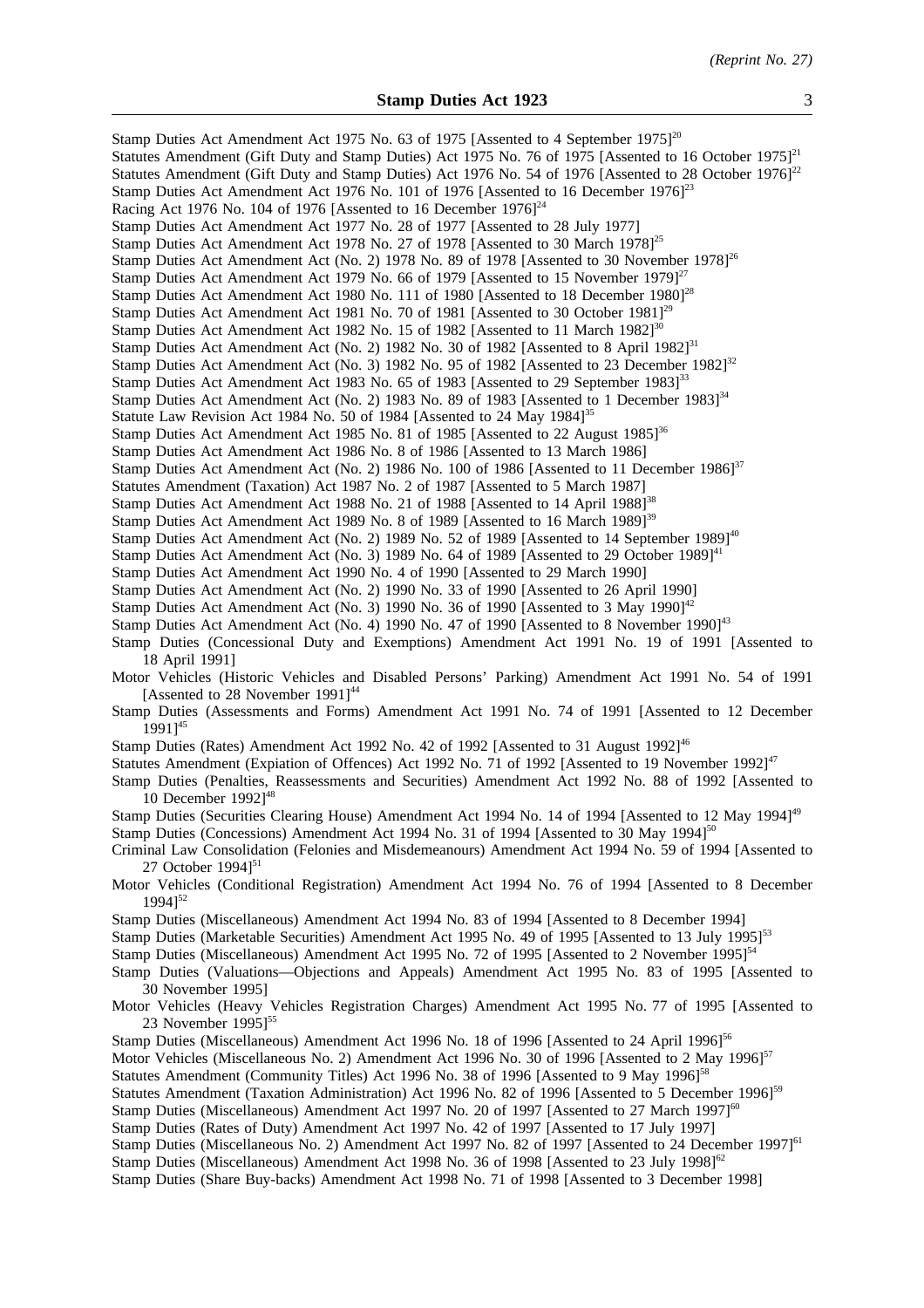Stamp Duties (Miscellaneous) Amendment Act 1999 No. 11 of 1999 [Assented to 18 March 1999] Stamp Duties (Conveyance Rates) Amendment Act 1999 No. 40 of 1999 [Assented to 5 August 1999] Statutes Amendment (Financial Institutions) Act 1999 No. 41 of 1999 [Assented to 5 August 1999]<sup>63</sup> National Tax Reform (State Provisions) Act 2000 No. 21 of 2000 [Assented to 8 June 2000] Stamp Duties (Land Rich Entities and Redemption) Amendment Act 2000 No. 80 of 2000 [Assented to 14 December 2000]<sup>64</sup>

Statutes Amendment (Corporations) Act 2001 No. 23 of 2001 [Assented to 14 June 2001]<sup>65</sup> Statutes Amendment (Taxation Measures) Act 2001 No. 27 of 2001 [Assented to 26 July 2001]<sup>66</sup>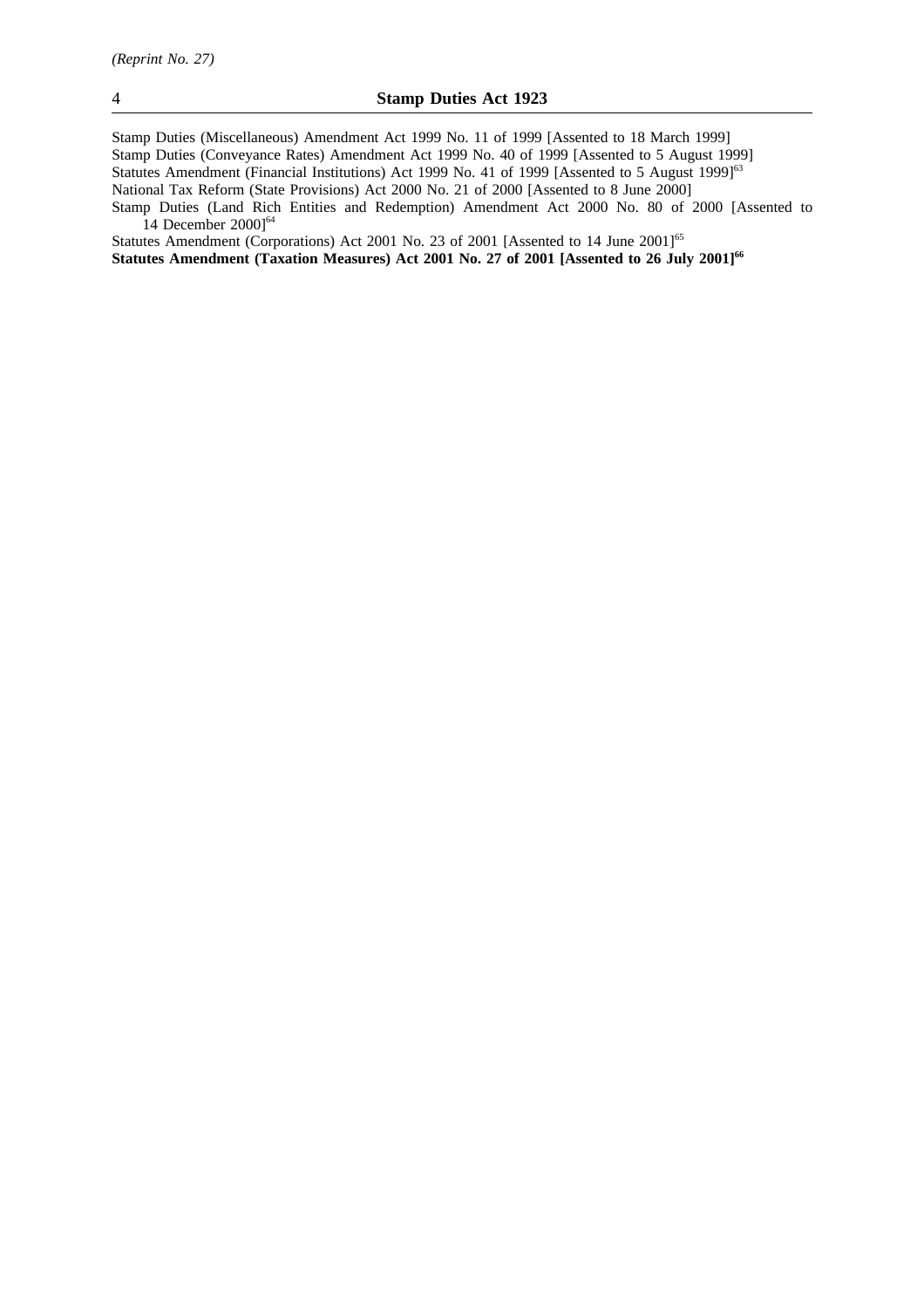- <sup>1</sup> Came into operation 24 December 1927: *Gaz.* 22 December 1927, p. 1609.
- <sup>2</sup> Came into operation (except s. 4(1)) on assent; s. 4(1) came into operation 16 January 1939: s. 4(2).
- <sup>3</sup> Came into operation (except s. 3) on assent; s. 3 came into operation 3 September 1939: s. 4(1), as amended by the Stamp Duties Act Amendment Act 1947.
- <sup>4</sup> Came into operation (except ss. 4-6) on assent; ss. 4-6 came into operation 22 January 1953: *Gaz*. 22 January 1953, p. 72.
- <sup>5</sup> Came into operation (except s. 6) on assent; s. 6 came into operation 10 September 1956: s. 6(3).
- <sup>6</sup> Came into operation 1 February 1960: *Gaz*. 7 January 1960, p. 1.
- Came into operation 1 February 1960: s. 3(2).
- <sup>8</sup> Came into operation (except ss. 1, 2 and 9(a)) 19 October 1964: *Gaz*. 15 October 1964, p. 1203; ss. 1, 2 and 9(a) came into operation on assent: s. 2(1).
- <sup>9</sup> Came into operation (except ss. 1-4, 6, 9, 14, 15(b),  $(l)$ -(o) and 16) 14 February 1966: s. 3(2); remainder of Act came into operation on assent: s. 3(1).
- <sup>10</sup> Came into operation (except s. 9(1)) 21 November 1966: *Gaz*. 19 November 1966, p. 1882; s. 9(1) came into operation 14 February 1966: s. 9(2).
- <sup>11</sup> Came into operation 8 December 1966: s. 3a as inserted by Act No. 33 of 1972, s. 4.
- <sup>12</sup> Came into operation 1 July 1967: *Gaz*. 25 May 1967, p. 1657.
- <sup>13</sup> Came into operation 1 January 1969: *Gaz*. 5 December 1968, p. 2429.
- <sup>14</sup> Came into operation 1 February 1969: *Gaz.* 12 December 1968, p. 2558.<br><sup>15</sup> Came into apartice 1 February 1969: *Gaz.* 19 December 1968, p. 2579.
- <sup>15</sup> Came into operation 1 February 1969: *Gaz*. 19 December 1968, p. 2670.
- <sup>16</sup> Came into operation (except s. 13(3)) 1 December 1971: *Gaz*. 11 November 1971, p. 1928; s. 13(3) came into operation 1 January 1972: *Gaz*. 3 December 1971, p. 2298.
- <sup>17</sup> Came into operation 30 November 1971: s. 1(1).
- <sup>18</sup> Came into operation 1 January 1972: *Gaz*. 23 December 1971, p. 2627.
- <sup>19</sup> Came into operation (except s. 7) 16 December 1974; s. 7 came into operation 2 January 1975: *Gaz*. 2 December 1974, p. 3555.
- <sup>20</sup> Came into operation 18 September 1975: *Gaz*. 18 September 1975, p. 1574.
- <sup>21</sup> Came into operation 14 July 1975: s. 2.<br>
<sup>22</sup> Came into operation 14 July 1976: s. 2.
- <sup>22</sup> Came into operation 14 July 1976: s. 2.<br><sup>23</sup> Came into operation (execute 2) on a
- <sup>23</sup> Came into operation (except s. 2) on assent; s. 2 came into operation 16 June 1977: *Gaz*. 16 June 1977, p. 1708.
- <sup>24</sup> Came into operation (except s. 4(1) and Part 2, Division 3) 1 January 1977: *Gaz*. 16 December 1976, p. 2252; s. 4(1) and Part 2, Division 3 came into operation 1 February 1977: *Gaz*. 27 January 1977, p. 179.
- <sup>25</sup> Came into operation (except ss. 3-6 and 9) on assent: s. 2(1); ss. 3-6 and 9 had not been brought into operation at the date of, and the amendments effected by those provisions have not been included in, this reprint.
- <sup>26</sup> Came into operation 18 January 1979: *Gaz*. 18 January 1979, p. 97.
- $\frac{27}{28}$  Came into operation 1 November 1979: s. 2.
- <sup>28</sup> Came into operation 6 November 1980: s. 2.
- <sup>29</sup> Came into operation 2 November 1981: *Gaz*. 30 October 1981, p. 1423.
- <sup>30</sup> Came into operation 22 March 1982: *Gaz*. 18 March 1982, p. 857.
- <sup>31</sup> Came into operation (except s. 4) 24 December 1981: s. 2; s. 4 came into operation 19 August 1982: *Gaz*. 19 August 1982, p. 512.
- <sup>32</sup> Came into operation 23 December 1982: *Gaz.* 23 December 1982, p. 1935.
- <sup>33</sup> Came into operation 1 January 1984: *Gaz*. 24 November 1983, p. 1515.
- $\frac{34}{35}$  Came into operation 1 January 1984: s. 2.
- <sup>35</sup> Came into operation (except Scheds. 1, 3, 4 and 5) 1 November 1984: *Gaz*. 1 November 1984, p. 1398; Scheds. 1, 3 and 5 came into operation 1 January 1985: *Gaz*. 13 December 1984, p. 1811; Sched. 4 came into operation 6 July 1985: *Gaz*. 9 May 1985, p. 1398.
- $\frac{36}{37}$  Came into operation 5 August 1985: s. 2.
- Came into operation (except ss. 16(a), (b), (c), (d) and  $18(h)$ , (i)) 18 December 1986; remainder of Act came into operation 1 February 1987: *Gaz*. 18 December 1986, p. 1877.
- <sup>38</sup> Came into operation (except s. 3) 7 December 1987: s. 2(1); s. 3 came into operation 14 June 1988: s. 2(2).
- $\frac{39}{40}$  Came into operation 1 February 1988: s. 2.
- Ss. 3 and 7 came into operation 9 August 1989: s. 2(2); ss. 4 and 5 came into operation 1 October 1989: s. 2(3); remainder of Act came into operation 21 September 1989: *Gaz*. 21 September 1989, p. 915.
- <sup>41</sup> Came into operation 28 March 1990: *Gaz*. 15 March 1990, p. 729.
- <sup>42</sup> Came into operation 24 May 1990: *Gaz*. 17 May 1990, p. 1359.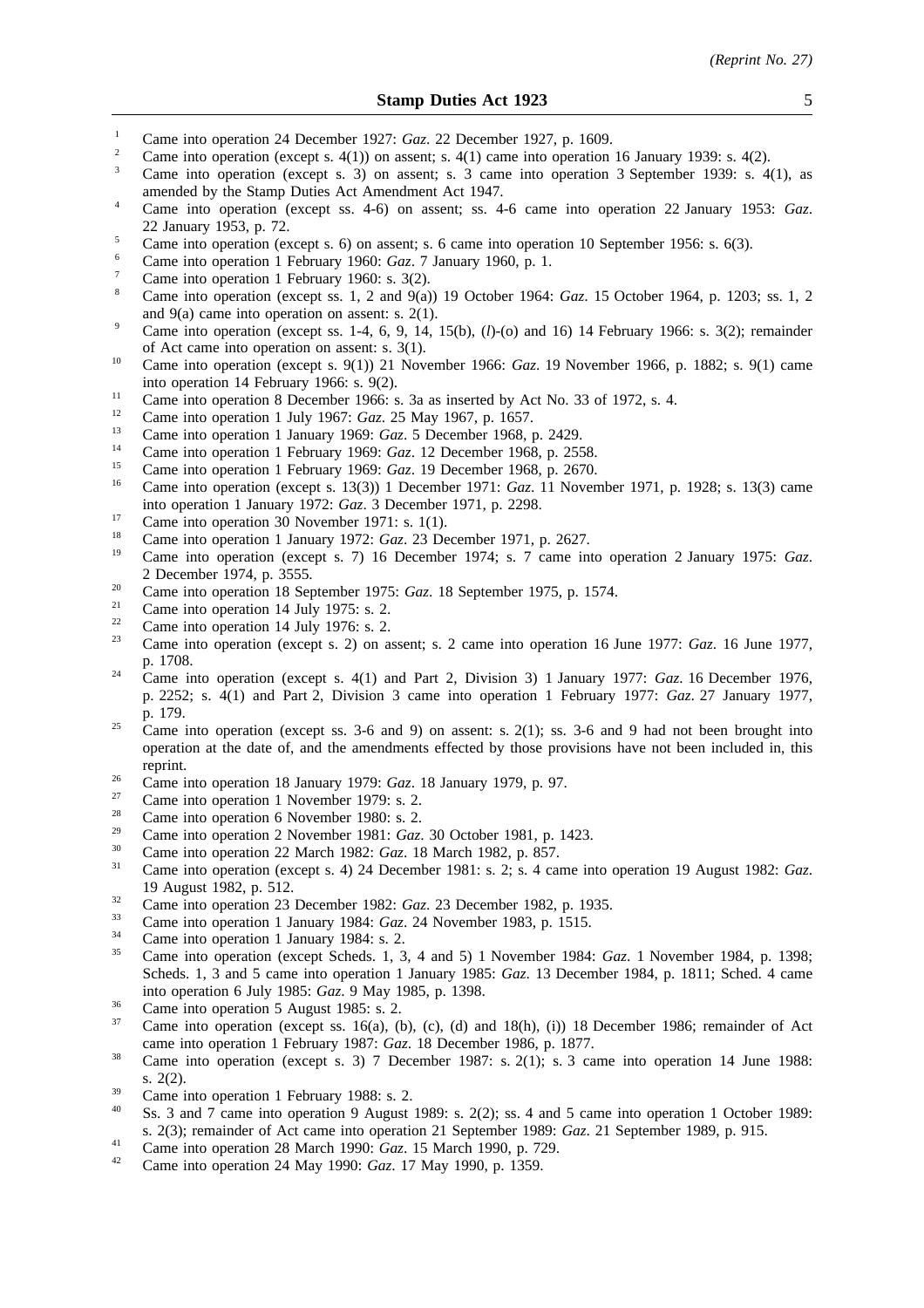- <sup>43</sup> Came into operation (except s. 5(2)) 1 July 1990: s. 2(1); s. 5(2) came into operation 1 January 1991: s. 2(2).
- <sup>44</sup> Came into operation 3 February 1992: *Gaz*. 23 January 1992, p. 200.
- <sup>45</sup> Came into operation 12 December 1991: *Gaz*. 12 December 1991, p. 1746.
- $^{46}$  Came into operation 1 September 1992: s. 2.
- <sup>47</sup> Came into operation 1 March 1993: *Gaz*. 18 February 1993, p. 600.
- <sup>48</sup> Came into operation 14 December 1992: *Gaz*. 10 December 1992, p. 1754.
- <sup>49</sup> Came into operation 1 September 1994: *Gaz*. 18 August 1994, p. 490.
- Came into operation (except ss. 5, 6 and 10) on assent: s.  $2(1)$ ; ss. 5, 6 and 10 came into operation 1 June 1994: s. 2(2).
- <sup>51</sup> Came into operation 1 January 1995: *Gaz*. 8 December 1994, p. 1942.
- <sup>52</sup> Came into operation 2 March 1995: *Gaz*. 2 March 1995, p. 734.
- $^{53}$  Came into operation 1 July 1995: s. 2.
- <sup>54</sup> Came into operation 23 November 1995: *Gaz*. 23 November 1995, p. 1412.
- <sup>55</sup> Came into operation 1 July 1996: *Gaz*. 30 May 1996, p. 2637.
- <sup>56</sup> Came into operation 24 April 1996: *Gaz*. 24 April 1996, p. 2068.
- <sup>57</sup> Came into operation 1 July 1996 by proclamation made 30 May 1996: see *Gaz*. 6 June 1996, p. 2874 under heading "Erratum" [incorrect version published 30 May 1996, p. 2637].
- <sup>58</sup> Came into operation 4 November 1996: *Gaz*. 31 October 1996, p. 1460.
- <sup>59</sup> Part 6 (ss. 77-133) came into operation 1 July 1997: *Gaz*. 19 December 1996, p. 1924.
- Came into operation (except s. 4) 7 January 1997: s. 2(1); s. 4 came into operation 1 February 1997: s. 2(2).
- <sup>61</sup> Came into operation 1 January 1998: s. 2.<br><sup>62</sup> Came into operation (queent se.  $2(h)$ , 8-
- <sup>62</sup> Came into operation (except ss. 3*(b)* & *(c)* and 4(2) & (3)) 1 June 1998: s. 2(1); ss. 3*(c)* and 4(3) came into operation 27 July 1998: s. 2(3); ss. 3*(b)* and 4(2) came into operation 1 September 1998: s. 2(2).
- $\frac{63}{64}$  Part 4 (ss. 16-23) came into operation 1 December 1998: s. 2.
- <sup>64</sup> Came into operation 14 December 2000: *Gaz*. 14 December 2000, p. 3520.
- <sup>65</sup> Part 30 (ss. 105-117) came into operation 15 July 2001 (being the day on which the *Corporations Act 2001* of the Commonwealth came into operation: *Commonwealth of Australia Gazette* No. S 285, 13 July 2001): *Gaz*. 21 June 2001, p. 2270.
- **<sup>66</sup> Part 4 (except s. 14) came into operation on assent (26 July 2001): s. 2(1); s. 14 had not come into operation at the date of, and the amendment effected by that provision has not been included in, this reprint.**
- N.B. The amendments effected to this Act by the *Offshore Minerals Act 2000*, the *TAB (Disposal) Act 2000* and the *Victims of Crime Act 2001* had not been brought into operation at the date of, and have not been included in, this reprint.
	- This Act has also been modified by regulations made under s. 7 of the *Commonwealth Places (Mirror Taxes Administration) Act 1999* (see *Gaz*. 27 January 2000, p. 529). The text of the modification has not been included in this reprint.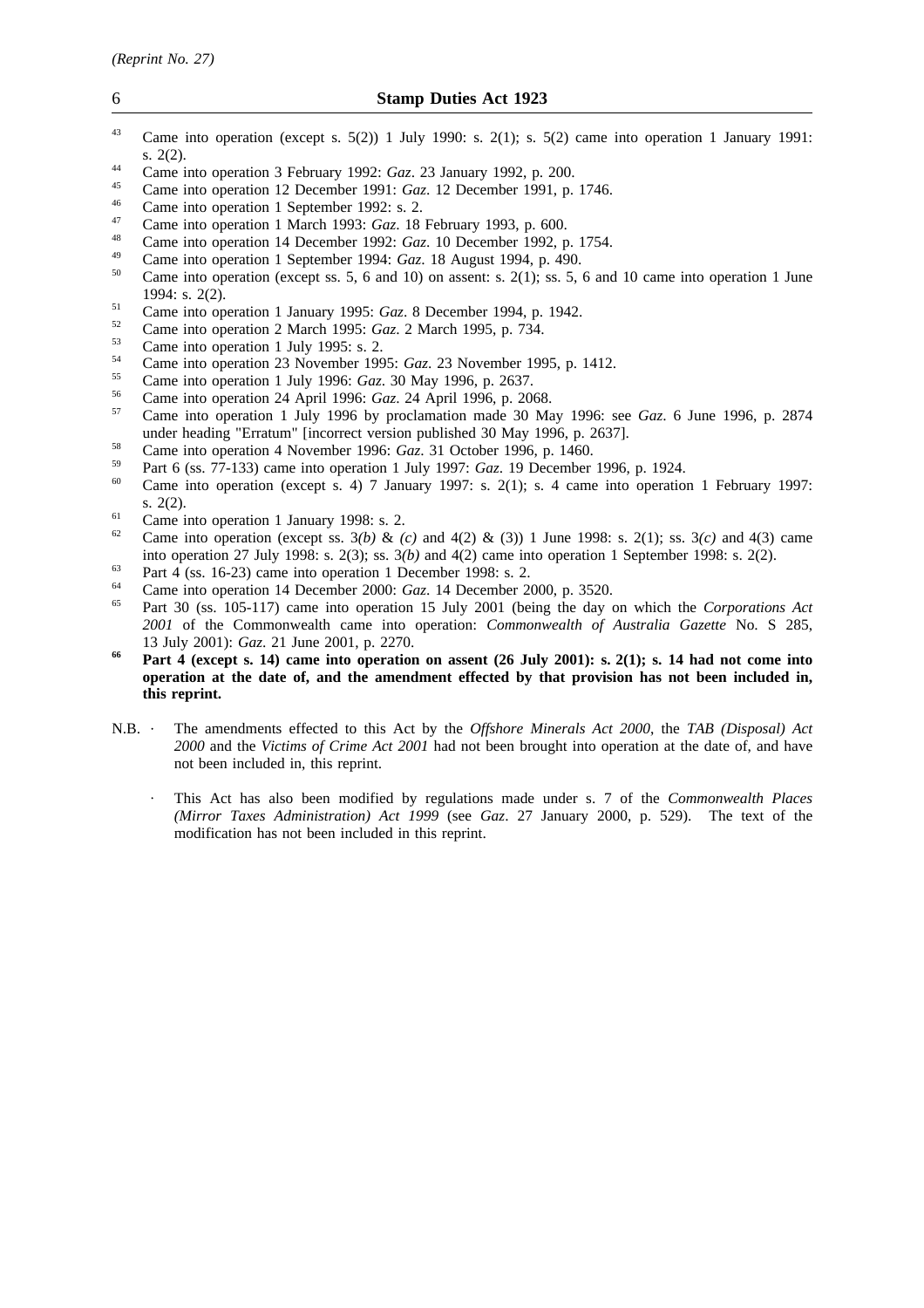# **SUMMARY OF PROVISIONS**

# **PART 1 PRELIMINARY PROVISIONS**

# **DIVISION 1—SHORT TITLE**

1. Short title

# **DIVISION 2—INTERPRETATIVE PROVISIONS**

- 2. Interpretation
- 3. Taxation Administration Act

### **DIVISION 3—TERRITORIAL APPLICATION OF ACT**

- 3A. Principles for determining territorial relationship
- 3B. Territorial application of Act
- 3C. Special rules for determining location of certain forms of intangible property
- 3D. Statutory licence

#### **PART 2**

#### **GENERAL PROVISIONS WITH RESPECT TO STAMP DUTIES**

- 4. Imposition of stamp duties
- 6. Denotation of duty
- 7. Distribution of stamps, commission, etc.
- 8. Stamps to be provided
- 11. Appropriate stamps to be used
- 12. Adhesive stamps to be cancelled
- 13. How instruments to be stamped
- 14. Instruments to be separately charged
- 15A. Ascertainment of value of property
- 16. Duty in force when instrument produced for stamping to apply
- 17. Duty payable in respect of instruments conditionally executed
- 18. Duty on other instruments
- 19A. Certain copies dutiable
- 20. Time for payment of duty and stamping
- 21. Admissibility of unstamped instruments in evidence
- 22. Except as aforesaid no unstamped instrument to be received in evidence<br>23. Assessments and stamping of instruments
- 23. Assessments and stamping of instruments<br>27. No instrument to be enrolled or registered
- No instrument to be enrolled or registered unless stamped

# **PART 3**

# **SPECIAL PROVISIONS WITH RESPECT TO CERTAIN STAMP DUTIES**

#### *Agreements*

- 29. Adhesive stamp may be used for agreement not under seal<br>30. When agreement comprised of several letters
- 30. When agreement comprised of several letters<br>31. Certain contracts to be chargeable as conveva
- 31. Certain contracts to be chargeable as conveyances on sale<br>31A. Duty on agreements for "walk in walk out" sales of land r
- Duty on agreements for "walk in walk out" sales of land used for primary production

#### *Rental Business*

- 31B. Interpretation
- 31D. Persons carrying on rental business
- 31E. Registration
- 31F. Statement to be lodged by person registered or required to be registered
- 31H. Manner of denoting duty on statement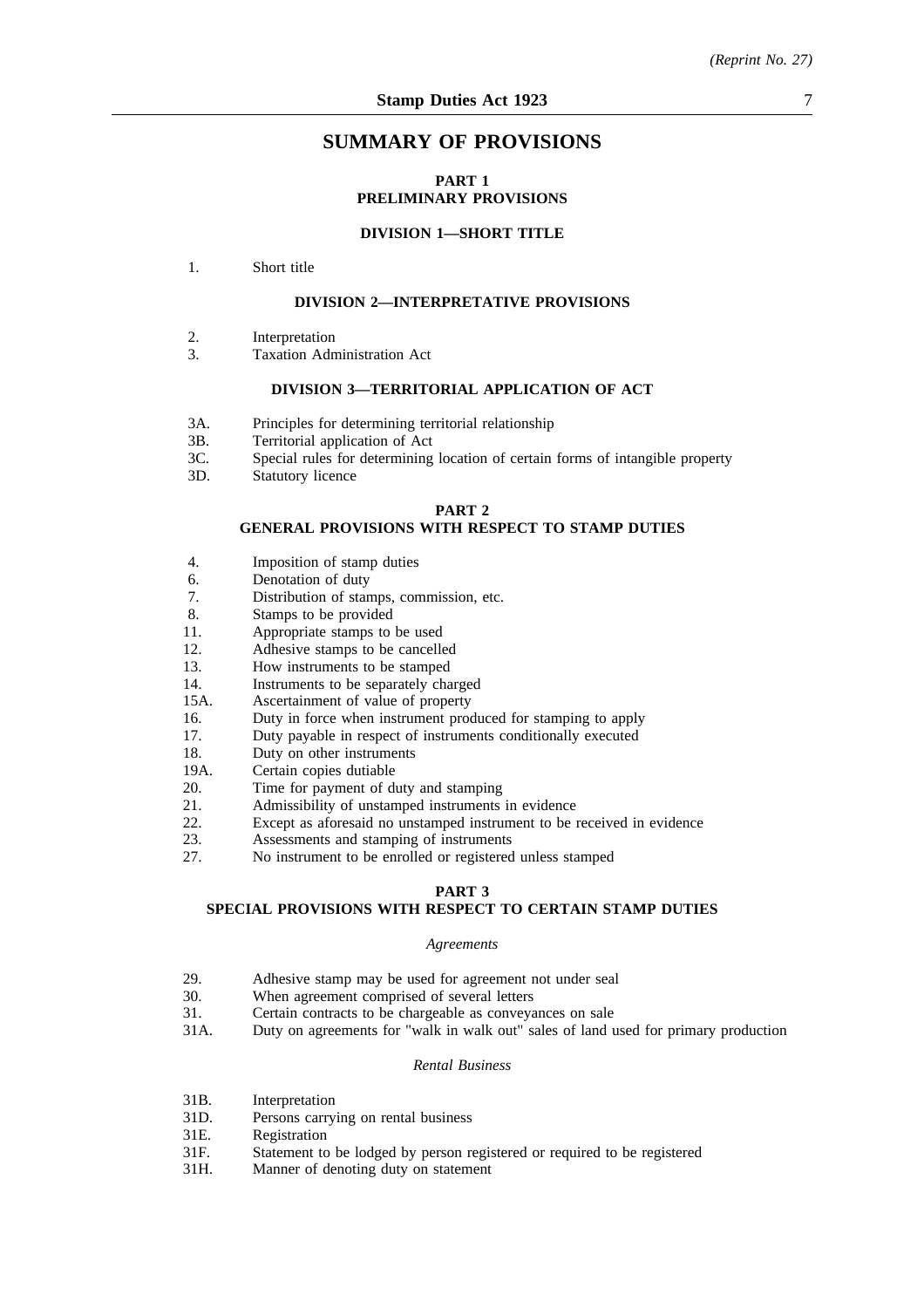| 31I. | Matter not to be included in statement |
|------|----------------------------------------|
| 31K. | Calculation by other methods           |
| 31L. | Passing on a rental duty               |
| 31N. | Unregistered persons                   |

#### *Annual Licences*

| 32.      | Interpretation                                                              |
|----------|-----------------------------------------------------------------------------|
| 33.      | Annual licence required for insurance business                              |
| 34.      | Application for annual licence                                              |
| 35.      | Issuing and term of annual licence                                          |
| 36.      | Monthly returns in respect of general insurance business                    |
| 36A.     | Duty if annual licence application or monthly return not lodged as required |
| 37.      | Denoting of duty                                                            |
| 38.      | Duty payable on acquisition of insurance business                           |
| 42AA.    | Duty in respect of policies effected outside South Australia                |
| $42AB$ . | Insurers not required to be licensed                                        |

# *Application for Motor Vehicle Registration*

| 42A.  | Interpretation                                                                  |
|-------|---------------------------------------------------------------------------------|
| 42B.  | Duty on applications for motor vehicle registration or transfer of registration |
| 42BA. | Concessional rate of duty on some applications to transfer registration         |
| 42C.  | Refund of duty where vehicle returned or registration or transfer in error      |
| 42D.  | Taxation Administration Act and functions of Registrar                          |
| 42E.  | Regulations                                                                     |
|       |                                                                                 |

# *Cheques*

| 43. | Interpretation |
|-----|----------------|
|-----|----------------|

44. Duty on cheques and cheque forms

- 45. Duty not to be chargeable after certain date
- 46. Power to make regulations

# *Conveyances and Conveyances on Sale*

| 60.    | Interpretation                                                                        |
|--------|---------------------------------------------------------------------------------------|
| 60A.   | Value of property conveyed or transferred                                             |
| 60B.   | Refund of duty where transaction is rescinded or annulled                             |
| 60C.   | Refund of duty on reconveyance of property subject to a common law mortgage           |
| 61.    | Method of estimating value of consideration where consideration consists of shares    |
| 62.    | Land use entitlements                                                                 |
| 64.    | Consideration in case of lease                                                        |
| 65.    | Where consideration consists of real or personal property                             |
| 66.    | Where consideration is payable in instalments                                         |
| 67.    | Computation of duty where instruments are interrelated                                |
| 68.    | Duty in certain cases                                                                 |
| 70.    | Evasion of duty                                                                       |
| 71.    | Instruments chargeable as conveyances operating as voluntary dispositions inter vivos |
| 71AA.  | Instruments disclaiming etc. an interest in the estate of a deceased person           |
| 71A.   | Provision where trust property distributed in specie                                  |
| 71B.   | Partition or division of property                                                     |
| 71C.   | Concessional rates of duty in respect of purchase of first home, etc.                 |
| 71CA.  | Exemption from duty in respect of certain maintenance agreements, etc.                |
| 71CB.  | Exemption from duty in respect of certain transfers between spouses or former spouses |
| 71CC.  | Exemption from duty in respect of conveyance of a family farm                         |
| 71 C D | Duty on conveyances by Official Trustee, etc.                                         |

- 71CD. Duty on conveyances by Official Trustee, etc.<br>71D. Concessional duty to encourage mineral or pet
- 71D. Concessional duty to encourage mineral or petroleum exploration activity 71DA. Duty on certain conveyances between superannuation funds, etc.
- Duty on certain conveyances between superannuation funds, etc.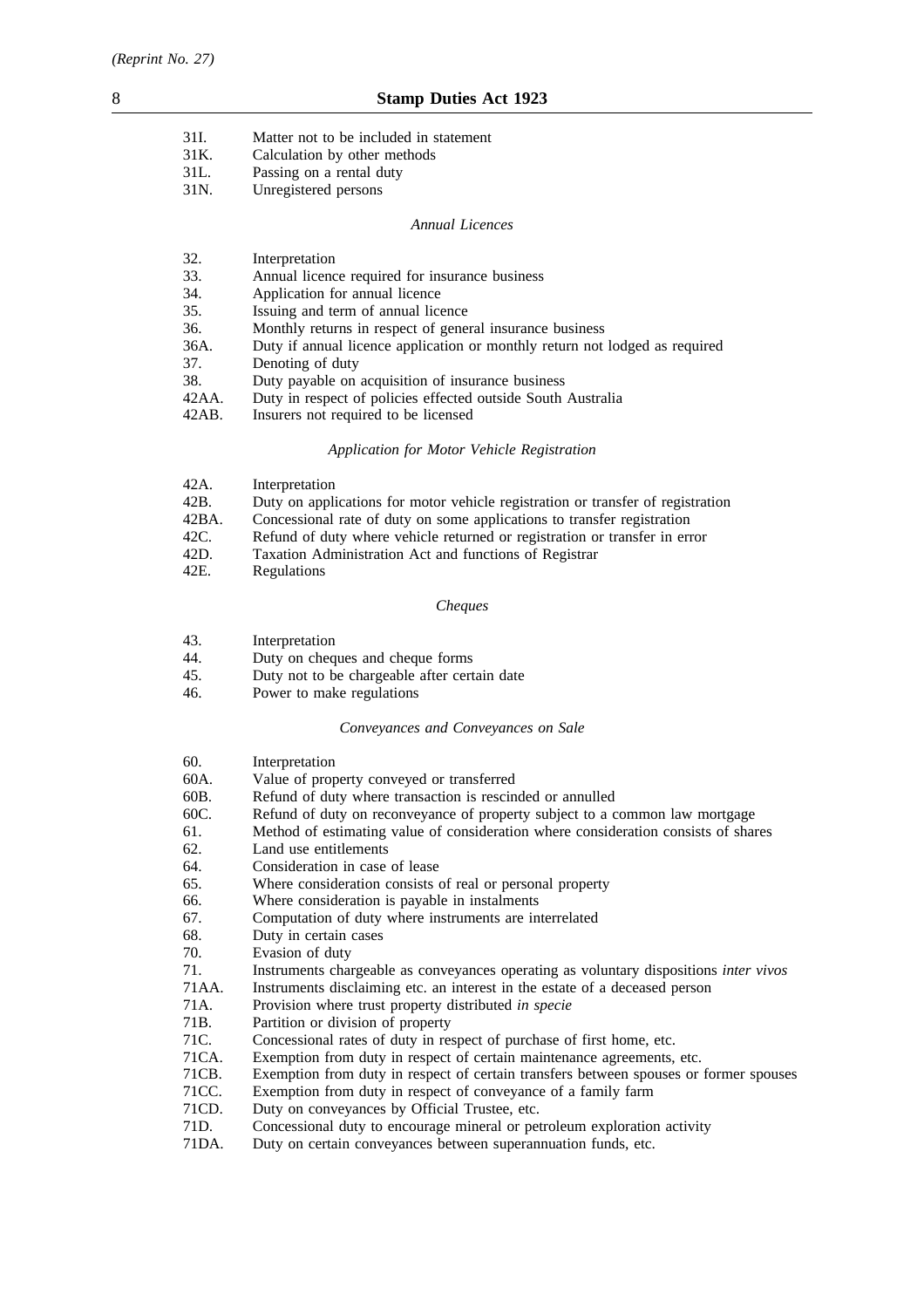#### *Transactions effected without creating a Dutiable Instrument*

71E. Transactions otherwise than by dutiable instrument

#### *Leases*

- 72. Agreement for lease to be charged as a lease
- 73. Leases, how to be charged in respect of produce, etc.
- 74. Duty in respect of certain kinds of lease
- 75. Consideration for lease

#### *Mortgages*

- 76. Interpretation
- 77. Where mortgage consists of several instruments
- 78. Security for stock, how to be charged
- 79. Mortgage securing future and contingent liabilities<br>80. Security for repayment by periodical payments, ho
- Security for repayment by periodical payments, how to be charged
- 81. Transfers and further charges 81A. Duty may be denoted in certa
- Duty may be denoted in certain cases by adhesive stamps
- 81B. Duty chargeable proportioned to value of South Australian property
- 81C. Duty paid on one mortgage may be denoted as having been paid on another mortgage
- 81D. Refinancing of primary producers' loans
- 81E. Refinancing of loan due to rural branch closure
- 82. Unregistered mortgages protected by caveats

#### **PART 3A**

# **SPECIAL PROVISIONS RELATING TO MARKETABLE SECURITIES**

#### **DIVISION 1—INTERPRETATION**

- 90A. Interpretation
- 90AB. Share buy-back
- 90AC. Exempt transactions

#### **DIVISION 2—DUTY ON SALES AND PURCHASES BY BROKERS**

- 90B. Application of Division
- 90C. Records of sales and purchases of marketable securities
- 90D. Returns to be lodged and duty paid
- 90E. Endorsement of instrument of transfer as to payment of duty
- 90F. Power of dealer to recover duty paid by him
- 90G. Transactions in South Australian securities on U.K. stock exchange

#### **DIVISION 3—DUTY ON CERTAIN SCH-REGULATED TRANSFERS**

- 90H. Application of Division
- 90I. Transfer documents treated as instruments of conveyance
- 90J. SCH participant liable to pay duty
- 90K. Record of SCH-regulated transfers
- 90L. Particulars to be included by relevant participant in transfer document
- 90M. Relevant SCH participant's identification code equivalent to stamping
- 90N. Report to be made and duty paid
- 90O. Refund for error transaction

#### **DIVISION 4—THE SECURITIES CLEARING HOUSE**

- 90P. Registration as the securities clearing house
- 90Q. Monthly return
- 90R. Particulars reported by participants to be kept by SCH<br>90S. Disclosure to SCH of information
- Disclosure to SCH of information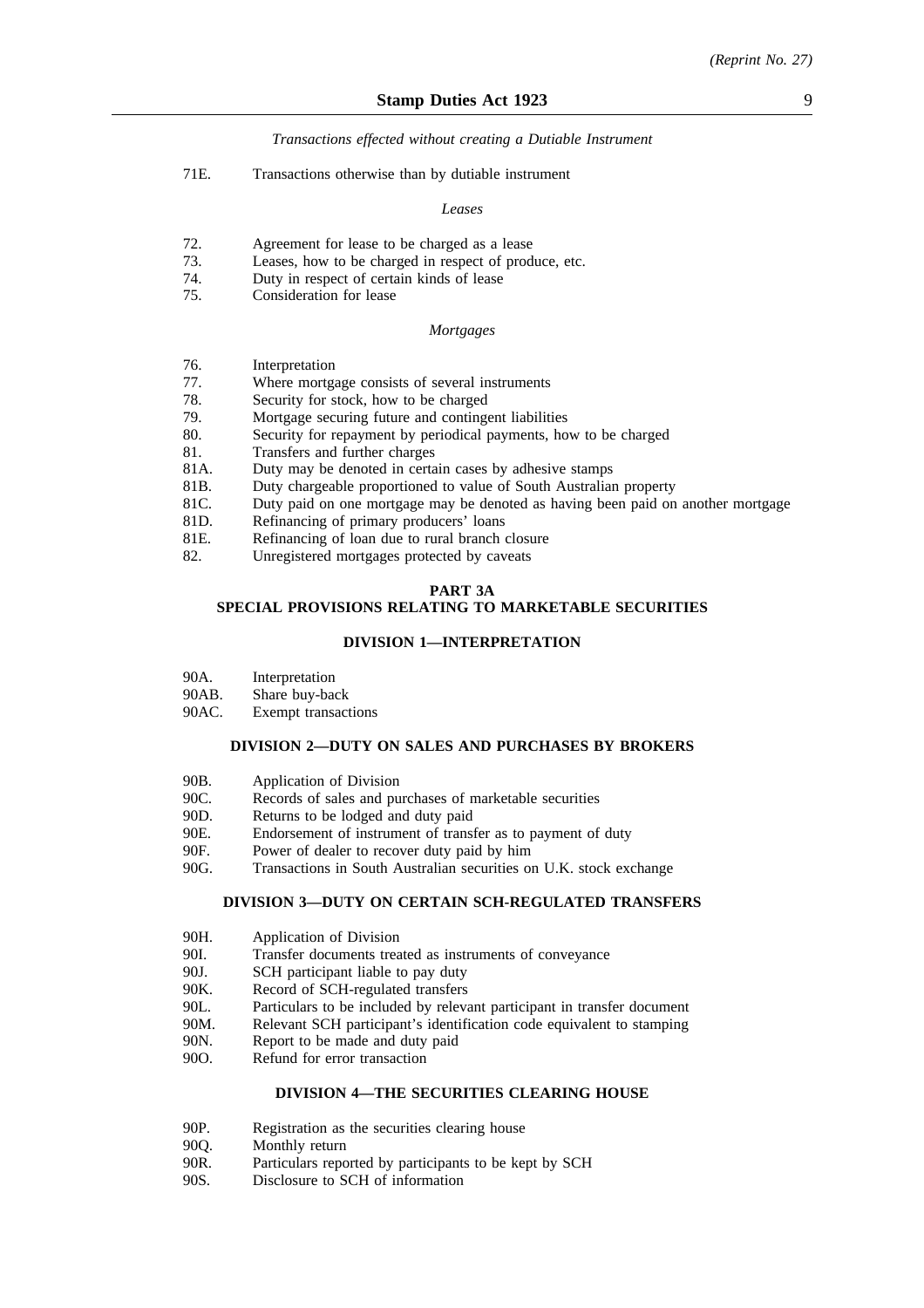# **DIVISION 5—DUTY ON OTHER CONVEYANCES**

| 90T. | Application of Division   |
|------|---------------------------|
| 90U. | Securities liable to duty |
| 90V. | Proclaimed countries      |

#### **PART 4 LAND RICH ENTITIES**

#### **DIVISION 1—PRELIMINARY**

- 91. Interpretation<br>92. Direct interes
- Direct interests
- 92A. Related entities
- 92B. Indirect interests
- 93. Notional interest in assets of related entity

# **DIVISION 2—LAND RICH ENTITY**

94. Land rich entity

#### **DIVISION 3—DUTIABLE TRANSACTIONS**

- 95. General principle of liability to duty
- 96. Value of notional interest acquired as a result of dutiable transaction
- 97. Calculation of duty

# **DIVISION 4—PAYMENT AND RECOVERY OF DUTY**

- 98. Acquisition statement
- 99. Recovery from entity

# **DIVISION 5—MISCELLANEOUS**

- 100. Valuation of interest under contract or option to purchase land
- 101. Exempt transactions
- 102. Multiple incidences of duty

# **PART 5 MISCELLANEOUS PROVISIONS**

- 106. Spoiled or unused stamps
- 106A. Transfers of marketable securities not to be registered unless duly stamped
- 108. Penalties for certain offences<br>109. Penalty for fraud
- 109. Penalty for fraud<br>111. Remedy for misa
- 111. Remedy for misappropriation<br>112. Regulations
- 112. Regulations<br>114. Exemption 1
- Exemption from stamp duty

# **SCHEDULE 1**

*Transitional Provisions*

# **SCHEDULE 2**

# **APPENDIX LEGISLATIVE HISTORY**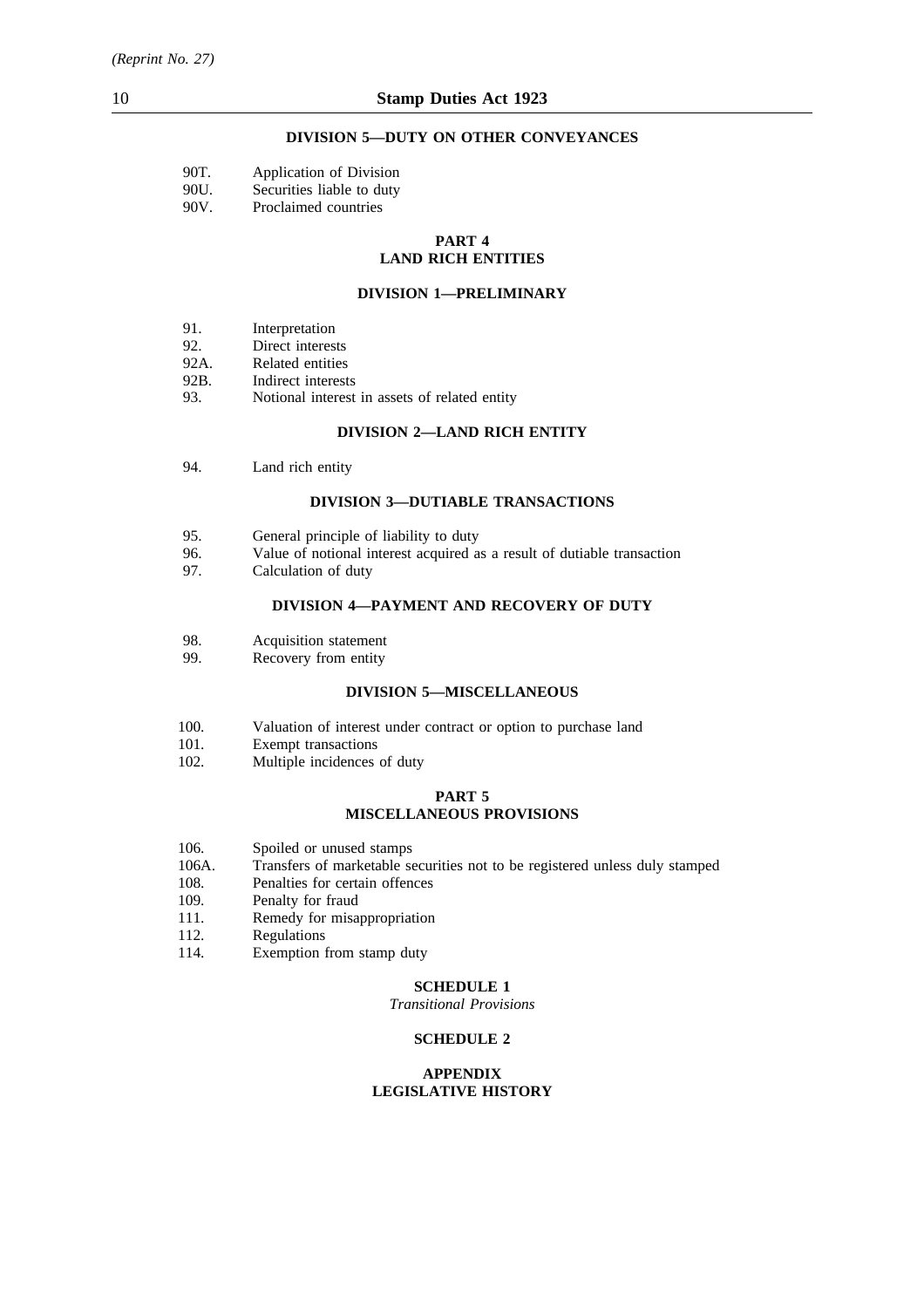# **The Parliament of South Australia enacts as follows:**

# **PART 1 PRELIMINARY PROVISIONS**

# **DIVISION 1—SHORT TITLE**

#### **Short title**

**1.** This Act may be cited as the *Stamp Duties Act 1923*.

# **DIVISION 2—INTERPRETATIVE PROVISIONS**

#### **Interpretation**

**2.** (1) In this Act, unless it is otherwise provided or there is something in the context repugnant thereto—

"**adhesive stamp**" means an adhesive stamp purchased or otherwise obtained from the Commissioner or a distributor of stamps in pursuance of this Act;

"**assessment**" means an assessment or reassessment by the Commissioner under Part 3 of the *Taxation Administration Act 1996*, and "**assess"** and "**assessed**" have corresponding meanings;

"**beneficial interest**" means an equitable interest or an interest vested both at law and in equity in the holder of the interest and includes a potential beneficial interest;

"**business of primary production**" means the business of agriculture, pasturage, horticulture, viticulture, apiculture, poultry farming, dairy farming, forestry or any other business consisting of the cultivation of soils, the gathering in of crops, the rearing of livestock or the propagation and harvesting of fish or other aquatic organisms;

"**Commissioner**" means the person appointed or acting as the Commissioner of State Taxation, and includes a person appointed or acting as a Deputy Commissioner of State Taxation (*see Part 9 of the Taxation Administration Act 1996*);

"**CUFS**" means an interest, issued by or on behalf of CHESS Depositary Nominees Pty Ltd, that provides beneficial ownership in respect of—

- *(a)* shares in a corporation incorporated outside Australia; or
- *(b)* units in a unit trust scheme,

being shares or units that are quoted on the market operated by the Australian Stock Exchange Limited;

"**die**" means die or other machine or implement used for impressing or imprinting stamps upon documents;

"**discretionary trust**" means an arrangement, however made, under which a person holds property, and the beneficial interest in all or any part of that property may be vested in a person (in this Act referred to as an "**object**" of the discretionary trust) on the exercise of a discretion, whether subject to any other contingency or not and whether the exercise of the discretion is obligatory or optional;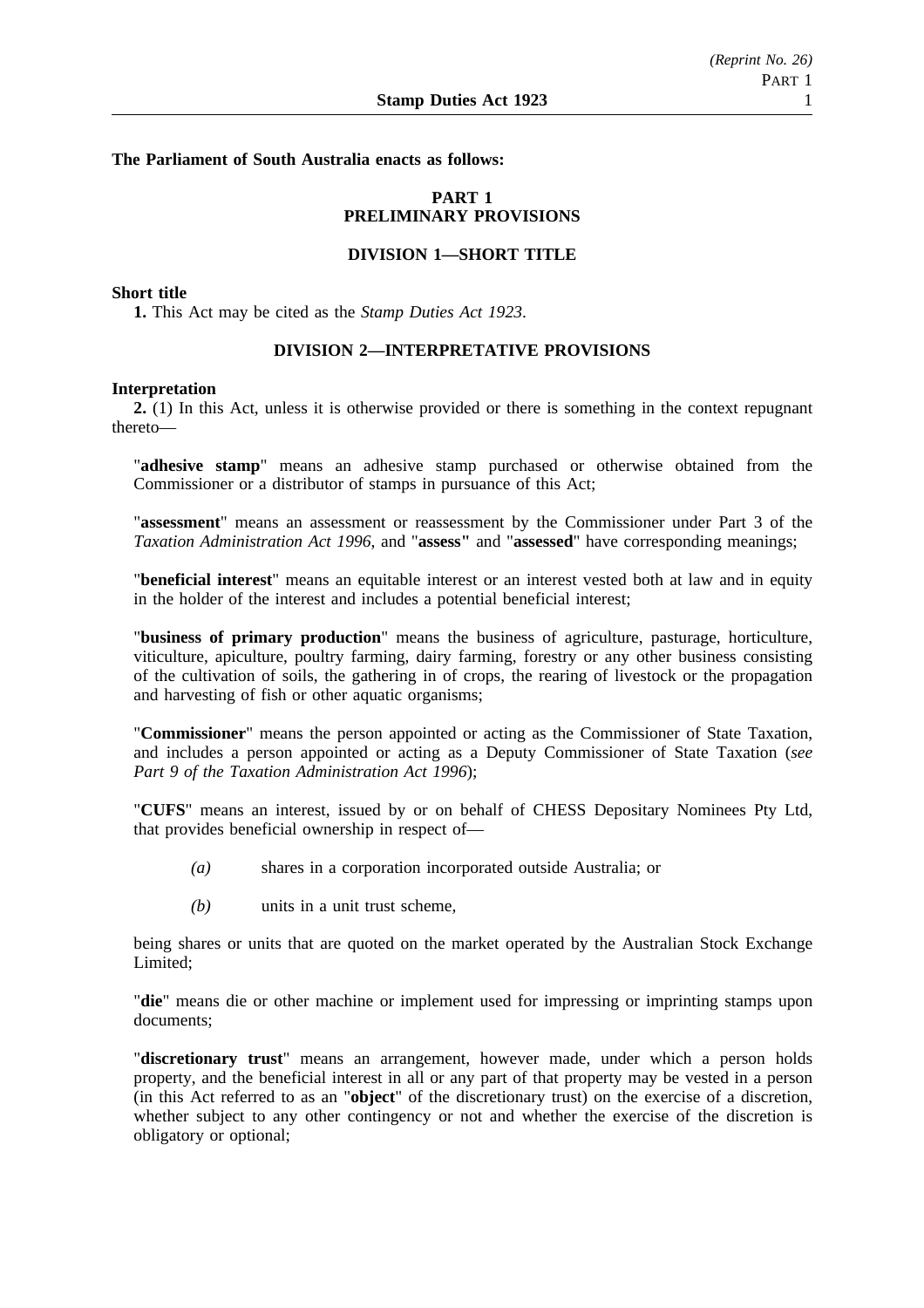"**duty**" means duty charged under this Act, and includes penalty tax and interest payable under Part 5 of the *Taxation Administration Act 1996* in relation to duty under this Act;

"**executed**" and "**execution**", with reference to instruments not under seal, mean signed and signature;

"**forge**" includes counterfeit;

"**GST**" means the tax payable under the GST law;

"**GST law**" means—

- *(a) A New Tax System (Goods and Services Tax) Act 1999* (Cwth); and
- *(b)* the related legislation of the Commonwealth dealing with the imposition of a tax on the supply of goods and services;

"**impressed stamp**" means—

- *(a)* a stamp impressed or imprinted by means of a die; or
- *(b)* a record imprinted or made by means of any machine or implement,

under the direction of the Commissioner in pursuance of this Act;

"**instrument**" includes every written document;

"**intellectual property**" includes—

- *(a)* a registered patent, circuit layout, or design;
- *(b)* a right under the *Plant Breeder's Rights Act 1994* (Cwth);
- *(c)* a trade mark;
- *(d)* a copyright;

"**interest**" in property means a legal or equitable interest and includes a potential, contingent, expectant or inchoate interest;

"**jurisdiction**" means—

- *(a)* a State or Territory of Australia; or
- *(b)* a country or place subject to the laws of a particular legislative authority;

"**marketable security**" includes—-

- *(a)* any stock, share or other security of any municipal or other corporation, company or society; and
- *(b)* any debenture, debenture stock, bond, note or other security of a government or of any municipal or other corporation, company or society, whether constituting a charge on the assets of the government, municipal or other corporation, company or society or not; and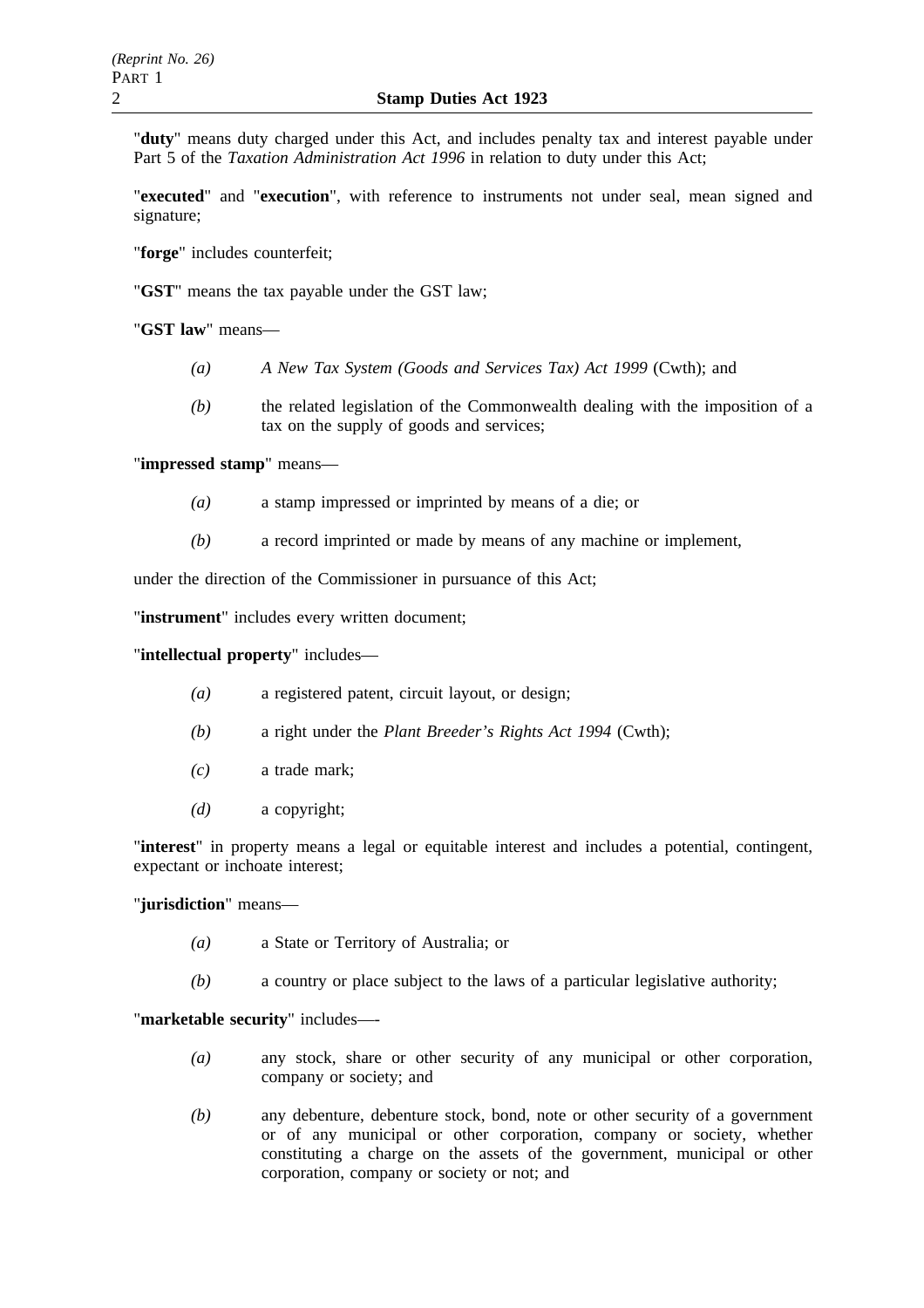- *(ba)* any interest in a managed investment scheme registered under Chapter 5C of the *Corporations Act 2001* of the Commonwealth, other than an interest of a kind excluded by regulation for the purposes of this Act; and
- *(c)* any stock or other security of such a kind as is or can be bought or sold through the agency of a member of any stock exchange in the Commonwealth; and
- *(d)* a right in respect of a marketable security; and
- *(da)* a CUFS; and
- *(e)* any other security of a kind prescribed for the purposes of this Act;

"**material**" means any sort of material upon which words or figures can be expressed;

"**money**" includes all sums expressed in Australian or foreign currency;

"**potential beneficial interest**" means the rights, expectancies or possibilities of an object of a discretionary trust in, or in relation to, property subject to the discretionary trust;

"**property**" means real or personal property and includes—

- *(a)* intellectual property (except know-how and confidential information); and
- *(b)* an interest in property;

"**recognised stock exchange**" means—

- *(a)* the Australian Stock Exchange Limited; or
- *(b)* a stock exchange classified by regulation as a recognised stock exchange;

"**records**" means records of any kind (whether in documentary or other form);

"**rent**" includes an amount (however it may be described in a lease) to be paid by a lessee to a lessor to reimburse, offset or defray the lessor's liability to GST;

"**right in respect of a marketable security**" means a right, whether actual, prospective or contingent, of any person to have issued to him a marketable security, whether or not on payment of any money or other consideration for the marketable security;

"**sale**" of property includes any transaction under which the property is converted into money;

"**spouse**" of a person includes a *de facto* husband or wife of the person who has been cohabiting continuously with the person for at least three years;

"**stamp**" means an adhesive stamp or an impressed stamp;

"**stamped**" means bearing an impressed stamp or having an adhesive stamp affixed;

"**State**" includes the Australian Capital Territory and the Northern Territory;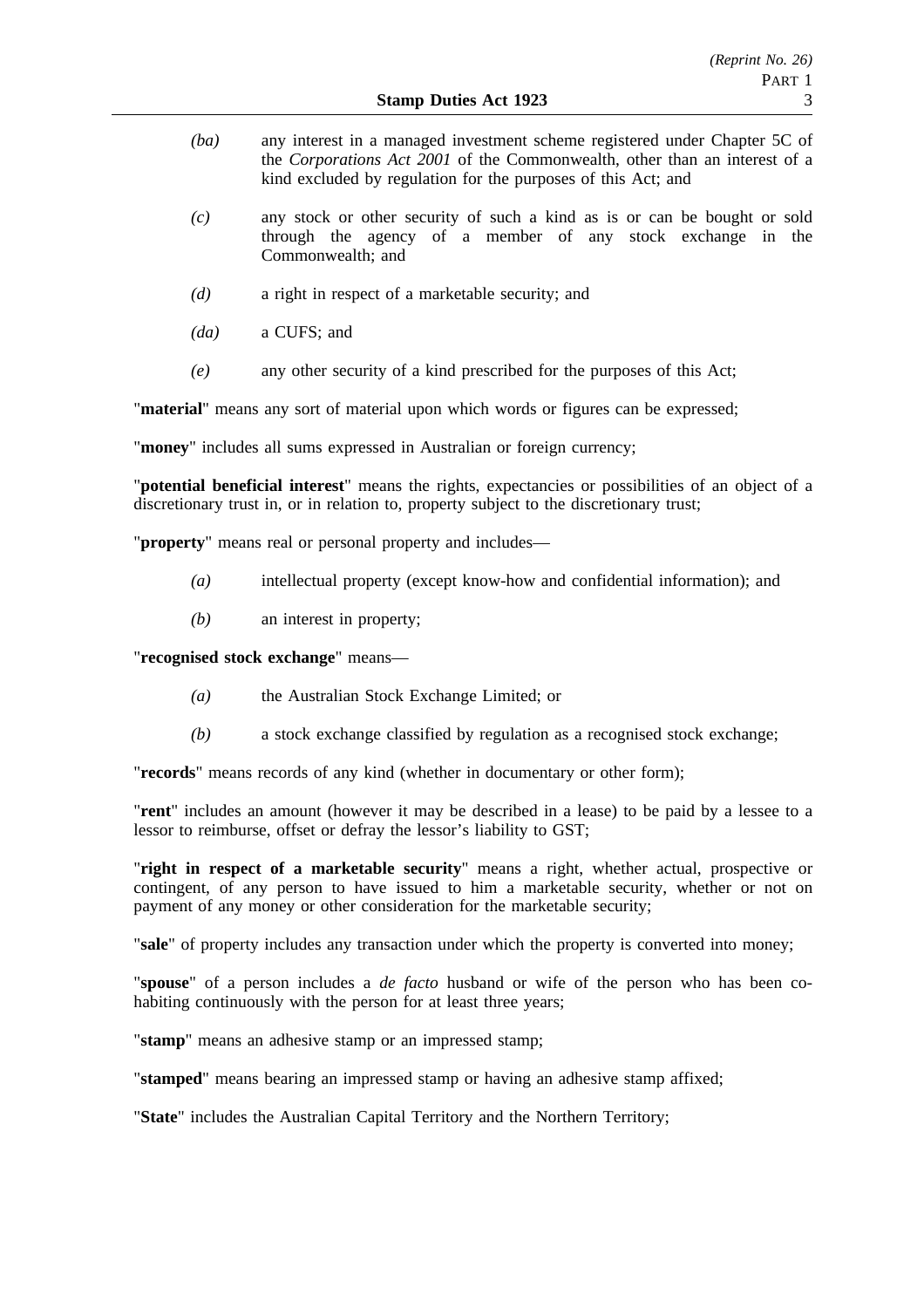"**stock**" means any share in the stocks or funds of any State or government, or in the capital stock or funded debt of any company, corporation or society (whether incorporated under a law of this or any other State, a law of the Commonwealth, or a law of any other place);

"**transfer**", in relation to property, means transfer, assure or vest at law or in equity (whether or not the transfer, assurance or vesting is subject to registration, the issue of a certificate of title or some other similar requirement);

"**unit**" in relation to a unit trust scheme means a right or interest (however described) of a beneficiary under a unit trust scheme;

"**unit trust scheme**" means an arrangement made for the purpose, or having the effect, of providing for persons having funds available for investment facilities for the participation by them, as beneficiaries under a trust, in any profits or income arising from the acquisition, holding, management or disposal of any property subject to the trust;

"**write**", "**written**" and "**writing**" include every mode in which words or figures can be expressed upon material.

(2) An interest of a particular kind in the proceeds of the sale of property is, until the property is sold, taken to be an interest of the same kind in the property.

### *Example—*

A beneficial interest in the proceeds of the sale of property is, until the property is sold, taken to be a beneficial interest in the property.

(3) A person is taken to transfer a leasehold or other interest in land held from the Crown if the person surrenders the interest so that the Crown may grant to a person other than the surrenderor a leasehold or other interest in the land.

# **Taxation Administration Act**

**3.** This Act should be read together with the *Taxation Administration Act 1996* which makes provision for the administration and enforcement of this Act and other taxation laws.

# **DIVISION 3—TERRITORIAL APPLICATION OF ACT**

# **Principles for determining territorial relationship**

**3A.** (1) An instrument relates to property situated in a particular jurisdiction if it—

- *(a)* creates, transfers, redeems, renounces, surrenders, cancels or extinguishes an interest in property situated in the relevant jurisdiction; or
- *(b)* deals with an interest in property situated in the relevant jurisdiction in any other way; or
- *(c)* acknowledges, evidences or records a transaction to which paragraph *(a)* or *(b)* refers.

(2) A potential, contingent, expectant or other inchoate interest is to be regarded as an interest in property in a particular jurisdiction if the realisation of the potentiality, contingency or expectancy, or the occurrence of any act or event necessary to perfect the interest could result in—

- *(a)* an interest in property situated in that jurisdiction; or
- *(b)* an interest in the proceeds of the sale of property situated in that jurisdiction.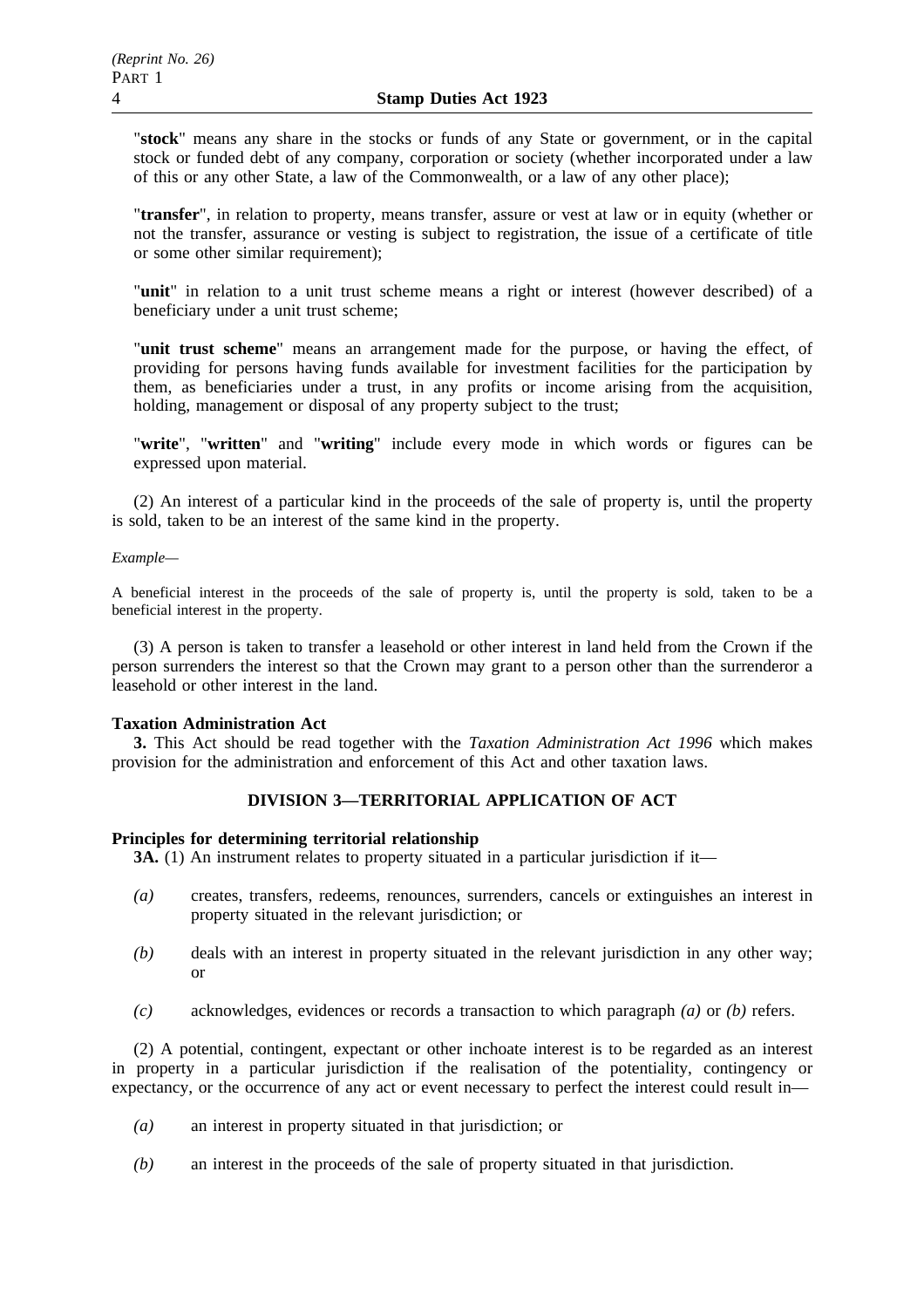(3) For the purpose of calculating duty on an instrument that relates to a potential, contingent, expectant or other inchoate interest—

- *(a)* the interest is to be treated as an actual interest ie as if the potentiality, contingency or expectancy had been realised or anything necessary to perfect the interest had occurred; and
- *(b)* if the interest is dependent in any way on the exercise of a discretion or any other contingency, it will be presumed that the discretion has been exercised, or the contingency has been realised, so as to give rise to the greatest possible liability to duty in this State.

(4) An interest in property is taken to be situated in the jurisdiction in which the property to which the interest relates is situated.

# **Territorial application of Act**

**3B.** (1) This Act applies in respect of an instrument that relates to property situated, or a matter or thing to be done, in South Australia irrespective of whether—

- *(a)* the instrument is within or outside South Australia; or
- *(b)* the instrument was executed within or outside South Australia.

(2) If an instrument relates to property situated in part in South Australia and in part outside South Australia, duty is to be calculated as if the instrument related only to the property situated in South Australia.

(3) This section operates subject to any other specific provision dealing with how duty is to be calculated on an instrument that relates to property within and outside South Australia.<sup>1.</sup>

<sup>1.</sup> Section 81B deals with the duty payable on a mortgage over property within and outside the State.

# **Special rules for determining location of certain forms of intangible property**

**3C.** (1) This section applies to intangible property of the following kinds—

- *(a)* business or product goodwill;
- *(b)* intellectual property (except know-how and confidential information);
- *(c)* rights conferred under a franchise agreement or licence (including a statutory licence granted under the law of the Commonwealth but not a statutory licence granted under the law of the State).

(2) If intangible property to which this section applies is a business asset, it is taken to be wholly situated in South Australia if the business is carried on wholly in South Australia and, if not, is taken to be situated in the various jurisdictions in which the business is carried on in proportion to the volume of business carried on in each.

(3) The Commissioner is to determine proportions for the purposes of subsection (2) having regard to—

- *(a)* the turnover of the business; and
- *(b)* the relative extent of income generated by the business in each jurisdiction in which the business is carried on; and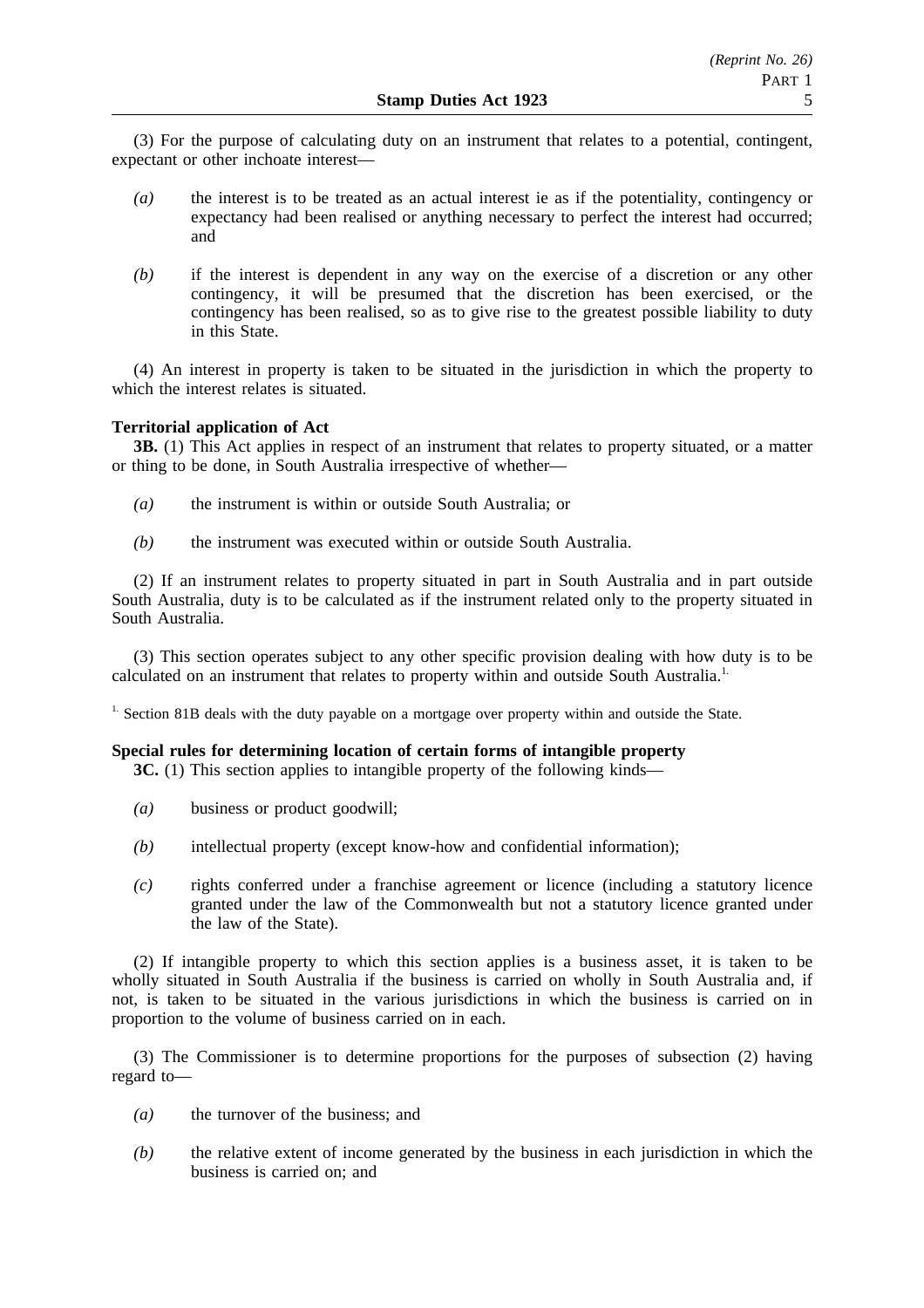- *(c)* the relative extent of the work carried on in each of the relevant jurisdictions; and
- *(d)* any other relevant factors.

(4) If intangible property to which this section applies is not a business asset, it is taken to be situated in the jurisdiction in which the owner—

- *(a)* if a company—
	- (i) in the case of a company incorporated or taken to be incorporated under the *Corporations Act 2001* of the Commonwealth—is taken, under that Act, to be registered;
	- (ii) in any other case—is incorporated; or
- *(b)* if a natural person—is ordinarily resident.

# **Statutory licence**

**3D.** The property in a statutory licence granted under the law of South Australia, and in any rights deriving from such a licence, is taken to be situated in South Australia.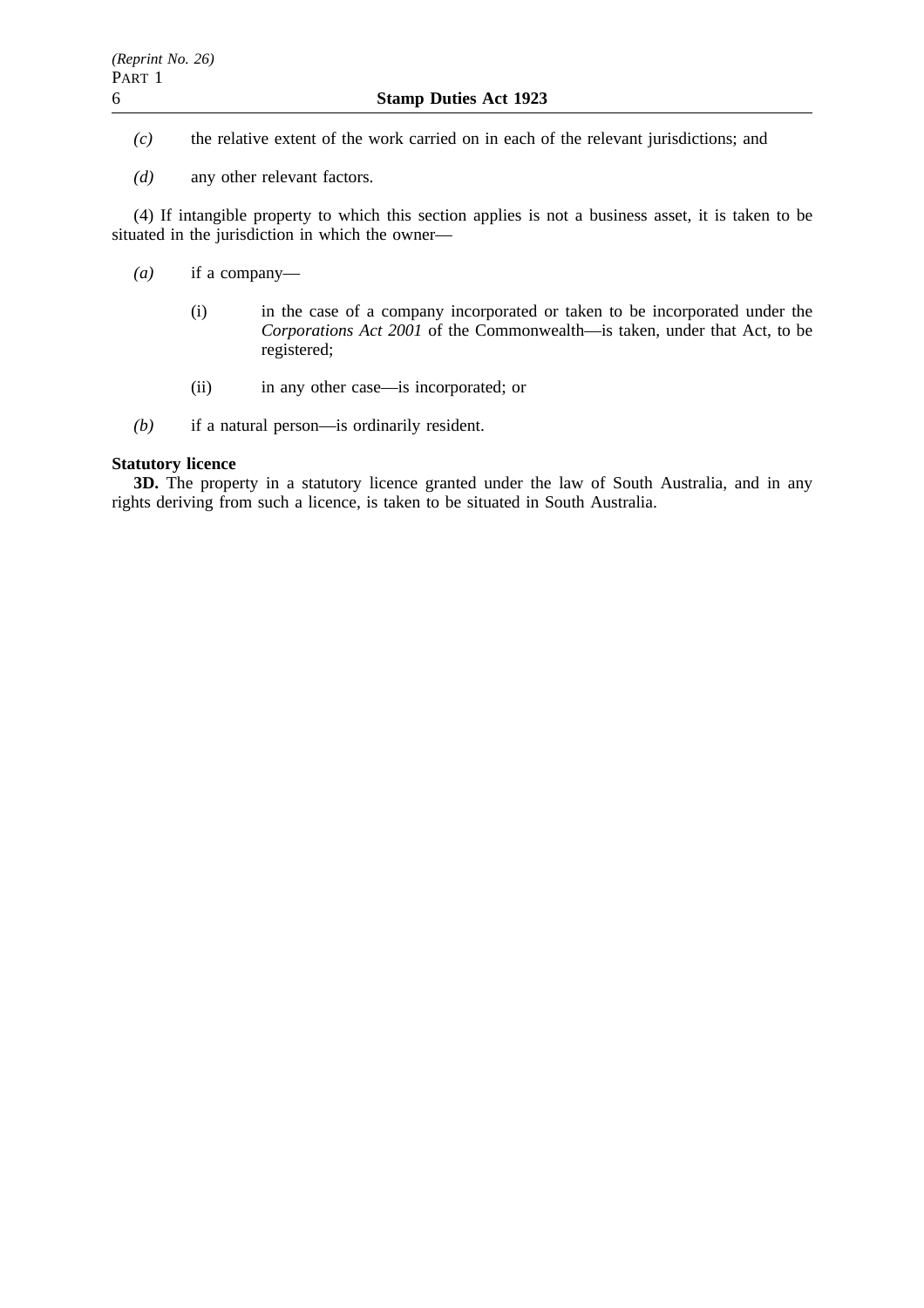# **PART 2**

# **GENERAL PROVISIONS WITH RESPECT TO STAMP DUTIES**

#### **Imposition of stamp duties**

**4.** (1) Subject to the exemptions contained in schedule 2 and the other provisions of this Act, the stamp duties specified in that schedule are charged in respect of the instruments specified in that schedule.

(2) The parties who executed an instrument are jointly and severally liable to pay the duty charged in respect of the instrument.

\* \* \* \* \* \* \* \* \*

#### **Denotation of duty**

**6.** (1) Subject to any express provision to the contrary, the payment of duty on an instrument is to be denoted on the instrument by an impressed stamp.

(2) Subject to any express provision to the contrary, if another provision of this Act provides for duty on an instrument to be denoted by an adhesive stamp, the duty may be denoted by an impressed stamp or an adhesive stamp.

\*\*\*\*\*\*\*\*\*\*

#### **Distribution of stamps, commission, etc.**

**7.** (1) The Governor may appoint any person a distributor of stamps.

(2) Any such distributor may be remunerated by a commission upon the value of stamps purchased for disposal by him, or by salary, or by any other allowance, and upon the sale of stamps to any such distributor such discount may be allowed as may be authorised by regulations made under this Act.

(3) A financial institution paying duty to the Commissioner in respect of cheque forms and cheques may be allowed commission at the prescribed rate.

\*\*\*\*\*\*\*\*\*\*

#### **Stamps to be provided**

**8.** The Treasurer shall, for denoting the several duties chargeable under this Act, provide such stamps or dies as may be required for the purposes of this Act, and may do any other act which may be necessary for effectually collecting the duties.

\*\*\*\*\*\*\*\*\*\*

#### **Appropriate stamps to be used**

**11.** (1) A stamp which, by any word or words on the face of it, is appropriated to any particular description of instrument shall not be used for any instrument of another description.

(2) An instrument falling under the particular description to which any stamp is so appropriated shall not be deemed duly stamped unless it is stamped with the stamp so appropriated.

(3) No instrument shall be deemed duly stamped with an adhesive stamp unless the words "DUTY STAMP" are printed on and form part of the stamp.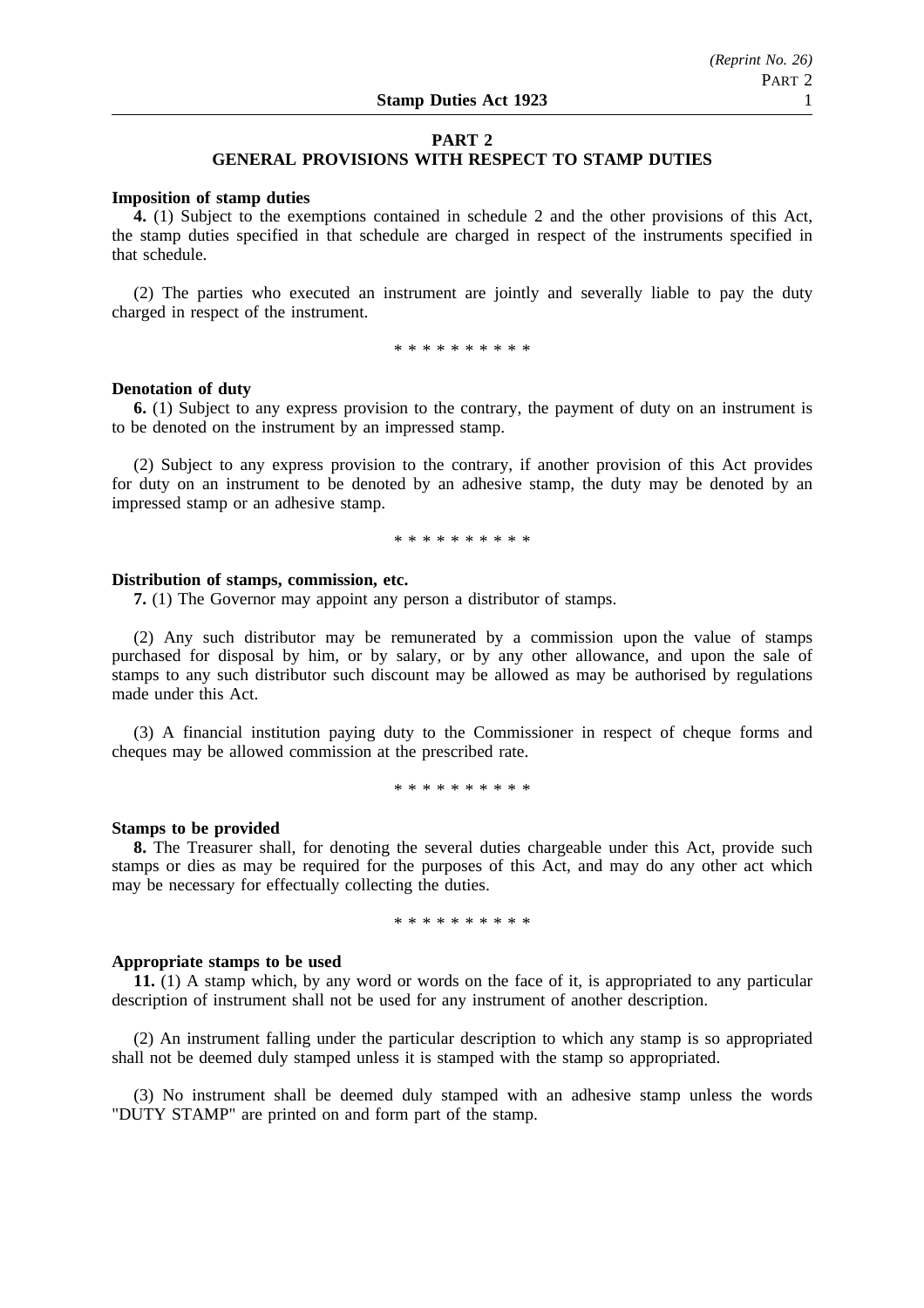# **Adhesive stamps to be cancelled**

**12.** (1) An instrument, the duty upon which is required or permitted by this Act to be denoted by an adhesive stamp, shall not be deemed duly stamped with an adhesive stamp unless—

- *(a)* the person required by this Act to cancel the adhesive stamp cancels it by writing on or across the stamp his name or initials, or the name or initials of his firm, together with the true date of his so writing, or otherwise effectually cancels the stamp and renders it incapable of being used for any other instrument; or
- *(b)* it is otherwise proved that the stamp appearing on the instrument was affixed thereto at the proper time.

(2) Where two or more adhesive stamps are used to denote the duty upon an instrument, each stamp shall be cancelled in the manner described above.

(3) A person who is required to cancel an adhesive stamp must not fail to do so in accordance with this Act.

Penalty: \$50.

# **How instruments to be stamped**

**13.** (1) Every instrument written upon stamped material shall be written in such manner, and every instrument partly or wholly written before being stamped shall be so stamped, that the stamp may appear on the face of the instrument and cannot be used for, or applied to, any other instrument written upon the same piece of material.

(2) If more than one instrument is written upon the same piece of material, each one of those instruments shall be separately and distinctly stamped with the duty with which it is chargeable.

# **Instruments to be separately charged**

**14.** Except where express provision is made to the contrary—

- *(a)* any instrument containing or relating to several distinct matters shall be separately and distinctly charged with duty in respect of each of such matters as if the portion of the instrument containing or relating to each such matter were a separate instrument;
- *(b)* any instrument made for any consideration in respect of which it is chargeable with *ad valorem* duty, and also for any further or other valuable consideration, shall, in addition to being charged with *ad valorem* duty, be charged with duty in respect of the last mentioned consideration as if it were an instrument made only for that consideration.

\*\*\*\*\*\*\*\*\*\*

# **Ascertainment of value of property**

**15A.** (1) If the value of property is to be ascertained by reference to an actual or notional cost of acquisition, any component of the cost of acquisition that is referable to GST payable on its sale or supply is to be regarded as a component of its value.

(2) In ascertaining the value of property for the purpose of assessing *ad valorem* duty on an instrument, the existence of an overriding power of revocation or reconveyance in that or any other instrument may be disregarded.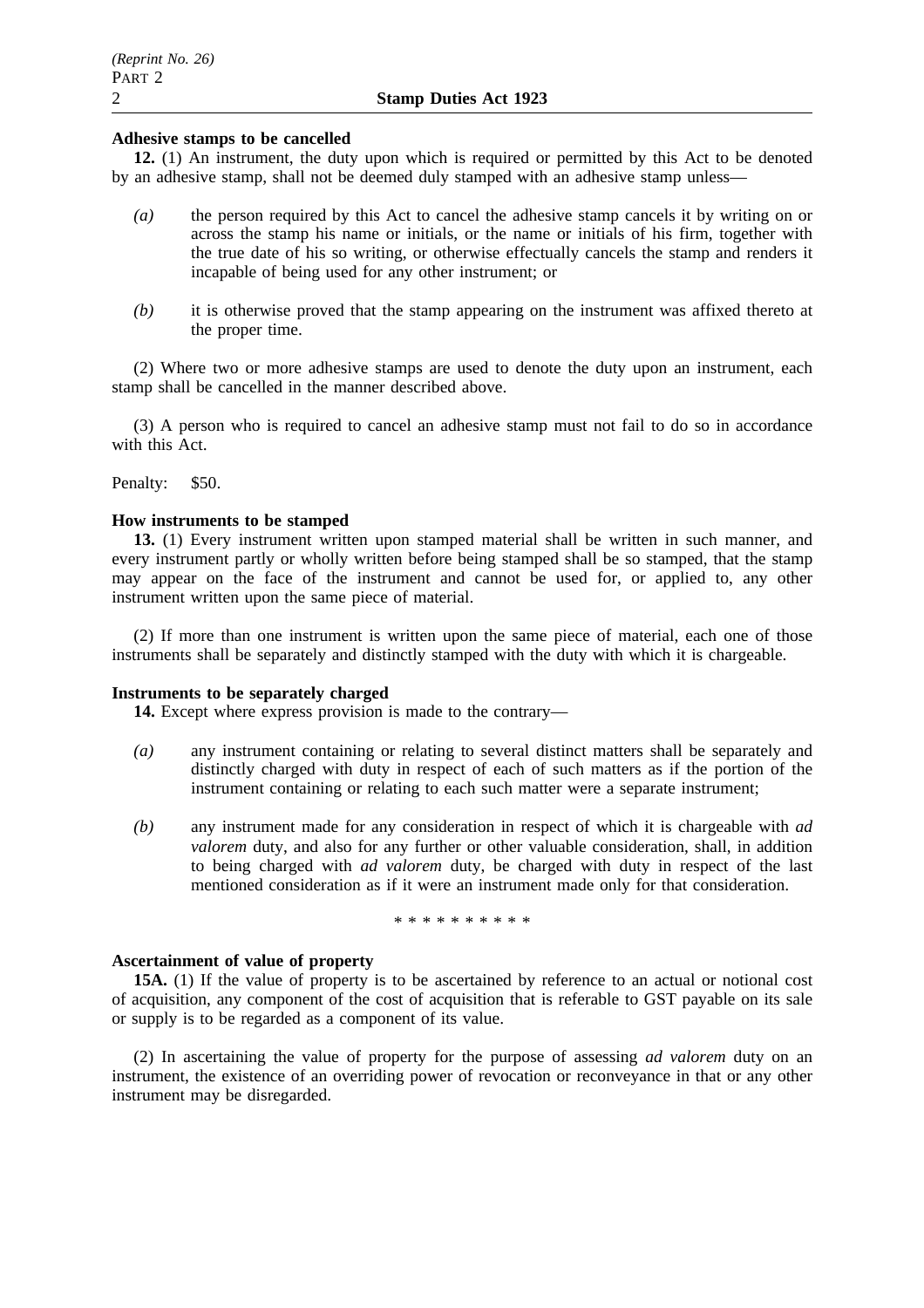# **Duty in force when instrument produced for stamping to apply**

**16.** The duty chargeable upon any instrument shall be calculated according to the rates in force at the time when the instrument is produced to the Commissioner for the purpose of being stamped.

### **Duty payable in respect of instruments conditionally executed**

**17.** (1) Subject to subsection (2), an instrument that is executed conditionally by one or more parties is liable to duty as if it had been executed unconditionally.

 $(2)$  If—

- *(a)* duty is paid on or in respect of an instrument that was executed conditionally by one or more of the parties;
- *(b)* the Commissioner is satisfied that, by reason of non-fulfilment of the condition, or recall of the execution, the instrument will never come into force,

the Commissioner will, on application by a party who paid the duty and production of the instrument, cancel any stamp on the instrument and refund the amount of the duty paid.

### **Duty on other instruments**

**18.** Where the duty with which any instrument is chargeable depends in any manner upon the duty paid upon another instrument, the payment of the last mentioned duty may, on production of both the instruments, be denoted in such manner as the Commissioner thinks fit upon the first mentioned instrument.

\*\*\*\*\*\*\*\*\*\*

#### **Certain copies dutiable**

**19A.** (1) Notwithstanding any other provision of this Act, but subject to subsection (2), where an original instrument chargeable with duty under this Act has not been duly stamped or has been destroyed without being duly stamped, any copy of the instrument shall, for the purposes of this Act, be chargeable with duty as if it were the original and be deemed to have been executed by the person or persons who executed the original at the same time as the original was executed.

(2) Where an original instrument or a copy of an instrument is duly stamped under this Act, the Commissioner shall, upon application and production of that original or copy, stamp any copy or further copy or the original, as the case may be, with a particular stamp denoting that it is duly stamped.

(3) In this section—

"**copy**" includes—

- *(a)* a duplicate or counterpart of an original instrument; or
- *(b)* an instrument that acknowledges, evidences or records the existence or terms of an original instrument; or
- *(c)* an instrument that acknowledges, evidences or records the transaction or a part of the transaction to which an original instrument relates or related.

# **Time for payment of duty and stamping**

**20.** (1) Subject to any express provision to the contrary, if an instrument is chargeable with duty, the duty must be paid and the instrument stamped—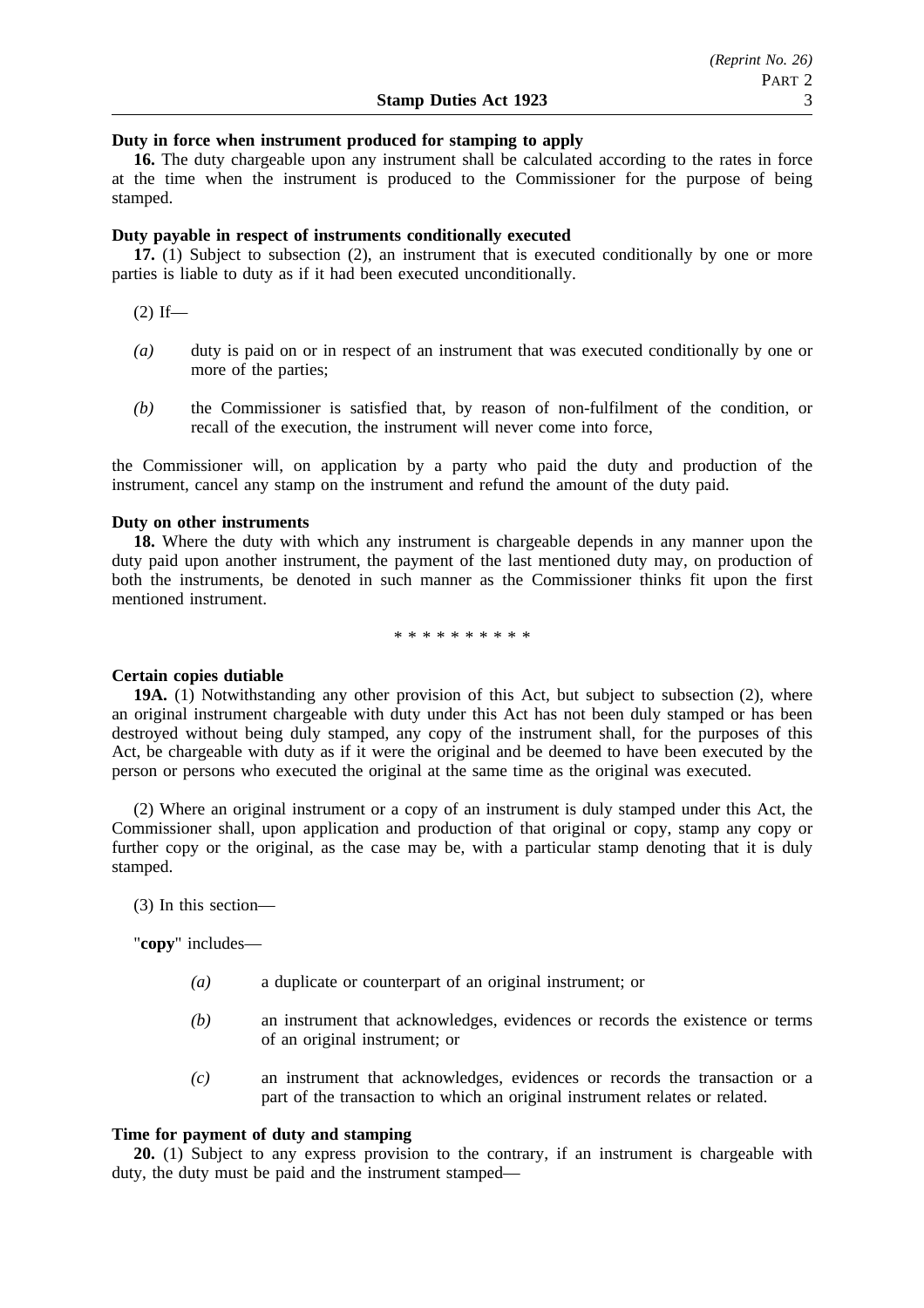- *(a)* in the case of an instrument executed in South Australia—within two months after its execution; or
- *(b)* in the case of an instrument executed outside South Australia—within two months after its receipt in South Australia or within six months after its execution, whichever period first expires.

\*\*\*\*\*\*\*\*\*\*

(2) If duty or further duty becomes chargeable on an instrument in consequence of an event occurring after its execution, the duty must be paid and the instrument stamped within two months after that event.

(3) The payment in relation to an instrument of any penalty tax or interest under Part 5 of the *Taxation Administration Act 1996* must be denoted on the instrument by a particular stamp.

(4) If an instrument that is chargeable with stamp duty is not produced to the Commissioner for stamping within the period prescribed by this section, any person who executed the instrument, or on whose behalf it was executed, is guilty of an offence.

Penalty: \$10 000.

- (5) Subsection (4) does not apply in relation to—
- *(a)* an instrument executed, or brought into existence, before 7th December, 1987;
- *(b)* an instrument that has been duly stamped in some other manner authorised by this Act within the relevant period.

(6) It is a defence to a charge against subsection (4) to prove that the defendant delivered the instrument or had it delivered into the possession of some other party, or an agent for some other party, to the instrument in the reasonable expectation that the other party would have it stamped.

(7) The commission of an offence against subsection (4) does not affect the validity of the instrument in relation to which the offence was committed.

\*\*\*\*\*\*\*\*\*\*

# **Admissibility of unstamped instruments in evidence**

**21.** Upon the production of any instrument chargeable with duty as evidence in any civil proceedings in any part of South Australia, the officer whose duty it is to read the instrument shall call the attention of the presiding judge, special magistrate or justices to any omission or insufficiency of the stamp thereon.

\*\*\*\*\*\*\*\*\*\*

### **Except as aforesaid no unstamped instrument to be received in evidence**

**22.** No instrument chargeable with duty executed in any part of South Australia, or relating, wherever it was executed, to any property situated, or to any matter or thing done or to be done, in any part of South Australia, shall, except in criminal proceedings, be pleaded or given in evidence, or admitted to be good, useful or available at law or in equity, unless duly stamped.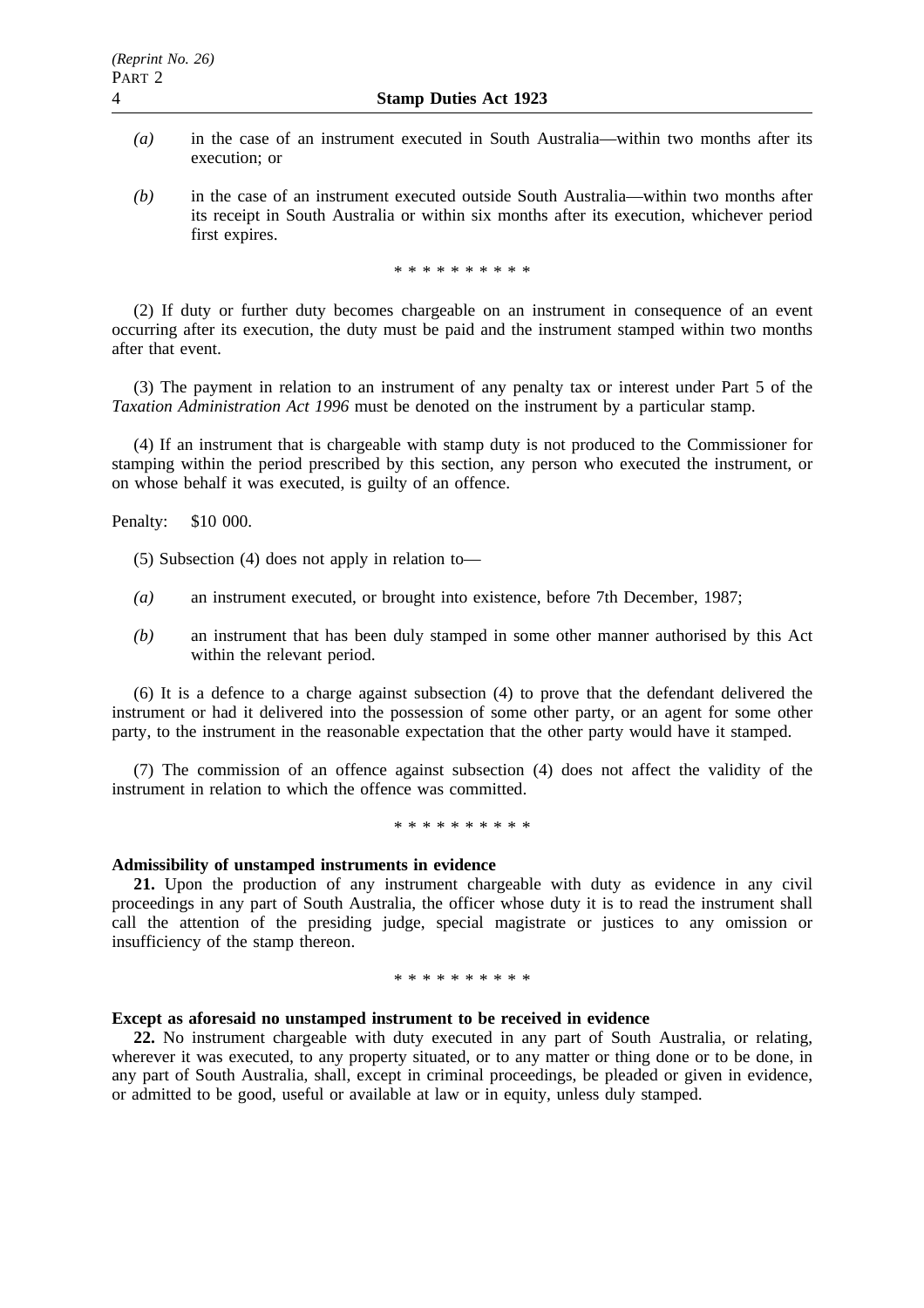#### **Assessments and stamping of instruments**

**23.** (1) If the result of an assessment relating to an instrument is that the instrument is not chargeable with duty, the instrument may be stamped by the Commissioner with a particular stamp denoting that it is not chargeable with duty.

\*\*\*\*\*\*\*\*\*\*

(2) If the result of an assessment relating to an instrument is that the instrument is chargeable with duty or further duty, the instrument is, on payment of any duty or further duty payable in respect of the instrument, to be stamped or further stamped in accordance with the assessment, and, when so stamped, may also be stamped by the Commissioner with a particular stamp denoting that it is duly stamped.

(3) If the result of an assessment relating to a stamped instrument is that duty or further duty is chargeable in respect of the instrument, the instrument is, from the date of the assessment until the duty or further duty is paid and the instrument is further stamped, to be taken to be insufficiently stamped, and this subsection applies despite the fact that the instrument has already been stamped, whether under this section or another provision of this Act, with a particular stamp denoting that it is not chargeable with duty or that it is duly stamped.

(4) Every instrument stamped with the particular stamp denoting either that it is not chargeable with duty or that it is duly stamped shall, subject to subsection (3), be admissible in evidence and shall be available for all purposes, notwithstanding any objection relating to duty.

(5) An instrument on which duty has been assessed by the Commissioner cannot be stamped except in accordance with that assessment unless the Commissioner reassesses duty on the instrument.

#### \*\*\*\*\*\*\*\*\*\*

#### **No instrument to be enrolled or registered unless stamped**

**27.** No person whose office it is to enrol, register or enter in or upon any rolls, books or records any instrument chargeable with any duty, or the memorial of any instrument chargeable with any duty, shall enrol, register or enter any such an instrument or memorial unless the instrument is duly stamped.

\*\*\*\*\*\*\*\*\*\*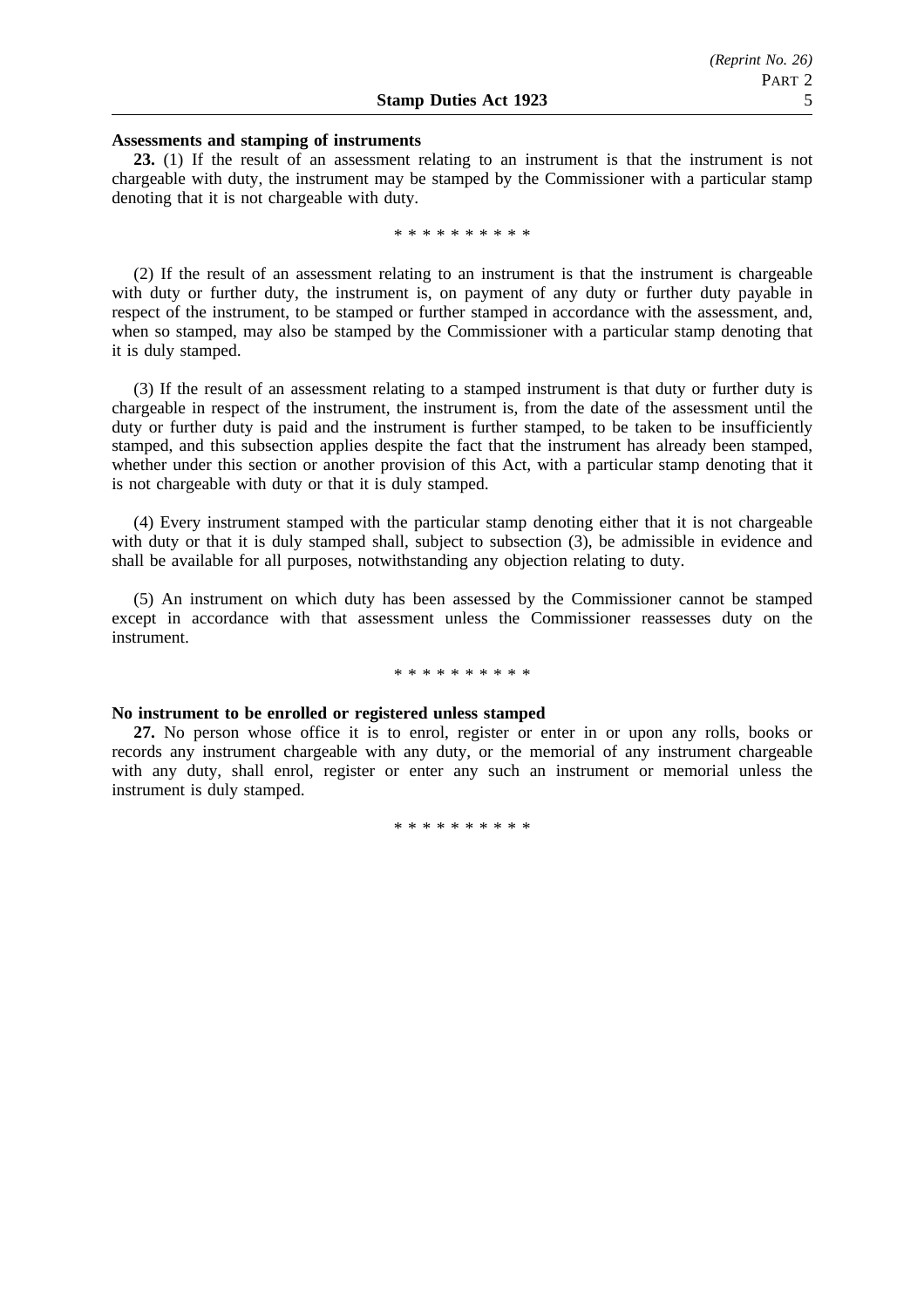# **PART 3 SPECIAL PROVISIONS WITH RESPECT TO CERTAIN STAMP DUTIES**

\*\*\*\*\*\*\*\*\*\*\*\*\*\*\*\*\*

#### *Agreements*

#### **Adhesive stamp may be used for agreement not under seal**

**29.** The duty upon an agreement not under seal may be denoted by an adhesive stamp, which shall be cancelled by one of the parties executing the agreement.

# **When agreement comprised of several letters**

**30.** In any case where an agreement is constituted by two or more letters, the agreement and all the letters shall be deemed to be duly stamped if any one of the letters is duly stamped with the duty payable upon the agreement.

#### **Certain contracts to be chargeable as conveyances on sale**

**31.** (1) Any contract or agreement in writing for the sale of any estate or interest in any property (including goods, wares and merchandise not being goods, wares and merchandise agreed to be sold in the ordinary course of trade by a party whose business is or includes the sale of such goods, wares and merchandise) except—

*(a)* property which cannot vest in the purchaser except upon registration of a conveyance; or

\*\*\*\*\*\*\*\*\*\*

*(c)* stock or marketable securities or shares in the stock, funds or capital of any corporation, company or society,

shall be charged with the same *ad valorem* duty as if it were an actual conveyance on sale of the estate or interest contracted or agreed to be sold.

\*\*\*\*\*\*\*\*\*\*

(2) Where duty has been duly paid on a contract or agreement in accordance with subsection (1), any conveyance made to the purchaser in pursuance of the contract or agreement shall not be chargeable with any duty, and the Commissioner, upon application and upon the production of the contract or agreement duly stamped, shall stamp the conveyance with a particular stamp denoting that it is duly stamped.

(3) For the purposes of this section, a receipt for the payment, in pursuance of any contract or agreement, of any purchase money shall, in the absence of any further or other instrument being or evidencing the contract or agreement, be charged with *ad valorem* duty.

(4) If any such contract or agreement as is mentioned in subsection (1) is afterwards rescinded or annulled, or for any other reason is not substantially performed or carried into effect so as to operate as, or to be followed by, a conveyance, the person who paid the *ad valorem* duty upon the contract or agreement shall be deemed to be possessed of stamped material rendered useless by being inadvertently spoiled, within the meaning of section 106, and the provisions of that section shall apply accordingly.

(5) This section shall not apply to, or in respect of, any hire-purchase agreement within the meaning of this Act.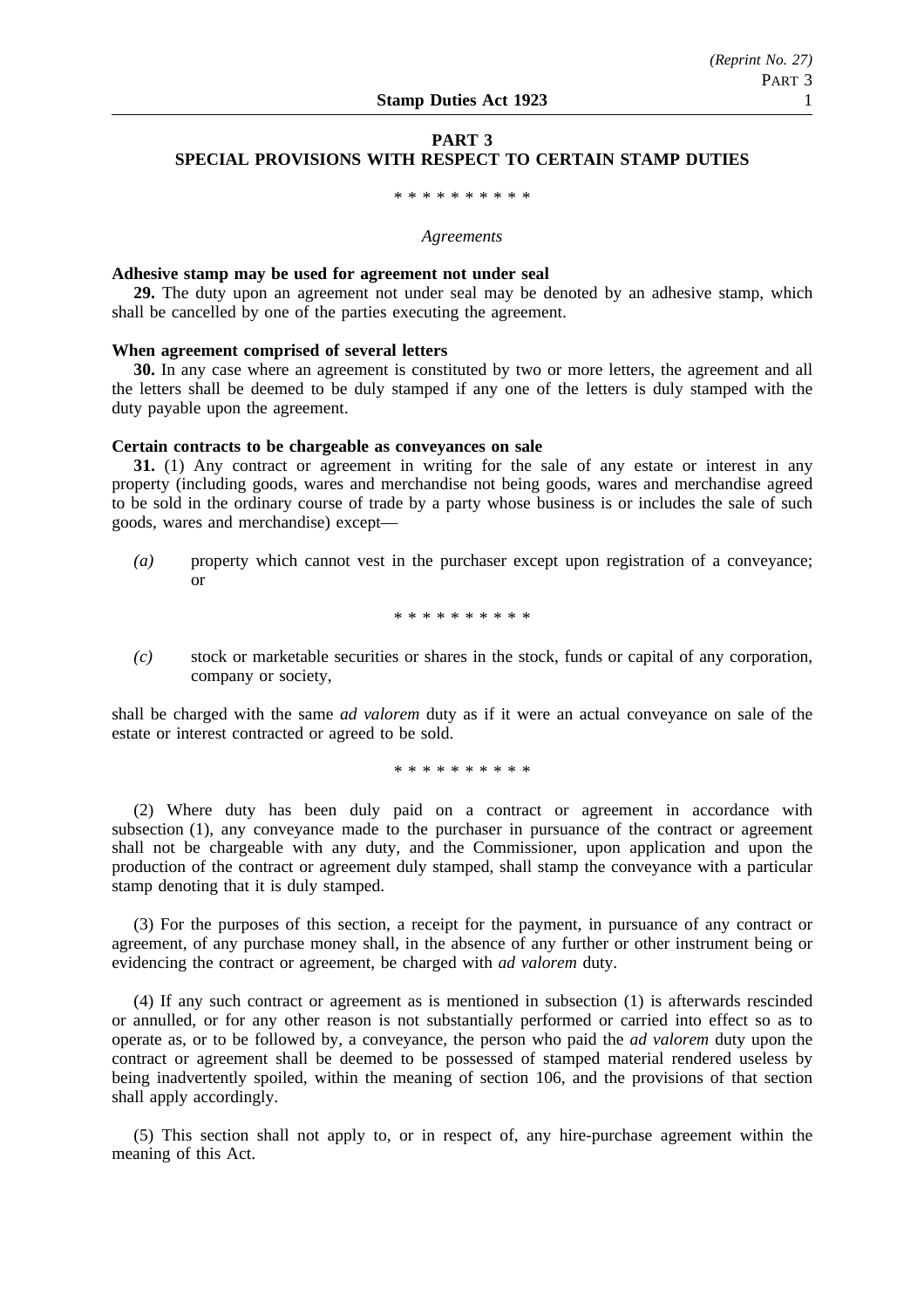# **Duty on agreements for "walk in walk out" sales of land used for primary production 31A.** Notwithstanding section 31, if—

- *(a)* a contract or agreement in writing provides for the sale as a going concern of land used wholly or mainly for the business of primary production, together with stock, implements and other chattels held or used in connection therewith; and
- *(b)* the contract or agreement sets out separately the consideration payable for the land and the consideration payable for stock, implements or other chattels; and
- *(c)* the Commissioner certifies in writing on the contract or agreement that he is of the opinion that the consideration specified as being payable for the land represents the value of that land,

then the contract or agreement in writing shall be chargeable with stamp duty as if it related solely to the land mentioned therein and not to the stock, implements and other chattels.

# *Rental Business*

# **Interpretation**

**31B.** For the purposes of the provisions of this Act falling under the heading of *Rental Business*, unless the contrary intention appears—

"**bailee**" means a person who has, or is entitled to, possession of goods under a contractual or non-contractual bailment;

"**bailment plan**" means an arrangement under which—

- *(a)* a financier provides financial accommodation for a business carried on by a trader; and
- *(b)* the financier retains or acquires title to a trading stock as security for the financial accommodation provided; and
- *(c)* the trader has possession of the trading stock by virtue of a contractual or non-contractual bailment;

"**bailor**" means a person who confers a right to possession of goods on another under a contractual or non-contractual bailment;

"**contractual bailment**" means a contract or agreement under which a person who owns, or is entitled to the possession of, goods confers on another a right to possession or use of the goods but does not include a contract or agreement under which a right to the possession or use of goods is conferred incidentally to a lease of, or licence to occupy, land;

"**corresponding law**" means a law of the Commonwealth or of another State or of a Territory that imposes duty of a similar nature to the duty imposed under this heading in respect of rental business or hiring arrangements;

"**goods**" includes all chattels personal and any fixture severable from the realty, but does not include money, livestock , things in action or books;

"**registered person**" means a person registered under section 31E;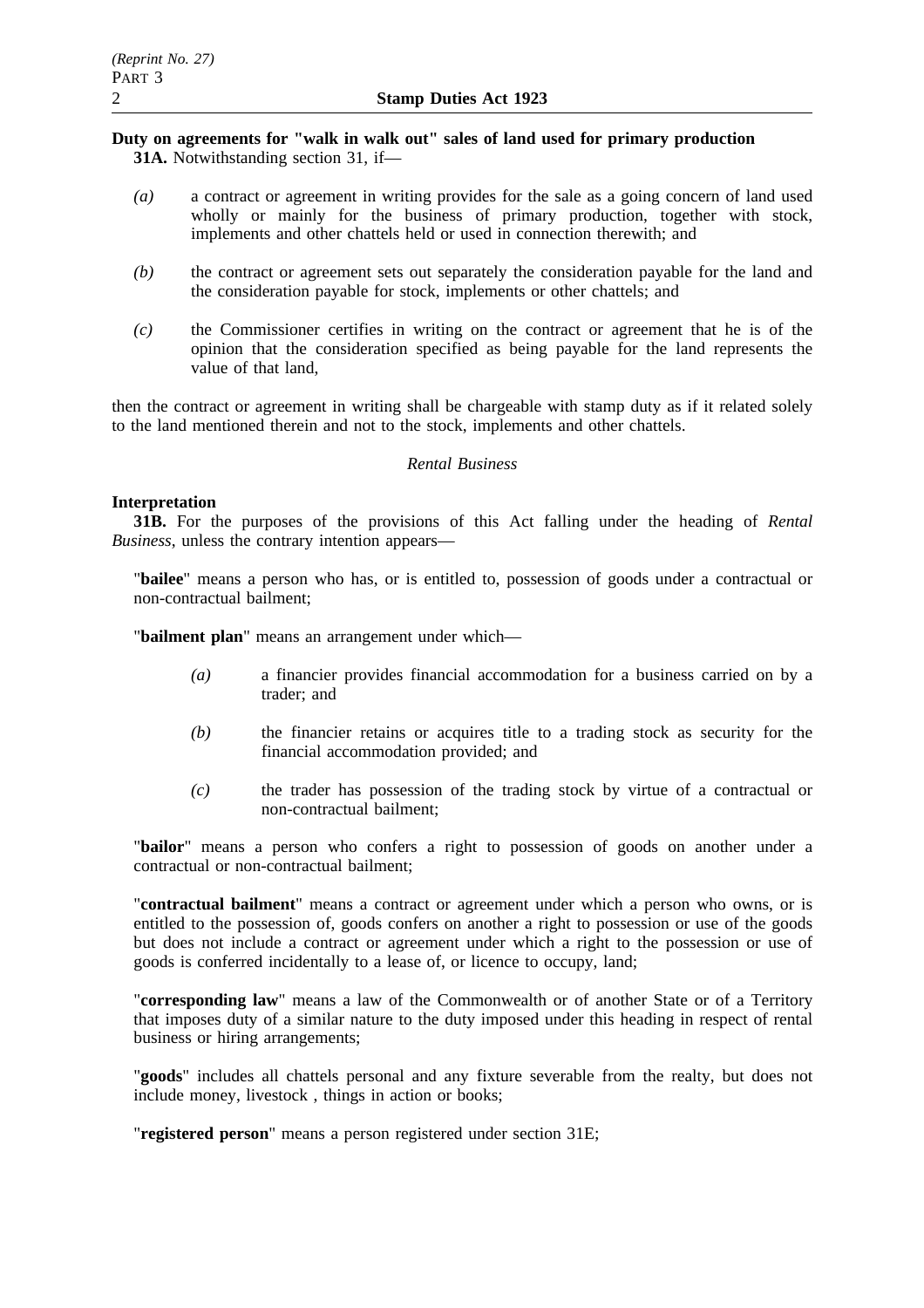"**related corporation**", in relation to a corporation, means a corporation that is related to the first-mentioned corporation under section 50 of the *Corporations Act 2001* of the Commonwealth;

"**rental business**" means—

- *(a)* the business of conferring rights to the possession or use of goods under a contractual bailment; or
- *(b)* the business of acquiring the rights of the bailor under a contractual bailment; or
- *(c)* the business of providing financial accommodation under a bailment plan; or
- *(d)* the business of guaranteeing the obligations of a bailee under a contractual bailment or a bailment plan,

but does not include business of a class exempted by regulation from the ambit of this definition.

\*\*\*\*\*\*\*\*\*\*

### **Persons carrying on rental business**

**31D.** (1) Subject to subsection (3), a person shall not carry on any rental business in South Australia (whether or not he also carries on any other business), or advertise or hold himself out in any way as carrying on any such business, whether the head office or principal place of business of that person is in South Australia or elsewhere, unless he is a registered person.

Penalty: \$10 000.

(2) Any person who, in the course of any business, undertakes negotiations in South Australia with the object of transacting any rental business shall be deemed to carry on rental business in South Australia, whether or not he has an established place of business in South Australia.

(3) Subsection (1) shall not apply to a person acting as an agent or employee of a registered person by reason only of the fact that he is so acting.

\*\*\*\*\*\*\*\*\*\*

# **Registration**

**31E.** (1) The Commissioner shall register any person who applies in the prescribed form for registration under this section.

(2) A registered person who is no longer required to be registered may, by notice in the prescribed form given to the Commissioner, cancel his registration under this section.

# **Statement to be lodged by person registered or required to be registered**

**31F.** (1) Subject to this Act, and in particular to section 31I, a registered person, or a person required under section 31D to be a registered person, shall—

*(a)* not later than the twenty-first day of each month, lodge with the Commissioner a statement in the prescribed form setting out the total amount received during the preceding month in respect of his or her rental business; and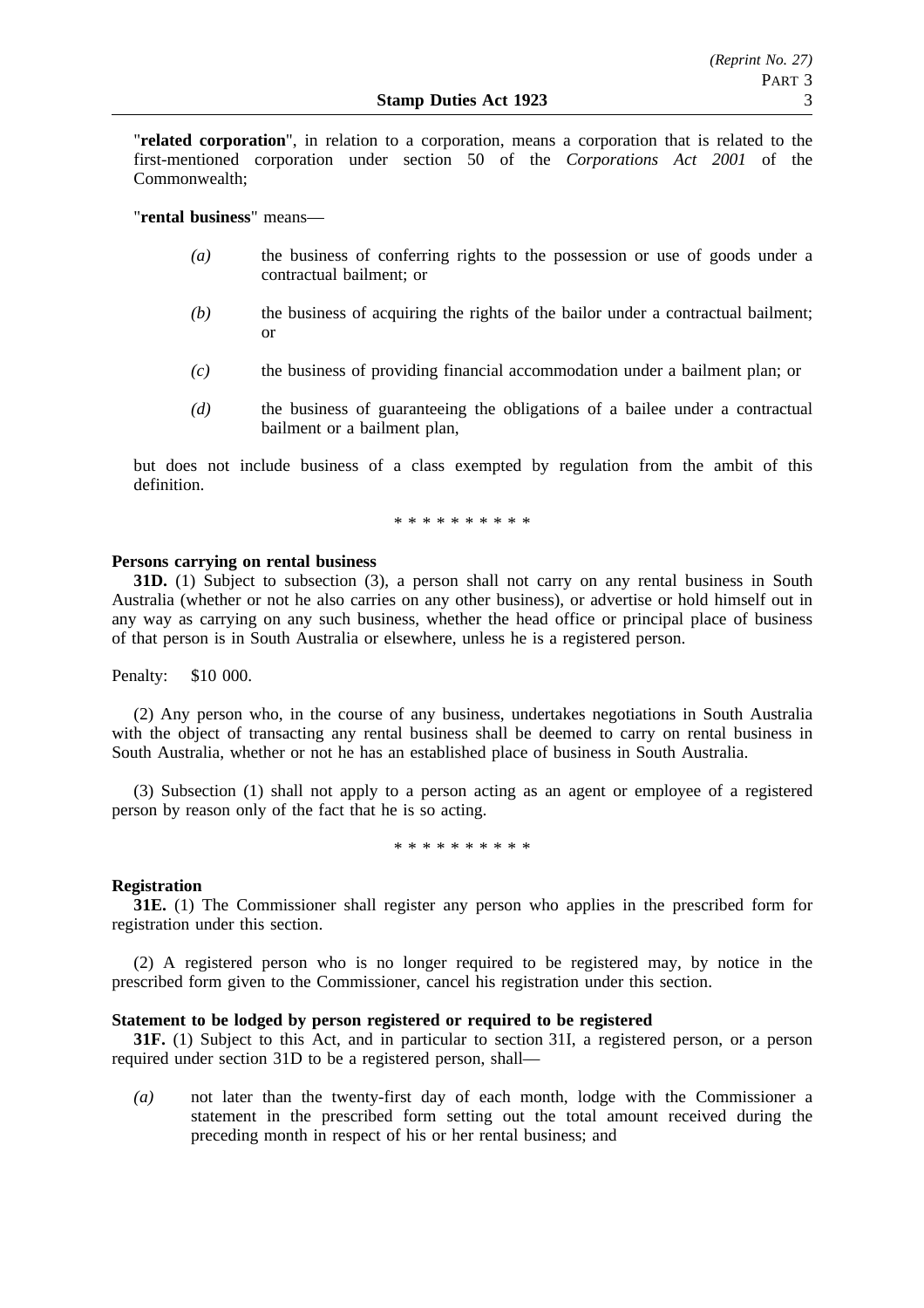*(b)* not later than the twenty-first day of each month, pay to the Commissioner duty equal to 1.8 per centum of the amount (if any) by which the amount required under paragraph *(a)* to be set out in a statement for that month exceeds \$2 000.

(1a) The amount received by a registered person in respect of a rental business is taken to include—

- *(a)* amounts received for services incidental or related to the rental business; and
- *(b)* amounts received to reimburse, offset or defray the registered person's liability to GST on the services provided in and incidental to the registered person's business.
- (2) Where—
- *(a)* a registered person has been carrying on rental business; and
- *(b)* the total amount received by him during the last preceding period of twelve months in respect of that rental business did not exceed \$24 000,

the registered person may, instead of lodging a statement with the Commissioner under subsection (1), by notice in writing given to the Commissioner, elect to lodge with the Commissioner, not later than the thirty-first day of March in each year, a statement showing the total amount received by him in the period commencing on the first day of February in the last preceding year and ending on the thirty-first day of January next in respect of his rental business (not including any amount previously included in a statement lodged with the Commissioner pursuant to subsection  $(1)(a)$  and to pay to the Commissioner as duty an amount equal to 1.8 per centum of the amount (if any) by which the total amount exceeds \$24 000.

(3) A registered person who has made an election pursuant to subsection (2) must, each year while the election is in force, lodge a statement with and pay duty to the Commissioner in accordance with the election.

(4) Any election made by a registered person pursuant to subsection (2) may be cancelled with effect from and in relation to the period of twelve months commencing on the first day of February next following, by notice in writing under the hand of the registered person given to the Commissioner or by notice in writing under the hand of the Commissioner given to the registered person, if the Commissioner is satisfied that the total amount received by the registered person who has made the election was in excess of \$40 000 in any period of twelve months.

(5) The amount to be shown on the statement includes any amounts received under a contractual bailment if—

- *(a)* the contractual bailment was entered into in South Australia; or
- *(b)* any negotiations leading to the formation of the contractual bailment took place in South Australia; or
- *(c)* the goods were delivered in South Australia to the person who obtained the right to their possession or use under the contractual bailment.

\*\*\*\*\*\*\*\*\*\*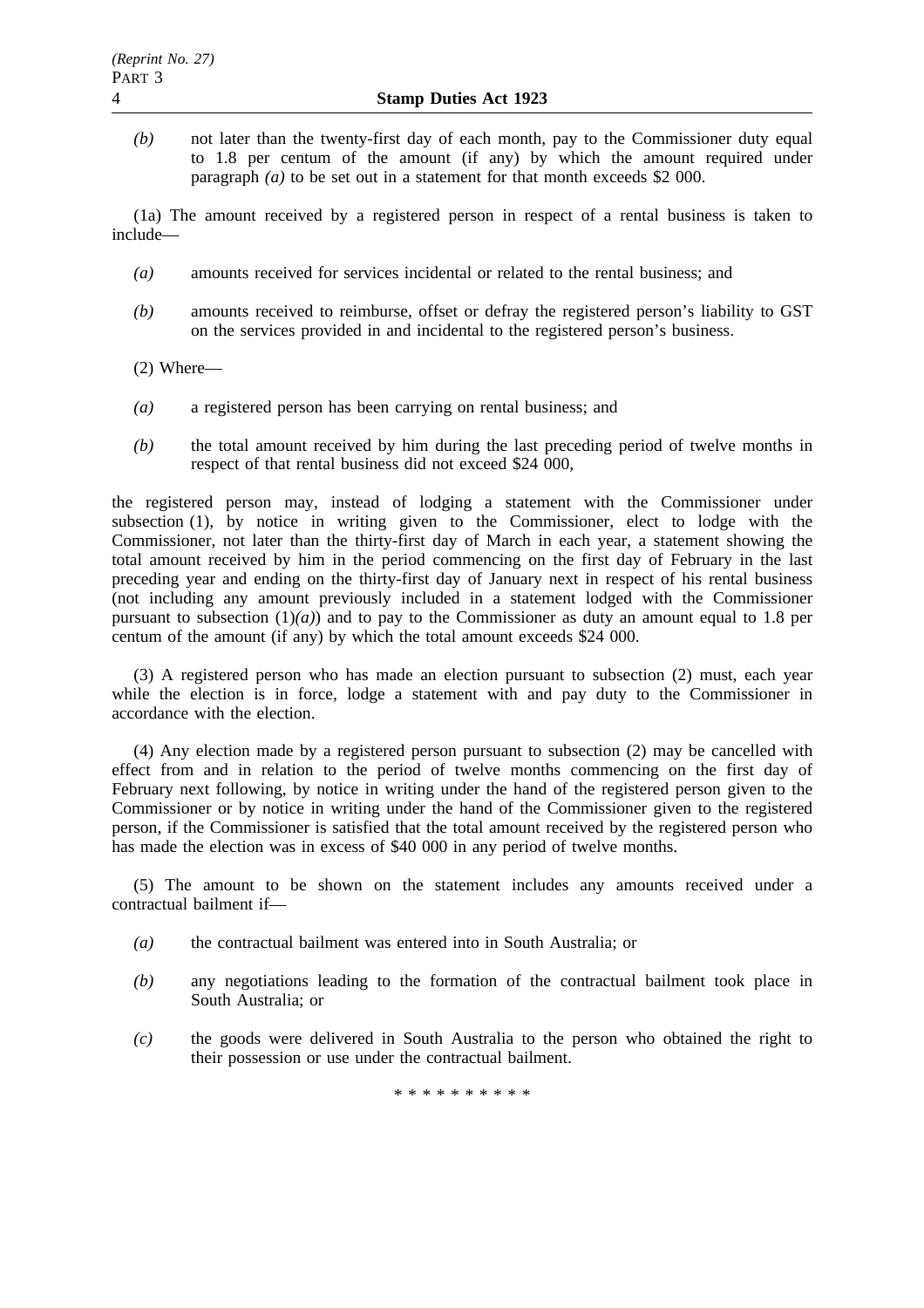# **Manner of denoting duty on statement**

**31H.** The duty paid by a person on a statement lodged with the Commissioner under section 31F shall be denoted by cash register imprint on the statement or in such other manner approved by the Auditor-General as is notified by the Commissioner in the *Gazette*.

# **Matter not to be included in statement**

**31I.** (1) Nothing contained in section 31F shall require a person to include in a statement required by that section to be lodged with the Commissioner any amount in respect of—

- *(a)* a transaction entered into by the person in the course of any business carried on by the person as a pawnbroker; or
- *(b)* the sale of any goods (other than where there is an agreement, arrangement or understanding that the person to whom the goods are sold may, at a later time, sell the goods back to the first mentioned person); or
- *(c)* if the person is a registered person, any business transacted by the registered person in respect of which the registered person has paid duty under a corresponding law where—
	- (i) the rate of duty under that corresponding law is not less than 1.8 per cent on amounts received in respect of any rental business or hiring arrangement (disregarding any deductions or allowances available under that corresponding law); and
	- (ii) the Commissioner is satisfied, on application made to the Commissioner by the registered person in a manner and form determined by the Commissioner, that it would be reasonable to allow the registered person to have the benefit of this subsection in respect of that business; or

\*\*\*\*\*\*\*\*\*\*

- *(g)* the grant, by a corporation to a related corporation, of the right to the use of goods beneficially owned by that first mentioned corporation; or
- *(h)* any business transacted by him outside South Australia, where—
	- (i) no negotiations leading to the transaction of the business took place in South Australia; and
	- (ii) the amounts obtained or the goods obtained by the other party to the transaction were obtained for the purpose of being wholly expended or wholly used outside South Australia.
- $(1a)$  If—
- *(a)* a registered person, in respect of any period for which duty is payable under this heading in respect of his or her rental business, pays duty in respect of the same business (including business that involves a hiring arrangement) under a corresponding law; and
- *(b)* the rate of duty under that corresponding law is less than 1.8 per cent on amounts received in respect of any rental business or hiring arrangement (disregarding any deductions or allowances available under that corresponding law); and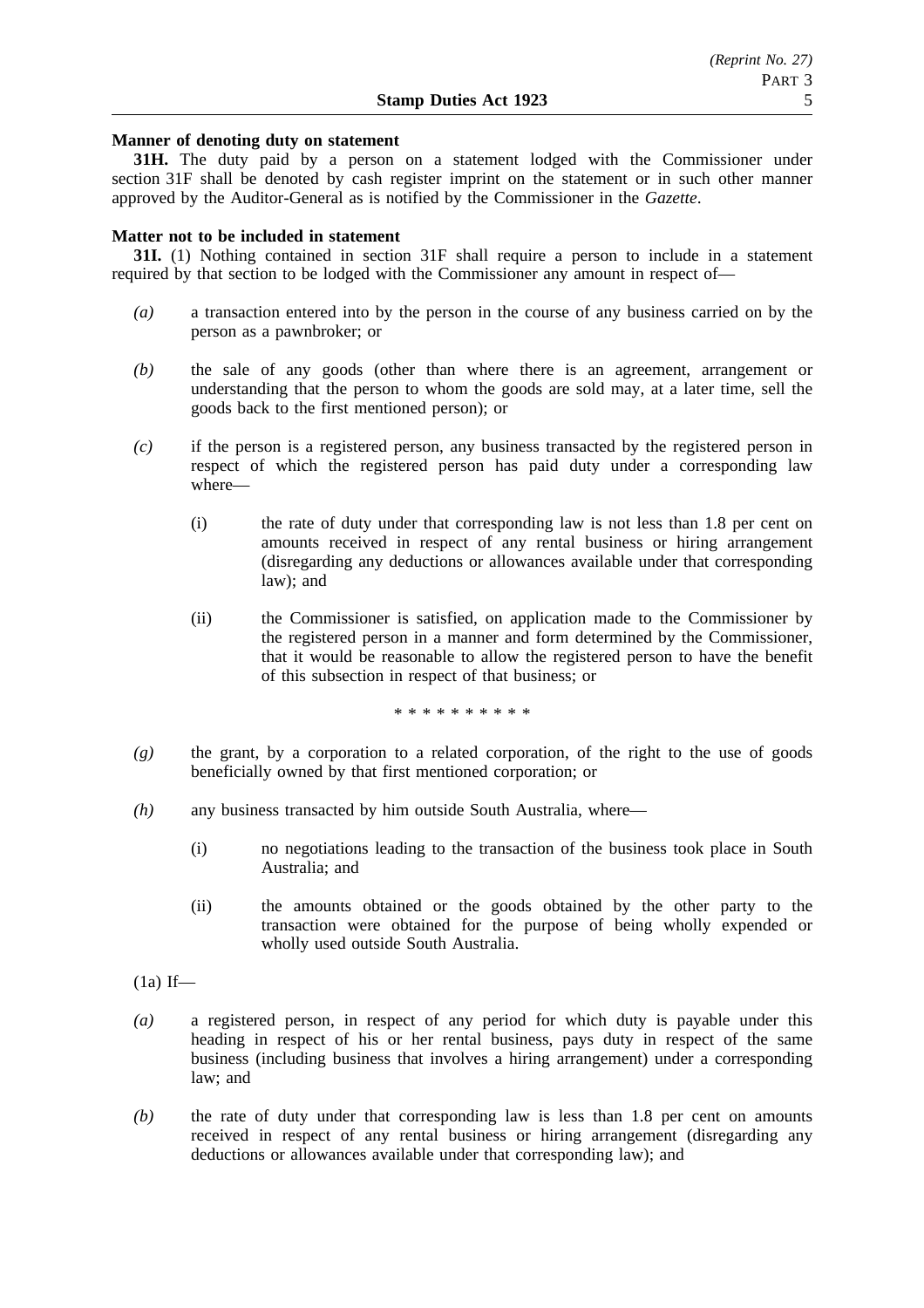*(c)* the Commissioner is satisfied, on application made to the Commissioner by the registered person in a manner and form determined by the Commissioner, that it would be reasonable to allow a deduction to be made under this subsection,

the registered person is entitled to a deduction from the amount of duty that would, apart from this subsection, be payable, the amount of the deduction being equal to the amount of duty paid in respect of the same business under that corresponding law for the corresponding period.

(1b) The Commissioner may, in making a decision on an application under subsection  $(1)(c)(ii)$ or  $(1a)/c$ , take into account any of the following:

- *(a)* the law that constitutes the proper law with respect to the business to which the application relates, or that would be the proper law had not the registered person and any other person with whom the registered person has entered into or is conducting the business expressly or by implication determined on the law of some other place as the law to govern the business;
- *(b)* the extent to which the business to which the application relates is connected with the place where the corresponding law applies;
- *(c)* the extent (if any) to which it appears to the Commissioner that the registered person has arranged or structured his or her business to avoid the payment of duty under this heading,

and may take into account such other matters (whether similar or dissimilar to those referred to above) as the Commissioner thinks fit.

(1c) Where a person receives in excess of \$2 000 per month for or in relation to the use of goods under a lease, bailment, licence or other agreement that provides for the person to be responsible for the servicing of those goods, the person may deduct from the excess, on account of the cost of servicing those goods—

- *(a)* an amount not exceeding 40 per centum of the excess or such higher proportion of the excess as is fixed by the Commissioner, on the application of the person, in respect of particular goods where, in the opinion of the Commissioner, the higher proportion is properly attributable to the cost of servicing the goods; or
- *(b)* the actual cost of servicing the goods,

whichever is the lesser.

\*\*\*\*\*\*\*\*\*\*

# **Calculation by other methods**

**31K.** (1) Where the Commissioner is satisfied that—

- *(a)* it is not reasonably practicable to calculate precisely any amount which is to be set out in the statement of any registered person required to be lodged under section 31F, he may agree to accept from that person statements in which that amount is calculated in such a manner or on such a basis as he thinks fit; or
- *(b)* in the circumstances of a particular case, it is not reasonable to require statements to be lodged by the registered person in each month, he may agree to accept statements at such times and relating to such periods as he thinks fit.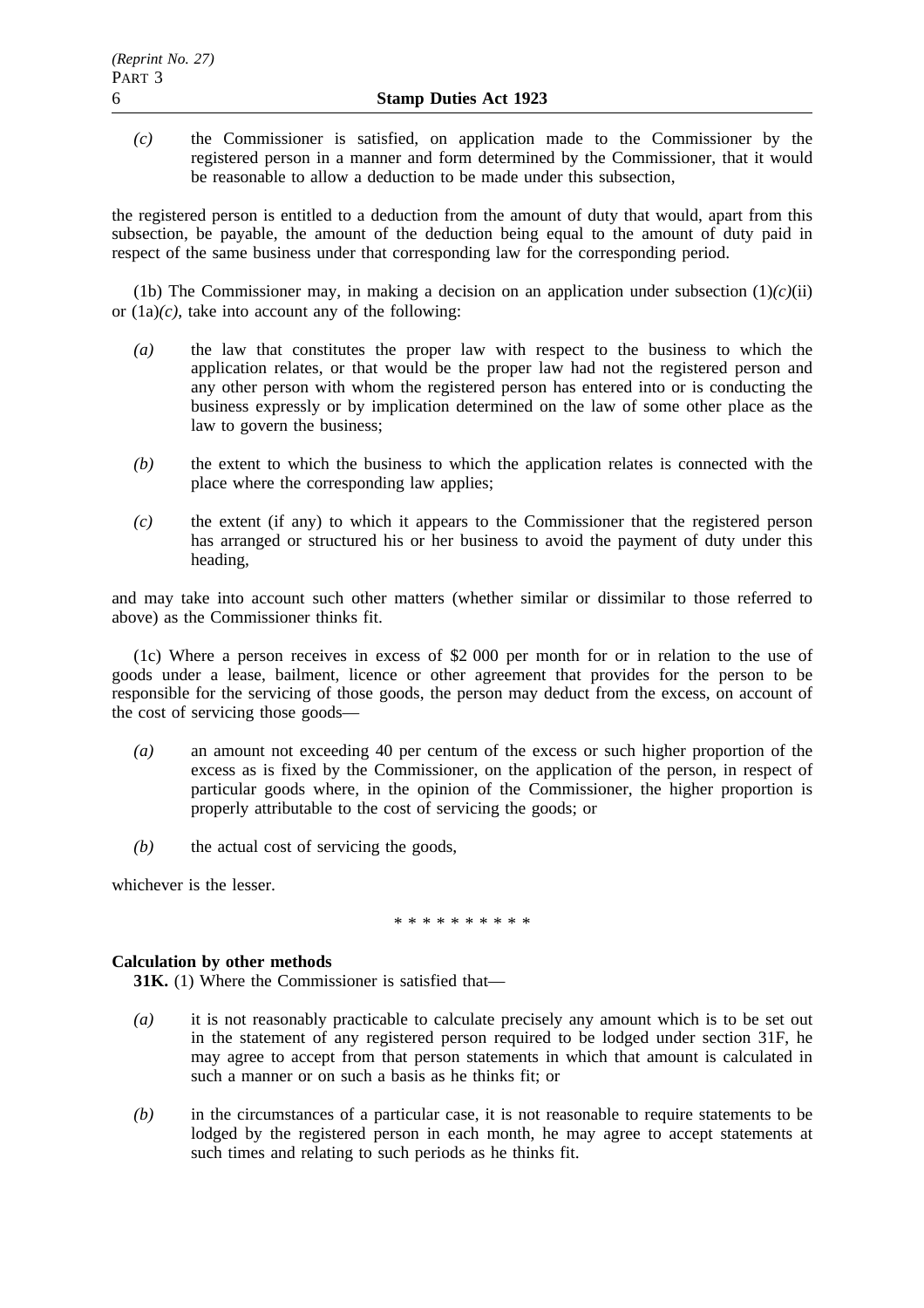(2) Where, pursuant to subsection (1), the Commissioner agrees to accept from a registered person a statement—

- *(a)* in which an amount is calculated in a manner or on a basis different from that required under section 31F; or
- *(b)* at a time, or relating to a period, otherwise than in accordance with that section,

the registered person shall, at the time of lodging that statement with the Commissioner, pay to the Commissioner the amount of duty that would be payable on that statement if it were lodged by him with the Commissioner in accordance with that section.

(3) The Commissioner may, by notice in writing served on a registered person, cancel any agreement made pursuant to subsection (1) and, upon the day specified in the notice as the day on which the agreement is cancelled, that agreement shall have no further force or effect in relation to that registered person.

# **Passing on a rental duty**

**31L.** (1) Subject to this section, a registered person or any person acting on his behalf shall not add the amount of any duty or of any part of the duty payable by the registered person as such under this Act to any amount payable by any other person with whom he has entered into or is conducting any rental business, whether by agreement or otherwise, or otherwise demand or recover or seek to recover any such first mentioned amount from that other person.

| Penalty:       | \$250. |
|----------------|--------|
| Expiation fee: | \$80.  |

(2) In the event of a contravention of subsection  $(1)$ —

- *(a)* the court by which the defendant is convicted shall, in addition to imposing a penalty for the offence, order the defendant to refund to the other person referred to in that subsection any such amount which has been paid by that other person; or
- *(b)* the other person referred to in that subsection may recover any such amount from the registered person, or person to whom he paid it, by action in a court of competent jurisdiction as if it were a debt due to him from that person.
- (3) The Governor may by proclamation—
- *(a)* exempt a class of transactions from the application of this section; or
- *(b)* vary or revoke any such exemption.

\*\*\*\*\*\*\*\*\*\*

# **Unregistered persons**

**31N.** (1) The Commissioner may enter into an agreement with a person—

- *(a)* who carries on rental business; and
- *(b)* who is not required to be registered,

under which the Commissioner approves the person for the purposes of this section and the person undertakes to lodge statements and pay duty on those statements as if the person were required to be, and were in fact, registered.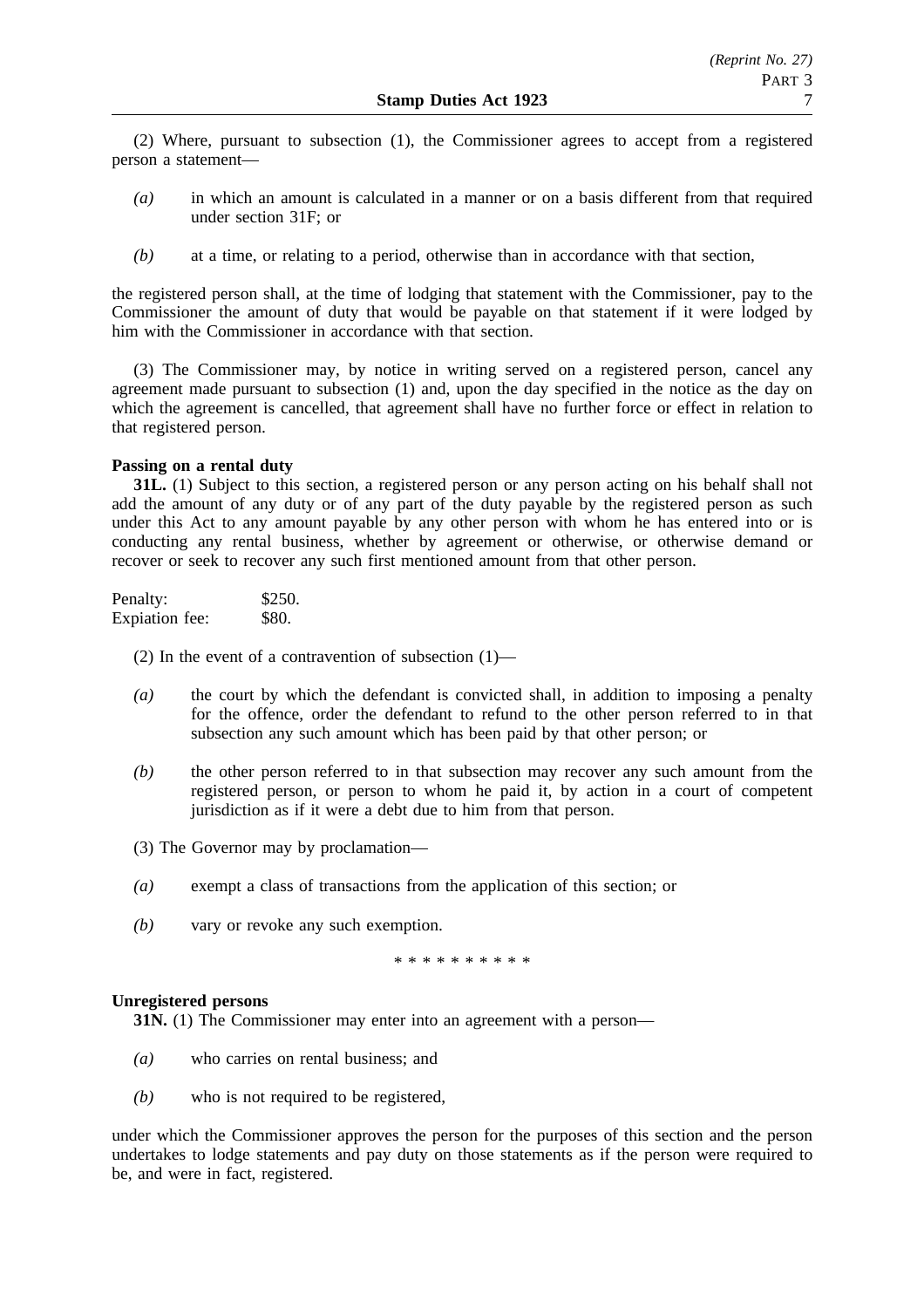(2) A party to an agreement under this section may, by notice in writing to the other party, terminate the agreement at any time.

(3) Where—

- *(a)* a person who carries on rental business is neither approved under this section nor required to be registered; and
- *(b)* in the course of that business, another person (being a person domiciled or resident in the State) pays an amount to that person under an agreement that relates to the use of goods,

the other person shall within 21 days after making that payment—

- *(c)* furnish to the Commissioner a return, in the form approved by the Commissioner, stating the amount of that payment; and
- *(d)* pay as duty a sum equal to 1.8 per centum of that amount.

\*\*\*\*\*\*\*\*\*\*

- (6) Subsection (3) does not apply—
- *(a)* where the total amount that is, or will be, payable under the agreement does not exceed \$100; or
- *(b)* where—
	- (i) the agreement was made with a person carrying on rental business outside the State; and
	- (ii) none of the negotiations leading to the agreement were carried out in the State; and
	- (iii) the goods were obtained for the purpose of being used exclusively outside the State.

\*\*\*\*\*\*\*\*\*\*

#### *Annual Licences*

# **Interpretation**

**32.** In this Act—

"**assurance or insurance business**" means and includes—

- *(a)* the granting or issuing of any life, personal accident, fire, fidelity, guarantee, livestock, plate glass, marine or other assurance or insurance policies; or
- *(b)* the acceptance, either directly or indirectly, of any premium, renewal premium or consideration for, or in respect of, the granting or issuing or keeping alive or in force of any life, personal accident, fire, fidelity, guarantee, livestock, plate glass, marine or other policy; or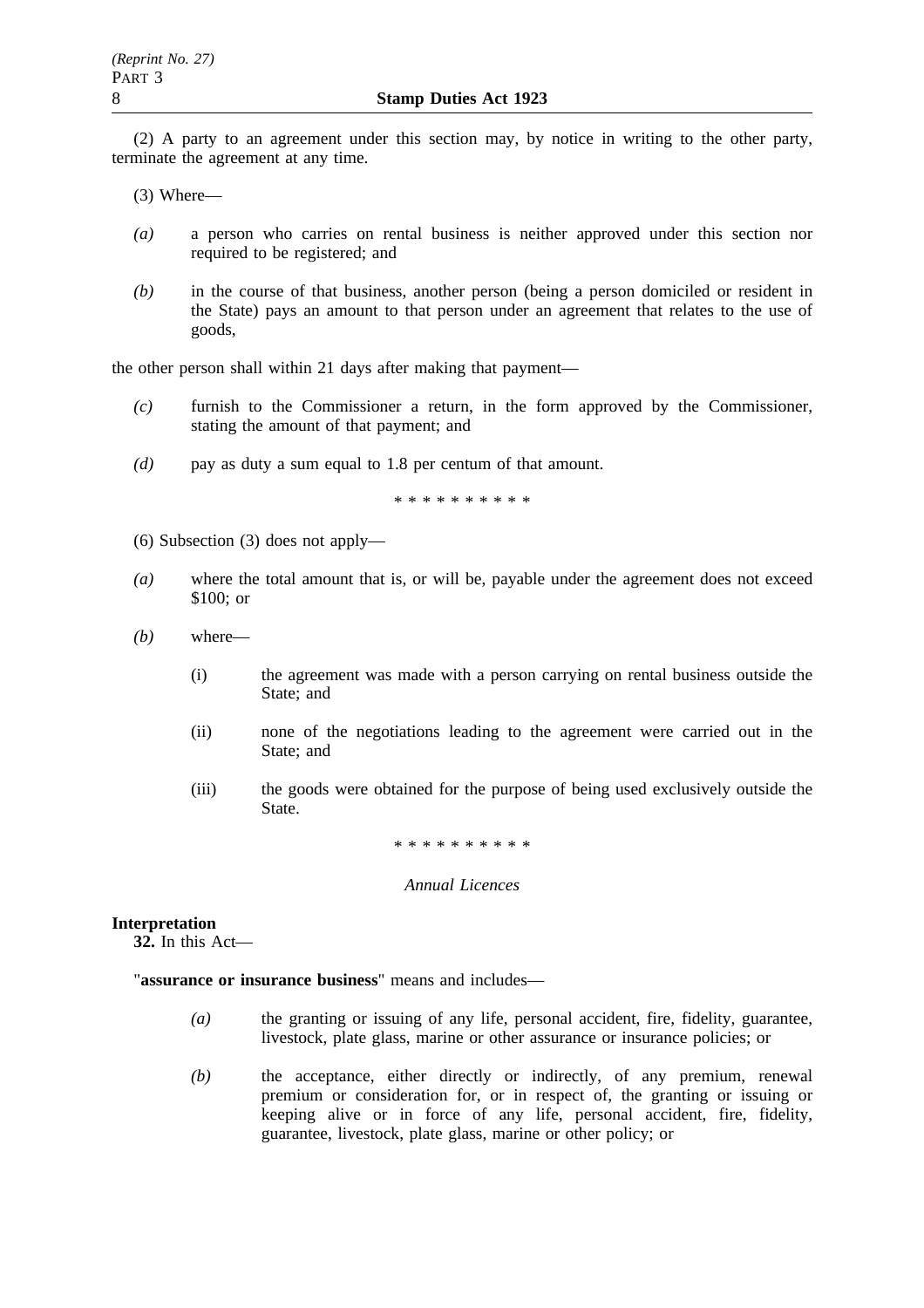- *(c)* the receiving of any letter or declaration of interest attaching to any life, personal accident, fire, marine or other policy issued in South Australia or elsewhere; or
- *(d)* the carrying out, by means of assurance or insurance effected out of South Australia, of any written, verbal or implied contract or undertaking to effect assurance or insurance;

"company" includes corporation and society, whether corporate or unincorporate;

"**firm of persons**" includes any association of underwriters carrying on marine assurance or insurance business through a managing underwriter solely;

"**general insurance business**" means any assurance or insurance business not relating to life insurance policies;

"**life insurance policy**" does not include a policy covering personal accident or workers compensation or a policy complying with Part 4 of the *Motor Vehicles Act 1959*;

"**policy**" includes any instrument in the nature of a policy, an open policy, an insurance cover or any instrument in any manner covering any assurance or insurance;

"**premium**" means any amount paid or payable for assurance or insurance and includes—

- *(a)* an amount charged to a policy holder to reimburse, offset or defray the insurer's liability for GST in respect of the assurance or insurance;
- *(b)* a levy charged to a policy holder;
- *(c)* an instalment of premium.

# **Annual licence required for insurance business**

**33.** A company, person or firm of persons must not carry on any assurance or insurance business in any year in South Australia, whether the head office or principal place of business of that company, person or firm is in South Australia or elsewhere, unless the company, person or firm has taken out an annual licence for that year in a form determined by the Commissioner.

Penalty: \$10 000.

# **Application for annual licence**

**34.** (1) A company, person or firm of persons requiring an annual licence must make a written application to the Commissioner in a manner and form determined by the Commissioner and supported by such evidence as the Commissioner may require.

(2) Any information or statement contained in the application must be verified by statutory declaration made—

- *(a)* where the applicant is a natural person—by that person; or
- *(b)* where the applicant is a firm—by a member of the firm; or
- *(c)* where the applicant is a company—by a member of the board or committee of management of the company; or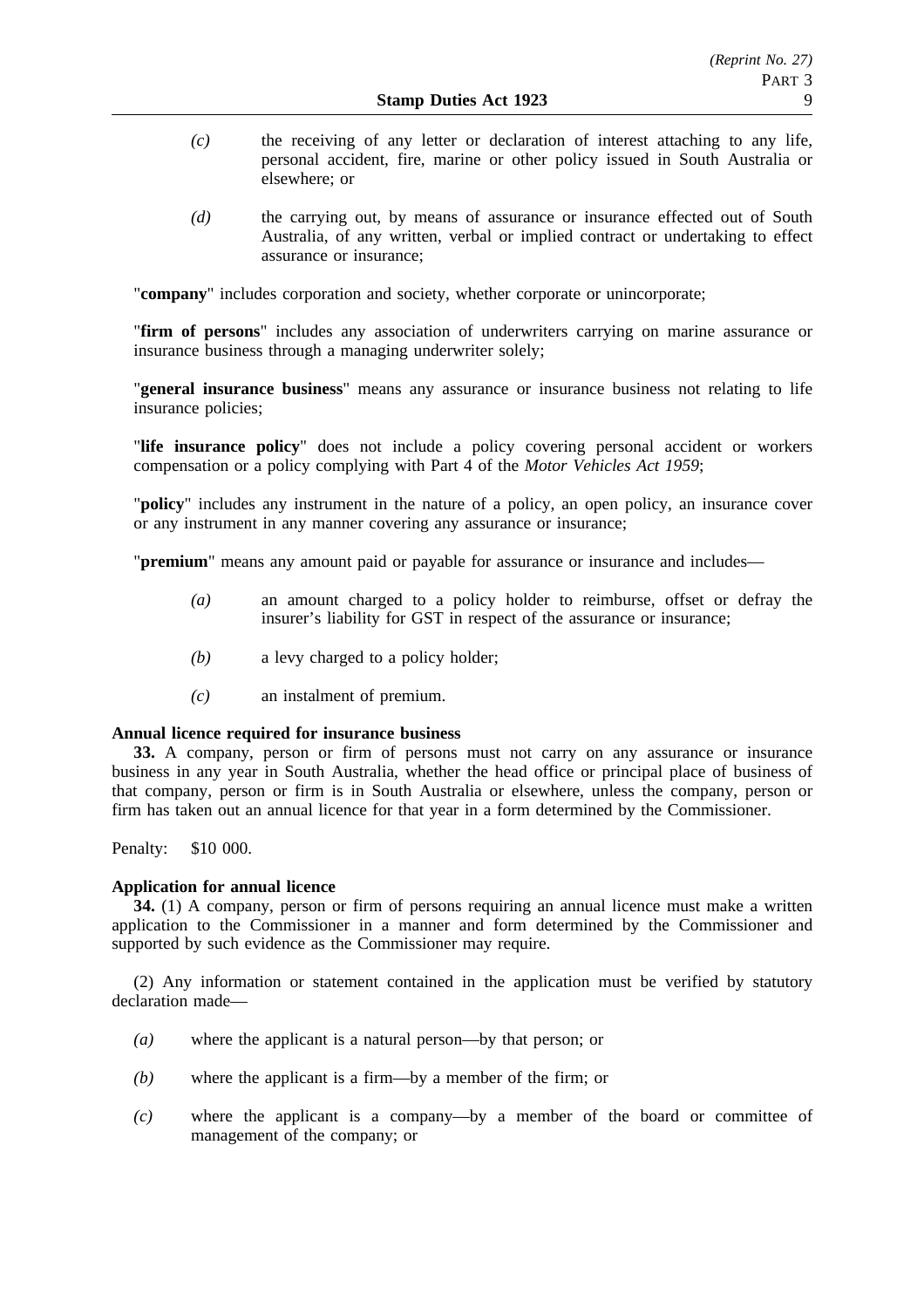*(d)* in any case—by a person authorised by the applicant and approved by the Commissioner.

(3) A company, person or firm of persons that applies for an annual licence must, at the time of lodging the application, pay to the Commissioner the duty (if any) payable under schedule 2 on the annual licence application.

\*\*\*\*\*\*\*\*\*\*

#### **Issuing and term of annual licence**

**35.** (1) The Commissioner is authorised to issue an annual licence on payment of the duty (if any) payable on the annual licence application.

(2) An annual licence comes into force on the date specified in the licence (which may be a date earlier than the date of issue of the licence) and remains in force until 31 December of the year in which it is issued.

#### **Monthly returns in respect of general insurance business**

**36.** (1) A company, person or firm of persons that carries on general insurance business in South Australia, whether the head office or principal place of business of that company, person or firm is in South Australia or elsewhere, must lodge with the Commissioner a return in a form determined by the Commissioner, supported by such evidence as the Commissioner may require, not later than the fifteenth day of the month following each month in which the company, person or firm carries on such business.

(2) Any information or statement contained in a monthly return must be verified by statutory declaration in the same way as is required for an application for an annual licence.

(3) A company, person or firm of persons that lodges a monthly return must, at the time of lodging the monthly return, pay to the Commissioner the duty (if any) payable under schedule 2 on the monthly return.

#### \*\*\*\*\*\*\*\*\*\*

# **Duty if annual licence application or monthly return not lodged as required**

**36A.** A company, person or firm that does not lodge an application for an annual licence, or does not lodge a monthly return, as required under this Act is nevertheless liable to pay duty to the Commissioner as if the company, person or firm had lodged the application or return required under this Act immediately before the end of the period allowed for such lodgment.

#### **Denoting of duty**

**37.** The duty paid on an annual licence application or a monthly return must be denoted by cash register imprint on the licence or return.

# **Duty payable on acquisition of insurance business**

**38.** Where a company, person or firm of persons acquires contractual rights and obligations of, or in connection with, the assurance or insurance business of some other company, person or firm, the acquiring company, person or firm is liable to pay to the Commissioner the amount of any unpaid duty in respect of premiums received or in any manner charged in account (whether directly or by agents) by the other company, person or firm after the end of the period in respect of which such duty was last paid by the other company, person or firm as if the acquiring company, person or firm had received or charged in account those premiums.

\*\*\*\*\*\*\*\*\*\*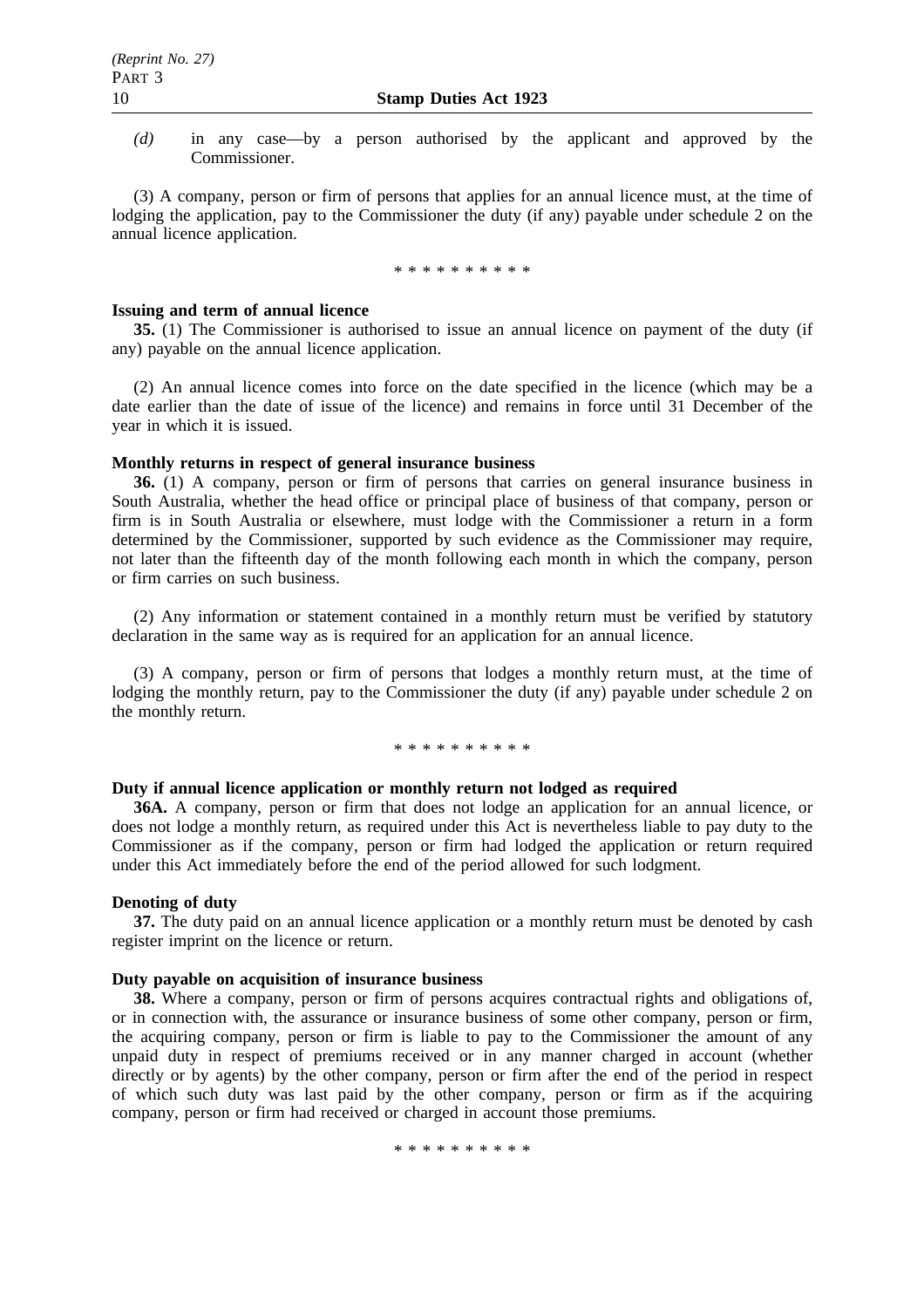### **Duty in respect of policies effected outside South Australia**

**42AA.** (1) Every company, person or firm of persons which is not required to take out an annual licence under section 33 and which obtains, effects or renews, outside South Australia, a policy of assurance or insurance wholly or partly in respect of any property in South Australia, or any risk, contingency or event occurring in South Australia, shall, within one month of obtaining, effecting or renewing that policy, lodge with the Commissioner a return in the prescribed form containing such particulars of that policy and such other information as may be prescribed or as the Commissioner may in any particular case require.

(2) The Commissioner may allow a rebate of the duty payable on that proportion of any premium which is, in his opinion, properly attributable to the assurance or insurance of any property outside South Australia or any risk, contingency or event occurring outside South Australia.

(3) The person lodging such a return shall, upon lodgment, pay to the Commissioner the duty payable thereon, which shall be denoted by cash register imprint on the receipt issued therefor.

(4) A company, person or firm that does not lodge a return as required under this section is nevertheless liable to pay duty to the Commissioner as if the company, person or firm had lodged the return required under this section immediately before the end of the period allowed for such lodgement.

\*\*\*\*\*\*\*\*\*\*

(5) Subsection (1) does not apply to any policy of life assurance.

# **Insurers not required to be licensed**

**42AB.** (1) The Commissioner may enter into an agreement with an insurer who is not required to take out an annual licence under this Act under which—

- *(a)* the Commissioner approves the insurer for the purposes of this section; and
- *(b)* the insurer undertakes to pay duty as if the insurer were required to be licensed and were in fact licensed under this Act.

(2) A party to an agreement under this section may, by notice in writing to the other party, terminate the agreement at any time.

(3) Where an insurer is neither required to be licensed under this Act nor approved under this section, a person who pays a premium to the insurer shall, within 21 days after the end of the month in which the premium was paid—

- *(a)* furnish a return to the Commissioner stating the amount of premium; and
- *(b)* pay stamp duty calculated by reference to the amount of the premium and the appropriate rate prescribed by schedule 2 in relation to annual licence applications.

(4) This section does not apply in relation to a levy paid under the *Workers Rehabilitation and Compensation Act 1986*.

(5) In this section—

"**insurer**" means a person, firm or company that carries on assurance or insurance business in the State.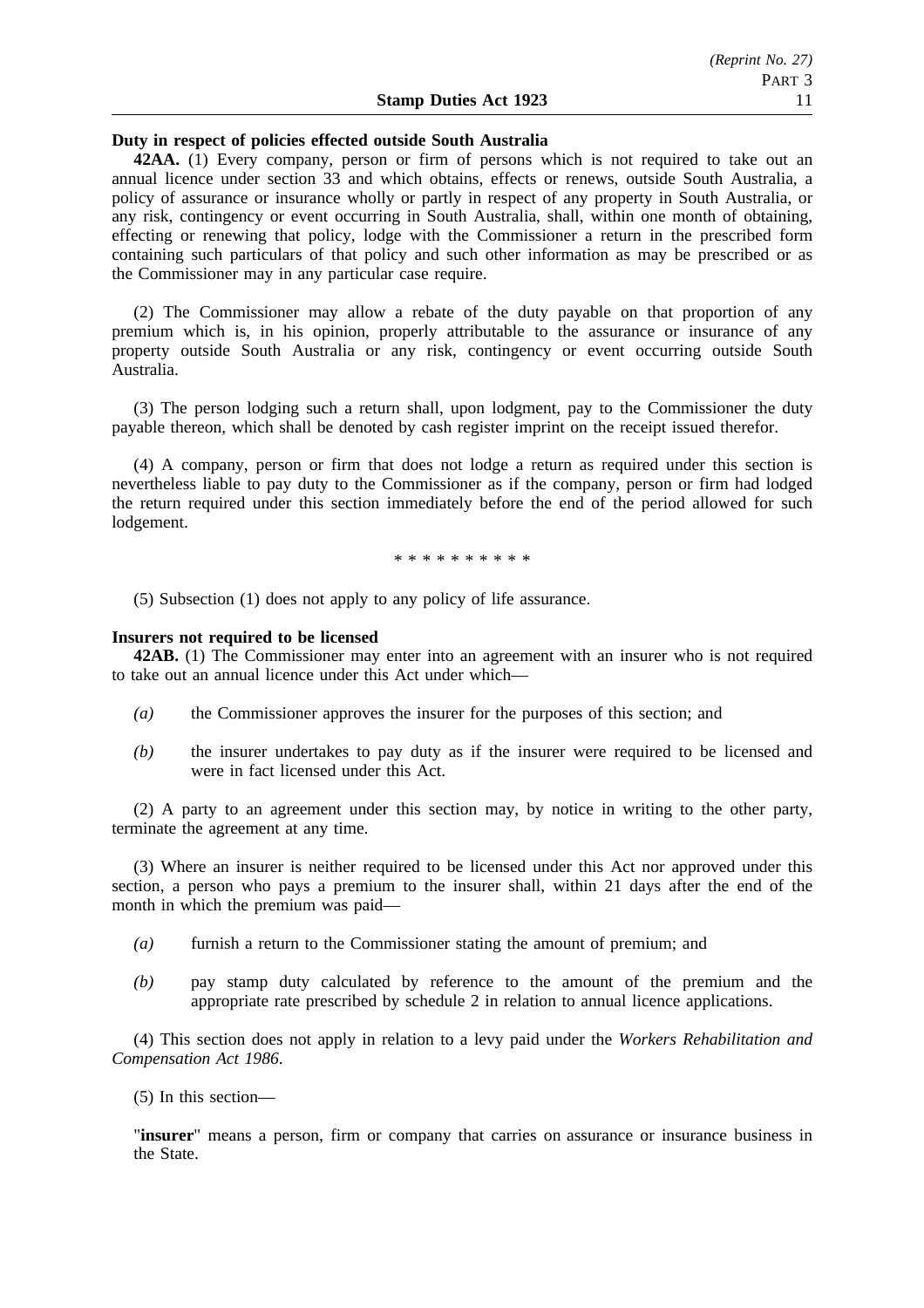# *Application for Motor Vehicle Registration*

# **Interpretation**

**42A.** In this Act—

"**applicant**" means a person by or on whose behalf an application to register a motor vehicle or an application to transfer the registration of a motor vehicle is made;

"**application to register a motor vehicle**" means an application to register a motor vehicle made under the *Motor Vehicles Act 1959* and includes an application so made to renew the registration of a motor vehicle;

"**application to transfer the registration of a motor vehicle**" means an application to transfer the registration of a motor vehicle made under the provisions of the *Motor Vehicles Act 1959*;

"**commercial motor vehicle**" has the same meaning as in the *Motor Vehicles Act 1959*;

"**dealer**" means a person licensed as a dealer under the *Second-hand Motor Vehicles Act 1983*;

"**list price**" means—

- *(a)* for a motor vehicle—the price (inclusive of GST) fixed by the manufacturer, importer or principal distributor as the retail selling price in the State of a motor vehicle of the relevant make and model;
- *(b)* for optional equipment—the additional price (inclusive of GST) so fixed if the vehicle is to be sold with the optional equipment;

"**market value**", in relation to a motor vehicle, means the amount (inclusive of GST) for which the motor vehicle might reasonably be sold, free of encumbrances, in the open market;

"**motor vehicle**" and "**trailer**" have the same meanings as those expressions respectively have in the *Motor Vehicles Act 1959*;

"**new motor vehicle**" means a motor vehicle not previously registered in this State or elsewhere;

"**optional equipment**", in relation to a motor vehicle for which there is a list price, means equipment or a feature of the vehicle that is not covered by that list price, being—

- *(a)* a particular kind of transmission; or
- *(b)* power steering; or
- *(c)* any other prescribed equipment or feature;

"**policy of insurance**" means a policy of insurance under Part 4 of the *Motor Vehicles Act 1959*;

"**primary producer**" has the same meaning as in the *Motor Vehicles Act 1959*;

"**second-hand motor vehicle**" means a motor vehicle previously registered in this State or elsewhere.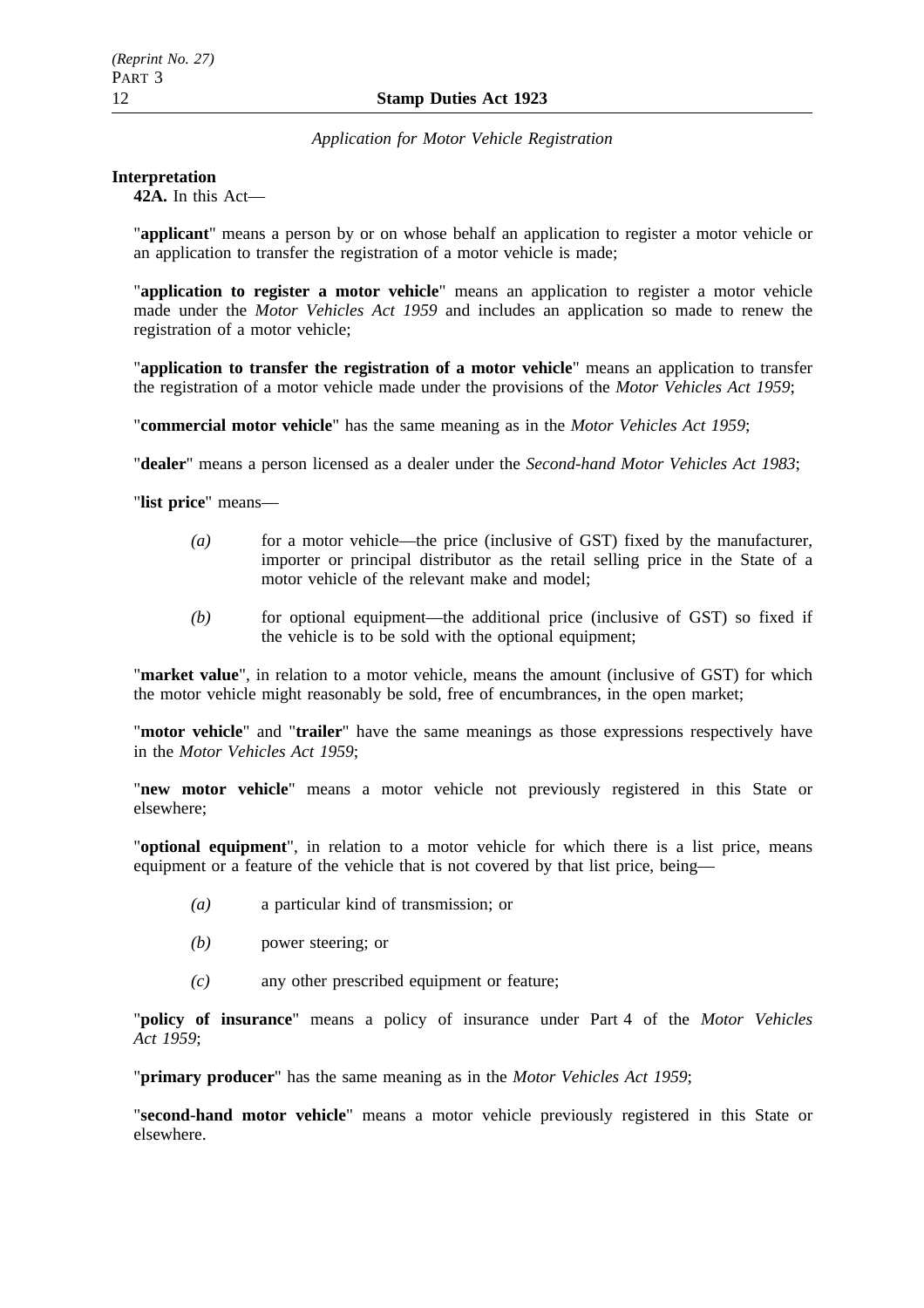# **Duty on applications for motor vehicle registration or transfer of registration**

**42B.** (1) For the purposes of this Act, the value of a motor vehicle is—

- *(a)* in the case of an application to register a new motor vehicle for which there is a list price—
	- (i) if the motor vehicle has no optional equipment, the list price of the vehicle; or
	- (ii) if the motor vehicle has optional equipment, the list price of the motor vehicle plus the list price or, if there is no list price, the actual price (inclusive of GST) of the equipment; or
- *(b)* in the case of an application to transfer the registration of a second-hand motor vehicle upon sale of the vehicle, the consideration for the sale or the market value of the motor vehicle, whichever is the higher; or
- *(c)* in any other case, the market value (inclusive of GST) of the motor vehicle.

(1aa) The applicant for registration, or transfer of registration, of a motor vehicle shall state in the application the value of the motor vehicle as at the date of the application.

(1a) The amount of stamp duty—

- *(a)* payable upon an application to register a motor vehicle shall be an amount calculated by the addition of—
	- (i) the amount prescribed by schedule 2 as the component payable in respect of registration; and
	- (ii) the amount prescribed by schedule 2 as the component payable in respect of a policy of insurance; or
- *(b)* payable upon an application to transfer the registration of a motor vehicle shall be the amount prescribed by schedule 2 as the component payable in respect of registration and, in the case of such an application, no additional component shall be payable in respect of a policy of insurance.

\*\*\*\*\*\*\*\*\*\*

(2) The amount payable upon an application in accordance with subsection (1a) shall be paid by the applicant to the Registrar of Motor Vehicles at the time of making the application.

(2a) The duty paid by any person—

- *(a)* on an application to register a motor vehicle shall be denoted by impressed stamp or cash register imprint, or by both, on the certificate or interim certificate of registration relating to that motor vehicle issued by the Registrar or on such form or forms as may be approved by the Commissioner; and
- *(b)* on an application to transfer the registration of a motor vehicle shall be denoted by impressed stamp or cash register imprint, or by both, on such form or forms as may be approved by the Commissioner.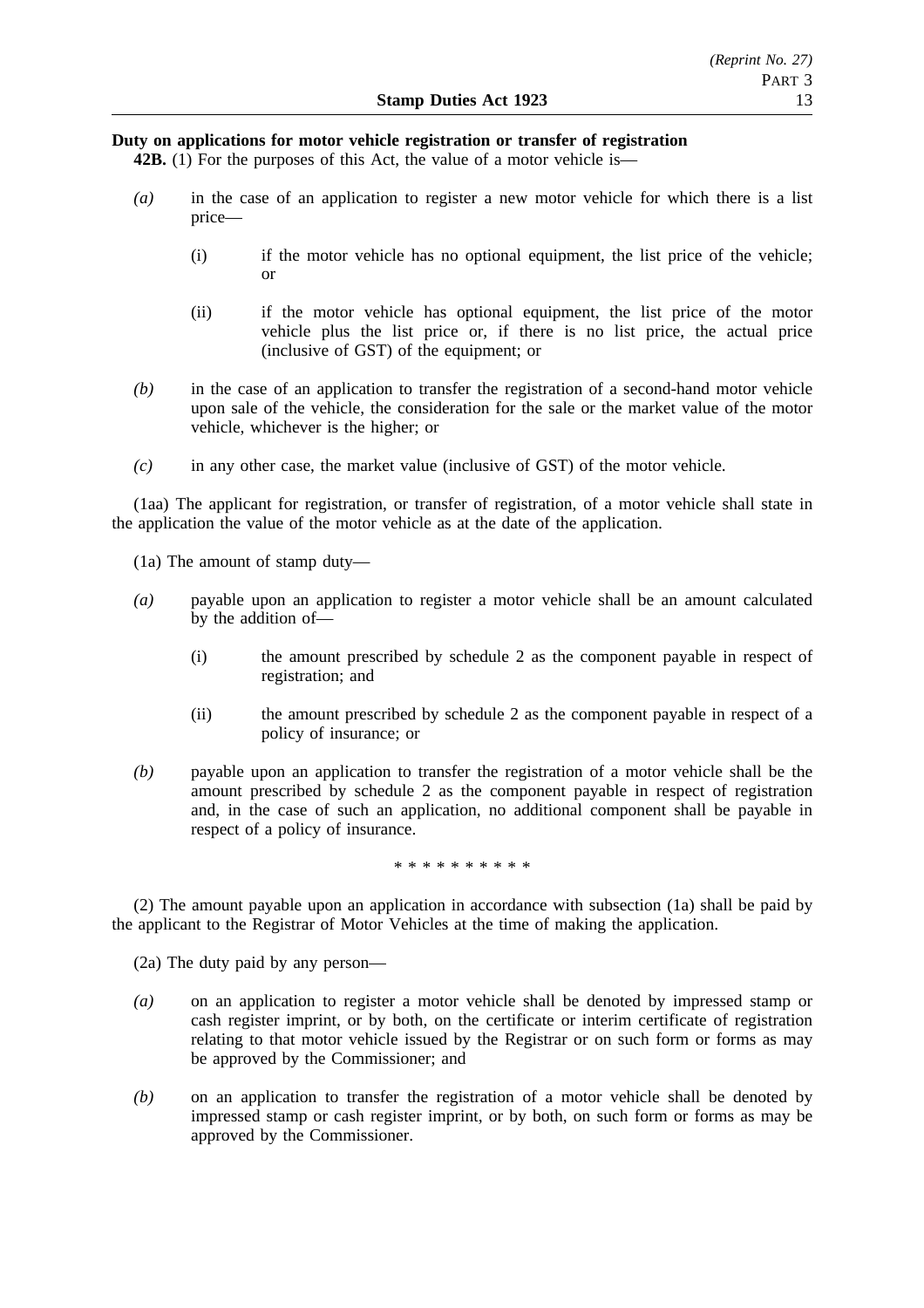(3) The Registrar of Motor Vehicles shall furnish the Commissioner, at least once in every month, with a statement showing details of amounts received by him as stamp duty on applications to register, and to transfer the registration of, motor vehicles, and showing separately the amounts so received upon applications to register motor vehicles in respect of policies of insurance, and shall pay all amounts of stamp duty received by him to the Treasurer who shall—

- *(a)* place to the credit of the General Revenue—
	- (i) all amounts representing the stamp duty received by the Registrar on applications to register motor vehicles except amounts paid upon such applications in respect of policies of insurance; and
	- (ii) all amounts representing the stamp duty received by the Registrar upon applications to transfer the registration of motor vehicles; and
- *(b)* place to the credit of the Hospitals Fund kept at the Treasury all amounts representing stamp duty received by the Registrar upon applications in respect of policies of insurance.

(3a) The moneys placed to the credit of the Hospitals Fund in accordance with subsection (3)*(b)* shall be used for the provision, maintenance, development and improvement of public hospitals within the meaning of section 16 of the *State Lotteries Act 1966* and equipment for such hospitals in such amounts as the Treasurer shall upon the recommendation of the Chief Secretary (but subject to appropriations for the purpose which Parliament may from time to time determine) approve.

(4) A person who does not lodge an application to register a motor vehicle, or transfer the registration of a motor vehicle, as required is nevertheless liable to pay duty to the Commissioner as if the person had lodged the required application immediately before the end of the period allowed for making such an application.

(5) If a person drives a motor vehicle on a road without registration in contravention of the *Motor Vehicles Act 1959*, the person is to be taken to have been required by this Act to lodge an application to register the vehicle not later than the day preceding the day on which the vehicle is so driven on a road.

(6) A person is to be taken to be required by this Act to lodge an application to transfer the registration of a motor vehicle within the period within which such an application is required to be made under the *Motor Vehicles Act 1959*.

#### \*\*\*\*\*\*\*\*\*\*

(7) The Commissioner or the Registrar of Motor Vehicles may require an applicant who claims to be entitled to an exemption from, or reduction in, stamp duty under this Act—

- *(a)* to state that fact on the application; and
- *(b)* to provide such information as the Commissioner or Registrar may require for the purpose of determining the applicant's claim.

\*\*\*\*\*\*\*\*\*\*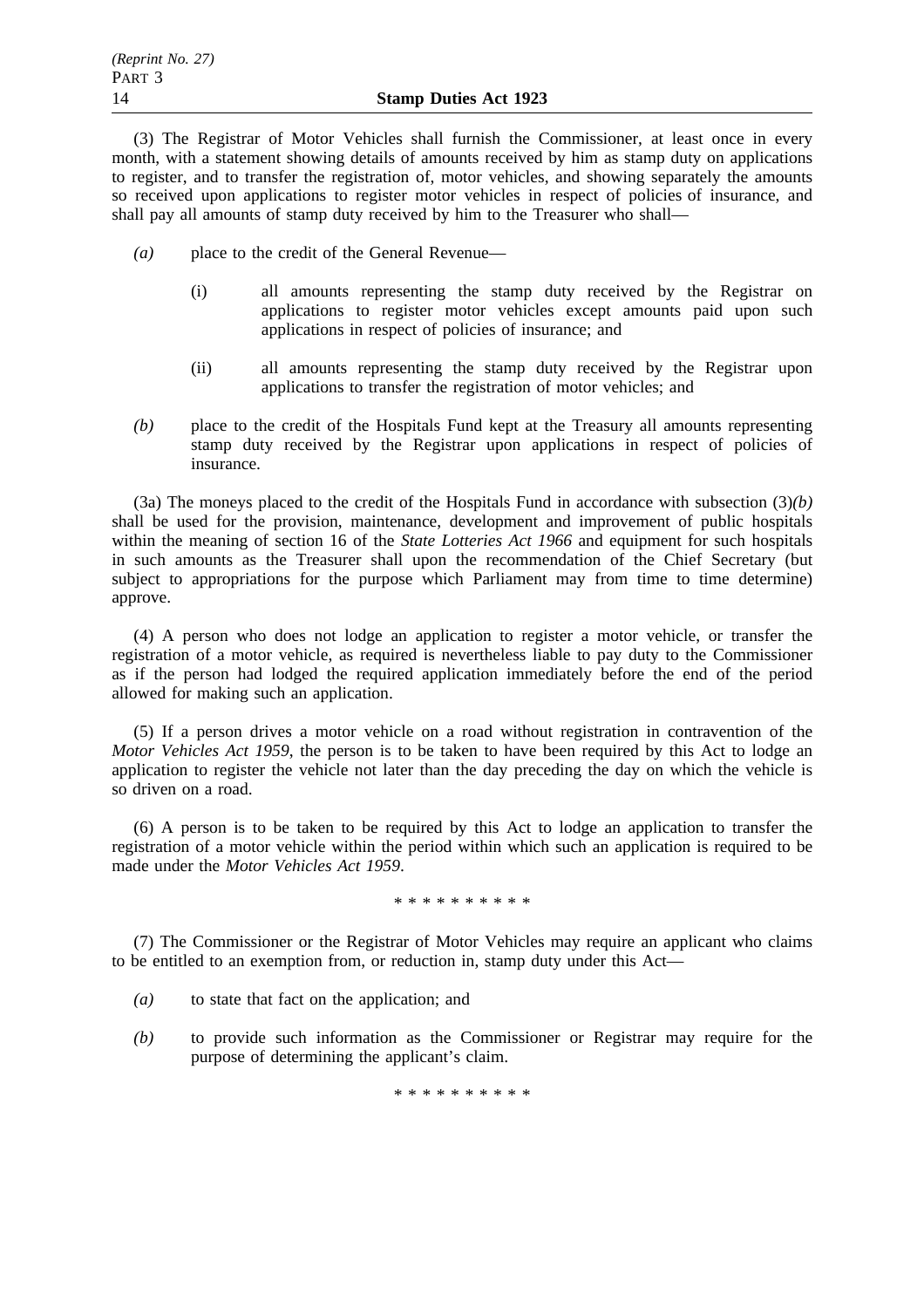### **Concessional rate of duty on some applications to transfer registration**

**42BA.** (1) The amount of duty payable on an application to transfer the registration of a motor vehicle where a person who is a registered owner of the motor vehicle immediately before the registration is transferred will continue to be a registered owner of the motor vehicle immediately after the registration is transferred is calculated as follows:

$$
D = A \times \frac{B}{C}
$$

where—

- D is the amount of duty payable
- A is the amount of duty that would be payable apart from this section
- B is the number of persons that the application seeks to add to, or remove from, the register as owners of the motor vehicle, whichever is the greater
- C is—
	- *(a)* the number of persons who are registered owners of the motor vehicle immediately before the registration is transferred; or
	- *(b)* the number of persons who will be registered owners of the motor vehicle immediately after the registration is transferred,

whichever is the greater.

(2) This section does not derogate from any other provision conferring an exemption under this Act.

(3) This section applies to applications executed after its commencement.

#### **Refund of duty where vehicle returned or registration or transfer in error**

**42C.** If, on application, the Commissioner is satisfied, in relation to the registration, or transfer of the registration, of a motor vehicle—

- *(a)* that, within three months after the registration or transfer, the vehicle was returned by the applicant to the person from whom it was acquired and accepted by that person; or
- *(b)* that the registration or transfer was made in error,

the Commissioner may refund the duty paid in respect of the application for the registration or transfer.

### **Taxation Administration Act and functions of Registrar**

**42D.** The *Taxation Administration Act 1996* applies in relation to—

- *(a)* the payment of money to the Registrar of Motor Vehicles as duty under this Act; and
- *(b)* the performance of functions by the Registrar under this Act or the *Motor Vehicles Act 1959* in relation to duty under this Act,

as if the Registrar were the Commissioner.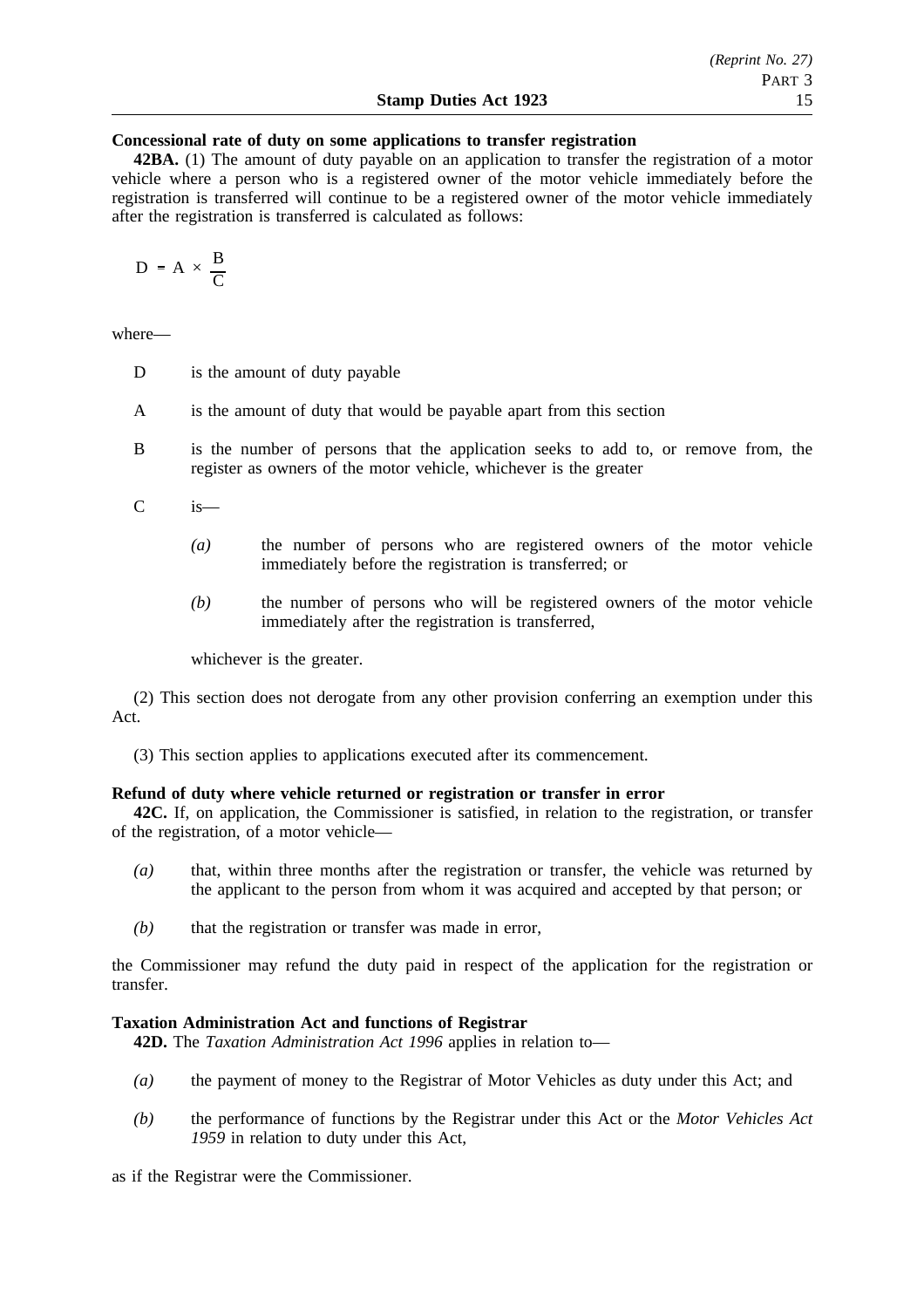### **Regulations**

**42E.** In addition to any power by any other section conferred on the Governor to make regulations as to any matter, the Governor may make any regulations which may be necessary or convenient for carrying out any of the provisions of sections 42A, 42B, 42BA, 42C, 42D and this section or for better effecting the objects of those sections and in particular (without limiting the effect of this section) for prescribing exemptions additional to or in substitution for or repealing or varying any of the exemptions to the item in schedule 2 commencing "APPLICATION to Register a Motor Vehicle".

*Cheques*

### **Interpretation**

**43.** In this Act, unless the contrary intention appears—

"**cheque**" means—

- *(a)* a cheque for the purposes of the *Cheques Act 1986* of the Commonwealth;
- *(b)* an instrument of a prescribed class;

"**financial institution**" has the same meaning as in the *Cheques Act 1986* of the Commonwealth;

"**unstamped cheque**" means a cheque drawn against an account held with a financial institution in South Australia on which duty or exemption from duty is not denoted in a form approved by the Commissioner.

# **Duty on cheques and cheque forms**

**44.** (1) A financial institution must, not later than the 7th day of each month—

- *(a)* lodge with the Commissioner a return, in a form approved by the Commissioner, of—
	- (i) all cheque forms issued during the preceding month by the financial institution to be used in drawing on accounts held by the financial institution in South Australia; and
	- (ii) all unstamped cheques paid by the financial institution during the preceding month; and
- *(b)* pay to the Commissioner duty at a rate prescribed by schedule 2 less commission referred to in section 7 on each cheque form and cheque to which the return relates.

(2) A financial institution is entitled to recover duty on a cheque form issued or an unstamped cheque paid by the financial institution from the person to whom the cheque form was issued or the payee of the unstamped cheque and may deduct the amount of the duty from an account of the person at the financial institution or from the amount paid on the cheque.

(3) A financial institution that does not lodge a return as required under subsection (1) is nevertheless liable to pay duty to the Commissioner as if the financial institution had lodged the return required under that subsection immediately before the end of the last day for such lodgement.

(4) Duty on cheque forms issued by financial institutions is to be denoted in a form approved by the Commissioner.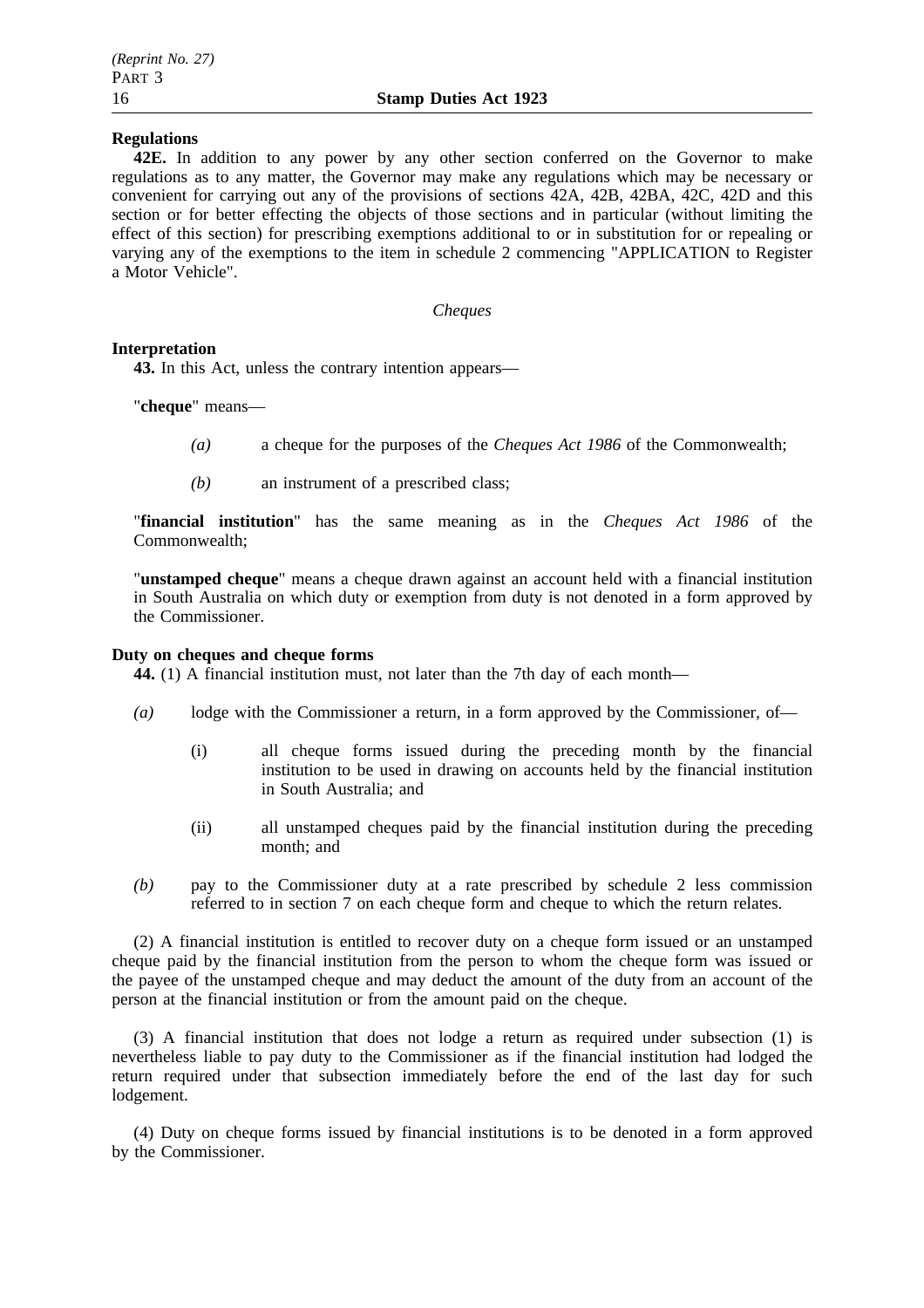(5) If a cheque form issued by a financial institution in respect of an account held with the financial institution in South Australia is exempt from duty, the fact that it is so exempt is to be denoted in a form approved by the Commissioner.

### **Duty not to be chargeable after certain date**

**45.** Despite any other provision of this Act, duty is not chargeable on a cheque form issued by a financial institution or a cheque paid by a financial institution on or after a day to be fixed by proclamation.

# **Power to make regulations**

**46.** The power to make regulations conferred on the Governor by section 112 includes power to make regulations with respect to returns and the payment of duty under section 44 and the obligations of financial institutions.

\*\*\*\*\*\*\*\*\*\*

*Conveyances and Conveyances on Sale*

## **Interpretation**

**60.** In this Act—

"**conveyance**" includes—

- *(a)* every conveyance, assignment, transfer or declaration of trust and every application under the *Real Property Act 1886* or the *Community Titles Act 1996*; and
- *(b)* every decree or order of any court, judge or commissioner; and
- *(c)* every other application or request of any kind; and
- *(d)* every other assurance or instrument of any kind,

by which or by virtue of which or by the operation of which, whether upon registration or otherwise, or by the issue of a certificate of title in pursuance of which, any real or personal property or any estate or interest in any such property is assured to, or vested in, any person, and "**to convey**" has a meaning coextensive with the meaning of "**conveyance**", as extended by this section;

"**conveyance on sale**" includes—

- *(a)* every conveyance, assignment, transfer or application under the *Real Property Act 1886*; and
- *(b)* every decree or order of any court, judge or commissioner; and
- *(c)* every other application or request of any kind; and
- *(d)* every other assurance or instrument,

by which or by virtue of which any real or personal property, upon the sale thereof, is legally or equitably transferred to, or vested in, the purchaser or any other person on his behalf or by his direction, and also includes—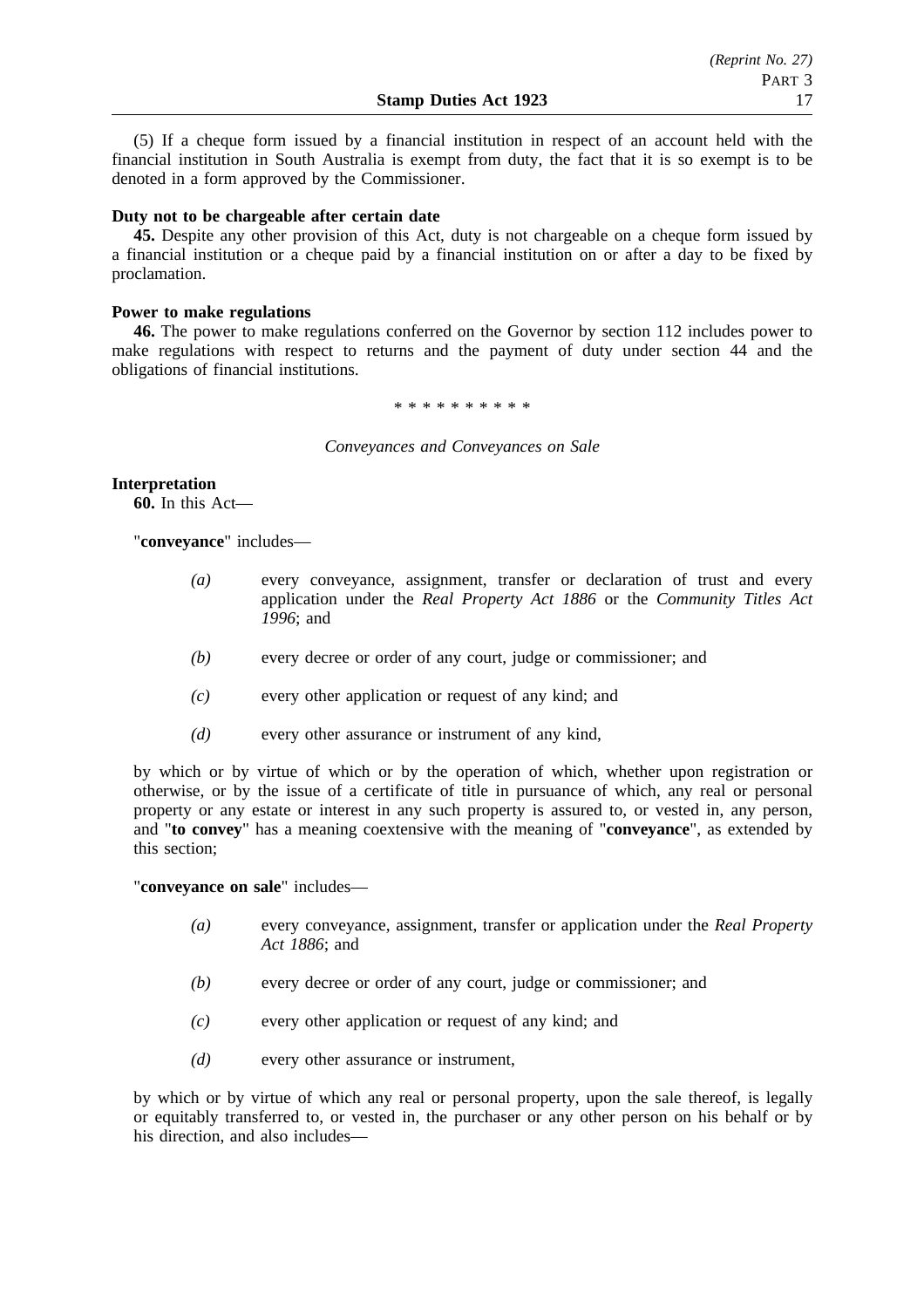- *(e)* every application for a foreclosure order under the *Real Property Act 1886*; and
- *(f)* every lease for which any consideration other than the rent reserved may be paid or agreed to be paid (but only so far as such consideration is concerned).

## **Value of property conveyed or transferred**

**60A.** (1) Subject to subsection (2), a reference in this Act (other than in Part 4) to the value of property conveyed or transferred is a reference to the market value of the property—

- *(a)* in the case of a conveyance on sale—as at the date of the sale; or
- *(b)* in any other case—as at the date of the conveyance,

assuming, in either case, that the property had, at that date, been free from any encumbrances.

(2) In the case of a conveyance on sale, the Commissioner may treat the consideration for the sale as being the value of the property conveyed or transferred unless it appears to the Commissioner that the consideration may be less than the value of the property as referred to in subsection  $(1)$ .

(3) Where no evidence of the value of property conveyed or transferred, or comprising or forming part of the consideration for a conveyance, is furnished to the Commissioner, or the evidence so furnished is, in his opinion, unsatisfactory, the Commissioner may cause a valuation of the property to be made by some person appointed by him and may assess the duty payable by reference to that valuation.

(4) The Commissioner may, having regard to the merits of the case, charge the whole or a part of the expenses of, or incidental to, the making of a valuation pursuant to subsection (3) to the person liable to pay the duty and may recover the amount so charged from him as a debt due to the Crown.

(4a) Where an interest, agreement or arrangement (granted or made on or after 7 January 1997) in respect of property has the effect of reducing the value of the property, the Commissioner may, for the purposes of assessing the duty payable on a conveyance of the property, disregard the existence of the interest, agreement or arrangement unless a person liable to pay the duty satisfies the Commissioner that the interest, agreement or arrangement—

- *(a)* was granted or made for a purpose other than reducing the value of the property; and
- *(b)* was not granted or made in favour of the transferee or a person related to the transferee.

(4b) Where an estate or interest conveyed or transferred merges with an estate or interest already held by the transferee (the latter having been acquired by the transferee on or after 7 January 1997), the Commissioner may, for the purposes of assessing the duty payable on the conveyance, treat the value of the estate or interest conveyed or transferred as being—

- *(a)* where the instrument creating the estate or interest already held was charged with *ad valorem* duty as a conveyance—the value of the estate or interest produced by the merger less the value of the estate or interest already held; or
- *(b)* in any other case—the value of the estate or interest produced by the merger.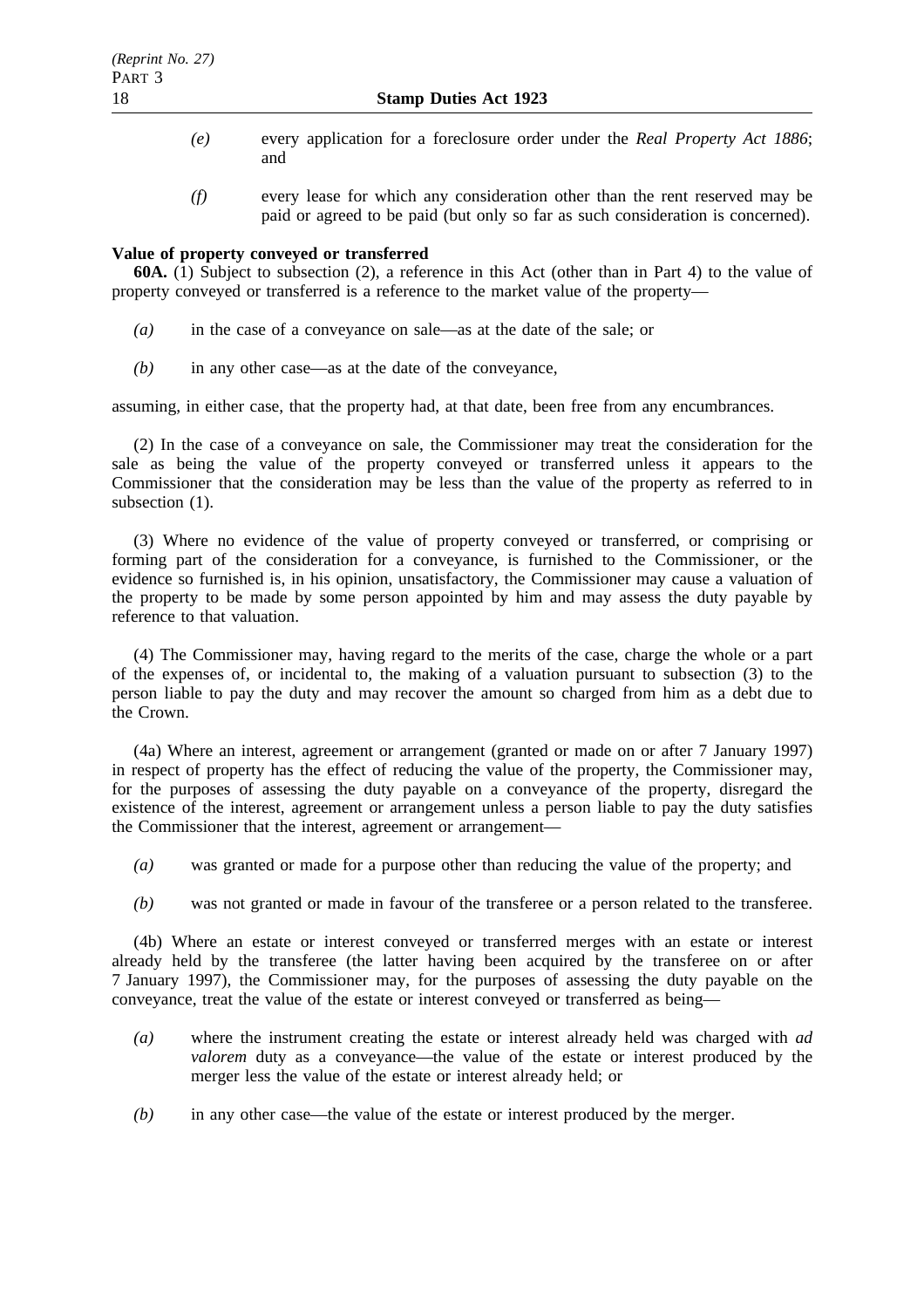$(5)$  In subsection  $(1)$ —

"**encumbrance**" does not include a prescribed encumbrance or an encumbrance of a prescribed kind.

- (6) For the purposes of subsection  $(4a)$  (but subject to subsection  $(7)$ )—
- *(a)* natural persons are related persons if—
	- (i) they are members of a partnership within the meaning of the *Partnership Act 1891*; or
	- (ii) one is the spouse of the other or the relationship between them is that of parent and child; and
- *(b)* companies are related persons if they are related bodies corporate within the meaning of the *Corporations Act 2001* of the Commonwealth; and
- *(c)* trustees are related persons if any person is a beneficiary common to the trusts of which they are trustees; and
- *(d)* a natural person and a company are related persons if the natural person is a majority shareholder, director or secretary in or of the company or in or of another company that is a related body corporate of the company within the meaning of the *Corporations Act 2001* of the Commonwealth; and
- *(e)* a natural person and a trustee are related persons if the natural person is a beneficiary of the trust of which the trustee is a trustee; and
- *(f)* a company and a trustee are related persons if—
	- (i) the company, or a majority shareholder, director or secretary in or of the company, is a beneficiary of the trust of which the trustee is a trustee; or
	- (ii) a related body corporate of the company (within the meaning of the *Corporations Act 2001* of the Commonwealth) is a beneficiary of the trust of which the trustee is a trustee.

(7) For the purposes of subsection (4a), persons are not related persons if the Commissioner is satisfied that the persons were not acting together to achieve a common purpose.

 $(8)$  In subsection  $(6)$ —

"**majority shareholder**", in relation to a company, means a person who would have a substantial shareholding in the company as defined in section 9 of the *Corporations Act 2001* of the Commonwealth if the reference to 5% in paragraph *(a)* of the definition of "**substantial holding**" in that section were replaced by a reference at 50%.

### **Refund of duty where transaction is rescinded or annulled**

**60B.** (1) Where a party to an instrument of a kind that is registrable under the *Real Property Act 1886* satisfies the Commissioner, upon application made to him not later than one year after execution of the instrument—

*(a)* that he has paid duty upon the instrument; and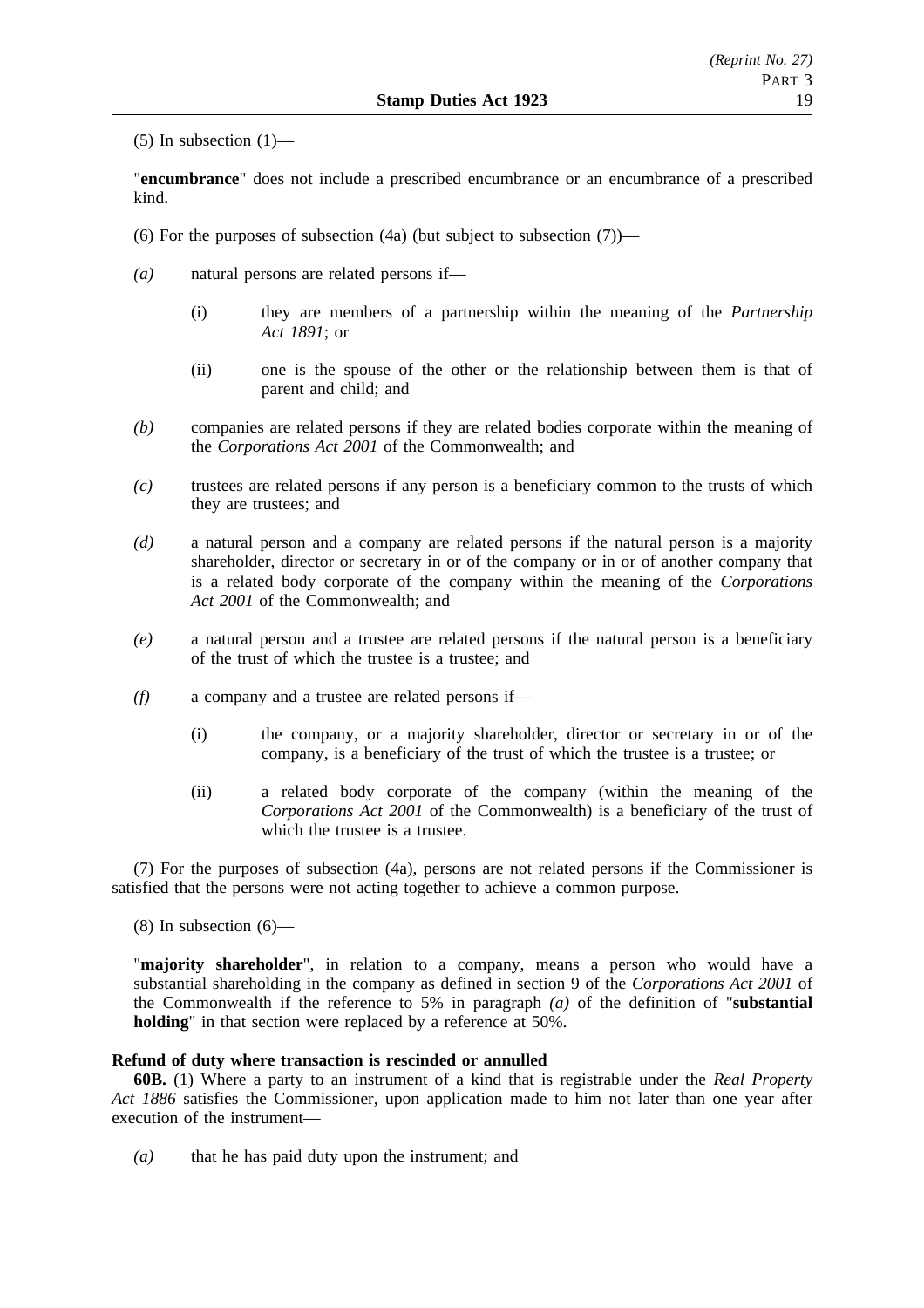*(b)* that the transaction in respect of which the instrument was executed has been frustrated or avoided or has miscarried through failure of a party to comply with a condition,

the applicant shall be deemed to be possessed of stamped material rendered useless by being inadvertently spoiled within the meaning of section 106, and the provisions of that section shall apply accordingly.

(2) This section does not apply in respect of an instrument executed before the commencement of the *Stamp Duties Act Amendment Act 1975*.

## **Refund of duty on reconveyance of property subject to a common law mortgage 60C.** (1) If—

- *(a) ad valorem* duty is paid on a conveyance of property (the **prior conveyance**); and
- *(b)* the sole purpose of the conveyance is to secure a liability under a loan, indemnity or guarantee; and
- *(c)* a conveyance (the **later conveyance**) reconveys the property to the person by whom the security was given under the terms of the security or on extinguishment or termination of the secured liability,

this section applies to the later conveyance.

- (2) If the Commissioner is satisfied that a conveyance is one to which this section applies—
- *(a)* no stamp duty is payable on the conveyance; and
- *(b)* the Commissioner must, on application by the person to whom the property is reconveyed, refund the duty paid on the prior conveyance.

### **Method or estimating value of consideration where consideration consists of shares**

**61.** Where the consideration or part of the consideration for a conveyance chargeable with *ad valorem* duty consists of shares or debentures to be issued by a company, or a contract to issue such shares or debentures, the market value of the shares or debentures shall be taken as the value of the consideration or part.

### **Land use entitlements**

**62.** (1) This section applies to a transaction under which a person—

- *(a)* acquires a share in a company or an interest under a trust; or
- *(b)* becomes entitled, as the owner of a share in a company or an interest under a trust, to the possession of land.

(2) Subject to the following exceptions, if a person acquires a notional interest in land as a result of a transaction to which this section applies, the transaction is dutiable under this section.

### *Exceptions*—

1. The acquisition of a share in a company or an interest under a trust that confers a right to occupy a dwelling is not dutiable under this section if the dwelling is part of a scheme consisting of two or more dwellings owned and administered by the company or the trustees of the trust.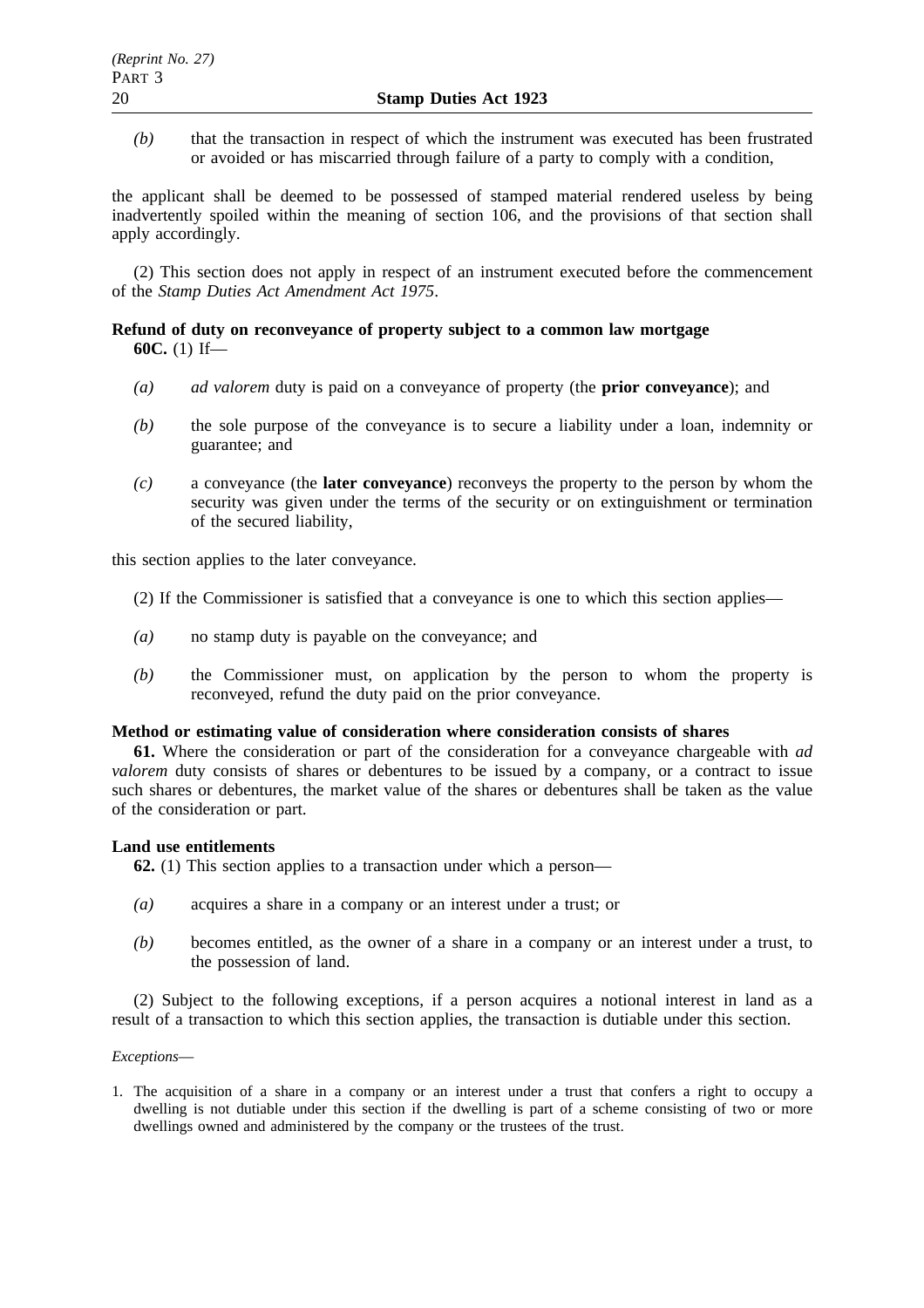- 2. The acquisition of a share in a company or an interest under a trust that confers a right to occupy a dwelling is not dutiable under this section if the dwelling is part of a retirement village scheme under the *Retirement Villages Act 1987*.
- 3. A transaction exempted by the regulations from this section is not dutiable under this section.

(3) An instrument that gives effect to, or acknowledges, evidences or records a transaction that is dutiable under this section is dutiable as a conveyance of a notional interest in the land.

(4) The value of the notional interest acquired as a result of the transaction is determined as follows—

- *(a)* if the person acquires a right to exclusive possession of land—the value of the notional interest is equivalent to the value of an unencumbered estate in fee simple in the land;
- *(b)* in any other case—the value of the notional interest is a proportion of the value of an unencumbered estate in fee simple in the land reflecting the more limited extent of the possessory right.

\*\*\*\*\*\*\*\*\*\*

### **Consideration in case of lease**

**64.** In the case of a lease for which any consideration other than the rent reserved may be paid or agreed to be paid, the amount of the other consideration shall be deemed the consideration for the conveyance on sale.

### **Where consideration consists of real or personal property**

**65.** Where the consideration or any part of the consideration for a conveyance on sale consists of any real or personal property other than money, the market value of the real or personal property at the date of the sale shall be taken as the value of the consideration or part of the consideration.

### **Where consideration is payable in instalments**

**66.** Where the consideration or any part of the consideration for a conveyance on sale consists of money payable periodically for a definite period, so that the total amount to be paid can be previously ascertained, the total amount shall be taken as the consideration or part of the consideration.

#### \*\*\*\*\*\*\*\*\*\*

### **Computation of duty where instruments are interrelated**

**67.** (1) Subject to subsection (2), this section applies to the following instruments:

- *(a)* a conveyance on sale; or
- *(b)* a conveyance operating as a voluntary disposition *inter vivos*; or
- *(c)* an instrument chargeable with duty as if it were a conveyance (including a statement under section 71E).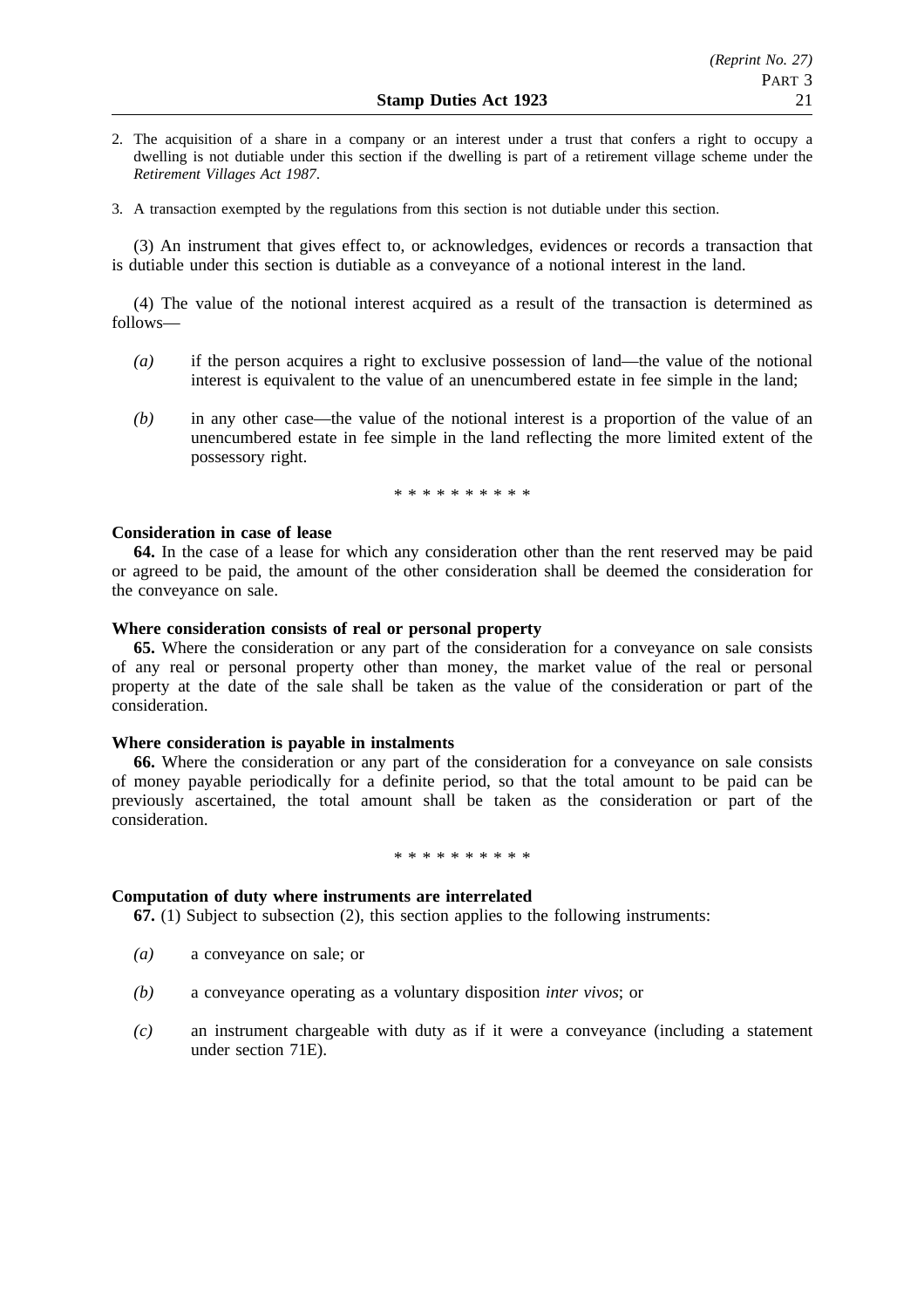(2) This section does not apply to the following instruments:

- *(a)* a conveyance that relates to property that is being conveyed in separate parcels to different persons by separate conveyances where the Commissioner is satisfied that no arrangement or understanding exists between the persons under which the parcels of property conveyed are to be used otherwise than separately and independently from each other;
- *(b)* a conveyance of stock, implements or other chattels in a case where section 31A applies;
- *(c)* a conveyance on sale of any marketable security;
- *(d)* an instrument excluded from the operation of this section by the regulations.

(3) Where two or more instruments to which this section applies—

- *(a)* arise from a single contract of sale; or
- *(b)* together form, or arise from, substantially one transaction or one series of transactions,

the instruments are chargeable with *ad valorem* duty calculated on the sum of the amounts by reference to which *ad valorem* duty on each of the instruments would, but for this subsection, have been calculated, and that duty will be apportioned to the various instruments as determined by the Commissioner.

(4) Where by instruments that have been, or appear to have been, executed within 12 months of each other a person conveys property or interests in property to the same person (whether that person takes alone or with the same or different persons), it will be presumed, unless the Commissioner is satisfied to the contrary, that the instruments form one transaction or one series of transactions.

\*\*\*\*\*\*\*\*\*\*

\*\*\*\*\*\*\*\*\*\*

(7) This section does not operate to reduce the duty payable on an instrument.

**Duty in certain cases 68.** \*\*\*\*\*\*\*\*\*\*\*\*

(3) Where a person, having contracted for the purchase of any property but not having obtained a conveyance, contracts to sell it to any other person and the property is in consequence conveyed immediately to the subpurchaser, the conveyance shall be chargeable with *ad valorem* duty as a conveyance for the consideration for the sale to the original purchaser and also as a conveyance for the consideration for the sale by the original purchaser to the subpurchaser, in the same manner as if the considerations were specified in separate instruments.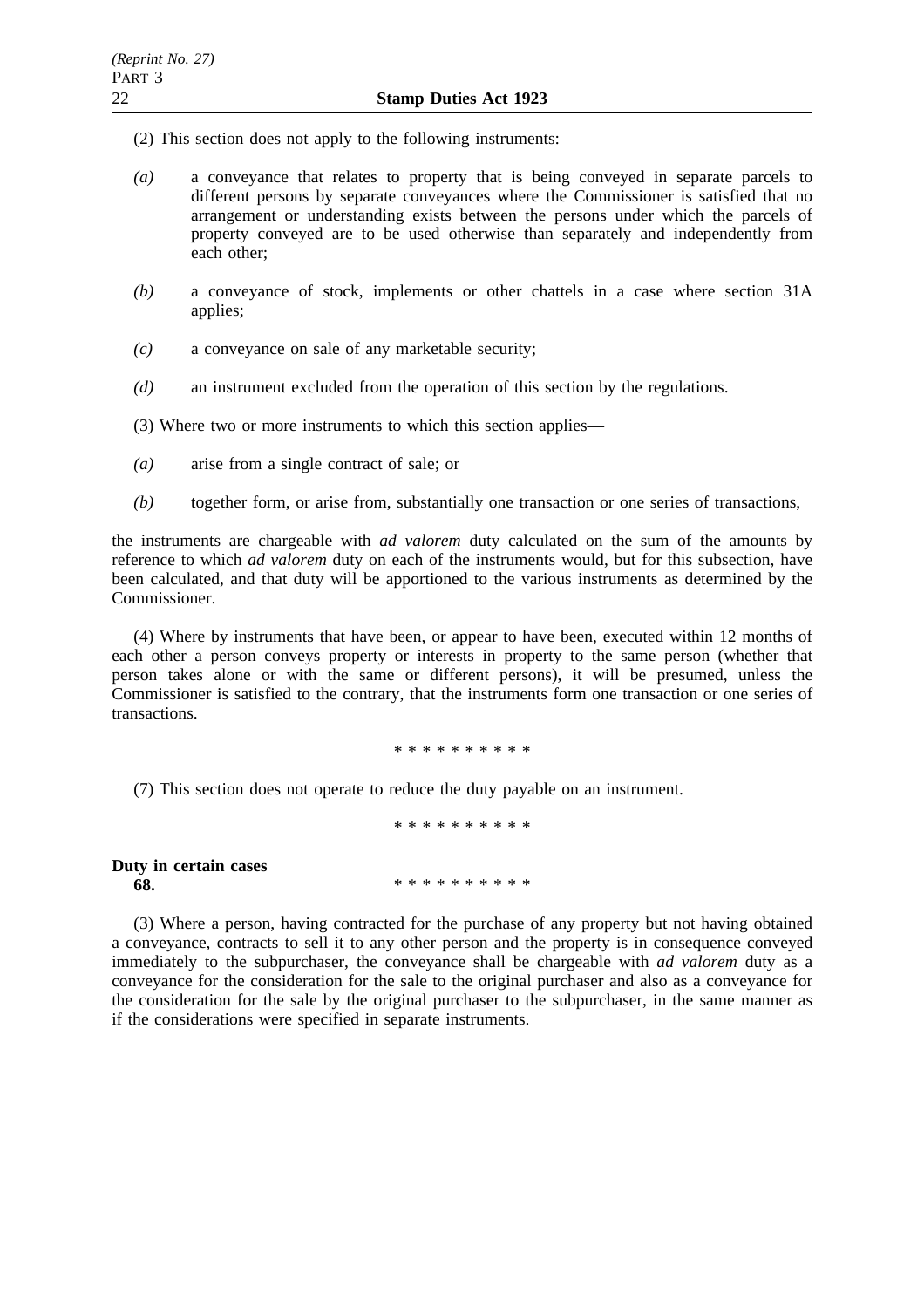(4) Where a person, having contracted for the purchase of any property but not having obtained a conveyance, contracts to sell the whole or any part or parts thereof to any other person and the property is in consequence conveyed by the original seller to different persons in parts or parcels, the conveyance of each part or parcel shall be chargeable with *ad valorem* duty as a conveyance for the consideration for the sale to the original purchaser and also as a conveyance for the consideration for the sale by the original purchaser to the subpurchaser, in the same manner as if the considerations were specified in separate instruments. The consideration for the sale to the original purchaser in respect of each part or parcel shall, for the purposes of this subsection, be ascertained by determining the ratio which the value of the part or parcel in question bears to the value of the whole property and shall be specified in the instrument of conveyance.

(5) Where a subpurchaser takes an actual conveyance of the interest of the person immediately selling to him, which is chargeable with *ad valorem* duty as a conveyance for the consideration moving from him and is duly stamped accordingly, any conveyance to be afterwards made to him of the same property by the original seller shall be chargeable with *ad valorem* duty as a conveyance for the consideration for the sale to the original purchaser.

#### \*\*\*\*\*\*\*\*\*\*

#### **Evasion of duty**

**70.** (1) Subject to subsection (2), an instrument executed in order, either directly or indirectly, to avoid or evade the payment of the duty payable upon a conveyance on sale is void.

(2) Where a third party relying in good faith on an instrument that is void by virtue of subsection (1) purports to acquire an interest in property subject to the instrument, the instrument shall, for the purposes of that transaction, be treated as valid, provided that it is duly stamped as a conveyance on sale.

#### **Instruments chargeable as conveyances operating as voluntary dispositions** *inter vivos*

**71.** (1) The value for the purposes of this Act of the property conveyed by any conveyance operating as a voluntary disposition *inter vivos* shall be declared in the conveyance.

(2) No conveyance operating as a voluntary disposition *inter vivos* is to be taken to be duly stamped unless the Commissioner has assessed the duty payable on the conveyance, the amount assessed as being so payable has been paid and the instrument has been stamped with a particular stamp denoting that it is duly stamped.

(3) For the purposes of this Act, the following instruments shall, subject to this section, be deemed to be conveyances operating as voluntary dispositions *inter vivos*:

- *(a)* an instrument to which subsection (4) applies effecting or acknowledging, evidencing or recording, any of the following transactions:
	- (i) a transfer of property to a person who takes as trustee; or
	- (ii) a declaration of trust; or
	- (iii) the creation of an interest in property subject to a trust; or
	- (iv) a transfer of an interest in property subject to a trust; or
	- (v) the surrender or renunciation of an interest in property subject to a trust; or
	- (vi) the redemption, cancellation or extinguishment of an interest in property subject to a trust,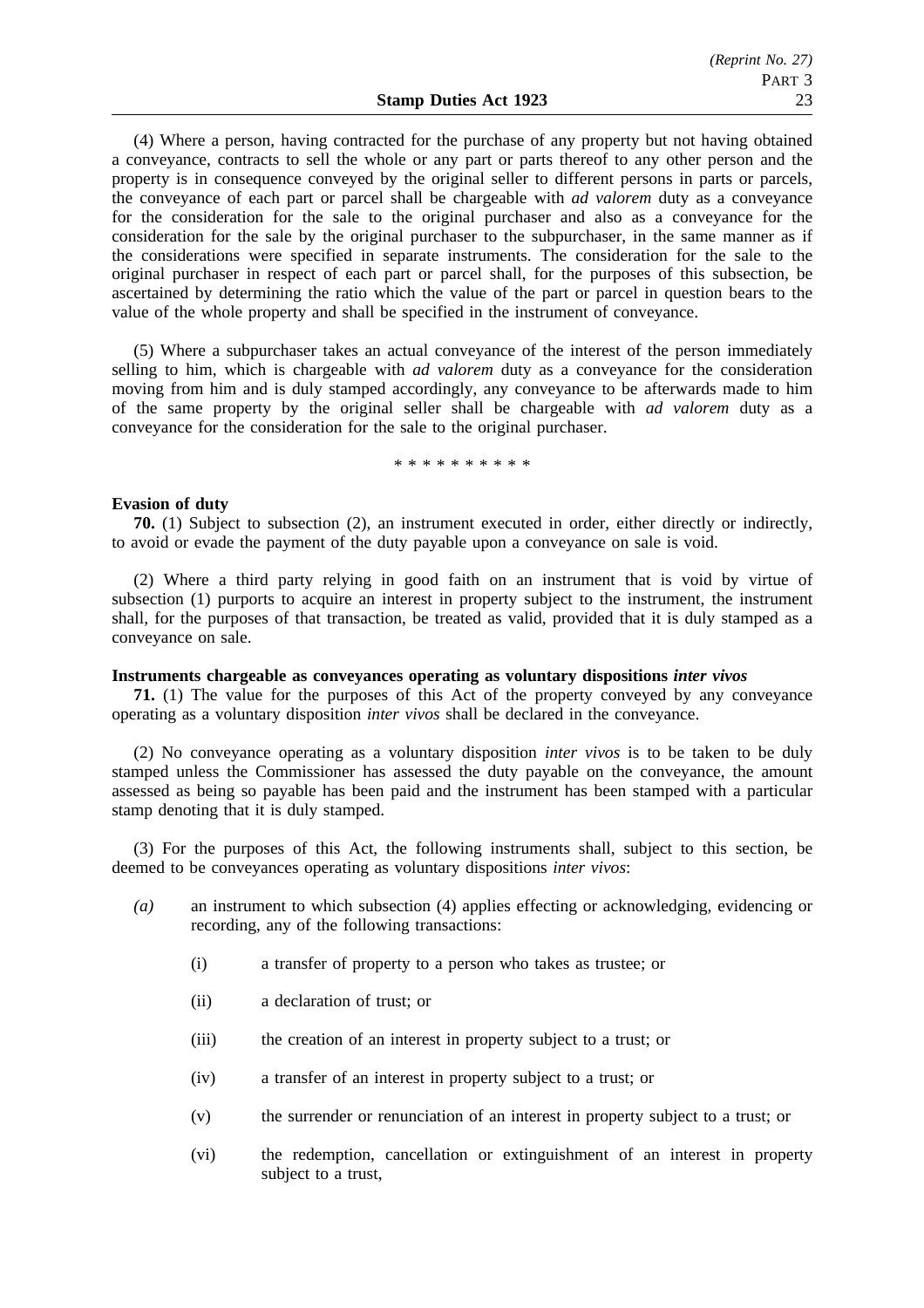whether or not any consideration is given for the transaction; or

*(b)* an instrument to which paragraph *(a)* does not apply, being a conveyance that is not chargeable with duty as a conveyance on sale.

(4) This subsection applies to any instrument that relates to land, a marketable security or a unit under a unit trust scheme, or an interest in land, a marketable security or a unit under a unit trust scheme.

(4a) A reference in subsection (4) to a unit trust scheme does not include—

- *(a)* an arrangement under the constitution of a managed investment scheme registered under Chapter 5C of the *Corporations Act 2001* of the Commonwealth; or
- *(b)* an approved deposit fund or a pooled superannuation trust within the meaning of the *Superannuation Industry (Supervision) Act 1993* (Cwlth).

(5) Subject to subsection (6), an instrument effecting or acknowledging, evidencing or recording, any of the following transactions shall be deemed not to be a conveyance operating as a voluntary disposition *inter vivos*:

\*\*\*\*\*\*\*\*\*\*

- *(b)* a transfer *in specie* of property of a company in liquidation made by the liquidator to a shareholder of the company;
- *(c)* a transfer of any marketable security issued by a public company to a person who takes as trustee, where—
	- (i) the beneficial interest in the property is, upon the transfer, vested in the transferor; and
	- (ii) the transfer is not in pursuance of a sale;
- *(d)* a transfer of property for the purpose of effectuating the retirement of a trustee or the appointment of a new trustee, where the Commissioner is satisfied that the transfer is not part of a scheme for conferring a benefit, in relation to the trust property, upon the new trustee or any other person, whether as a beneficiary or otherwise, to the detriment of the beneficial interest of any person;
- *(e)* a transfer of property to a person who has a beneficial interest in the property by virtue of an instrument that is duly stamped, where—
	- (i) the beneficial interest arises under a trust of which the transferor is a trustee; and
	- (ii) (A) the transferor or some other trustee or trustees of the trust obtained his, her or their interest in the property under one of the other paragraphs of this subsection (except paragraph *(d)*); or
		- (B) the transferor or some other trustee or trustees of the trust obtained his, her or their interest in the property by virtue of an instrument duly stamped with *ad valorem* duty;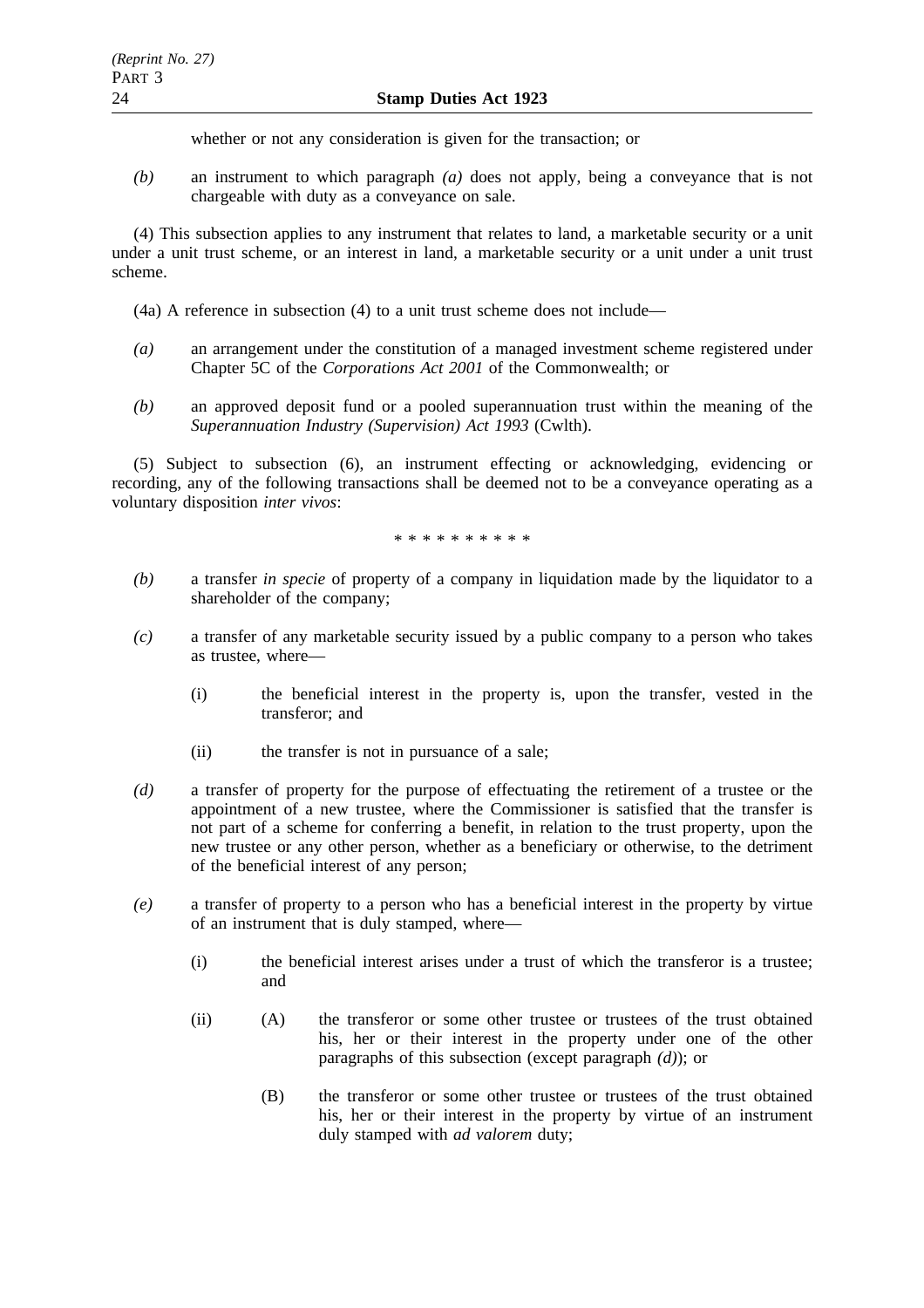- *(f)* a transfer to a natural person who is an object of a discretionary trust of property or a beneficial interest in property subject to the discretionary trust, where—
	- (i) the discretionary trust was created by an instrument that is duly stamped; and
	- (ii) the Commissioner is satisfied that the discretionary trust was created wholly or principally for the benefit of that person or a family group of which that person is a member;
- *(g)* a transfer of a potential beneficial interest in property subject to a discretionary trust, where—
	- (i) the discretionary trust was created by an instrument that is duly stamped wholly or principally for the benefit of a family group; and
	- (ii) the transfer is made by one member of the family group to another member of the family group, or by a member of the family group by way of surrender or renunciation of the potential beneficial interest and another member of the family group is to continue as an object or beneficiary under the trust;
- *(h)* a transfer to or by a person in his capacity as the personal representative of a deceased person or the trustee of the estate of a deceased person, being a transfer made in pursuance of the provisions of the will of the deceased person or the laws of intestacy and not being a transfer in pursuance of a sale;
- *(i)* any variation of the terms of a trust, where the trust was created by an instrument that is duly stamped and the variation does not involve the creation or variation of any beneficial interest in property subject to the trust;
- *(ia)* a transaction under which there is a *pro rata* increase or diminution of the number of units held by the unitholders in a unit trust so that each unitholder's holding, expressed as a proportion of the aggregate number of units, remains unaffected by the transaction;
- *(j)* a voluntary disposition of property that is wholly for charitable or religious purposes;
- *(k)* a transfer of a prescribed class.

(6) Subsection (5) does not apply in relation to a transfer of property or a beneficial interest in property to a person who has, prior to the transfer, a beneficial interest in the property but who takes the property or interest transferred to him as trustee under a further trust.

(7) For the purposes of subsection (5)*(e)*, a person who is an object of a discretionary trust by virtue of an instrument that is duly stamped shall not be regarded as having a beneficial interest in the trust property by virtue of an instrument that is duly stamped unless that person has been appointed to be a beneficiary under the discretionary trust by a further instrument that is duly stamped.

(8) A conveyance operating as a voluntary disposition *inter vivos* that transfers a potential beneficial interest in, or in relation to, property subject to a discretionary trust shall, subject to this Act, be chargeable with duty as if it transferred the beneficial interest in the property that the transferee would have if the discretion under the discretionary trust were so exercised as to confer upon him the greatest benefit in relation to that property that can be conferred upon him under the discretionary trust.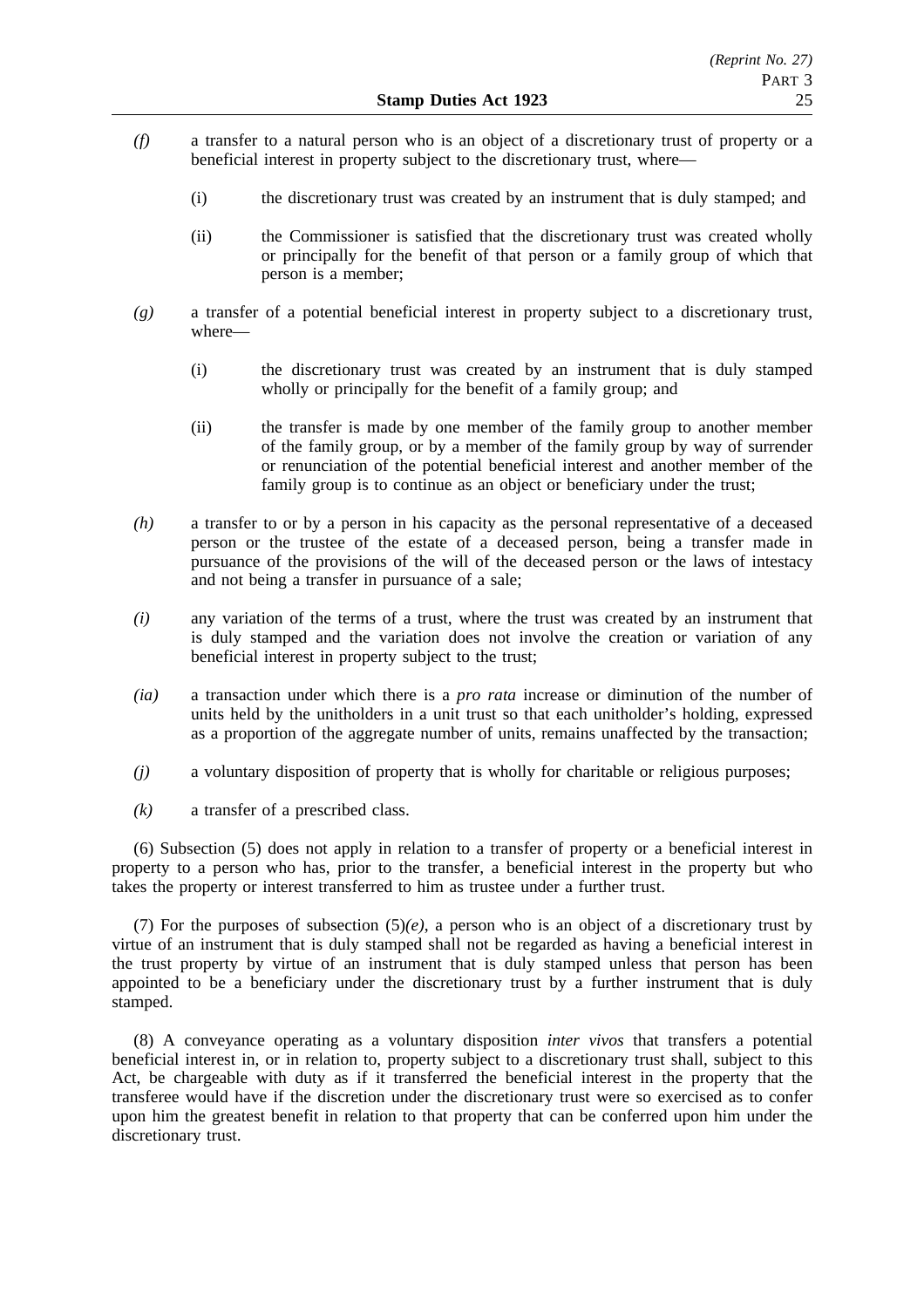(9) An instrument that acknowledges, evidences or records a transaction of a kind referred to in subsection (3)(*a*) (not being a copy within the meaning of section 19A that is duly stamped) shall, for the purposes of this Act, be deemed to have effected the transaction and to have been executed by the parties to the transaction at the same time as the transaction took place.

(10) For the purposes of this Act, in determining the value of property transferred by a conveyance operating as a voluntary disposition *inter vivos*, no regard shall be had to the fact that the person to whom the property is transferred takes or is to hold the property subject to a trust or has a beneficial interest in the property.

(11) Notwithstanding any other provisions of this Act but subject to subsection (11a), the rate of duty chargeable in respect of a conveyance operating as a voluntary disposition *inter vivos* of a marketable security shall, if that conveyance is made in pursuance of sale, be the rate fixed by schedule 2 in respect of a conveyance or transfer on sale of a marketable security or, as the case may require, in respect of a return lodged pursuant to section 90D.

(11a) Subsection (11) does not apply in relation to a statement under Part 4.

(12) Where an instrument of a kind referred to in subsection  $(3)(a)$  is duly stamped under this Act, the Commissioner shall, upon application and production of that instrument, stamp any other instrument of a kind referred to in subsection  $(\overline{3})(a)$  that he is satisfied relates to the same transaction with a particular stamp denoting that it is duly stamped.

(13) Without limiting the generality of subsection (12), where an instrument that is duly stamped transfers or creates, or acknowledges, evidences or records, the transfer or creation of any property or interest in property and the person to or in whom the property or interest in property is transferred or vested takes the property or interest in property as trustee, the Commissioner shall, upon application and production of that instrument, stamp any declaration of trust or other instrument that acknowledges, evidences or records the fact that the person took the property or interest in property as trustee with a particular stamp denoting that it is duly stamped.

(14) Notwithstanding any other provisions of this Act, where—

- *(a)* property has been transferred to a person who took as trustee; and
- *(b)* that property is subsequently transferred back to the transferor; and
- *(c)* the Commissioner is satisfied that no person other than the transferor under the first transfer has had a beneficial interest in the property during the period elapsing between the transfers,

the Commissioner shall, if *ad valorem* duty was paid in respect of the first transfer, upon application, refund to the person who paid that duty an amount equal to the difference between the amount of the duty and ten dollars.

(15) In this section—

"**family group**" means a group of persons connected by an unbroken series of relationships of consanguinity or affinity;

"**public company**" means a public company within the meaning of the *Corporations Act 2001* of the Commonwealth;

"**trust**" includes an implied trust or a discretionary trust;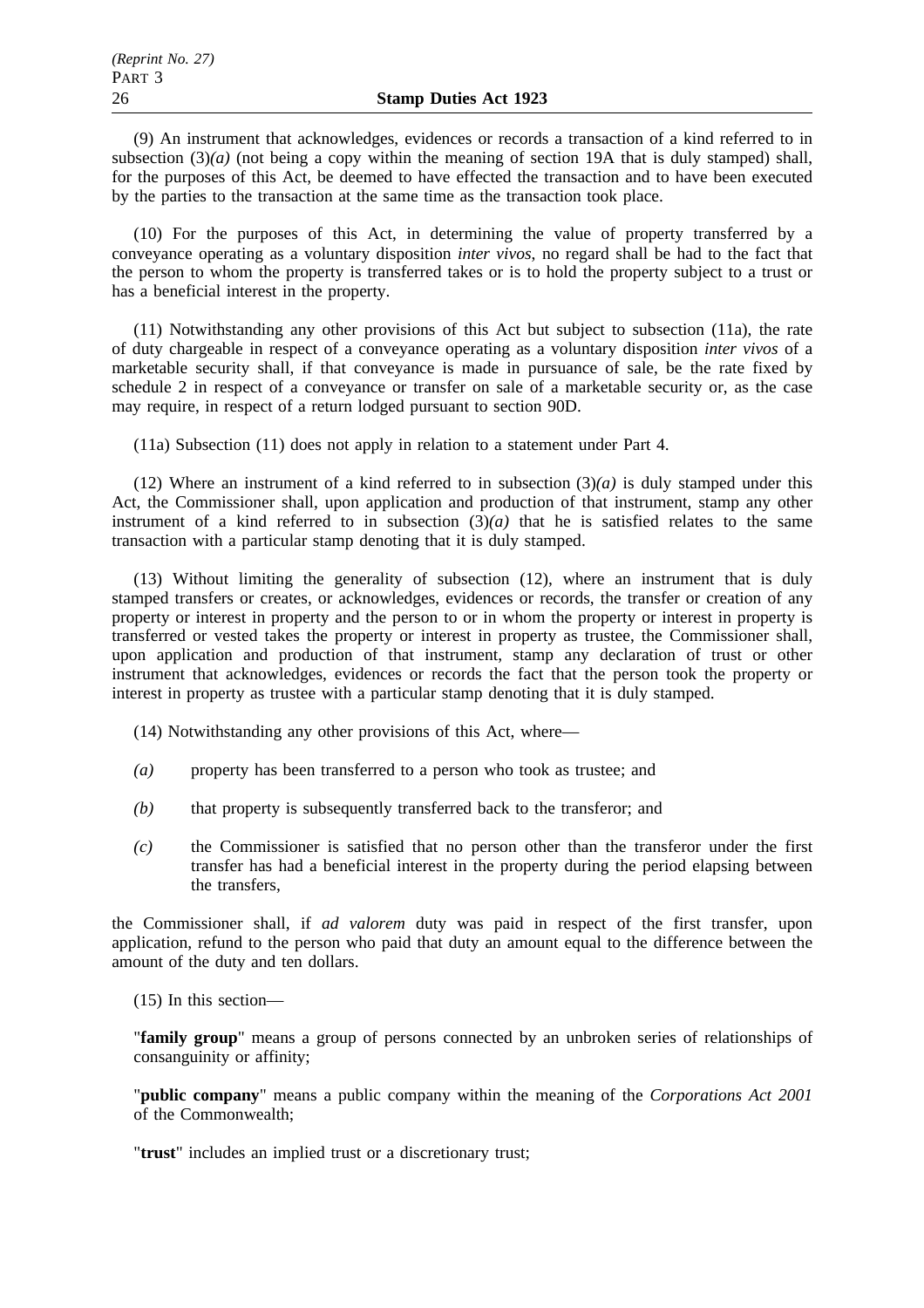"**trustee**" includes—

- *(a)* a trustee under an implied trust; or
- *(b)* a person who holds property subject to a discretionary trust.

## **Instruments disclaiming etc. an interest in the estate of a deceased person**

**71AA.** (1) This section applies to an instrument under which a person who is, or may be, entitled to share in the distribution of the estate of a deceased person—

- *(a)* disclaims an interest in the estate; or
- *(b)* assigns or transfers an interest in the estate to another.

(2) An instrument to which this section applies is taken to be a conveyance of property operating as a voluntary disposition *inter vivos* (whether or not consideration is given for the transaction).

(3) For the purpose of calculating *ad valorem* duty payable on an instrument to which this section applies, the value of the interest subject to the conveyance is to be determined as if the estate had been distributed and the interest were an interest in possession.

## **Provision where trust property distributed** *in specie*

**71A.** If any will or any instrument by which any trust is declared contains a direction to convert any property into money and to pay the proceeds to any beneficiary and, instead of converting the property into money the executor, administrator or trustee, as the case may be, conveys the property *in specie* to the beneficiary, the conveyance shall not be chargeable with duty as a conveyance on sale or as a conveyance operating as a voluntary disposition *inter vivos* if, in the case of a trust other than a trust declared by a will, the beneficiary is beneficiary by virtue of an instrument that is duly stamped.

### **Partition or division of property**

**71B.** (1) Where upon the partition or division of any property any consideration exceeding in amount or value two hundred dollars is paid or given, or agreed to be paid or given, for equality, the instrument by which the partition or division is effected shall be charged with duty as if it were a conveyance on sale and that consideration were equal to the value of the property.

\*\*\*\*\*\*\*\*\*\*

(4) This section applies only in relation to a conveyance for the partition or division of property between members of a family group.

(5) In this section—

"**family group**" has the meaning assigned to that expression by section 71(15).

### **Concessional rates of duty in respect of purchase of first home, etc.**

**71C.** (1) Where upon an application made on or after 9 August, 1989, in a manner and form determined by the Commissioner and supported by such evidence as he may require the Commissioner is satisfied—

- *(a)* that the applicant or applicants—
	- (i) are natural persons; and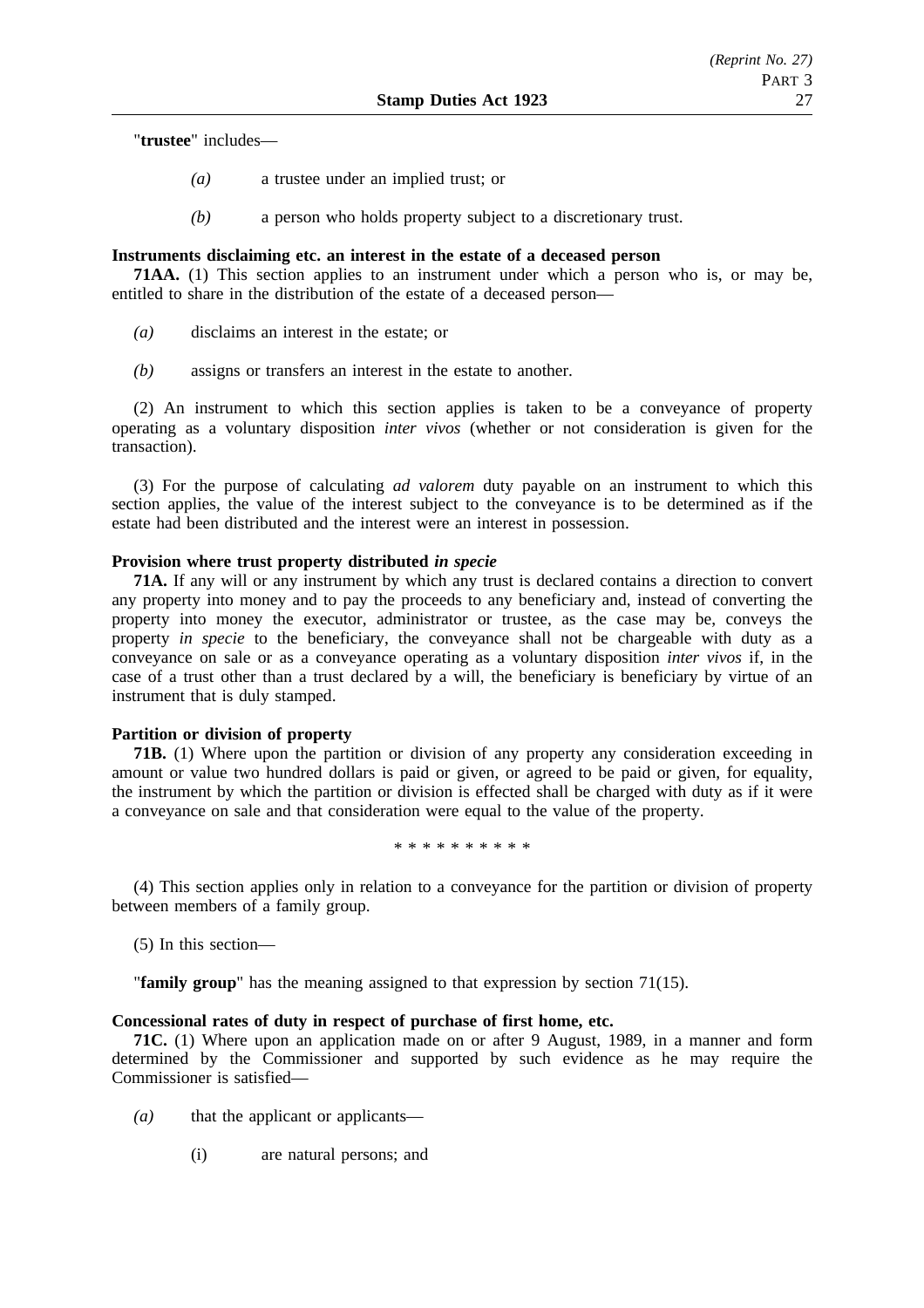- (ii) on or after the fifteenth day of September, 1979, entered into a contract for the purchase of a relevant interest in land or for the purchase of shares in a company that confer a right to occupy land of the company; and
- (iii) are the sole purchasers of the land or the shares; and
- $(iv)$ 
	- have entered into a contract for the construction of a dwelling house on the land and intend to occupy the dwelling house as their principal place of residence within 12 months of completion of construction; or
	- where there is presently a dwelling house on the land—were occupying that dwelling house as their principal place of residence at the date of the conveyance, or intend to so occupy the dwelling house within 12 months of the date of the conveyance; and
- *(ab)* where the relevant contract is entered into on or after 1 September 1992—that the amount by reference to which duty would, apart from this section, be calculated does not exceed the prescribed maximum; and
- *(b)* that no party to the application has previously—
	- (i) occupied a dwellinghouse (except as a minor) either in the State or elsewhere in pursuance of a relevant interest of that party in the dwellinghouse (other than an interest arising under an agreement with the South Australian Housing Trust relating to the purchase of the dwelling house to which the application relates) or any interest of that party in shares conferring a right to occupy the dwellinghouse; or
	- (ii) received the benefit of this section,

this section applies to a conveyance under which the land or shares are conveyed to the purchaser or purchasers.

(1a) Subsection  $(1)(b)(ii)$  does not apply to an applicant who is the occupier of a Housing Trust home and who is purchasing the home under an agreement with the South Australian Housing Trust if the Commissioner is satisfied—

- *(a)* that the conveyance to which the application relates arises from that agreement; and
- *(b)* that the applicant previously received the benefit of this section only in relation to another conveyance arising from the same agreement.

(2) The duty payable upon a conveyance to which this section applies will be as follows:

- *(a)* where the amount by reference to which the duty would, apart from this section, be calculated does not exceed the prescribed amount—no duty will be payable; or
- *(b)* where the amount by reference to which the duty would, apart from this section, be calculated exceeds the prescribed amount—
	- (i) where the relevant contract was entered into before 1 September 1992—the duty payable will be the amount payable apart from this section less \$2 130;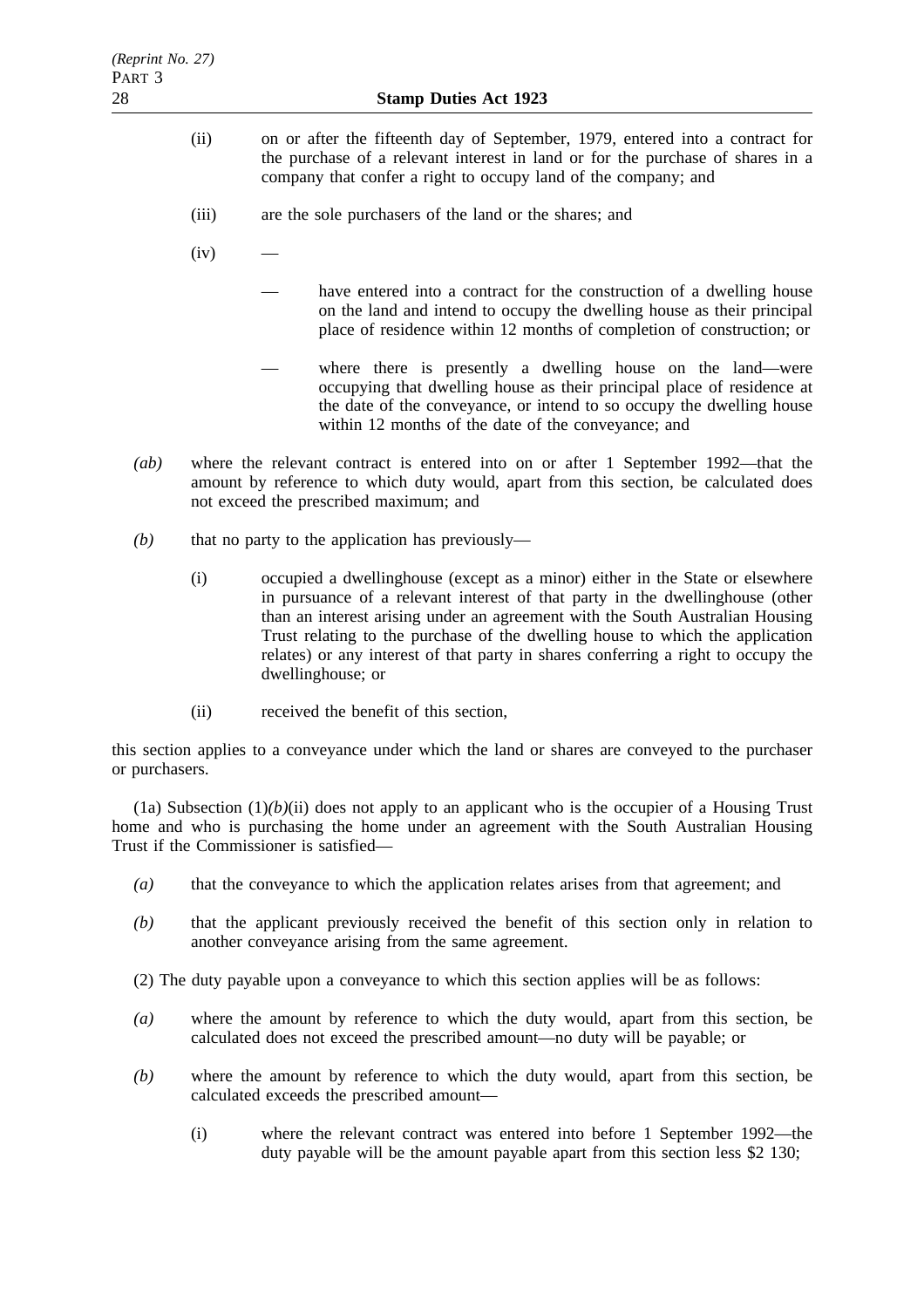(ii) where the relevant contract is entered into on or after 1 September 1992—the duty payable will be an amount calculated in accordance with the following formula:

$$
A = B - \left(C - D \frac{(E - F)}{1000}\right)
$$

where

- A is the amount of duty payable
- B is the amount of duty payable apart from this section
- $C$  is —

where the relevant contract is entered into during the period commencing on 1 February 1997 and ending on 31 January 1998—\$2 830;

in any other case—\$2 130

 $D$  is—

where the relevant contract is entered into during the period commencing on 1 February 1997 and ending on 31 January 1998—56;

in any other case—42

- E is the amount by reference to which duty would, apart from this section, be calculated (any fractional part of \$1 000 being rounded up to the next multiple of \$1 000)
- F is the prescribed amount.

(2a) Where the Commissioner is satisfied by such evidence as the Commissioner may require—

- *(a)* that a person or persons who have paid stamp duty on a conveyance would have been entitled to the benefit of this section in respect of the conveyance if when it was submitted for stamping the requirements of subsection  $(1)(a)(iv)$  had been satisfied;
- *(b)* that person or those persons in fact occupied a dwellinghouse on the land comprised in the conveyance, or in pursuance of rights conferred by shares comprised in the conveyance, as their principal place of residence within 12 months of the date of the conveyance,

the Commissioner shall refund to that person or those persons any duty in excess of the amount that would have been payable if the conveyance had been stamped under this section.

\*\*\*\*\*\*\*\*\*\*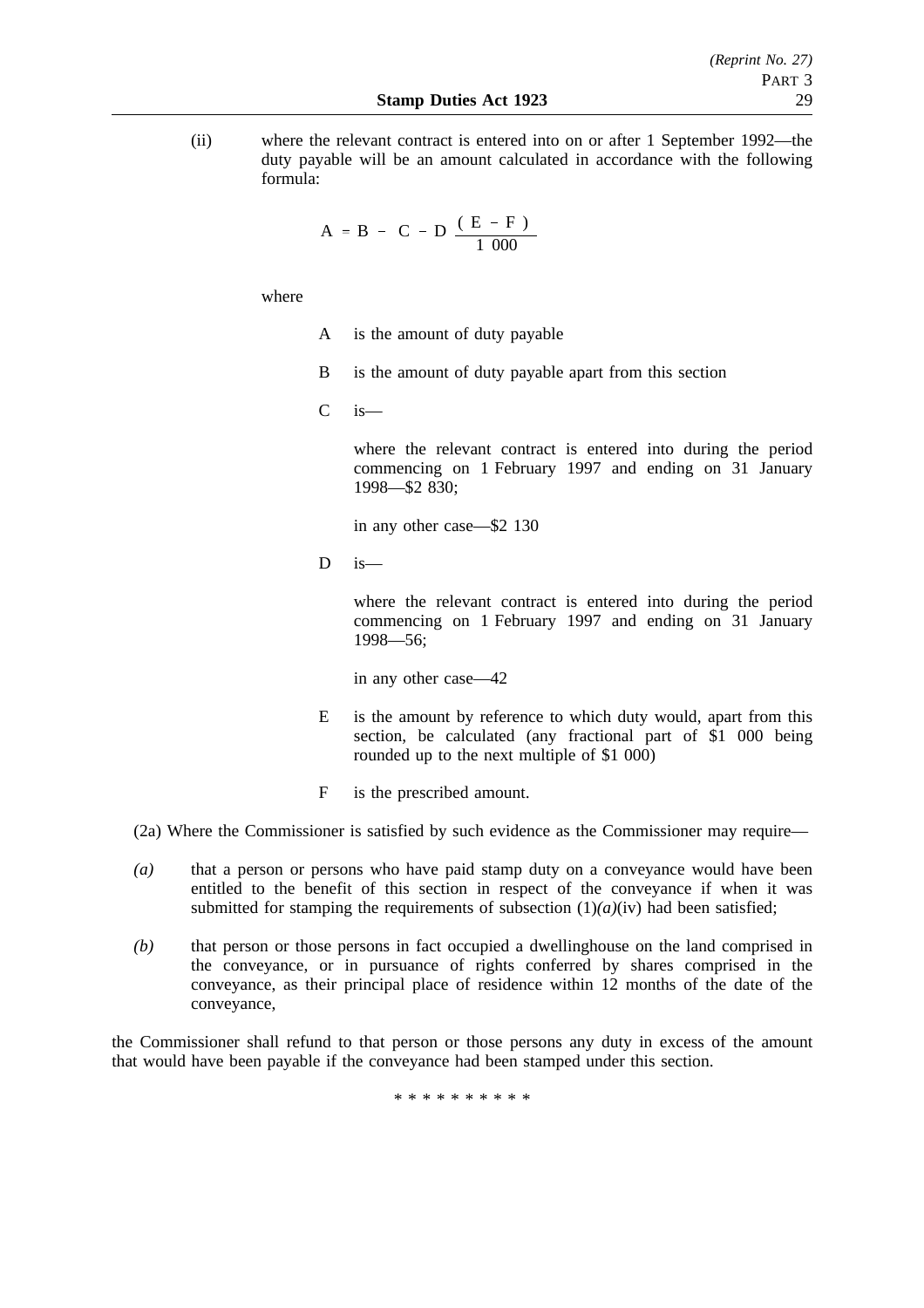(3) In this section—

"**dwelling house**" does not include residential premises that form part of industrial or commercial premises;

"**Housing Trust home**" means residential premises owned by the South Australian Housing Trust;

"**perpetual lease**" means a perpetual lease under the *Crown Lands Act 1929*;

"**prescribed amount**" means—

- *(a)* where the relevant contract is entered into during the period commencing on 1 February 1997 and ending on 31 January 1998—\$100 000;
- *(b)* in any other case—\$80 000;

"**prescribed maximum**" means—

- *(a)* where the relevant contract is entered into during the period commencing on 1 February 1997 and ending on 31 January 1998—\$150 000;
- *(b)* in any other case—\$130 000;

"**relevant contract**" means the contract relied on by an applicant under this section to satisfy the requirements of subsection  $(1)(a)(ii)$ ;

"**relevant interest**", in relation to land or a dwelling house, means any estate or interest conferring a right to possession, including any such estate or interest arising under a perpetual lease but not including any other leasehold estate or interest.

(4) This section applies to a conveyance first lodged with the Commissioner for stamping on or after 9 August, 1989.

**Exemption from duty in respect of certain maintenance agreements, etc.**

**71CA.** (1) In this section—

"**instrument to which this section applies**" means—

- *(a)* a maintenance agreement registered under Part VIII of the *Family Law Act 1975* of the Commonwealth; or
- *(b)* a deed or other instrument (including an application to transfer registration of a motor vehicle) for the purposes of, or consequential upon—
	- (i) a maintenance agreement registered under Part VIII of the *Family Law Act 1975* of the Commonwealth; or
	- (ii) an order under Part VIII of the *Family Law Act 1975* of the Commonwealth;

"**maintenance agreement**" means a maintenance agreement as defined in the *Family Law Act 1975* of the Commonwealth;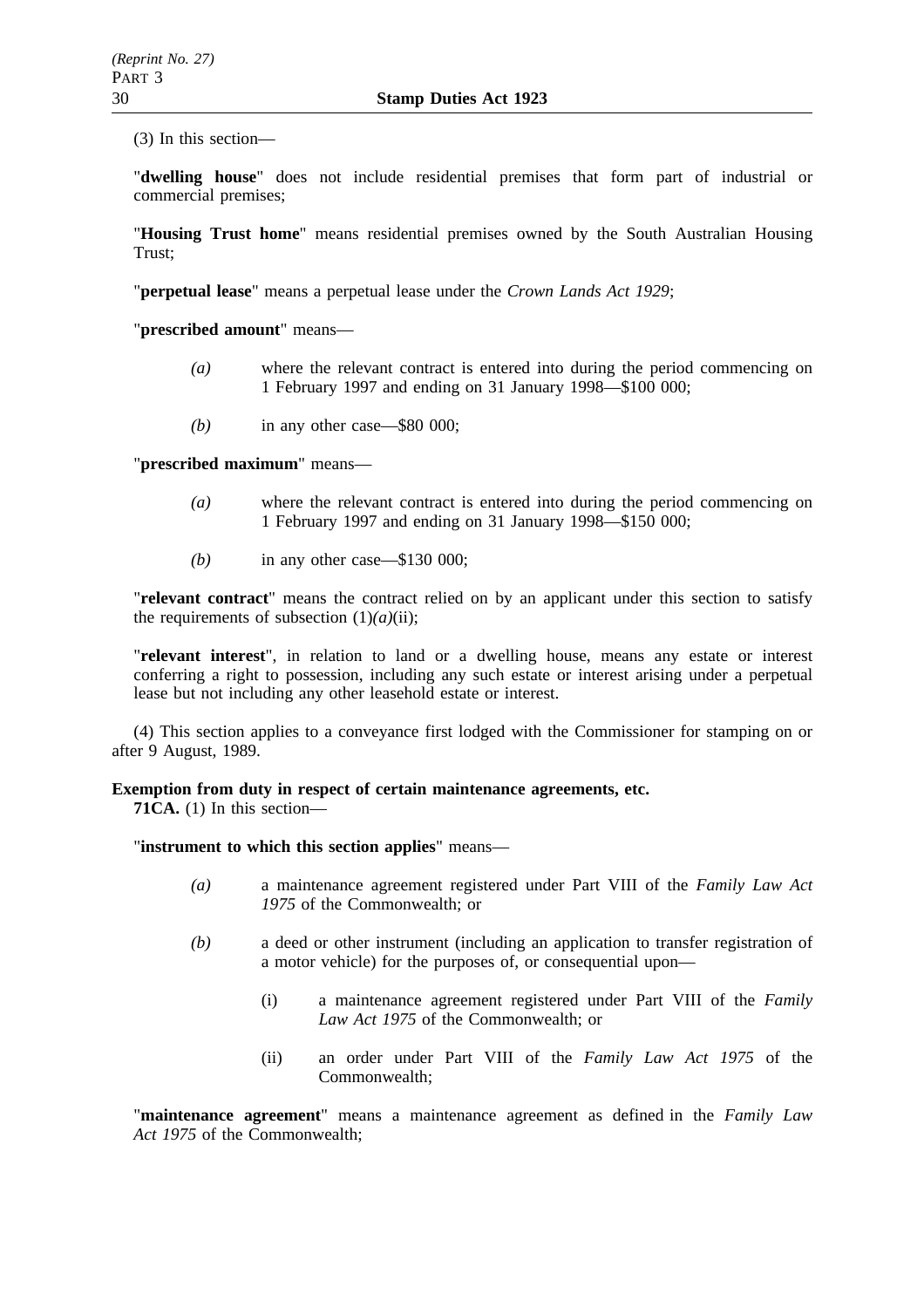"**marriage**" includes a marriage that is void and thus liable to annulment, and "**married**" has a corresponding meaning.

- (2) Where an instrument to which this section applies—
- *(a)* provides for a disposition of property between two persons who, at the time of execution of the instrument, are or have been married to each other and no other person takes or is entitled to take an interest in property in pursuance of the instrument; or
- *(b)* in the case of an application to transfer registration of a motor vehicle—is consequential on a disposition of property between two persons who, at the date of the application, are or have been married to each other,

the instrument is exempt from stamp duty if—

- *(c)* the marriage of the two persons referred to above has been dissolved or annulled; or
- *(d)* the Commissioner is satisfied that the marriage of the two persons has broken down irretrievably.

(3) Where an instrument to which this section applies was not exempt from stamp duty under this section by reason only that—

- *(a)* the marriage of the two persons had not been dissolved or annulled; and
- *(b)* the Commissioner was not satisfied that the marriage of the two persons had broken down irretrievably,

a person by whom stamp duty was paid on the instrument is entitled to a refund of the duty—

- *(c)* if the marriage is subsequently dissolved or annulled; or
- *(d)* if the Commissioner is subsequently satisfied that the marriage has broken down irretrievably.

# **Exemption from duty in respect of certain transfers between spouses or former spouses 71CB.** (1) In this section—

"**matrimonial home**" means—

- *(a)* in relation to spouses—their principal place of residence of which both or either of them is owner;
- *(b)* in relation to former spouses—their last principal place of residence of which both or either of them was owner,

but does not include premises that form part of industrial or commercial premises;

"**spouses**" includes persons who have cohabited continuously as *de facto* husband and wife for at least three years.

(2) Subject to subsection (3), an instrument of which the sole effect is to transfer—

*(a)* an interest in the matrimonial home; or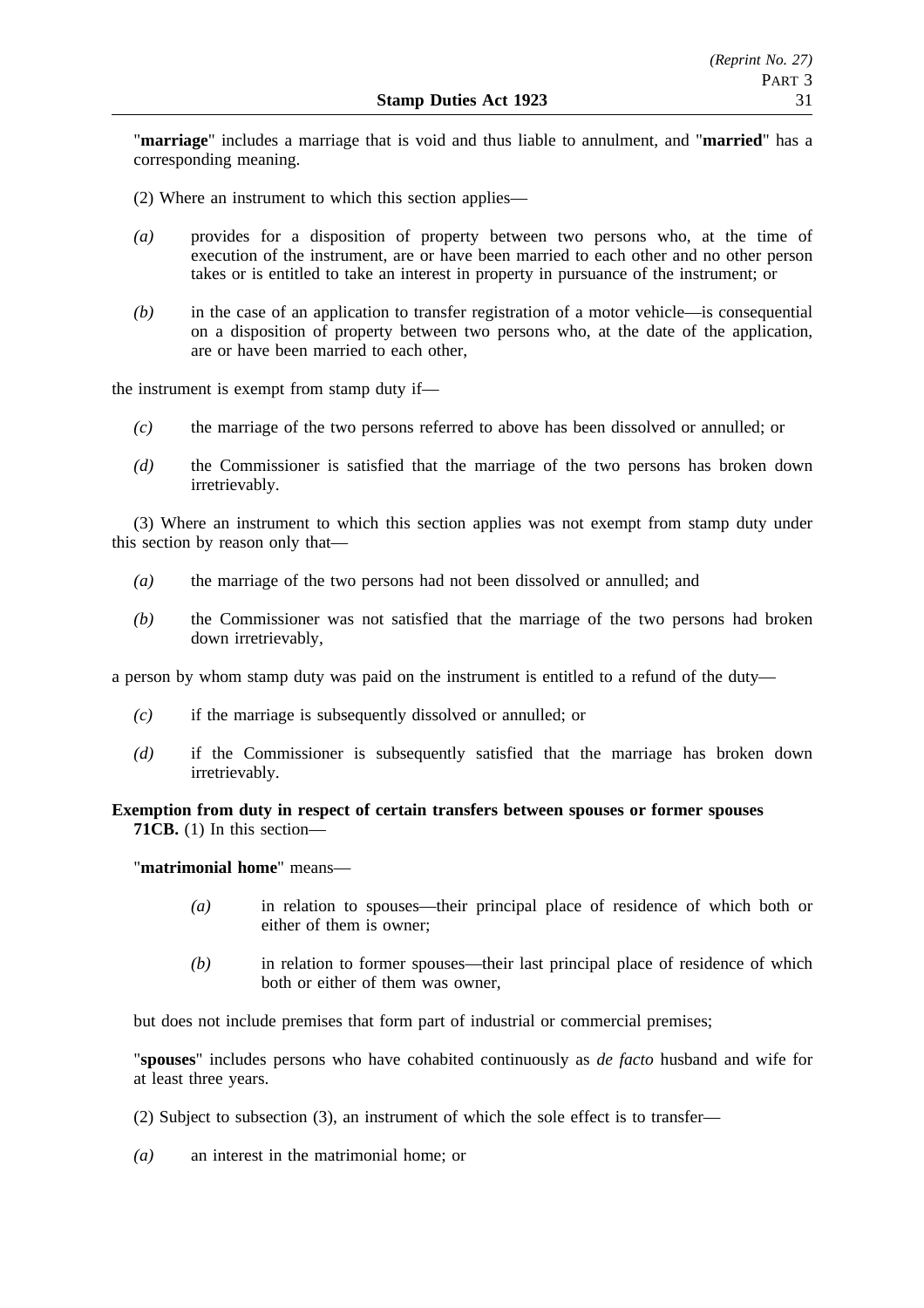*(b)* registration of a motor vehicle,

between parties who are spouses or former spouses is exempt from stamp duty.

(3) An instrument described in subsection (2) between parties who are former spouses is only exempt from stamp duty if the Commissioner is satisfied that the instrument has been executed as a result of the irretrievable breakdown of the parties' marriage or *de facto* relationship.

(4) Where an instrument was not exempt from stamp duty under this section by reason only that the Commissioner was not satisfied that the instrument had been executed as a result of the irretrievable breakdown of the parties' marriage or *de facto* relationship, the party by whom stamp duty was paid on the instrument is entitled to a refund of the duty if the Commissioner is subsequently satisfied that the instrument had been executed as a result of the irretrievable breakdown of the parties' marriage or *de facto* relationship.

(5) The Commissioner may require a party to an instrument in respect of which an exemption is claimed under this section to provide such evidence (verified, if the Commissioner so requires, by statutory declaration) as the Commissioner may require for the purpose of determining whether the instrument is exempt from duty under this section.

(6) This section applies in relation to instruments executed after its commencement.

# **Exemption from duty in respect of conveyance of a family farm**

**71CC.** (1) An instrument of which the sole effect is to transfer an interest in land, or land and goods, referred to in subsection (1a) from a natural person, or a trustee for a natural person, to a relative of the natural person, or a trustee for a relative of the natural person, is exempt from stamp duty if the Commissioner is satisfied—

- *(a)* that the land to which the transfer relates is used wholly or mainly for the business of primary production and is not less than 0.8 hectares in area; and
- *(ab)* that the sole or principal business of the natural person who, or whose trustee, is the transferor is (immediately before the instrument) the business of primary production; and
- *(b)* that for a period of 12 months immediately before the instrument there was a business relationship between—
	- (i) the natural person (A) who, or whose trustee, is the transferor; and
	- (ii) the natural person (B) who, or whose trustee, is the transferee, or a lineal ancestor or spouse of B,

with respect to the use of the property for the business of primary production; and

- *(c)* in the case of a transfer where either or both parties are trustees, that no person is a beneficiary of the trust or trusts other than—
	- (i) the natural person (A) who, or whose trustee, is transferor;
	- (ii) the natural person (B) who, or whose trustee, is transferee;
	- (iii) a relative (or relatives) of A or B; and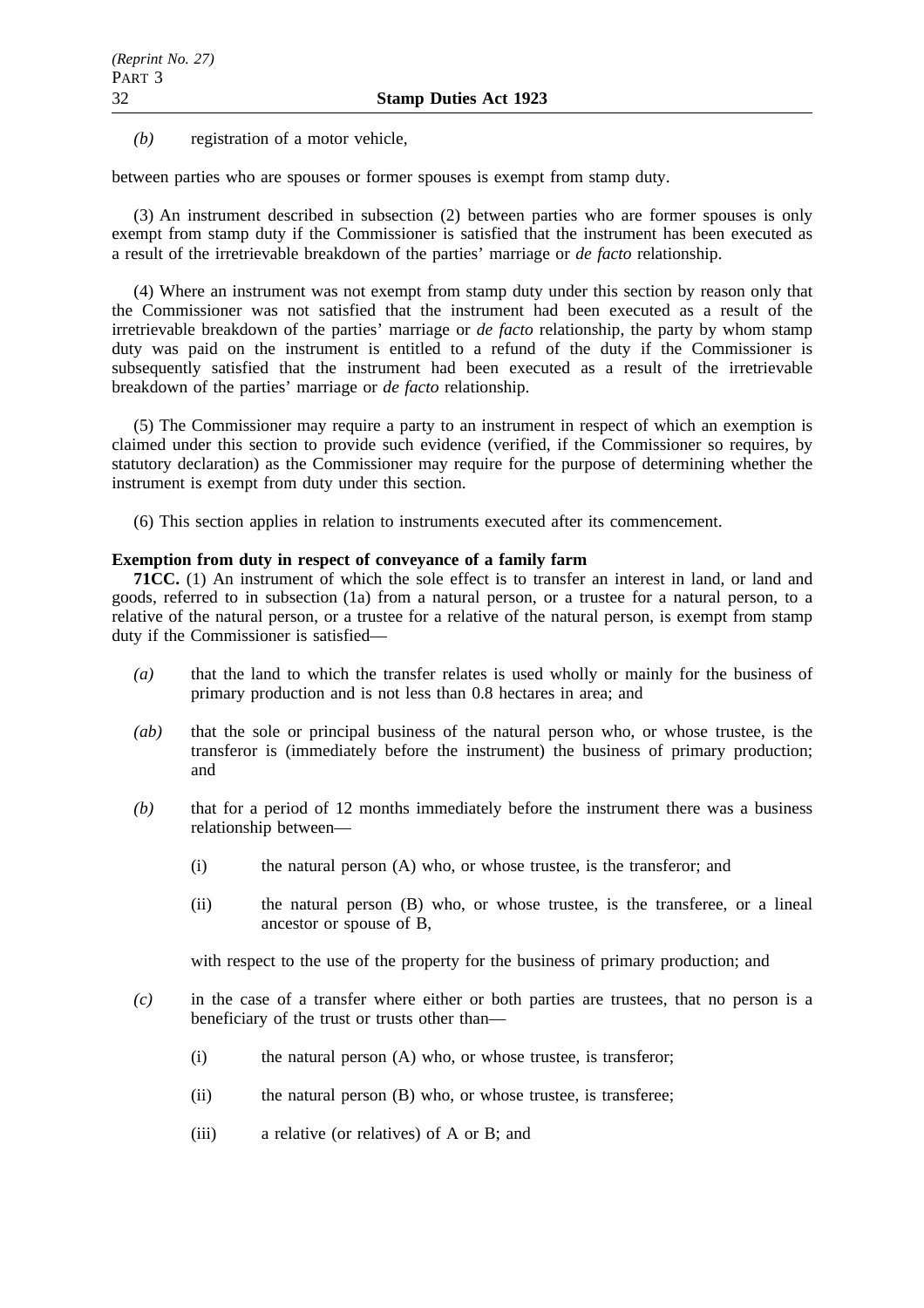*(d)* that the transfer does not arise from arrangements or a scheme devised for the principal purpose of taking advantage of the benefit of this section.

(1a) Subsection (1) applies to—

- *(a)* land used for the business of primary production; and
- *(b)* goods comprising livestock, machinery, implements and other goods used or acquired for the business of primary production conducted on the land referred to in paragraph *(a)*.

(2) The Commissioner may, in deciding for the purposes of subsection (1)*(b)* whether a business relationship existed between two persons, take into account any of the following;

- *(a)* a previous employment relationship between them (regardless of the amount or form of remuneration);
- *(b)* a share-farming arrangement;
- *(c)* the provision of assistance in the running of the business;
- *(d)* a partnership arrangement,

and may take into account such other matters (whether similar or dissimilar to those referred to above) as the Commissioner thinks fit.

(3) The Commissioner may require a party to an instrument in respect of which an exemption is claimed under this section to provide such information or evidence as the Commissioner may require for the purpose of determining whether the instrument is exempt from duty under this section.

(4) The Commissioner may require the information or evidence to be given on oath or verified by statutory declaration.

(5) In this section—

"**natural person**" or "**person**" does not include a person who is deceased (as at the time of execution of the relevant instrument);

"**relative**", in relation to a natural person, means a person who is—

- *(a)* a child or remoter lineal descendant of the person or of the spouse of the person;
- *(b)* a parent or remoter lineal ancestor of the person or of the spouse of the person;
- *(c)* a brother or sister of the person or of the spouse of the person;
- *(ca)* a child or remoter lineal descendant of the brother or sister of the person or of the spouse of the person;
- *(d)* the spouse of the person or a spouse of any person referred to in paragraphs *(a)*, *(b)* or *(c)*.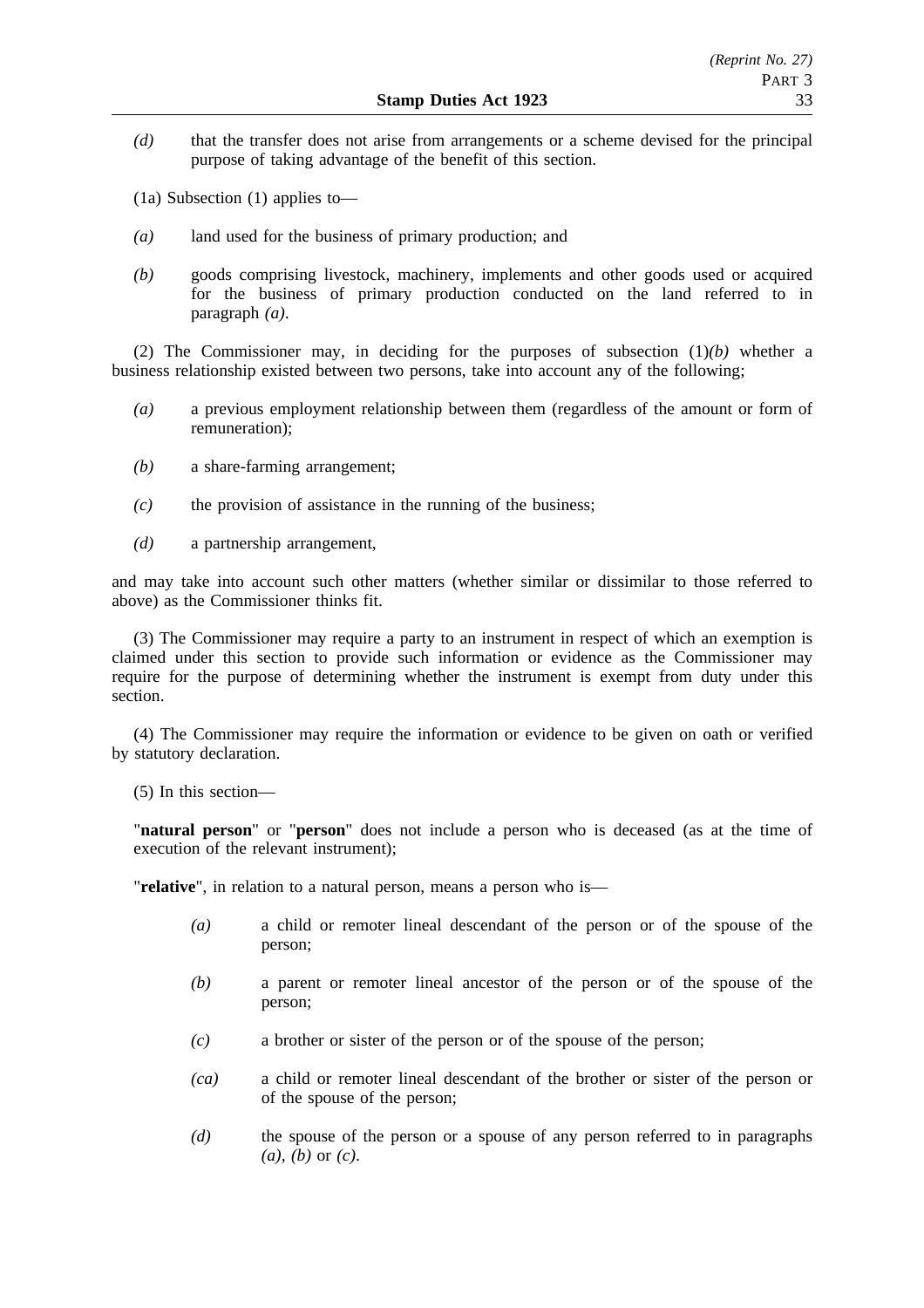(6) This section applies in relation to instruments executed after its commencement.

# **Duty on conveyances by Official Trustee, etc.**

**71CD.** Where, on the bankruptcy of a debtor, property of the debtor is vested in the Official Trustee in Bankruptcy or a registered trustee under the *Bankruptcy Act 1966* of the Commonwealth—

- *(a)* a subsequent conveyance of the property by the Official Trustee or registered trustee to the bankrupt or former bankrupt is exempt from stamp duty;
- *(b)* a subsequent conveyance of the property by the Official Trustee or registered trustee to some other person will be assessed for stamp duty as though the conveyance were from the bankrupt or former bankrupt to that person.

### **Concessional duty to encourage mineral or petroleum exploration activity**

**71D.** (1) Where upon an application made under this section the Treasurer, after consultation with the Minister of Mines and Energy, is satisfied—

- *(a)* that the applicants are parties to a conveyance of an exploration tenement or an interest in an exploration tenement; and
- *(b)* that the consideration or a part of the consideration for the conveyance consists of an undertaking on the part of the person or persons acquiring an interest in the tenement by virtue of the conveyance—
	- (i) to engage in exploratory or investigatory operations (to be carried on after the date of the undertaking) within that part of the area of the tenement to which the conveyance relates; or
	- (ii) to contribute to the cost of exploratory or investigatory operations (to be carried on after the date of the undertaking) within that part of the area of the tenement to which the conveyance relates,

this section applies to the conveyance.

(2) An application under this section must—

- *(a)* be made in a manner and form determined by the Treasurer; and
- *(b)* set out a statement of—
	- (i) the value of the interest being transferred by the conveyance; and
	- (ii) the value of the undertaking referred to in subsection  $(1)(b)$ ; and
- *(c)* be accompanied by such evidence as the Treasurer may require.

(2a) The duty payable upon a conveyance to which this section applies will be as follows:

*(a)* where the amount by reference to which the duty would, apart from this section, be calculated does not exceed the value of the undertaking referred to in subsection  $(1)(b)$ —the duty will be \$1 000;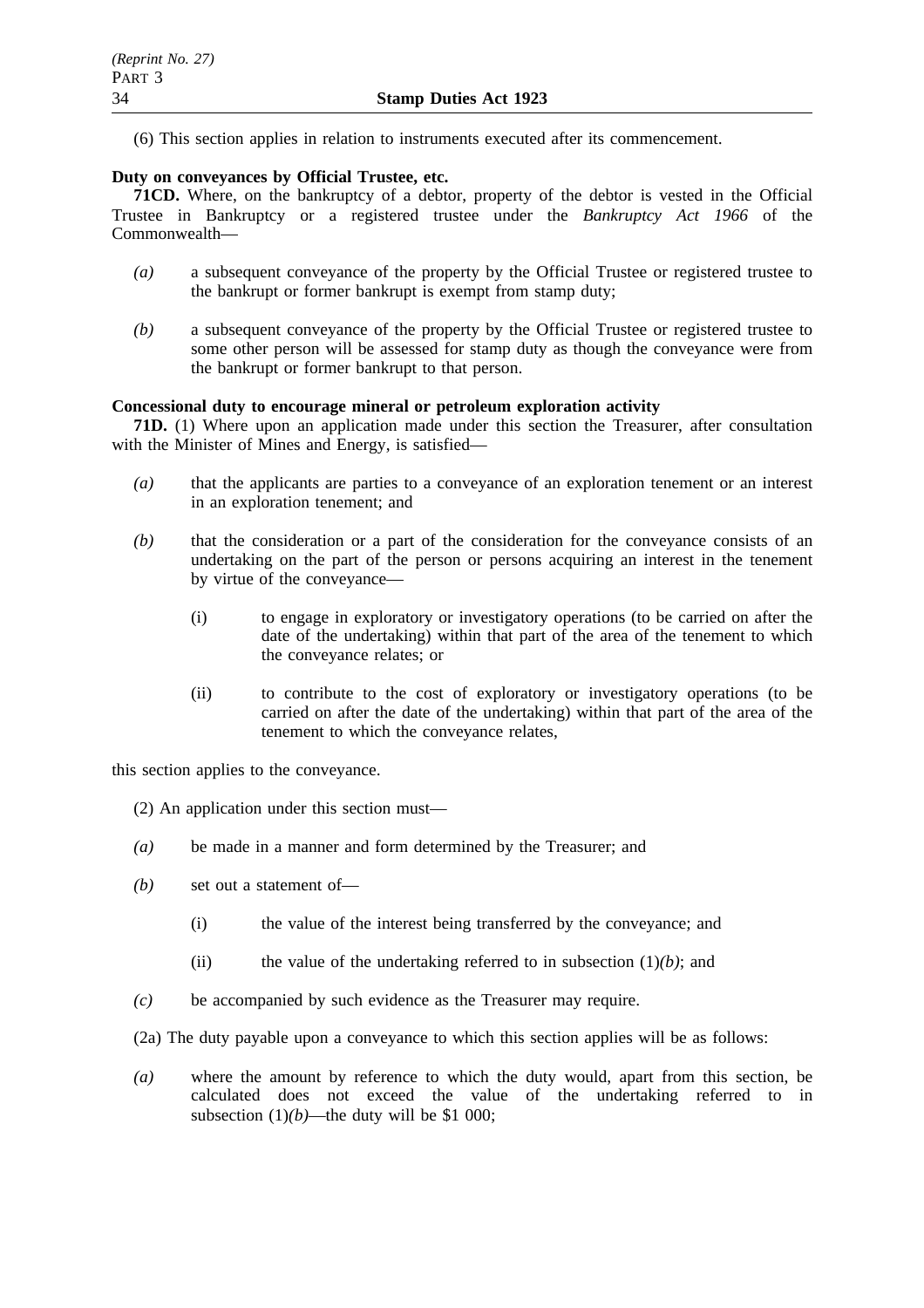*(b)* where the amount by reference to which the duty would, apart from this section, be calculated exceeds the value of the undertaking referred to in subsection  $(1)(b)$ —the duty will be an amount calculated in accordance with the following formula:

$$
D = (A - V) + $1\ 000
$$

where

- D is the amount payable
- A is the amount of duty payable apart from this section
- V is the amount of duty payable on a conveyance of an interest in property the value of which equals the value of the undertaking referred to in subsection (1)*(b)*.

(3) In this section—

"**exploration tenement**" means—

- *(a)* an exploration licence granted under the *Mining Act 1971*; or
- *(b)* a petroleum exploration licence granted under the *Petroleum Act 1940*; or
- *(c)* an exploration permit for petroleum granted under the *Petroleum (Submerged Lands) Act 1982*.

(4) A reference in this section to an exploration tenement includes a reference to a portion of an exploration tenement.

(5) For the purposes of this section, the value of the undertaking referred to in subsection (1)*(b)* will be taken to be equal to the costs for which the person or persons acquiring an interest in the tenement by virtue of the conveyance become liable, or for which that person or those persons are reasonably expected to become liable, by virtue of the undertaking (assessed as at the time that the undertaking was given).

(6) This section applies to a conveyance first lodged with the Commissioner for stamping on or after the commencement of the *Stamp Duties (Concessional Duty and Exemptions) Amendment Act 1991*.

### **Duty on certain conveyances between superannuation funds, etc.**

**71DA.** (1) If on an application made under this section the Commissioner is satisfied—

- *(a)* that the applicant is a party to an instrument that constitutes—
	- (i) a conveyance of property between superannuation funds; or
	- (ii) an agreement to convey property between superannuation funds; and
- *(b)* that the trustees of the respective funds are of the opinion that the funds will be complying superannuation funds for the year in which the conveyance occurs; and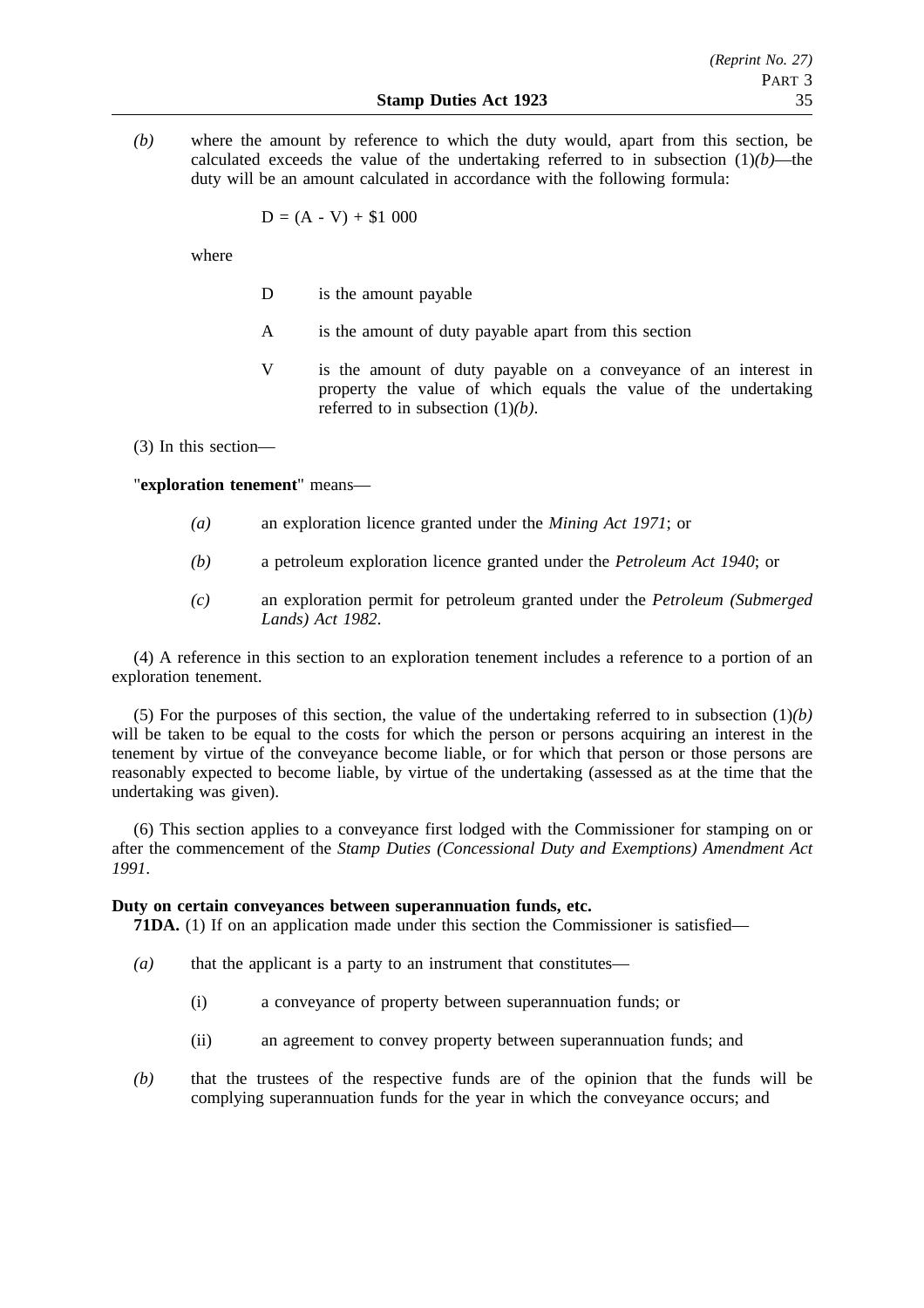*(c)* that the conveyance is in connection with a person ceasing to be a member of, or otherwise ceasing to be entitled to benefits in respect of, one superannuation fund and becoming a member of, or otherwise becoming entitled to benefits in respect of, the other superannuation fund,

this section applies to the instrument.

(1a) If on application made under this section the Commissioner is satisfied—

- *(a)* that the applicant is a party to an instrument that is a conveyance of property, or an agreement to convey property, from a superannuation fund to a pooled superannuation trust; and
- *(b)* that the purpose of the conveyance is to satisfy standards relating to the investment of assets of the superannuation fund prescribed by or under the SIS Act; and
- *(c)* that the only consideration for the conveyance is the right to share in the income and assets of the pooled superannuation trust whether that right is in the form of units issued by the trust or some other form,

this section applies to the instrument.

- (1b) If on application made under this section the Commissioner is satisfied—
- *(a)* that the applicant is a party to an instrument that is a conveyance of property, or an agreement to convey property, from a pooled superannuation trust—
	- (i) to a superannuation fund; or
	- (ii) to another pooled superannuation trust at the direction of a superannuation fund; and
- *(b)* that the only consideration passing from the superannuation fund to the firstmentioned pooled superannuation trust for the conveyance is the surrender by the superannuation fund of the whole or part of its right to share in the income and assets of the pooled superannuation trust,

this section applies to the instrument.

- (2) The duty payable on an instrument to which this section applies will be—
- *(a)* the amount of *ad valorem* duty that would be payable on the instrument as a conveyance apart from this section; or
- $(b)$  \$200.

whichever is the lesser.

(3) The Commissioner may require a party to an instrument that may be assessable under this section to provide such information or evidence as the Commissioner may require for the purpose of determining whether this section applies and, if so, the amount of duty payable on the instrument.

(4) The Commissioner may require the information or evidence to be given on oath or verified by statutory declaration.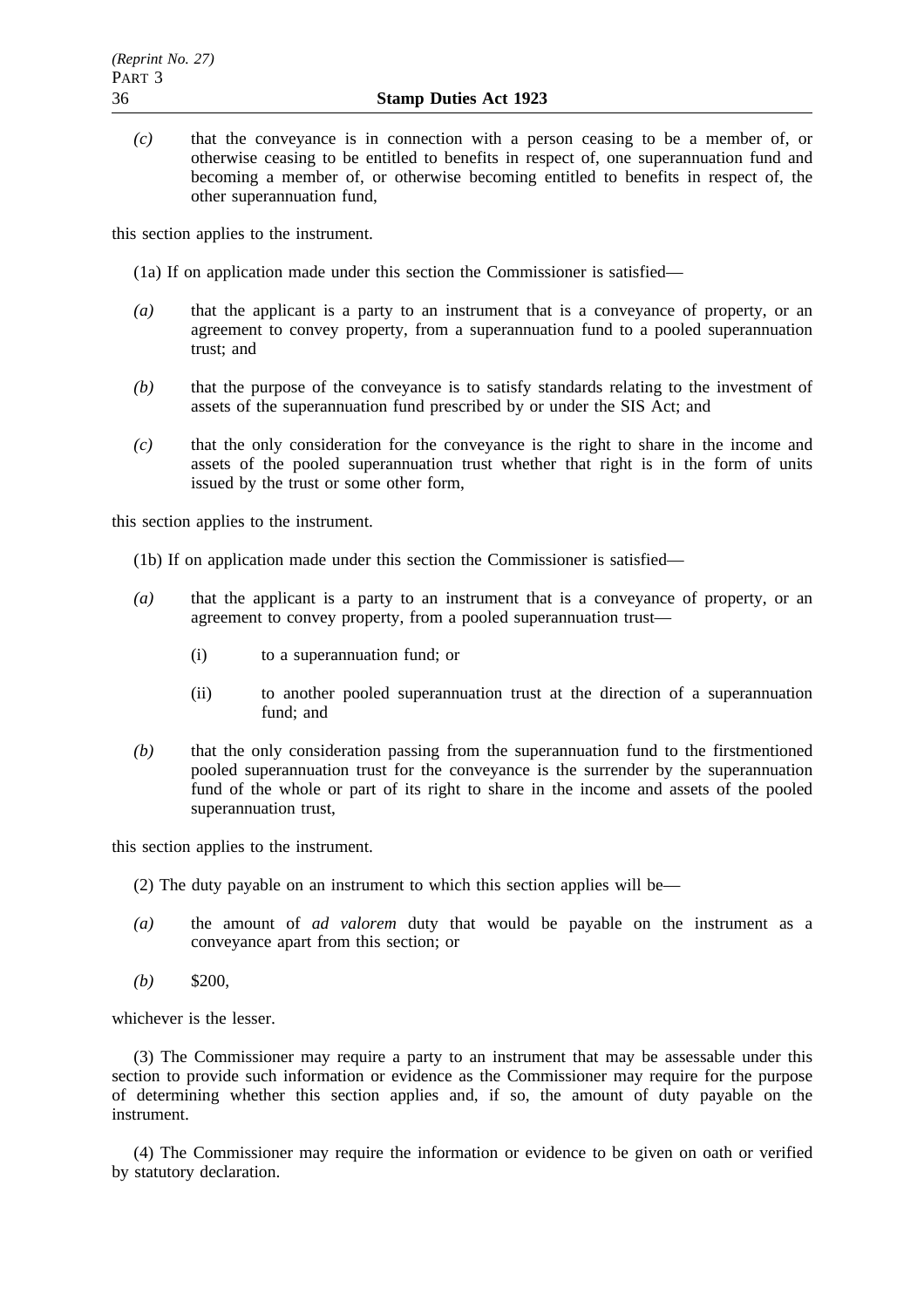(5) In this section—

"**complying superannuation fund**" means—

- *(a)* a fund which is a complying superannuation fund within the meaning of section 267 of the *Income Tax Assessment Act 1936* of the Commonwealth; or
- *(b)* a fund which is a complying approved deposit fund as defined by section 47 of the SIS Act;

"**pooled superannuation trust**" means a pooled superannuation trust as defined in the SIS Act;

"**the SIS Act**" means the *Superannuation Industry (Supervision) Act 1993* of the Commonwealth.

(6) This section applies to an instrument of a kind referred to in subsection (1), (1a) or (1b) if it was first lodged for stamping with the Commissioner on or after the commencement of the subsection concerned.

*Transactions effected without creating a Dutiable Instrument*

### **Transactions otherwise than by dutiable instrument**

**71E.** (1) Subject to subsection (2), this section applies to a transaction in the following circumstances—

- *(a)* the transaction results in a change in the ownership of a legal or equitable interest in—
	- (i) land; or
	- $(ii)$ 
		- (A) a business situated in the State; or
		- (B) a part of a business (being a business situated in the State), excluding goods that are stock-in-trade of a business where the transaction occurs in the ordinary course of business, where the transaction is associated with, or is for the purposes of, a change in the ownership of a legal or equitable interest in the business (including a case where a business is being divided up into separate parts and then those parts are being transferred to one or more persons as part of one transaction or one series of transactions); or
	- (iii) an interest in a partnership; and
- *(b)* (i) the transaction is not effected, or not wholly effected, by an instrument on which *ad valorem* duty is chargeable; but
	- (ii) if the transaction had been effected, or wholly effected, by an instrument, the instrument would be chargeable with duty as a conveyance or as if it were a conveyance.

(1a) For the purposes of this section (and for the calculation of the value of any property), a change in the ownership of a legal or equitable interest in a business will be taken to include a transfer of the goodwill of the business.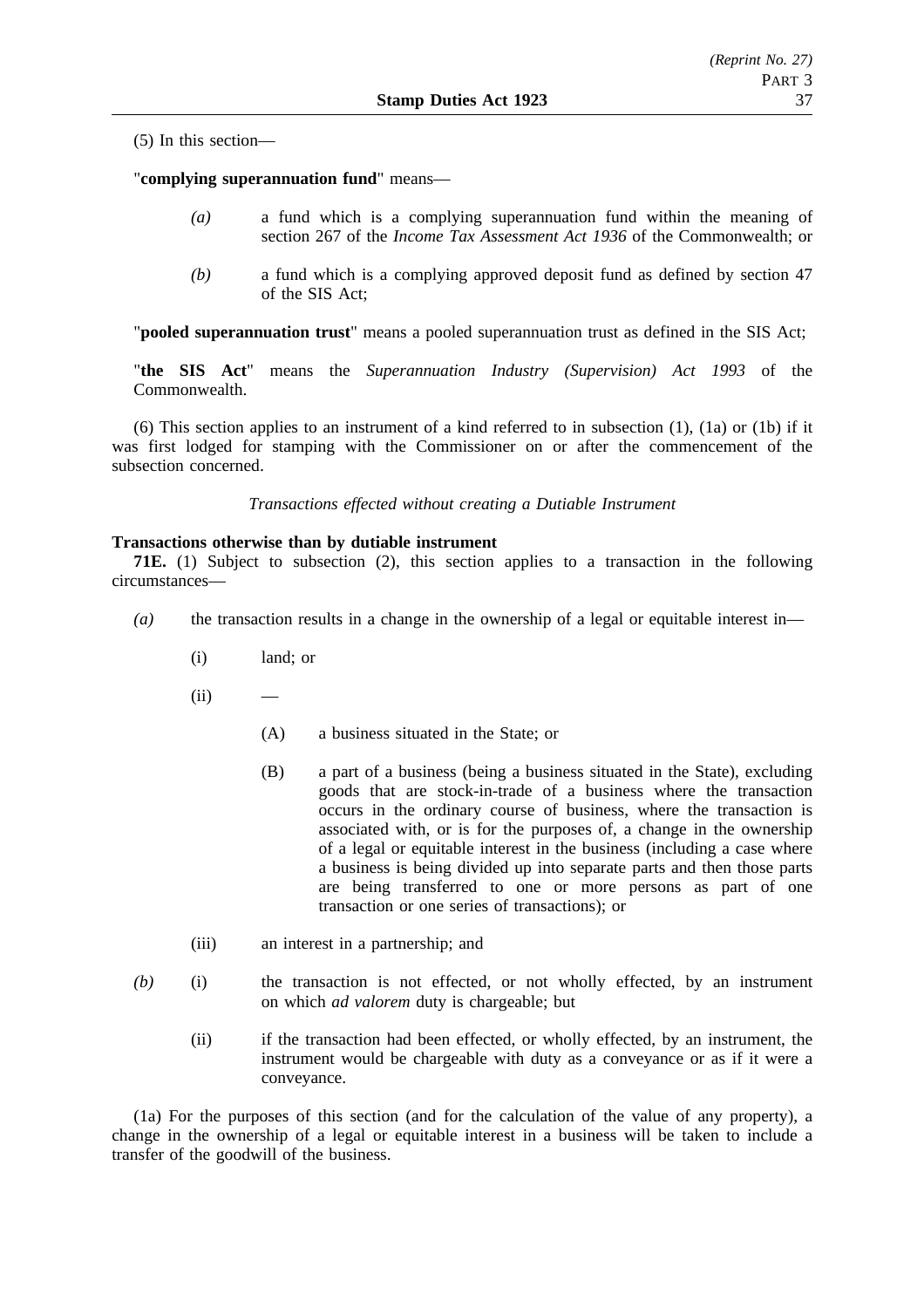- (2) This section does not apply to any of the following transactions—
- *(a)* the appointment of a receiver or trustee in bankruptcy;
- *(b)* the appointment of a liquidator;
- *(c)* a compromise or arrangement under Part 5.1 of the *Corporations Act 2001* of the Commonwealth;

\*\*\*\*\*\*\*\*\*\*

*(e)* any other transaction of a prescribed class.

(3) Where a transaction to which this section applies is entered into, a statement in a form approved by the Commissioner must be lodged with the Commissioner setting out—

- *(a)* the nature and effect of the transaction;
- *(b)* a description of the property affected by the transaction;
- *(c)* a statement of the value of any property to which the transaction relates;
- *(d)* a statement of any consideration that has passed or is to pass between the parties to the transaction.

(4) Duty is payable on the statement as if it were a conveyance effecting the transaction to which it relates.

(4a) A statement under this section will, for the purposes of this Act, be taken to be an instrument executed by the person required to lodge the statement on the date of the change in legal or equitable ownership of property effected by the transaction to which the statement relates.

- (5) Where a statement is lodged with the Commissioner under this section—
- *(a)* any instrument that relates to the same transaction is not chargeable with duty to the extent to which duty has been paid on the statement; and
- *(b)* the statement will not be charged with duty to the extent that duty has been paid on any instrument that relates to the same transaction.

(6) If a statement relating to a transaction to which this section applies is not lodged with the Commissioner in accordance with this section within two months after a change in legal or equitable ownership of property is effected by the transaction—

- *(a)* each party to the transaction is guilty of an offence; and
- *(b)* the parties to the transaction are nevertheless jointly and severally liable to pay duty to the Commissioner as if such a statement had been lodged with the Commissioner immediately before the end of that period of two months.

(7) A person who aids, abets, counsels or procures another person to enter into a transaction to which this section applies knowing that none of the parties to the transaction intends to lodge a statement under this section is guilty of an offence.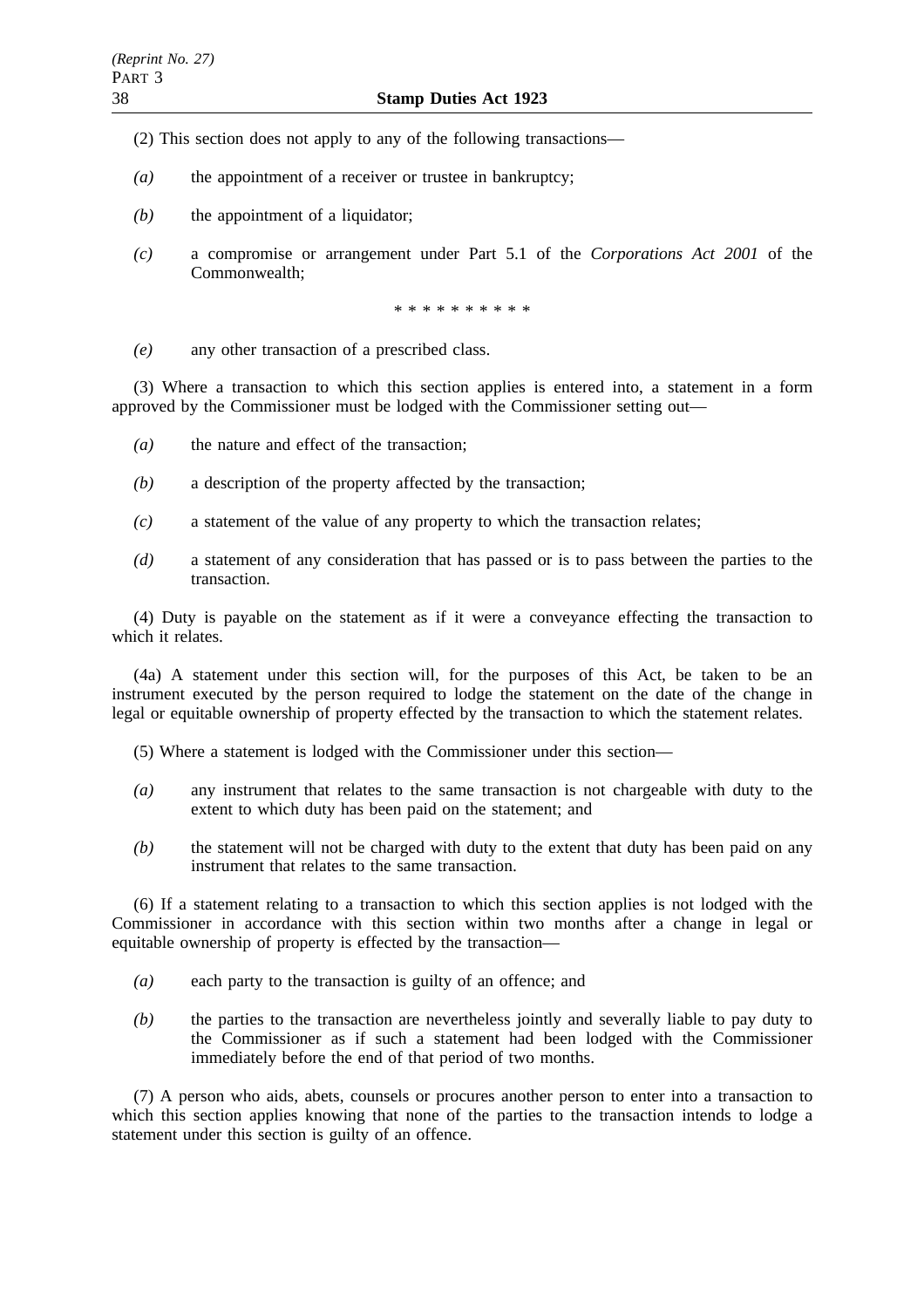(8) A person who is guilty of an offence against this section is liable to a fine not exceeding \$10 000.

(9) If a statement relating to a transaction to which this section applies is lodged with the Commissioner but it is subsequently established to the satisfaction of the Commissioner that the transaction is not to be completed, the Commissioner may refund any duty paid on the statement.

\*\*\*\*\*\*\*\*\*\*

#### *Leases*

#### **Agreement for lease to be charged as a lease**

**72.** An agreement for a lease or with respect to the letting of any lands shall be chargeable with the same duty as if it were an actual lease made for the term and consideration mentioned in the agreement.

#### **Leases, how to be charged in respect of produce, etc.**

**73.** (1) Where the consideration or any part of the consideration for which a lease is granted or agreed to be granted consists of any produce or other goods, the value of the produce or goods shall be deemed a consideration in respect of which the lease or agreement is chargeable with *ad valorem* duty.

(2) Where it is stipulated in any lease or agreement for a lease that the value of the produce or goods shall amount at least to, or shall not exceed, a given sum or where the lessee is specially charged with, or has the option of paying after, any permanent rate of conversion, the value of the produce or goods shall, for the purpose of assessing the *ad valorem* duty, be estimated at the given sum or according to the permanent rate.

(3) A lease or agreement for a lease made either wholly or partially for any such consideration, if it contains a statement of the value thereof and is stamped in accordance with the statement, shall, so far as regards the subject matter of the statement, be deemed duly stamped, unless or until it is otherwise shown that the statement is incorrect and that the lease or agreement is in fact not duly stamped.

### **Duty in respect of certain kinds of lease**

**74.** (1) A lease or agreement for a lease or with respect to the letting of any lands shall not be chargeable with any duty in respect of any penal rent, or increased rent in the nature of a penal rent, thereby reserved or agreed to be reserved or made payable, or by reason of being made in consideration of the surrender or abandonment of any existing lease or agreement of, or relating to, the same subject matter.

(2) A lease made for any consideration in respect of which it is chargeable with *ad valorem* duty and in further consideration either of a covenant by the lessee to make, or of his having previously made, any substantial improvement of, or addition to, the property demised to him, or of any covenant relating to the subject matter of the lease, shall not be chargeable with any duty in respect of the further consideration.

#### **Consideration for lease**

**75.** (1) In this section—

"**current market rent**" for property means the consideration (including rent and any other form of valuable consideration) that a lessee might reasonably be expected to pay under a lease of the property, if it were unoccupied and offered for renting, expressed as a rate of rent per annum;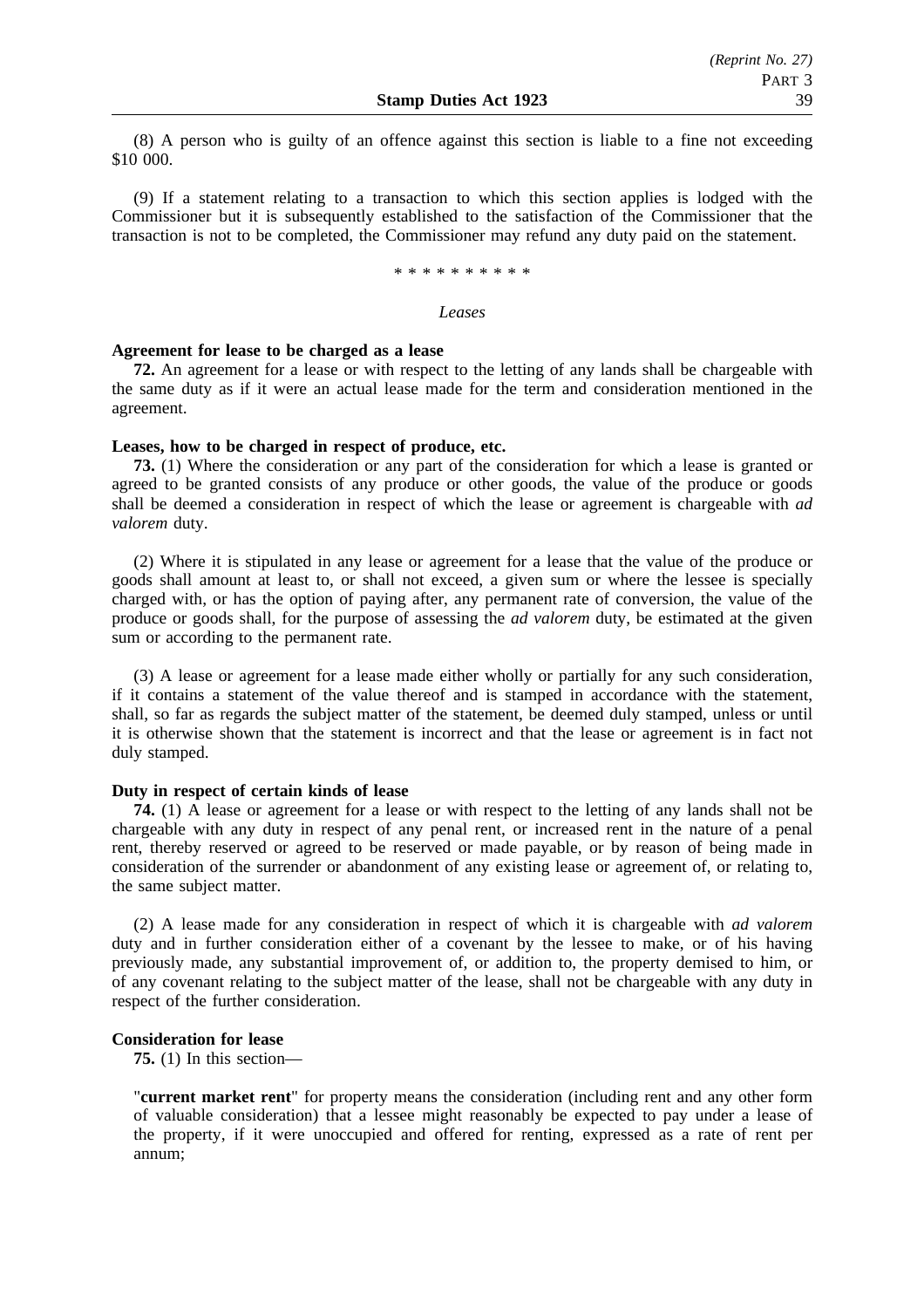"**lease**" includes an agreement for a lease or any written document for the tenancy or occupancy of property;

"**lessee**" means the person who has the right to occupy property under a lease and includes a prospective lessee under an agreement for a lease;

"**property**" means land or a tenement.

(2) If the rent or any other consideration payable by the lessee under a lease of property cannot be ascertained or estimated at the time that the lease is lodged with the Commissioner for stamping (whether because the consideration depends on some future contingency or for any other reason), the Commissioner may assess the duty payable based on the current market rent for the property as if the current market rent were the rate or average rate of rent per annum under the lease and there were no other consideration payable under the lease.

(3) If the consideration payable by the lessee under a lease of property can be ascertained or estimated at the time that the lease is lodged with the Commissioner for stamping but the duty that may be charged on the instrument (whether as a lease or a conveyance on sale or both) apart from this section is less than the duty that would be payable based on the current market rent for the property, the Commissioner may assess the duty payable based on the current market rent as if the current market rent were the rate or average rate of rent per annum under the lease and there were no other consideration payable under the lease.

- (4) For the purposes of this section, the Commissioner may—
- *(a)* cause a valuation to be made of any property that is the subject of a lease for the purpose of determining the current market rent for the property; and
- *(b)* having regard to the merits of the case, charge the whole or a part of the expenses of, or incidental to, the making of the valuation to the person liable to pay the duty and may recover the amount charged as a debt due to the Crown.

\*\*\*\*\*\*\*\*\*\*

# *Mortgages*

# **Interpretation**

**76.** In this Act—

"**liability**" means a present, future or contingent monetary liability;

"**mortgage**" means—

- *(a)* an instrument creating, acknowledging, evidencing or recording a legal or equitable interest in, or charge over, real or personal property by way of security for a liability; or
- *(b)* an instrument creating, acknowledging, evidencing or recording a liability in respect of which an instrument of title is or is to be pledged or deposited by way of security,

(and includes an instrument that would, assuming the fulfilment of a condition to which the instrument is subject, fall into one of the above categories).

\*\*\*\*\*\*\*\*\*\*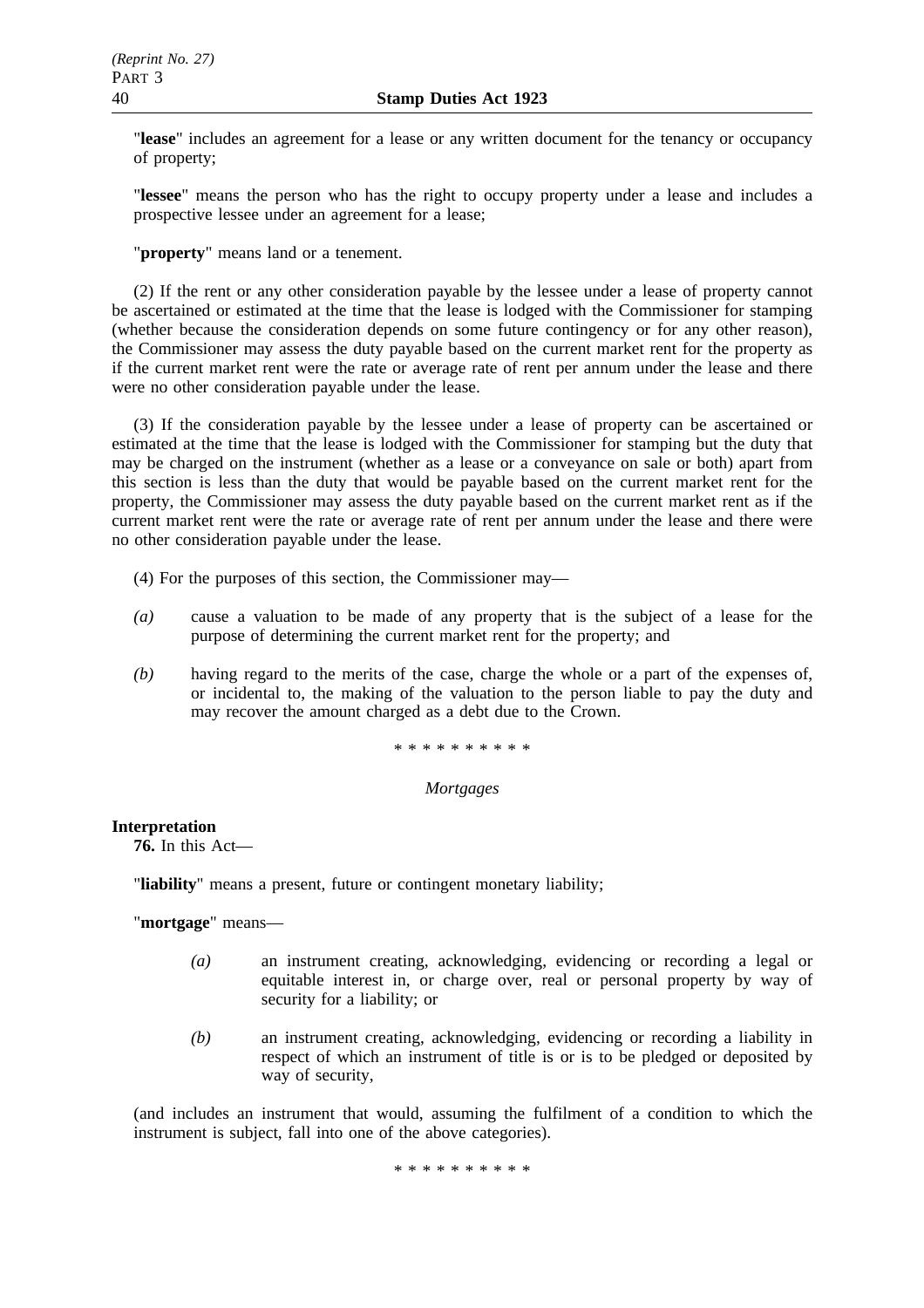#### **Where mortgage consists of several instruments**

**77.** If several instruments are necessary to make a mortgage and duty would, but for this section, be chargeable on more than one of those instruments, the duty shall be chargeable upon the principal instrument only and the other instruments shall not be liable to any duty, and the parties, with the approval of the Commissioner, may decide which is the principal instrument.

#### **Security for stock, how to be charged**

**78.** A security for the transfer or retransfer of any stock shall be chargeable with the same duty as a similar security for a sum of money equal in amount to the value of the stock; and a transfer or assignment of any such security shall be chargeable with the same duty as an instrument of the same description relating to a sum of money equal in amount to the value of the stock.

#### **Mortgage securing future and contingent liabilities**

**79.** (1) A mortgage that extends to future or contingent liabilities is, if limited to a particular amount, chargeable with duty as if it were a security for that amount.

(2) A mortgage that extends to future or contingent liabilities is, if not limited to a particular amount, chargeable with duty as follows:

- *(a)* the mortgage is chargeable, in the first instance, with duty on the basis of an estimate of the highest amount to be secured (to be made on the assumption that all contingencies to which the mortgage or the liability is subject will actually happen); and
- *(b)* if the amount of the liability secured by the mortgage subsequently exceeds the amount for which the mortgage has been previously stamped, the mortgage becomes chargeable with further duty as from the date when the liability was first exceeded and the amount of that further duty is to be calculated as follows:
	- (i) a fresh estimate is to be made in accordance with this section of the highest amount to be secured; and
	- (ii) duty is then to be calculated on the basis of that estimate and in all other respects as if the mortgage were a new and separate instrument made on the date when the liability was first exceeded; and
	- (iii) the further duty is then to be calculated by subtracting the amount of duty already paid from the amount of duty calculated under subparagraph (ii),

(but this paragraph does not apply if the liability is wholly or partly denominated in a foreign currency and the amount for which the mortgage has been previously stamped is exceeded solely because of fluctuations in the rate of exchange).

(3) If a mortgage is chargeable with duty under subsection (2), the parties must, on submitting the mortgage for stamping or further stamping, make a fair estimate of the highest amount to be secured (to be made on the assumption that all contingencies to which the mortgage or the liability is subject will actually happen).

(4) The Commissioner may accept the parties' estimate of the highest amount to be secured or, if dissatisfied with that estimate, substitute the Commissioner's own estimate of that amount, for the purposes of determining the amount of duty or further duty with which the mortgage is chargeable.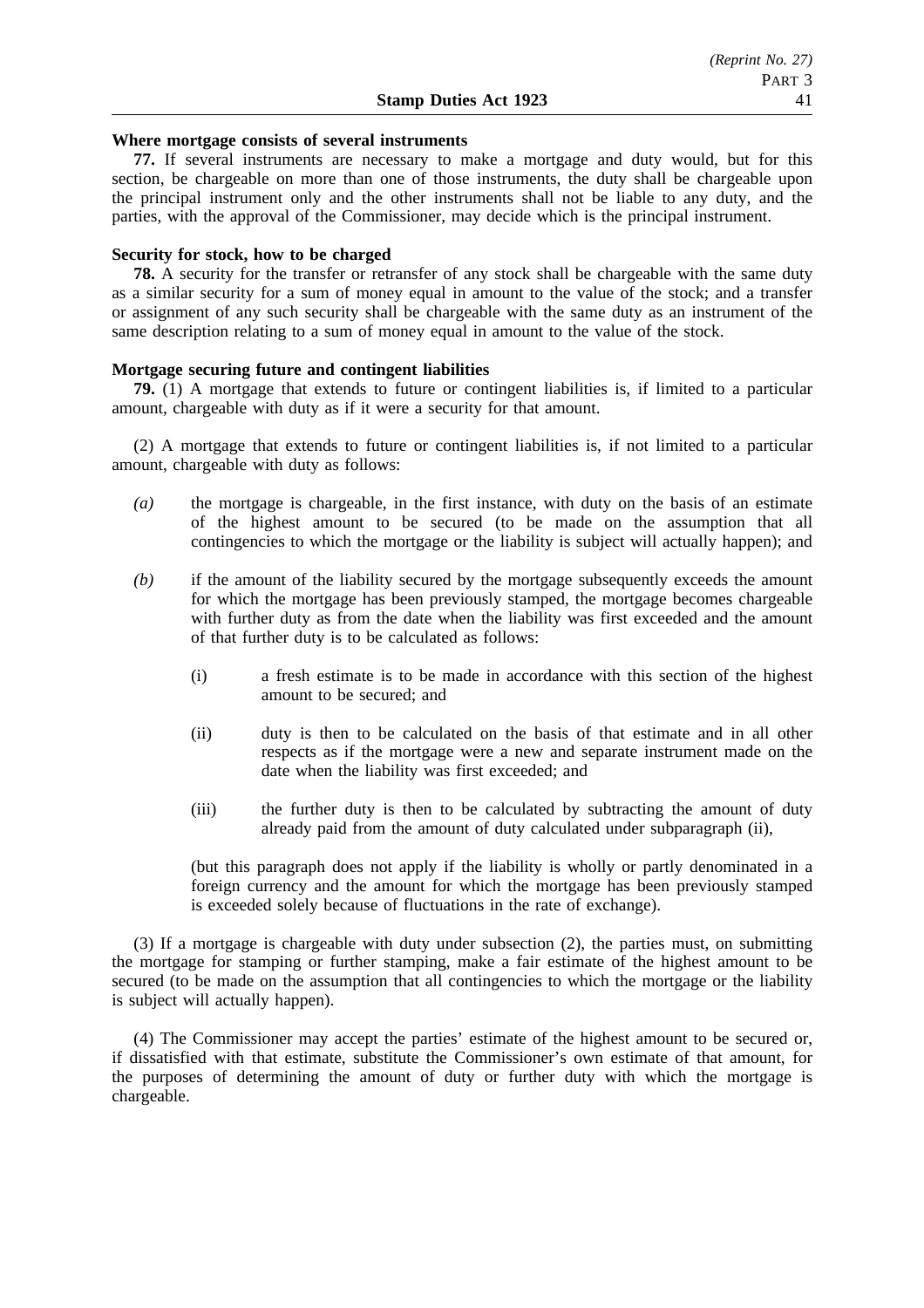(5) The Commissioner has a discretion, in the case of a mortgage securing a contingent liability, to permit the mortgage to be stamped for an amount that is less than the full amount of that liability, but, if the contingency subsequently happens, further duty becomes chargeable on the mortgage as from the date of the happening of the contingency and the amount of that further duty is to be calculated as follows:

- *(a)* duty is to be calculated on the mortgage on the basis of the full amount of the liability as if the mortgage were a new and separate instrument made on the date of the happening of the contingency; and
- *(b)* the further duty is then to be calculated by subtracting the amount of duty already paid from the amount of duty calculated under paragraph *(a)*.

(6) If a mortgage for an unlimited amount is registered under the *Real Property Act 1886*, a discharge of the mortgage may not be registered unless the instrument of discharge is endorsed with a certificate by the mortgagee, an officer, agent or employee of the mortgagee, or some other person approved for the purposes of this subsection by the Commissioner—

- *(a)* stating the highest amount that was secured during the currency of the mortgage; and
- *(b)* stating that the mortgage has been duly stamped.

(7) If a certificate under subsection (6) is false, the mortgagee and the person by whom the certificate was signed are each guilty of an offence.

Penalty: Imprisonment for 2 years.

(8) In this section references to an amount secured or to be secured by a mortgage are, if the mortgage secures both principal and interest or principal, interest, and rates taxes or other recurrent charges in respect of land, to be read as references to the principal only.

#### **Security for repayment by periodical payments, how to be charged**

**80.** A security for the payment of any rentcharge, annuity or other periodical payment, by way of repayment or in satisfaction or discharge of any loan, advance or payment intended to be so repaid, satisfied or discharged, shall be chargeable with the same duty as a similar security for the payment of the sum of money so lent, advanced or paid.

## **Transfers and further charges**

**81.** (1) No transfer of a duly stamped security and no security by way of further charge for money or stock added to money or stock previously secured by a duly stamped instrument shall be chargeable with any duty by reason of containing any further or additional security for the money or stock transferred or previously secured, or the interest or dividends thereon, or any new covenant, proviso, power, stipulation or agreement in relation thereto or any further assurance of the property comprised in the transferred or previous security.

(2) However, subsection (1) does not apply if the security is over, or relates to, land that is subject to the provisions of the *Real Property Act 1886*.

#### **Duty may be denoted in certain cases by adhesive stamps**

**81A.** (1) Subject to subsection (2), the duty on a security by way of mortgage, bond, debenture or covenant securing the payment or repayment of an amount not exceeding \$4 000 may be denoted by an adhesive stamp affixed in accordance with the regulations.

(2) This section does not apply in respect of a security by way of mortgage for the payment or repayment of moneys that may become due on an account current unless—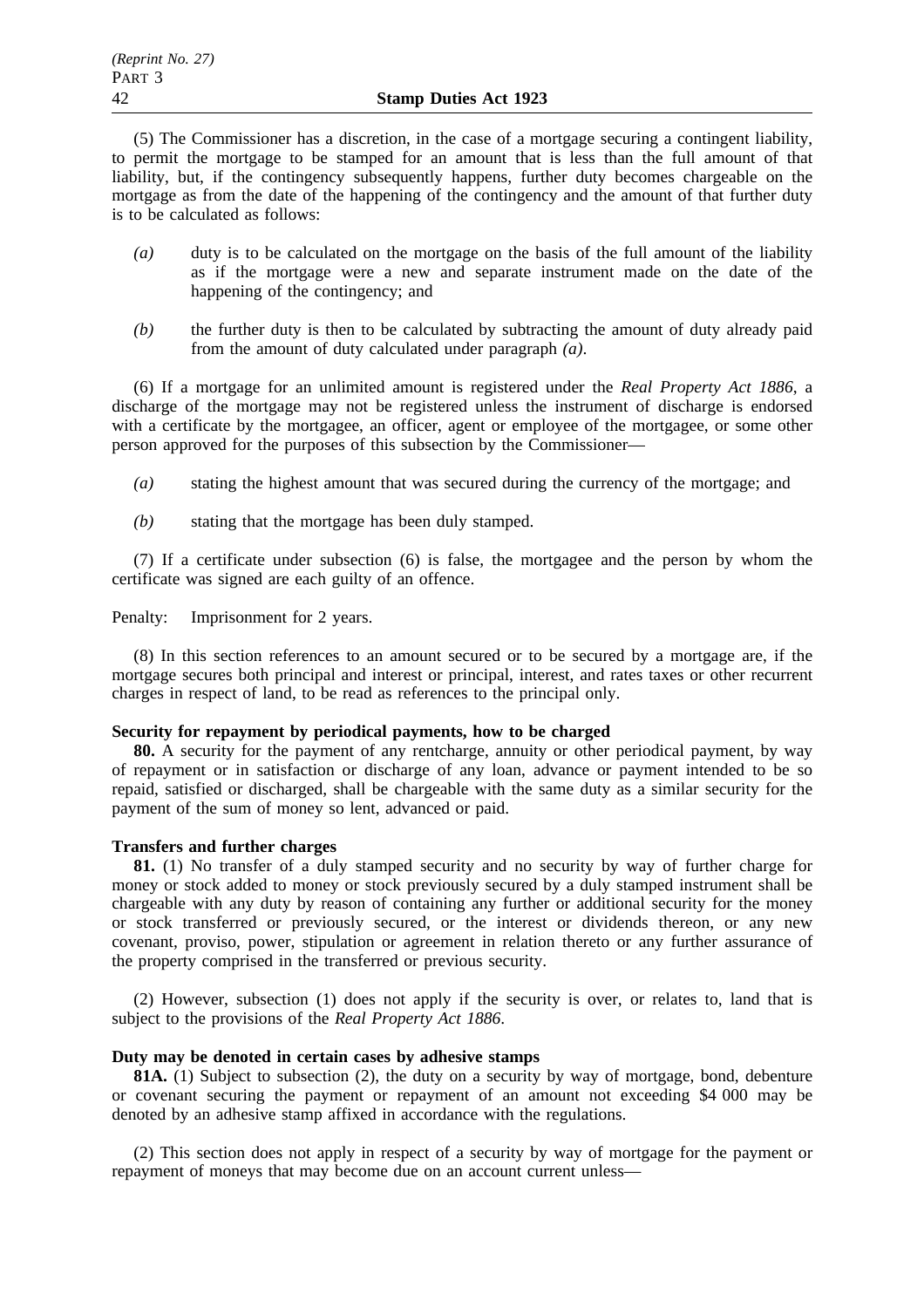- *(a)* where the total amount secured or to be ultimately recoverable is limited—the amount so limited does not exceed \$4 000; or
- *(b)* where the total amount secured or to be ultimately recoverable is not limited—the total amount actually secured or recoverable does not exceed \$4 000.

## **Duty chargeable proportioned to value of South Australian property**

**81B.** (1) A security that creates a charge on property in South Australia and property outside South Australia may, subject to this section, be stamped for less than the full amount *ad valorem* duty otherwise appropriate to the amount secured.

(2) The amount for which the security is stamped must however be sufficient to satisfy the following formula:

$$
\frac{A_1}{A_2} \ge \frac{V_1}{V_2}
$$

Where

 $A<sub>1</sub>$  is the amount for which the security is stamped

A2 is the amount on which *ad valorem* duty would, apart from this section, be chargeable

 $V_1$  is the value of property situated in South Australia

 $V<sub>2</sub>$  is the total value of the property subject to the security.

(3) A security stamped under this section is available as a security on property situated in South Australia for such amount only as the *ad valorem* duty denoted on the security extends to cover.

(4) If a security does not create a charge on property in South Australia it may be stamped with a stamp indicating that no *ad valorem* duty is payable.

# **Duty paid on one mortgage may be denoted as having been paid on another mortgage**

**81C.** (1) The Commissioner may, upon the application of a party to a mortgage upon which duty has been paid, authorise the whole or a part of the duty paid upon the mortgage to be denoted as having been paid upon some other mortgage or mortgages if he is satisfied, upon the basis of such evidence as he may require—

- *(a)* that the duty was paid upon the first mentioned mortgage instead of the other mortgage or mortgages as a result of an error on the part of a party to the mortgage or his agent; and
- *(b)* that the parties to the first mentioned mortgage are the same as the parties to the other mortgage or mortgages; and
- *(c)* that the first mentioned mortgage has not been acted upon or relied upon in any way as a security.

(2) An application under subsection (1) must—

*(a)* be made in a form approved by the Commissioner; and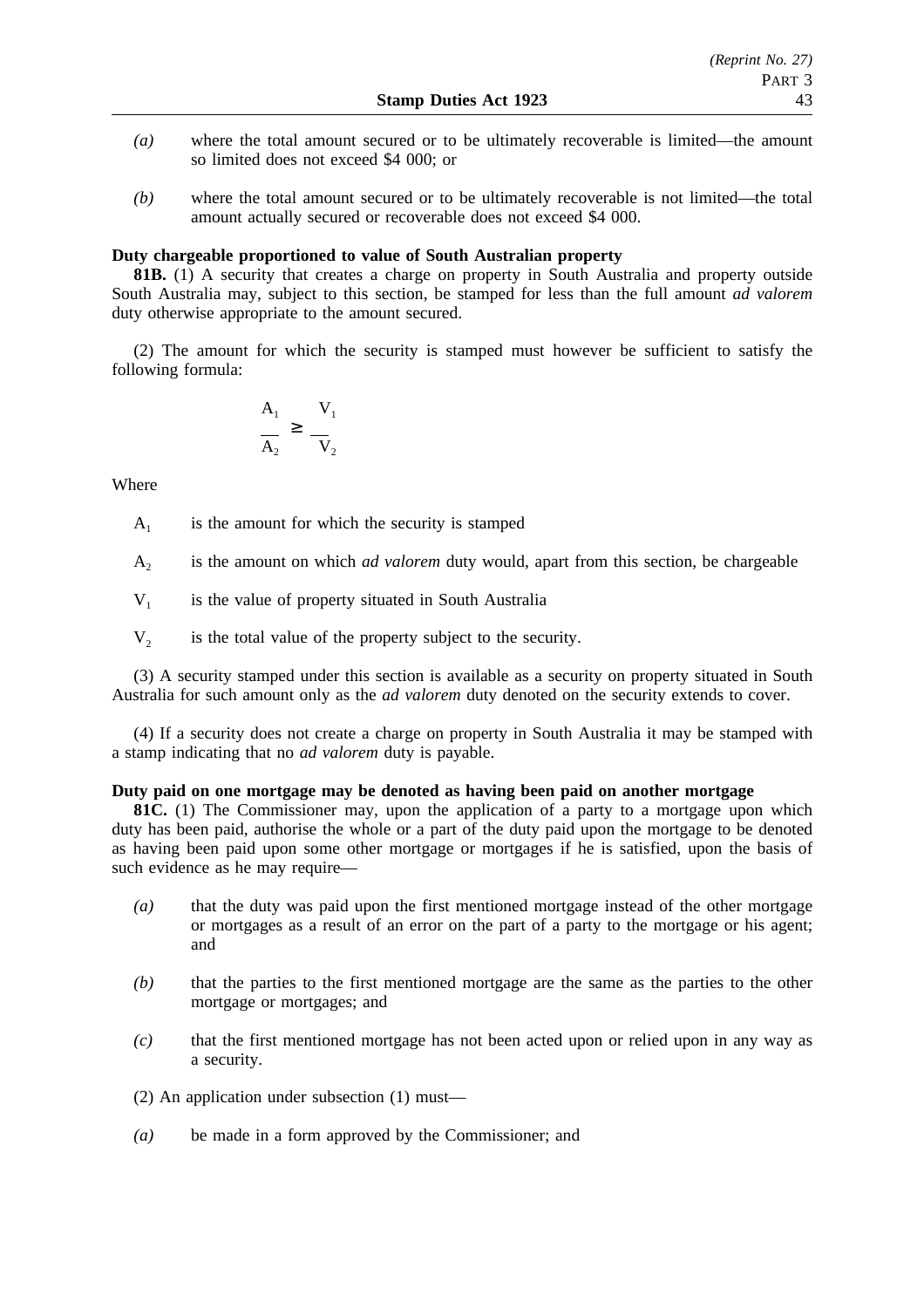- *(b)* be made not later than three months after the date on which duty was paid upon the first mentioned mortgage; and
- *(c)* be accompanied by the prescribed charge.

(3) The Commissioner may, upon an application under subsection (1), if he thinks it just to do so, waive payment of the prescribed charge.

(4) The Commissioner may require any evidence given in support of an application under subsection (1) to be verified by statutory declaration.

(5) Duty shall not be denoted as having been paid upon the other mortgage or mortgages in pursuance of subsection (1) unless the original and every copy of the first mentioned mortgage stamped under this Act has been produced to the Commissioner and dealt with in accordance with the regulations.

- (6) For the purposes of this section—
- *(a)* mortgagees that are related corporations shall be regarded as one and the same person; and
- *(b)* corporations are related if they are related for the purposes of the *Corporations Act 2001* of the Commonwealth.

#### **Refinancing of primary producers' loans**

**81D.** (1) If the Commissioner is satisfied—

- *(a)* that a mortgage over land (the "new mortgage") provides for the refinancing of a loan secured by a previous mortgage (whether or not with the same mortgagee) that is being fully discharged; and
- *(b)* that both the new mortgage and the previous mortgage apply to the same, or substantially the same, land; and
- *(c)* that the land is used wholly or mainly for the business of primary production and is not less than 0.8 hectares in area; and
- *(d)* that the sole or principal business of the mortgagor is the business of primary production; and
- *(e)* that the mortgagor under both mortgages is the same person, and is not a public company or a subsidiary of a public company,

duty is not chargeable on so much of the amount under the new mortgage as secures the balance outstanding under the previous mortgage.

(2) The Commissioner may require a party to a mortgage in respect of which a benefit is claimed under this section to provide such information or evidence as the Commissioner may require for the purpose of determining whether the mortgage is entitled to that benefit.

(3) The Commissioner may require the information or evidence to be given on oath or verified by statutory declaration.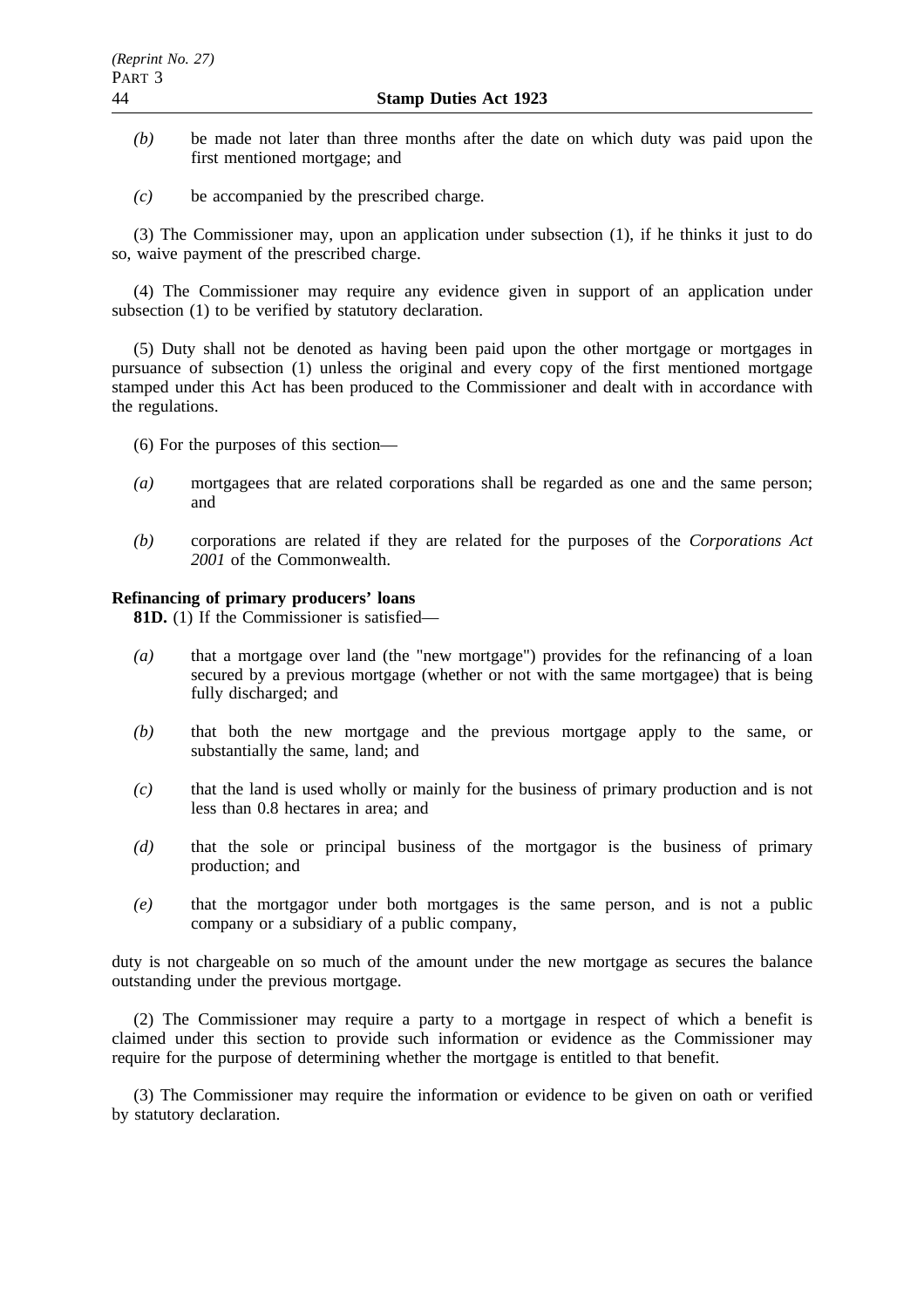(4) In this section—

"**subsidiary**", in relation to a public company, means a body corporate that is a subsidiary of the public company within the meaning of the *Corporations Act 2001* of the Commonwealth;

"**public company**" means a public company within the meaning of the *Corporations Act 2001* of the Commonwealth.

(5) This section applies in relation to mortgages executed after the commencement of section 5 of the *Stamp Duties (Miscellaneous No. 2) Amendment Act 1997*.

\*\*\*\*\*\*\*\*\*\*

## **Refinancing of loan due to rural branch closure**

**81E.** (1) If the Commissioner is satisfied—

- *(a)* that a mortgage over property with a financial institution as mortgagee (the "new mortgage") provides for the refinancing of a loan secured by a previous mortgage (with another financial institution as mortgagee) that is being fully discharged; and
- *(b)* that both the new mortgage and the previous mortgage apply to the same, or substantially the same, property; and
- *(c)* that the sole or principal reason for refinancing the loan is the closure of a branch office (situated in a town, township or settlement outside Metropolitan Adelaide) of the financial institution that was the mortgagee under the previous mortgage; and
- *(d)* that the financial institution that was the mortgagee under the previous mortgage does not have another branch office in the same town, township or settlement; and
- *(e)* that the mortgagee under the new mortgage is a financial institution with a branch office—
	- (i) in the same town, township or settlement as the closing branch office; or
	- (ii) if no financial institution has a branch office in that town, township or settlement—in the next closest town, township or settlement (outside Metropolitan Adelaide) in which a branch office of a financial institution is situated; and
- *(f)* that the mortgagor under both mortgages is the same person,

duty is not chargeable on so much of the amount under the new mortgage as was subjected to the payment of duty under the previous mortgage.

(2) The Commissioner may require a party to a mortgage in respect of which a benefit is claimed under this section to provide such information or evidence as the Commissioner may require for the purpose of determining whether the mortgage is entitled to that benefit.

(3) The Commissioner may require the information or evidence to be given on oath or verified by statutory declaration.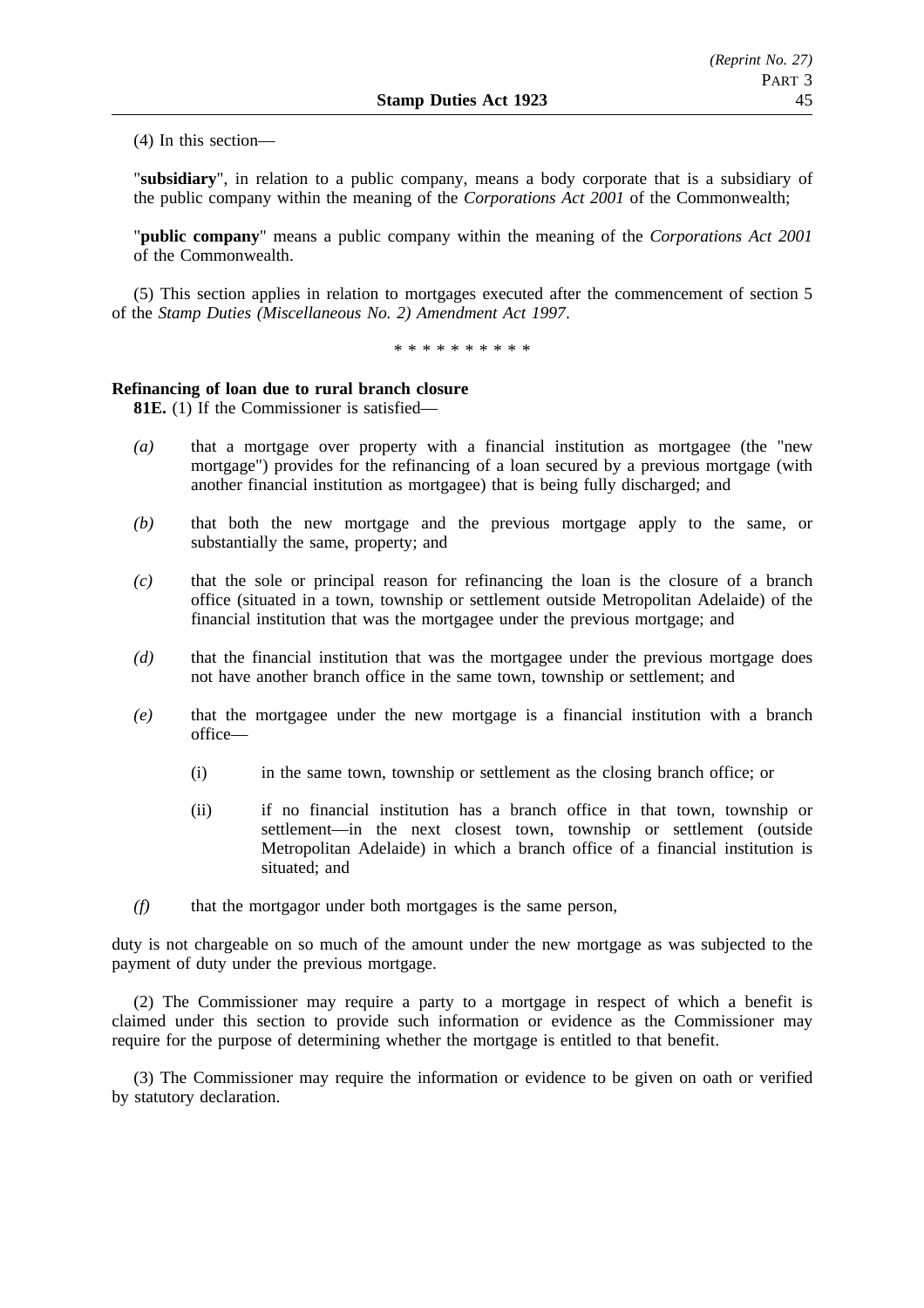(4) In this section—

"**branch office**" of a financial institution includes an agent of the financial institution who is authorised to act as a branch office of the financial institution;

"**financial institution**" means a financial institution within the meaning of the *Financial Institutions Duty Act 1983*;

"**Metropolitan Adelaide**" means the part of the State that is comprised of Metropolitan Adelaide within the meaning of the *Development Act 1993*.

(5) This section applies in relation to mortgages executed after its commencement.

\*\*\*\*\*\*\*\*\*\*

#### **Unregistered mortgages protected by caveats**

**82.** (1) A caveat under the *Real Property Act 1886* to protect an interest arising under an unregistered mortgage is chargeable with duty.

(2) The amount of duty chargeable on a caveat to which subsection (1) applies is—

- *(a)* if the mortgage to which the caveat relates has been stamped—\$10;
- *(b)* if the mortgage to which the caveat relates has not been stamped—\$10 plus the amount of duty that would be payable on the mortgage if produced for stamping.

 $(3)$  If—

- *(a)* stamp duty is paid on a caveat in respect of a mortgage that has not been stamped; and
- *(b)* the mortgage is subsequently produced for stamping,

the mortgage is not chargeable with duty to the extent to which duty in respect of the mortgage has been paid on the caveat.

\*\*\*\*\*\*\*\*\*\*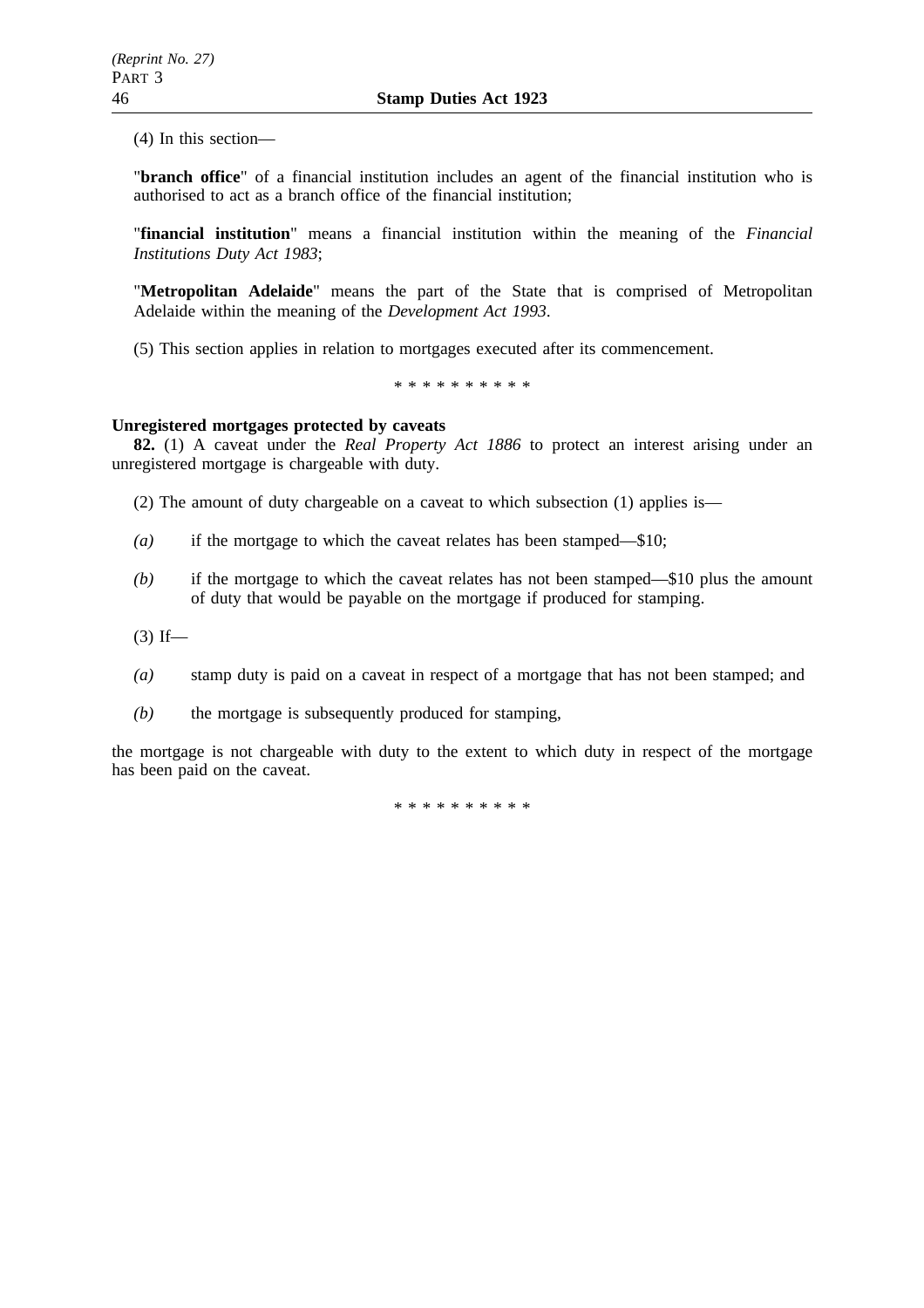# **PART 3A SPECIAL PROVISIONS RELATING TO MARKETABLE SECURITIES**

# **DIVISION 1—INTERPRETATION**

### **Interpretation**

**90A.** In this Act, unless inconsistent with the context or some other meaning is clearly intended—

"**broker**" means a person who is a broker under the Business Rules of the Australian Stock Exchange;

"**broker's agent**" means a person who is an agent or employee of a broker within the meaning of any corresponding Act and is carrying on business for, or on behalf of, that broker in this State:

"**corresponding Act**" means an enactment in force in a State other than this State or in a Territory of the Commonwealth that is declared by proclamation to be a corresponding Act for the purposes of this Part;

"**dealer**" means a broker or a broker's agent within the meaning of this Act or any corresponding Act;

"**error transaction**" means each of the following transfers:

- *(a)* an SCH-regulated transfer made to reverse an SCH-regulated transfer that was made mistakenly not more than seven days earlier;
- *(b)* the SCH-regulated transfer so reversed;

"**exempt transaction**" means a conveyance (including a sale or purchase) of a quoted marketable security made after 30 June 2001;

"**foreign company**" has the same meaning as is assigned to the term by section 9 of the *Corporations Act 2001* of the Commonwealth;

"**identification code**", in relation to an SCH participant, means a code that, for the purposes of the SCH business rules, is the SCH participant's identification code, or one of the SCH participant's identification codes, as the case may be;

"**odd lot**" means a parcel of marketable securities that is, under the rules of the stock exchange on which the sale or purchase is effected, required to be bought or sold through an odd lot specialist;

"**odd lot specialist**" means a broker who is appointed by the Australian Stock Exchange Limited for the purposes of buying and selling odd lots;

"**proper SCH transfer**" has the same meaning as is assigned to the term by section 9 of the *Corporations Law*;

"**quoted marketable security**" means a marketable security that is quoted on a recognised stock exchange;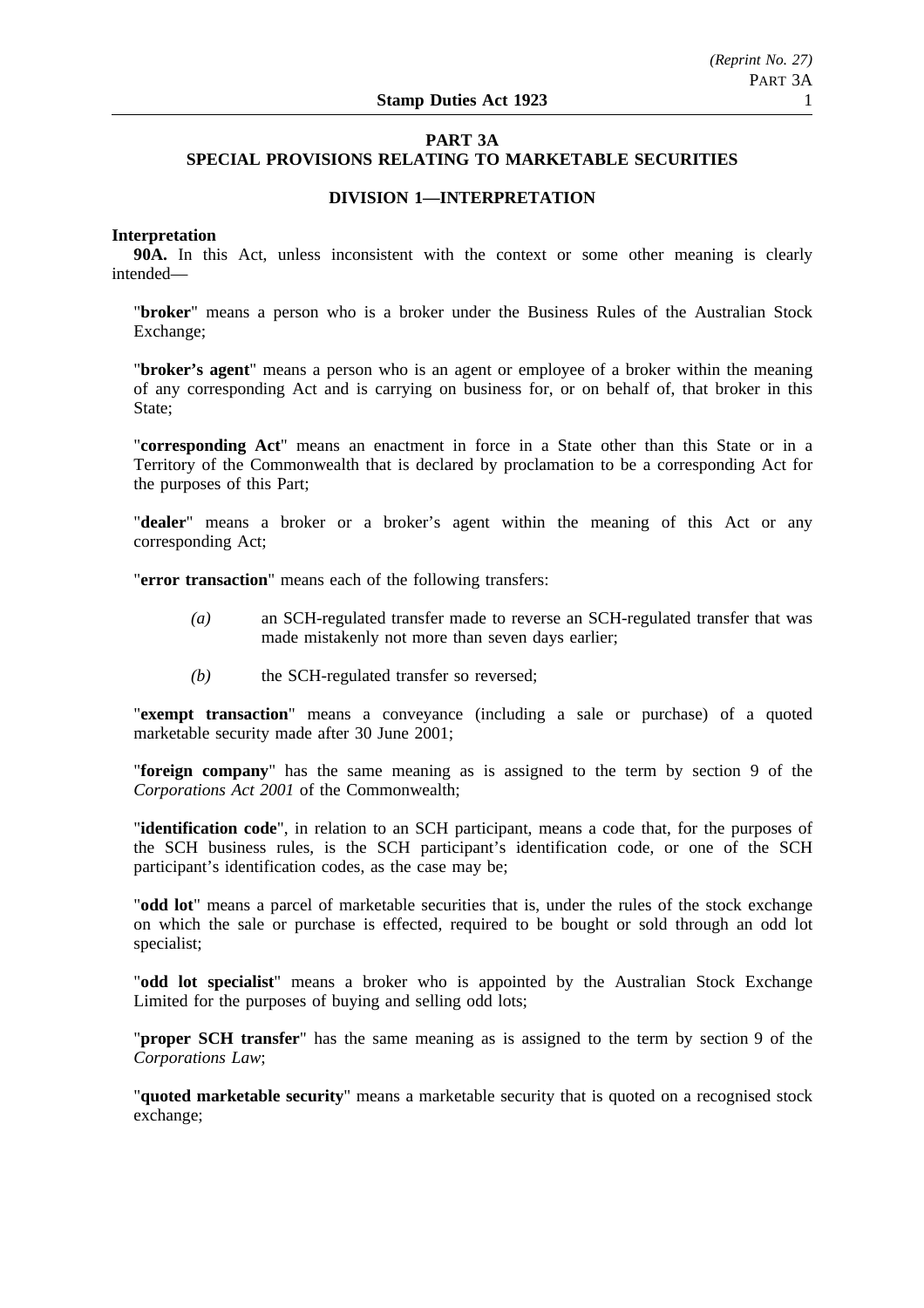"**relevant company**" means—

- *(a)* a South Australian registered company; or
- *(b)* a foreign company with a registered office under the *Corporations Act 2001* of the Commonwealth that is situated in this State;

"**relevant SCH participant**", in relation to an SCH-regulated transfer, means the SCH participant who is, according to Division 3, liable to pay duty chargeable in respect of the transfer, or, if no duty is chargeable, the SCH participant who would be so liable if duty were chargeable;

"**SCH**" means the securities clearing house registered by the Commissioner under Division 4;

"**SCH business rules**" has the same meaning as is assigned to the term by section 9 of the *Corporations Law*;

"**SCH participant**" has the same meaning as is assigned to the term by section 9 of the *Corporations Law*;

"**SCH-regulated transfer**" has the same meaning as is assigned to the term by section 9 of the *Corporations Law*;

"**South Australian dealer**" means a broker or a broker's agent;

"**South Australian registered company**" means a company incorporated or taken to be incorporated under the *Corporations Act 2001* of the Commonwealth that is taken to be registered in South Australia for the purposes of that Act;

"**transfer document**" has the same meaning as is assigned to the term by section 1097 of the *Corporations Law*;

"**transfer identifier**", in relation to an SCH-regulated transfer, means the distinctive code assigned to the transfer as required by SCH;

"**transfer value**", in relation to an SCH-regulated transfer of a marketable security, means—

- *(a)* in the case of a transfer on sale—the total consideration for the sale or the unencumbered market value of the security at the date of the sale, whichever is the greater; or
- *(b)* in any other case—the unencumbered market value of the security at the date of the transfer.

# **Share buy-back**

**90AB.** (1) An instrument under which a shareholder transfers or divests shares to give effect to a transaction under which a company buys back its own shares is a conveyance of the shares.

- (2) This section—
- *(a)* applies to an instrument whether created or executed before or after the commencement of this section; and
- *(b)* applies whether the transfer or divestiture of shares occurred before, or occurs after, the commencement of this section; but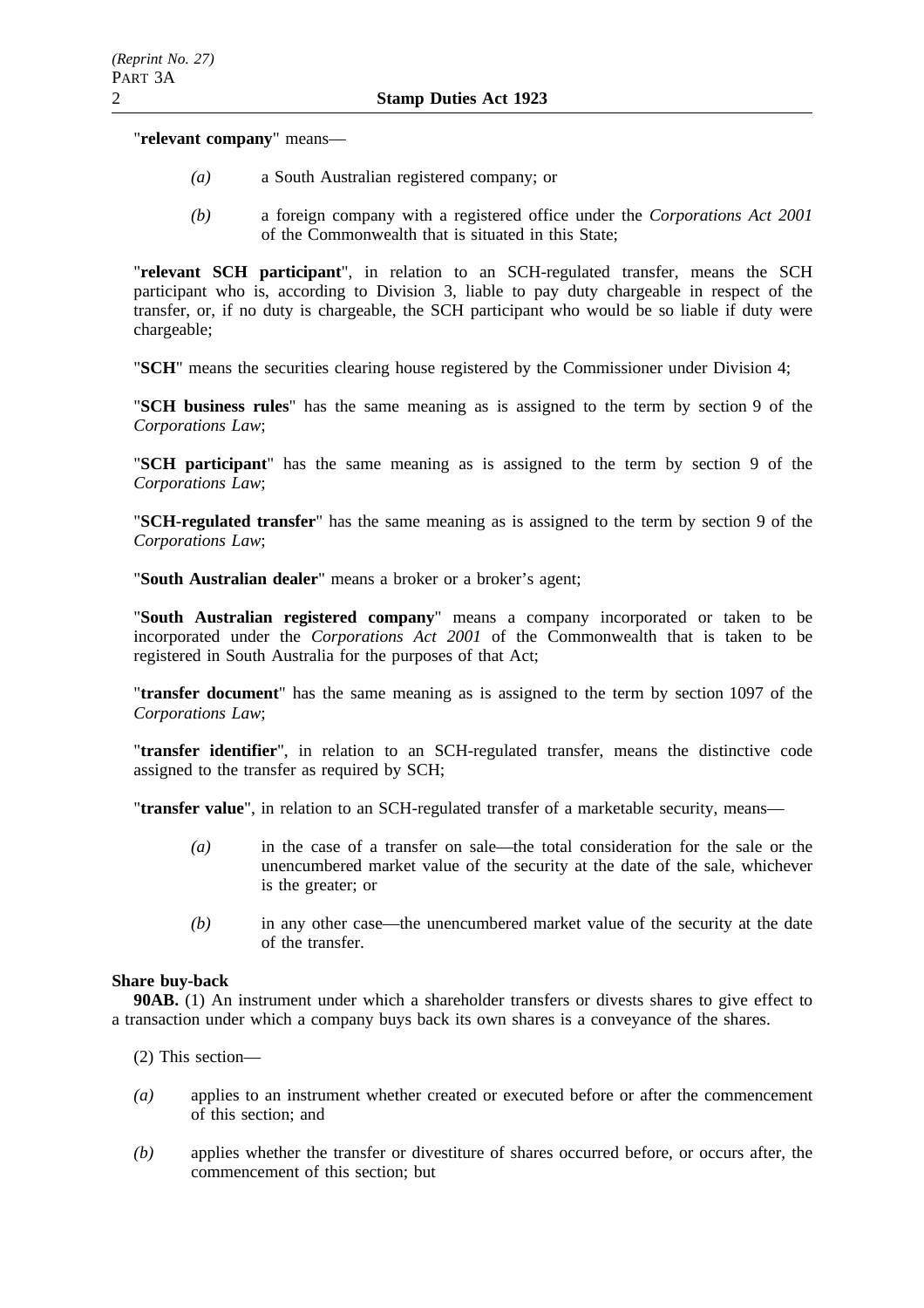*(c)* does not apply in relation to redeemable preference shares unless they are bought back on terms other than those on which they were on issue.

# **Exempt transactions**

**90AC.** (1) No duty is payable under this Part in relation to an exempt transaction.

(2) No return is required under this Part in relation to an exempt transaction.

# **DIVISION 2—DUTY ON SALES AND PURCHASES BY BROKERS**

## **Application of Division**

**90B.** (1) This Division and the duty chargeable in accordance with schedule 2 on the return referred to in section 90D apply and have effect to and in relation to a sale or purchase of a marketable security only where—

- *(a)* the sale or purchase of the security—
	- (i) is made by or through a South Australian dealer; or
	- (ii) is made by or through a dealer in a prescribed place and the security is—
		- (A) a marketable security of a relevant company; or
		- (B) a unit of a unit trust scheme the principal register of which is situated in this State; and
- *(b)* the consideration for the sale or purchase is in money or money's worth not less than the unencumbered market value of the security; and
- *(c)* the security is quoted on, or permission to deal therein has been granted by, a stock exchange; and
- *(d)* no duty is charged against the transferor or the transferee under schedule 2 in respect of the conveyance or transfer of the securities on the sale thereof.

(2) A sale or purchase of a marketable security is only made by or through a South Australian dealer or a dealer in a prescribed place—

- *(a)* in relation to a South Australian dealer—if the sale or purchase (wherever occurring) is made pursuant to an order to sell or an order to purchase lodged with him or her in the State; or
- *(b)* in relation to a dealer in a prescribed place—if the sale or purchase (wherever occurring) is made pursuant to an order to sell or an order to purchase lodged with him or her in the prescribed place; or
- *(c)* if the sale or purchase (wherever occurring) is made on the dealer's own account or behalf.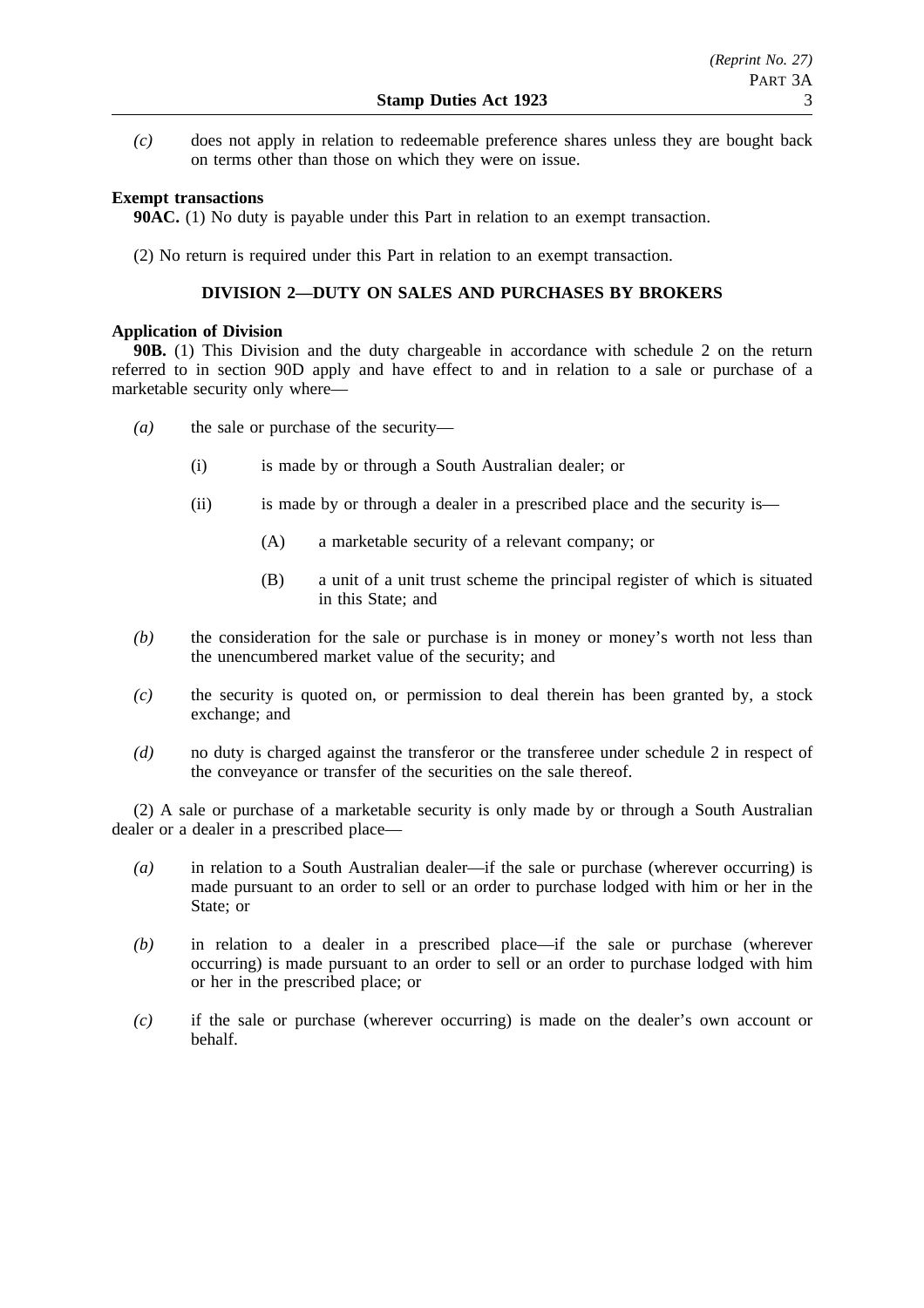- (3) For the purposes of subsection (2)—
- *(a)* a South Australian dealer or a dealer in a prescribed place who makes a purchase of a marketable security, whether on his or her own account or on behalf of another, from a person who is not a dealer will, despite the fact that no order to sell was lodged with the dealer, be taken to have also made a sale of the security pursuant to an order to sell lodged with him or her in the State or in the prescribed place (as the case may require) by the person from whom the purchase was made; and
- *(b)* a South Australian dealer or a dealer in a prescribed place who makes a sale of a marketable security, whether on his or her own account or on behalf of another, to a person who is not a dealer will, despite the fact that no order to purchase was lodged with the dealer, be taken to have also made a purchase of the security pursuant to an order to purchase lodged with him or her in the State or in the prescribed place (as the case may require) by the person to whom the sale was made.

## **Records of sales and purchases of marketable securities**

**90C.** (1) Subject to subsections (3) and (4), a dealer shall, forthwith on a sale or purchase being made or being deemed to have been made, being a sale or purchase to or in relation to which this Division applies, make a record relating to the sale or purchase showing—

- *(c)* the date of the sale or purchase; and
- *(d)* the name of the principal (if any) for whom such sale or purchase was made; and
- *(e)* the name of the dealer (if any) with whom the sale or purchase was effected; and
- *(f)* the quantity and full description of the marketable security sold or purchased; and
- *(g)* the selling or purchase price of such marketable security or, if more than one, of each marketable security and the total selling or purchase price of all; and
- *(h)* the amount of stamp duty chargeable in accordance with schedule 2 in respect of that sale or purchase on the return referred to in section 90D which relates to that sale or purchase; and
- *(i)* such other particulars as are prescribed for the purposes of this section.

\*\*\*\*\*\*\*\*\*\*

- (3) Subsection (1) does not require a dealer to make a record—
- *(a)* in respect of a sale of a marketable security, where the sale is made pursuant to an order to sell lodged with him by, or on behalf of, another dealer; or
- *(b)* in respect of the purchase of a marketable security, where the purchase is made pursuant to an order to purchase lodged with him by, or on behalf of, another dealer; or
- *(c)* in respect of any sale or purchase, where the sale or, as the case may be, the purchase is of an odd lot by an odd lot specialist.

(4) Subsection (1) does not apply to the sale or purchase of a marketable security, the conveyance or transfer in respect of which would be exempt from duty.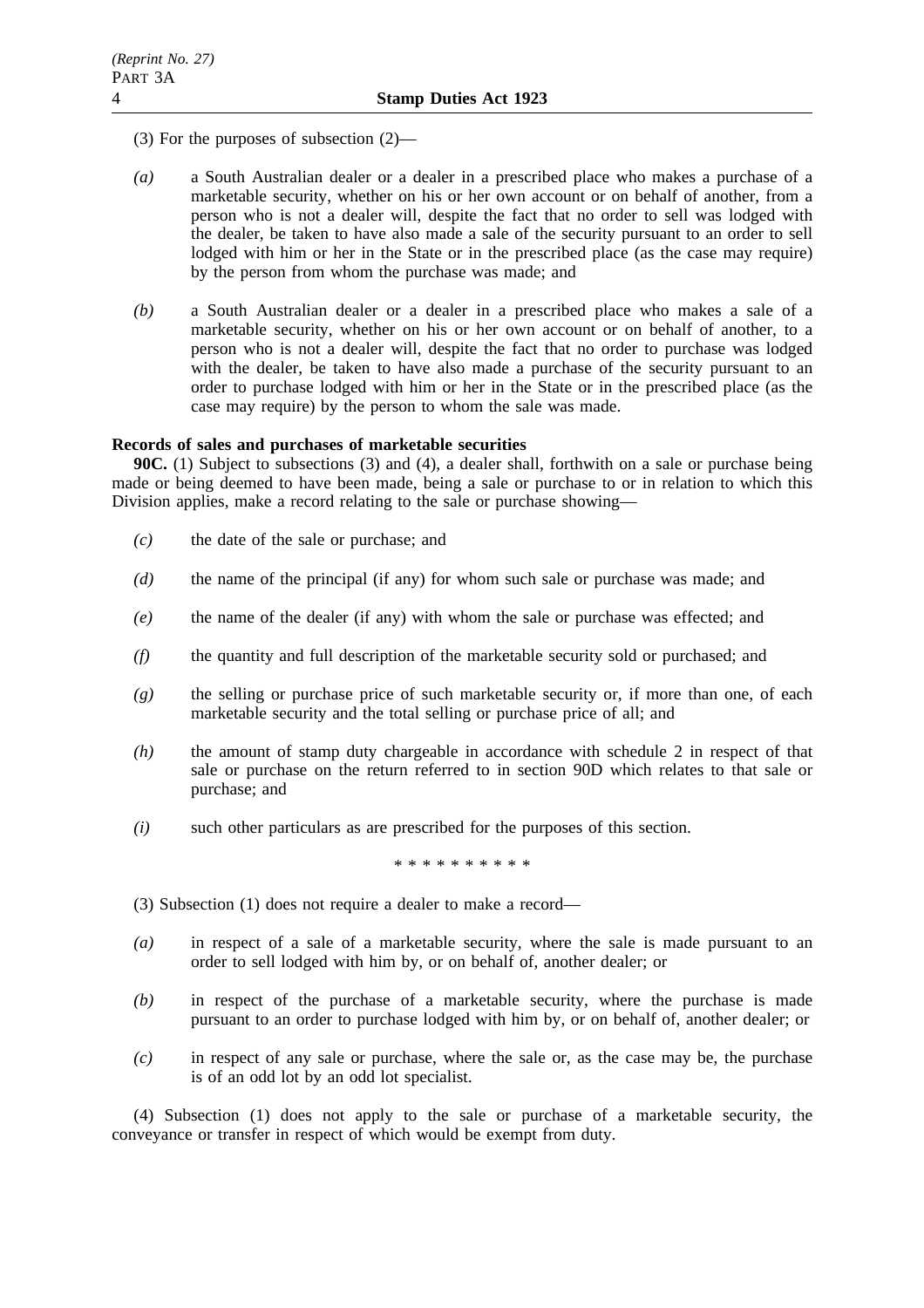(5) A dealer may, in any record kept by him pursuant to subsection (1), incorporate therein additional information for his own use.

(6) A dealer who fails to make a record as required under this section, or fails to keep the record, is guilty of an offence.

Penalty: \$10 000.

\* \* \* \* \* \* \* \* \*

## **Returns to be lodged and duty paid**

**90D.** (a1) This section applies to—

- *(a)* a South Australian dealer; and
- *(b)* a dealer in a prescribed place.

(1) Every dealer to which this section applies shall, not later than 2.30 p.m. on the Thursday of each week—

- *(a)* lodge with the Commissioner a return in the prescribed form in accordance with this section; and
- *(b)* if any stamp duty is payable, but not paid, in respect thereof, pay to the Commissioner the stamp duty in respect of each sale and each purchase to which the return relates as prescribed by schedule 2.

(2) The return shall contain a certificate in the prescribed form relating to all sales and purchases, records relating to which have been made by the dealer under section 90C, being sales and purchases made during the week ended on the Saturday preceding the day on which the return is lodged and the total stamp duty payable on the return in respect of those sales and purchases, and shall contain a certificate signed by the dealer that the record required by section 90C has been duly made and such other particulars as are prescribed; but where there has been no sale or purchase made during that week, the dealer shall lodge with the Commissioner a "Nil" return.

(3) A dealer who does not lodge a return as required under this section is nevertheless liable to pay duty to the Commissioner as if the dealer had lodged the return required under this section immediately before the time before which it was required to be lodged.

\* \* \* \* \* \* \* \* \*

## **Endorsement of instrument of transfer as to payment of duty**

**90E.** (1) On making the record relating to a sale or purchase in accordance with section 90C(1), or on the making of a sale or purchase to which section  $90C(1)$  does not apply by virtue of the operation of section 90C(4), the dealer shall, if the transfer on the sale or purchase is not an SCH-regulated transfer, either endorse the instrument of transfer in respect of the sale or purchase or ensure that it is endorsed with a statement to the effect that the stamp duty (if applicable) has been or will be paid, and shall affix his stamp and insert the date of the endorsement thereunder.

(2) A dealer who affixes his or her stamp under such an endorsement without making the appropriate record under section 90C(1) is guilty of an offence.

Penalty: \$10 000.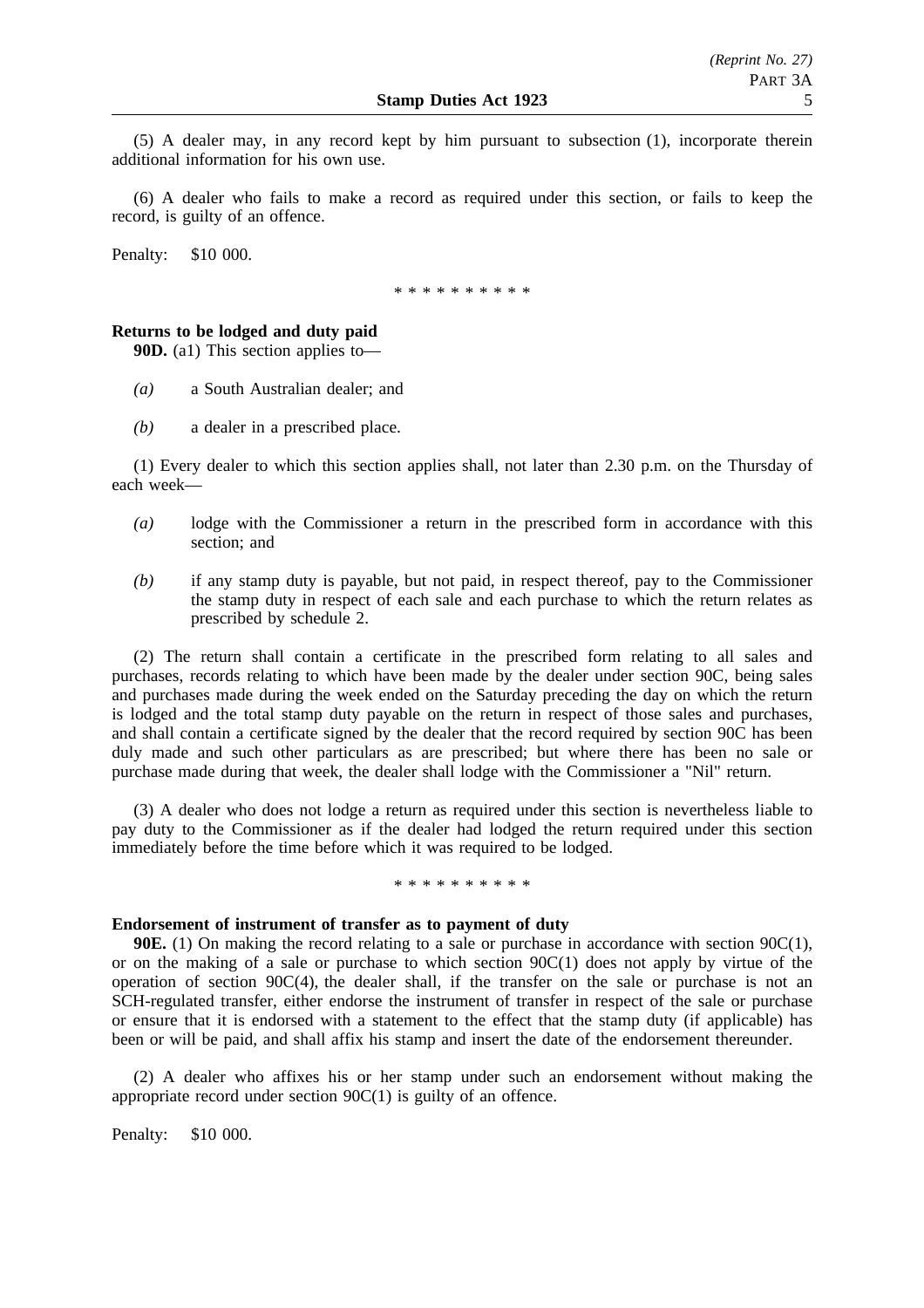(3) Where an instrument of transfer of marketable securities has affixed thereto, in accordance with the provisions of this section or in accordance with any corresponding Act, the respective stamps of the dealers by whom the sale and purchase of those securities were effected, the instrument shall be deemed to be duly stamped with *ad valorem* duty.

## **Power of dealer to recover duty paid by him**

**90F.** Any dealer who, on lodging with the Commissioner a return pursuant to section 90D, pays any duty under this Act in respect of any sale or purchase of marketable securities to which the return relates may recover from the seller or purchaser for whom he made the sale or purchase, or is deemed to have made the sale or purchase, the amount of the duty so paid as a debt due to him and recoverable in a court of competent jurisdiction and may, in reimbursement of that amount, retain any moneys in his hands belonging to the seller or purchaser, as the case may be.

# **Transactions in South Australian securities on U.K. stock exchange**

**90G.** (1) In this section, unless the contrary intention appears—

"**broker**" means a person, firm or corporation who or which is a member of the U.K. and Ireland Stock Exchange;

"**corporation**" means a municipal or other corporation, company or society;

"**market maker**" means a person, firm or corporation who or which is recognised as a market maker according to the rules and practices of the U.K. and Ireland Stock Exchange;

"**marketable security**" means—

- *(a)* a marketable security of a corporation that, under the *Corporations Act 2001* of the Commonwealth, is taken to be registered in the State; or
- *(b)* a marketable security of a corporation incorporated outside Australia that is listed on a register of the corporation in the State;

"**relevant transaction**" means a transaction effecting a transfer from one person to another of a beneficial interest in a marketable security that is held in trust by a trustee;

"**the U.K. and Ireland Stock Exchange**" means The International Stock Exchange of the United Kingdom and the Republic of Ireland;

"**trustee**" means a person declared to be a trustee under subsection (2).

(2) The Governor may, by notice published in the *Gazette*—

- *(a)* declare a person to be a trustee; or
- *(b)* vary or revoke a declaration previously made under this subsection.

(3) Where a trustee—

*(a)* is notified of a disposition by a beneficiary of an interest in a marketable security that the trustee holds in trust; or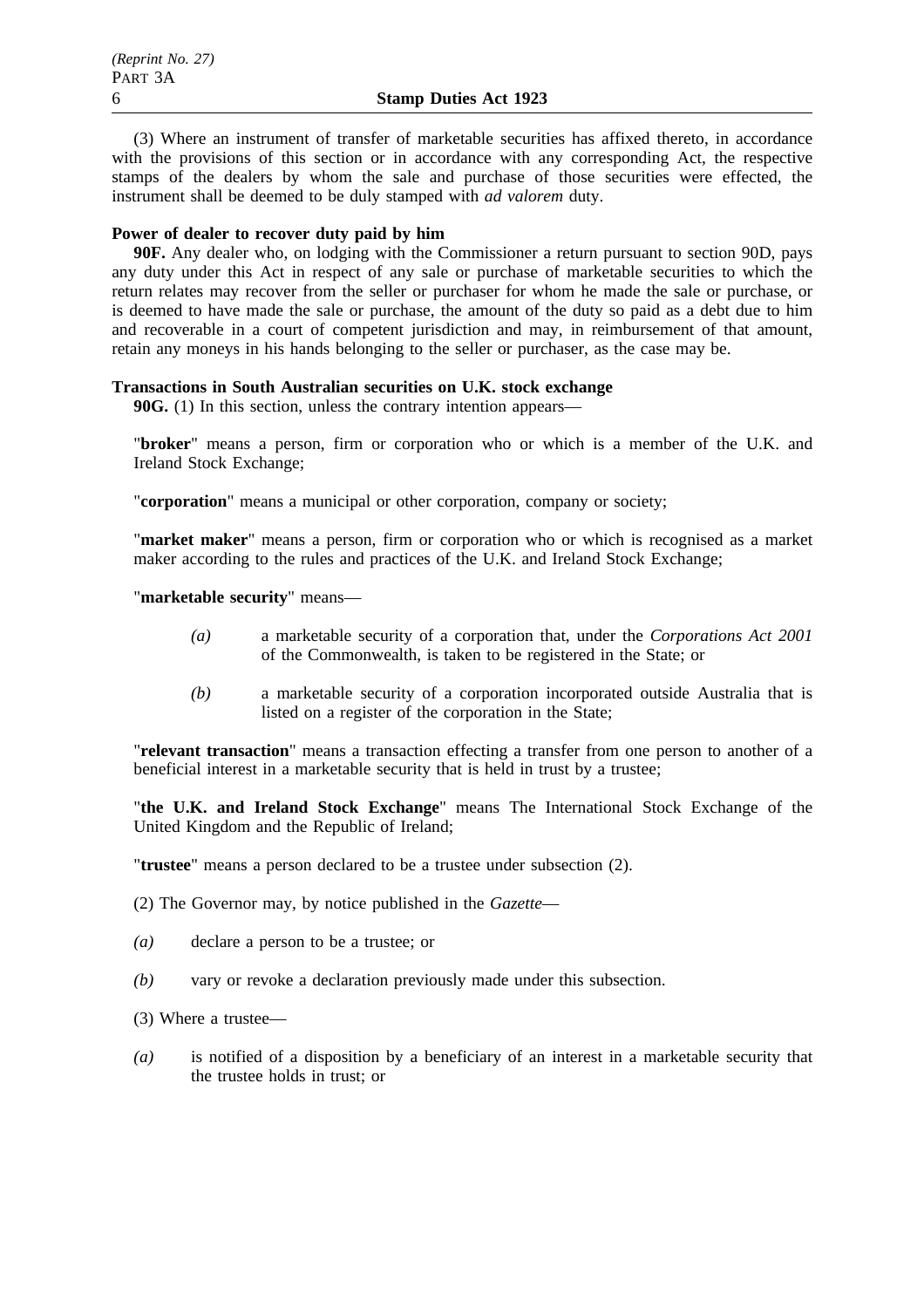*(b)* is directed by a beneficiary to hold a marketable security on behalf of some other person,

the trustee shall be deemed to have effected a relevant transaction in relation to that marketable security.

- (4) A trustee shall on or before the twenty-eighth day of each month—
- *(a)* furnish to the Commissioner in such manner and form as the Commissioner requires a return setting out particulars of relevant transactions effected by the trustee during the preceding month; and
- *(b)* if any duty is payable, in respect of any such relevant transaction, pay to the Commissioner the duty in respect of each such relevant transaction prescribed by schedule 2.

(5) A trustee who does not furnish a return as required under this section is nevertheless liable to pay duty to the Commissioner as if the trustee had furnished the return required under this section immediately before the end of the period allowed for furnishing such a return.

\*\*\*\*\*\*\*\*\*\*

(6) Subsection (4) does not apply to or in respect of a relevant transaction where the disposition to which the relevant transaction relates—

- *(a)* is made—
	- (i) by way of security otherwise than to secure the rights of a purchaser or intended purchaser under a contemplated sale; or
	- (ii) in consequence of such a security being no longer required; or
- *(b)* is, in accordance with the rules of the U.K. and Ireland Stock Exchange, a stock loan transaction; or
- *(c)* is made or effected by a market maker as agent to a broker who acquires a beneficial interest in the marketable securities as principal and who, within 10 clear days (not including any day on which the U.K. and Ireland Stock Exchange is closed for business) after acquisition, disposes of the beneficial interest in those securities; or
- *(d)* is made or effected by a broker as principal within 10 such clear days after the broker acquired a beneficial interest in those marketable securities as principal—
	- (i) to a market maker as agent; or
	- (ii) to another broker as principal who, within 10 such clear days after the acquisition, disposes of the beneficial interests in those securities; or
- *(e)* is made or effected by or to a person who is—
	- (i) a South Australian dealer; or
	- (ii) a dealer in a prescribed place liable to pay duty in respect of the disposition; or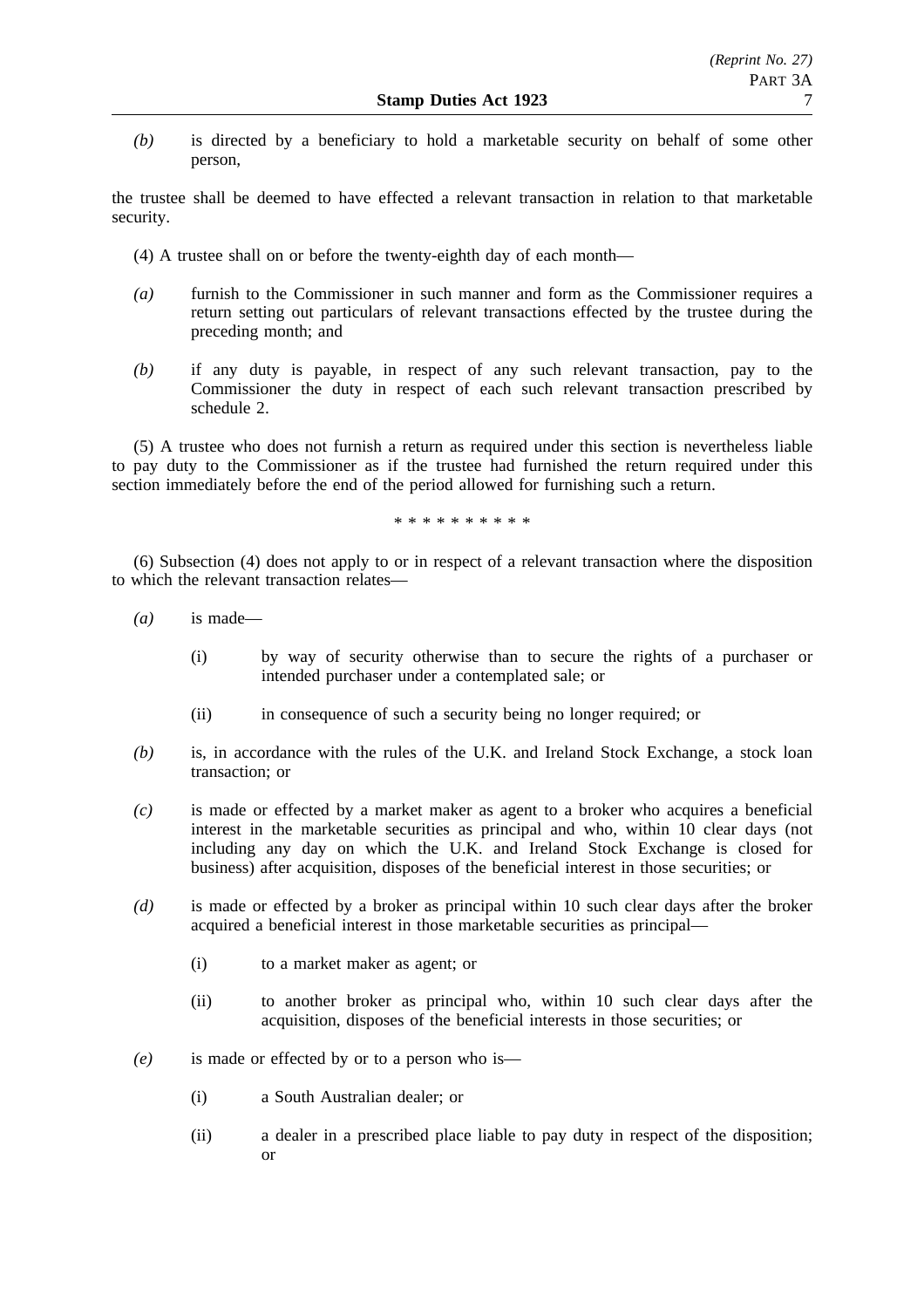- *(f)* is made or effected by a market maker as agent to another market maker as agent.
- (7) Where in consequence of a relevant transaction—
- *(a)* a beneficial interest in marketable securities is transferred from a broker to a market maker as agent or from a market maker as agent to a broker; or
- *(b)* a beneficial interest in marketable securities is transferred from a broker to another broker who acquires the interest as principal and who, within 10 clear days after acquisition (not including any day on which the U.K. and Ireland Stock Exchange is closed for business) disposes of the beneficial interest; or
- *(c)* a beneficial interest in marketable securities is transferred from a broker to another broker as principal within 10 such clear days after the acquisition of the beneficial interest by the firstmentioned broker,

the amount payable under subsection (4) in respect of that relevant transaction shall be one-half of the amount that would otherwise be payable.

\*\*\*\*\*\*\*\*\*\*

# **DIVISION 3—DUTY ON CERTAIN SCH-REGULATED TRANSFERS**

### **Application of Division**

**90H.** This Division applies to an SCH-regulated transfer of a marketable security only where—

- *(a)* the transfer is a proper SCH transfer; and
- *(b)* the transfer is made otherwise than on a sale or purchase to which Division 2 applies; and
- *(c)* the security is—
	- (i) a share, or a right or CUFS in respect of a share, of a relevant company; or
	- (ii) a unit of a unit trust scheme, or a CUFS in respect of a unit of a unit trust scheme, the principal register of which is situated in this State; or
	- (iii) a unit of a unit trust scheme, or a CUFS in respect of a unit of a unit trust scheme, in relation to which no register exists in Australia and—
		- (A) having as the manager of the scheme a relevant company or a natural person principally resident in this State; or
		- (B) not having a manager but with a trustee that is a relevant company or a natural person principally resident in this State; and
- *(d)* the body approved as the securities clearing house under section 779B of the *Corporations Law* is registered by the Commissioner under Division 4.

## **Transfer documents treated as instruments of conveyance**

**90I.** (1) For the purposes of this Act, the transfer document for an SCH-regulated transfer of a marketable security to which this Division applies is to be taken to be an instrument of conveyance or conveyance on sale (as the case may require) of the security and, subject to this Act, chargeable with duty accordingly.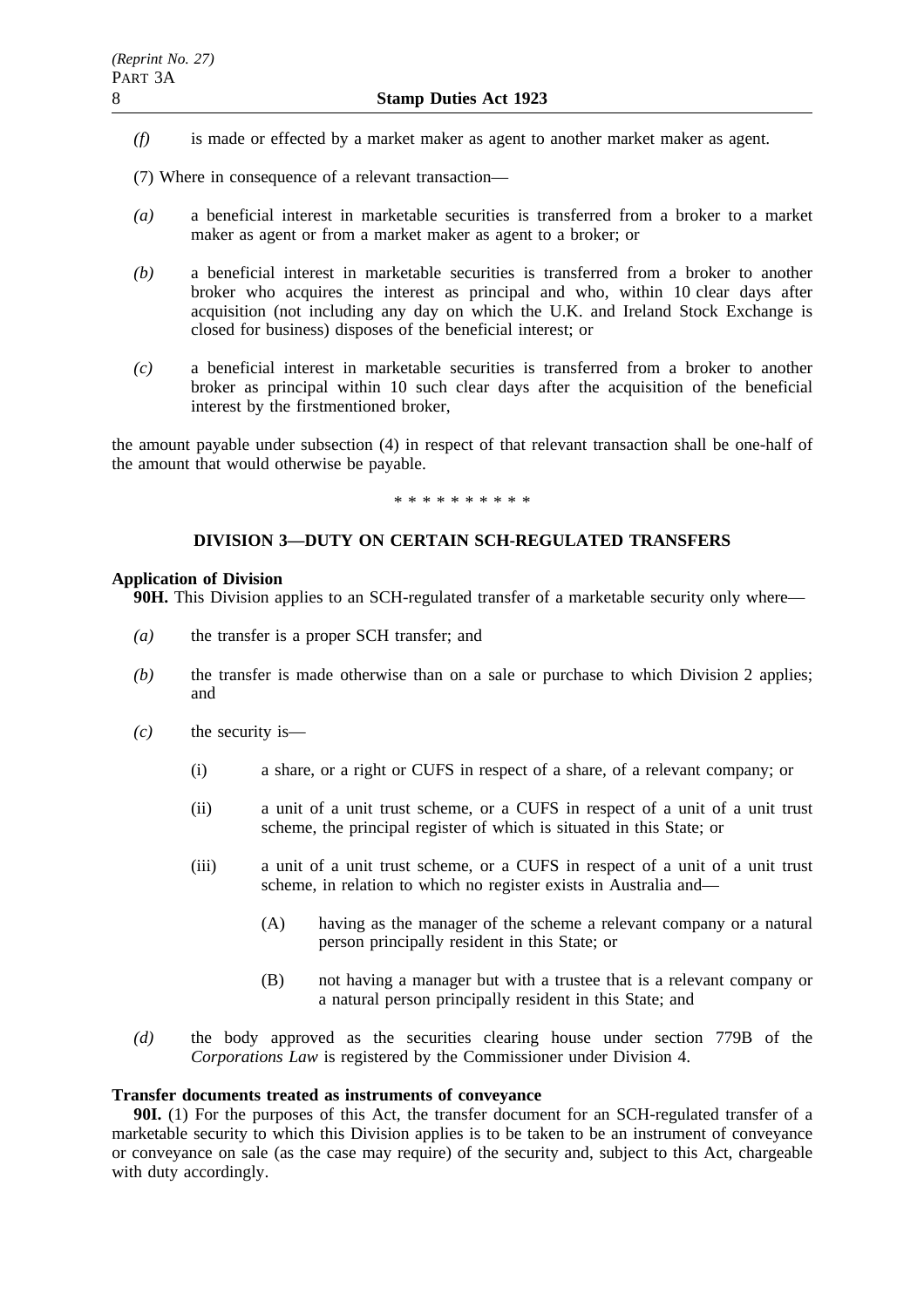(2) Subsection (1) applies whether or not the body approved as the securities clearing house under section 779B of the *Corporations Law* is registered by the Commissioner under Division 4.

## **SCH participant liable to pay duty**

**90J.** (1) Where duty is chargeable in respect of an SCH-regulated transfer of a marketable security, the SCH participant party to the transfer, or, if there is more than one, the SCH participant who is the transferee or controls the transferee's holding, is liable to pay the duty.

(2) Where the SCH participant liable to pay duty in respect of an SCH-regulated transfer is not the transferee under the transfer, the participant may recover from the transferee the amount of the duty paid as a debt by action in a court of competent jurisdiction and may, in reimbursement of that amount, retain any money in the participant's hands belonging to the transferee.

### **Record of SCH-regulated transfers**

**90K.** (1) A record must be made in accordance with this section immediately on the making of an SCH-regulated transfer of a marketable security to which this Division applies.

- (2) The record must be made by the relevant SCH participant.
- (3) The record must show—
- *(a)* the date of the transfer; and
- *(b)* the transfer identifier of the transfer; and
- *(c)* the name of the transferee and, unless another SCH participant controls the transferor's holding, the name of the transferor; and
- *(d)* the identification code of the participant making the record and the identification code of the other SCH participant (if any) party to the transfer; and
- *(e)* the quantity and full description of the marketable security transferred; and
- *(f)* the transfer value of the marketable security or, if more than one, of each marketable security and the total transfer value of all; and
- *(g)* the amount of duty chargeable in accordance with schedule 2 in respect of the transfer; and
- *(h)* if *ad valorem* duty is not chargeable in respect of the transfer, a statement of the grounds on which *ad valorem* duty is not chargeable; and
- *(i)* in the case of an error transaction to reverse an earlier transfer that was made mistakenly, the transfer identifier of that earlier transfer; and
- *(j)* any other particulars prescribed for the purposes of this section.

(4) An SCH participant may, in any record made in accordance with this section, incorporate additional information for the participant's own use.

(5) An SCH participant who fails to make a record as required by this section, or fails to keep the record, is guilty of an offence.

Penalty: \$10 000.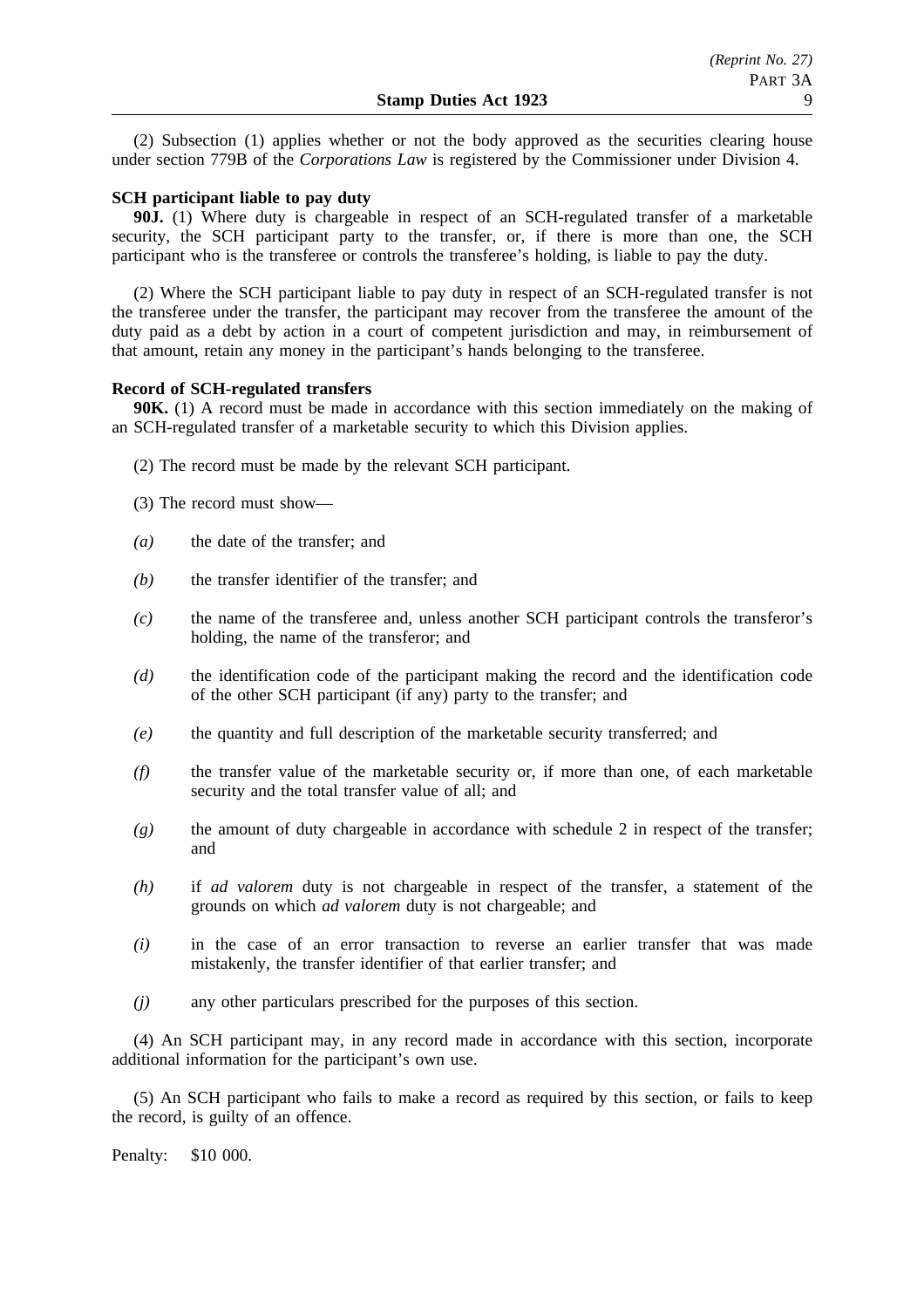#### \*\*\*\*\*\*\*\*\*\*

### **Particulars to be included by relevant participant in transfer document**

**90L.** The relevant SCH participant must include in the transfer document for an SCH-regulated transfer to which this Division applies the particulars required by the Commissioner under the conditions of registration of SCH.

Penalty: \$2 000.

### **Relevant SCH participant's identification code equivalent to stamping**

**90M.** When the relevant SCH participant's identification code is included in the transfer document for an SCH-regulated transfer to which this Division applies, the transfer document is to be taken to be duly stamped but without affecting the relevant SCH participant's liability to pay any duty chargeable on the transfer document.

### **Report to be made and duty paid**

**90N.** (1) The relevant SCH participant must, not more than seven days after the end of a month in which the participant has been party to an SCH-regulated transfer to which this Division applies—

- *(a)* make a report to SCH in respect of the transfer in the form and containing the particulars required by the Commissioner under the conditions of registration of SCH; and
- *(b)* if duty is chargeable in respect of the transfer, pay the duty to SCH.

(2) The provisions of the *Taxation Administration Act 1996* apply in relation to the requirement for the making of a report, or the payment of duty, to SCH as if the requirement were for the making of the report, or the payment of duty, to the Commissioner.

\*\*\*\*\*\*\*\*\*\*

### **Refund for error transaction**

**90O.** The Commissioner must, on being satisfied that *ad valorem* duty has been paid to the Commissioner in respect of an error transaction to which this Division applies, refund the amount of the duty so paid.

## **DIVISION 4—THE SECURITIES CLEARING HOUSE**

#### **Registration as the securities clearing house**

**90P.** (1) The Commissioner must, on application (in a form approved by the Commissioner) by the body approved as the securities clearing house under section 779B of the *Corporations Law*, register the body under this Division.

(2) The registration is subject to conditions determined by the Commissioner from time to time and notified to SCH by writing.

(3) The registration continues in force—

- *(a)* until cancelled on the application of the body registered; and
- *(b)* subject to an order of suspension made by the Commissioner for a specified period for contravention of, or failure to comply with, a provision of this Division or a condition of the registration.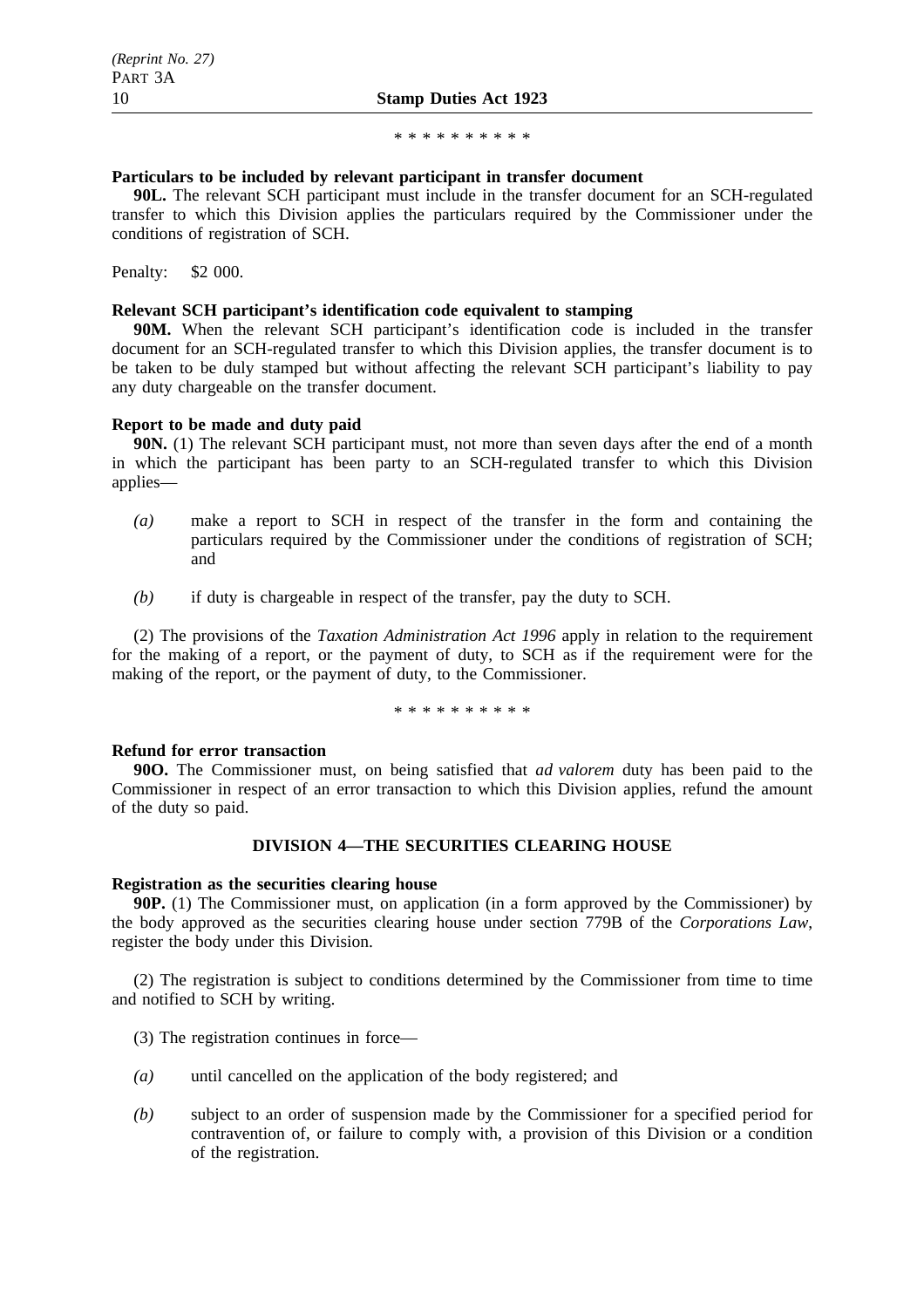## **Monthly return**

**90Q.** (1) SCH must, on or before the fifteenth day of each month—

- *(a)* lodge with the Commissioner a return in the form and containing the particulars required by the Commissioner under the conditions of registration of SCH; and
- *(b)* pay to the Commissioner any duty paid to SCH under this Act in respect of an SCH-regulated transfer made in the preceding month.

\*\*\*\*\*\*\*\*\*\*

## **Particulars reported by participants to be kept by SCH**

**90R.** The particulars reported to SCH by an SCH participant under this Division must be kept by SCH in a legible written form, or so as to be readily convertible into such a form, for a period of not less than five years from the date on which the report is made.

## **Disclosure to SCH of information**

**90S.** Nothing in the *Taxation Administration Act 1996* prevents the disclosure to SCH of information acquired in, or in connection with, the administration of this Part.

# **DIVISION 5—DUTY ON OTHER CONVEYANCES**

### **Application of Division**

**90T.** This Division applies to a conveyance or conveyance on sale of a marketable security only where—

- *(a)* the marketable security is—
	- (i) a marketable security of a company that, under the *Corporations Act 2001* of the Commonwealth, is taken to be registered in the State; or
	- (ii) a marketable security of a foreign company; or
	- (iii) a unit of a unit trust scheme; and
- *(b)* the conveyance is made otherwise than on a sale or purchase to which Division 2 applies; and
- *(c)* the conveyance is not an SCH-regulated transfer to which Division 3 applies.

#### **Securities liable to duty**

**90U.** Subject to section 90V, a conveyance or conveyance on sale of a marketable security to which this Division applies is only liable to duty if the security is—

- *(a)* a marketable security of a relevant company; or
- *(b)* a unit of a unit trust scheme the principal register of which is situated in this State; or
- *(c)* a unit of a unit trust scheme in relation to which no register exists in Australia and—
	- (i) having as the manager of the scheme a relevant company or a natural person principally resident in this State; or
	- (ii) not having a manager but with a trustee that is a relevant company or a natural person principally resident in this State.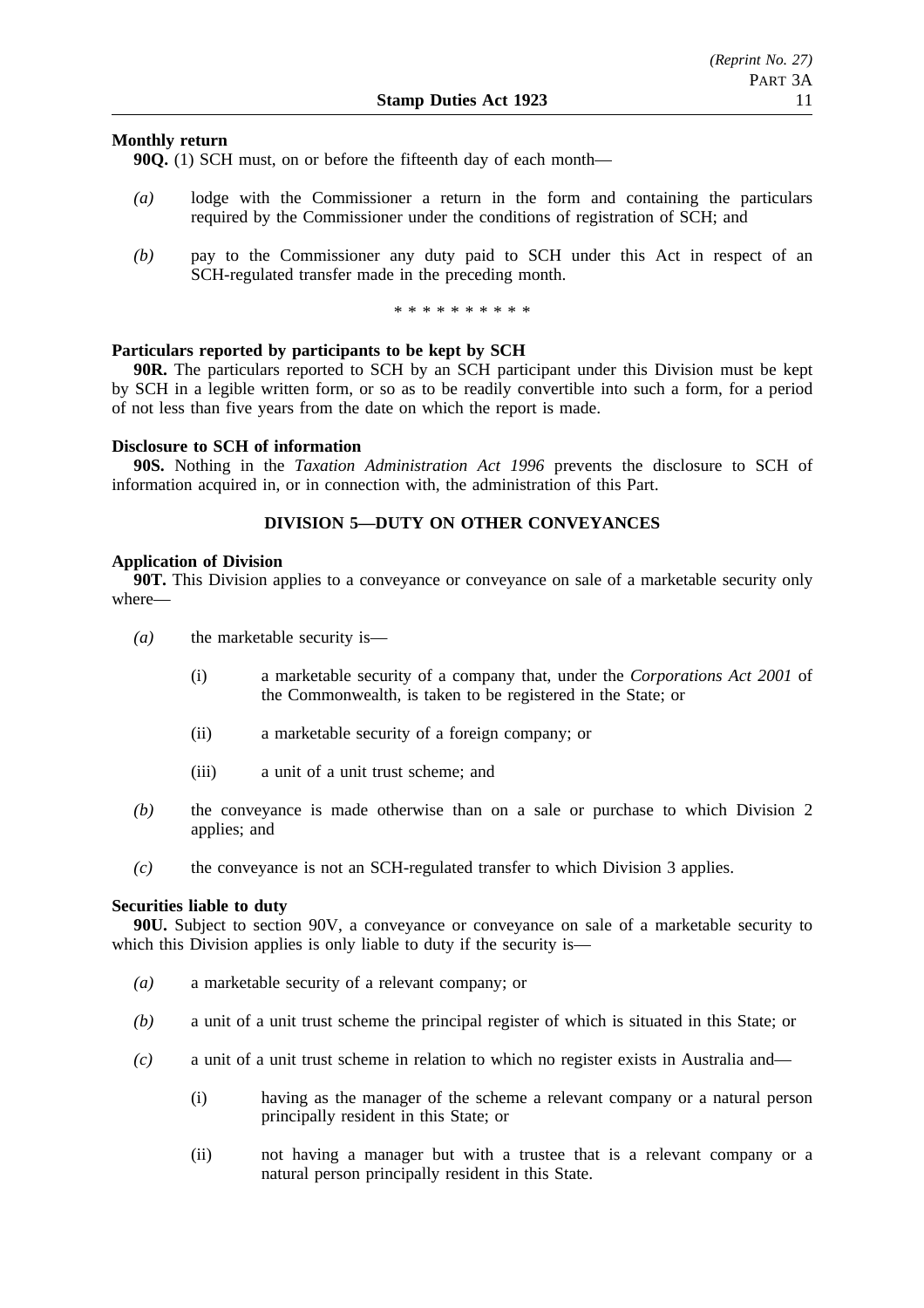## **Proclaimed countries**

**90V.** (1) No duty is payable under this Act in respect of a conveyance or conveyance on sale of a marketable security that is registered on a register kept within a proclaimed country.

(2) The Governor may, by proclamation, declare any country to be a proclaimed country for the purposes of this section and may, by subsequent proclamation, vary or revoke any such proclamation.

(3) This section does not operate to exempt a transaction from duty under Part 4.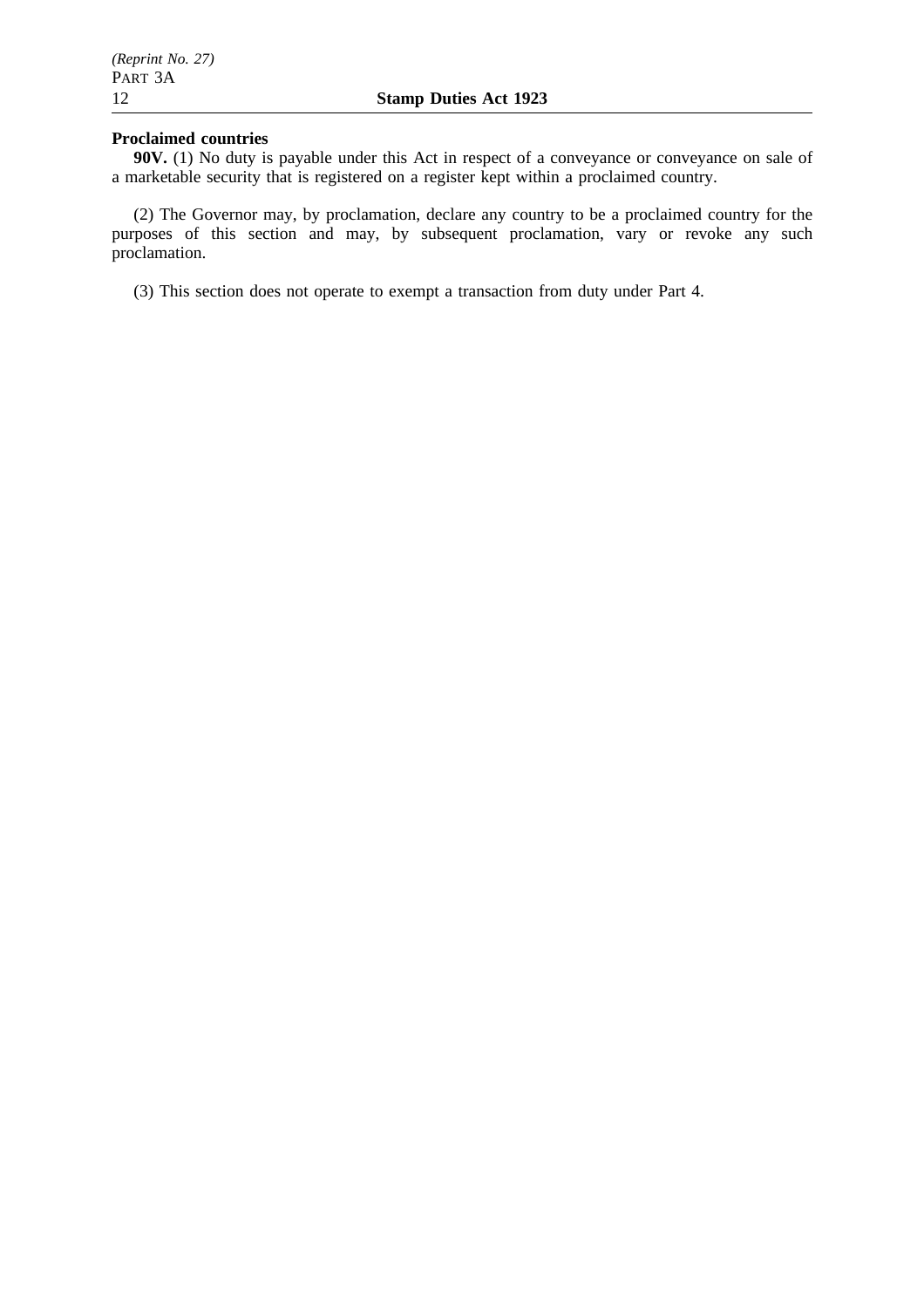# **PART 4 LAND RICH ENTITIES**

# **DIVISION 1—PRELIMINARY**

### **Interpretation**

**91.** (1) In this Part—

"**asset**" includes any form of property;

"**associate**"—*see* subsection (4);

"**constituent documents**" of a private entity means—

- *(a)* for a private company—its constitution; or
- *(b)* for a unit trust scheme—the instruments constituting or governing the administration of the scheme;

"**corresponding law**" means a law of another State, or a Territory, of the Commonwealth that imposes duties corresponding to those imposed by this Act;

"**direct interest**"—*see* section 92(1);

"**executive officer**" of a company has the same meaning as in the *Corporations Act 2001* of the Commonwealth;

"**group**" means a group of associates;

"**hold**"—a person **holds** a share or unit in a private entity if the person—

- *(a)* is registered as the holder; or
- *(b)* is beneficially entitled to the share or unit; or
- *(c)* controls the exercise of rights attached to the share or unit;

"**indirect interest**"—*see* section 92B;

"**land asset**" means an interest in land (including a right to explore for minerals, petroleum or other substances on land or to recover minerals, petroleum or any other substance from land) but does not include—

- *(a)* a mortgage, lien or charge; or
- *(b)* an interest under a warrant or writ;

"**local land asset**" means a land asset consisting of an interest in land in South Australia;

"**majority interest**" in a land rich entity means a proportionate interest in the entity of more than 50 per cent:

"**notional interest**"—*see* section 93;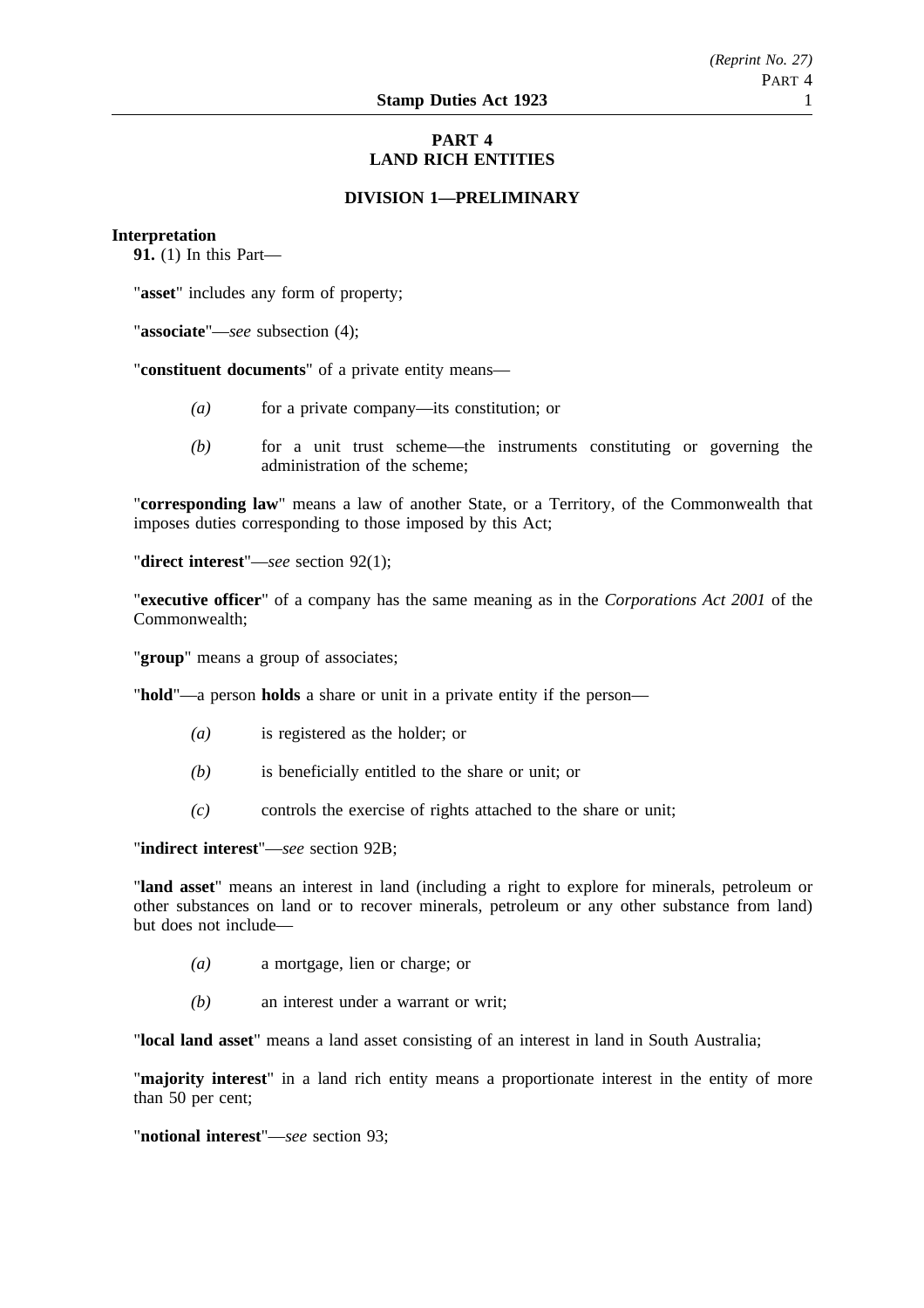## "**private company**" means—

- *(a)* a company that is limited by shares but whose shares are not listed on a recognised stock exchange; or
- *(b)* a company that is not limited by shares;

"**private entity**" means a private company or a private unit trust scheme;

"**private trust**" means a trust other than one in which the public is (or has been) invited to invest;

"**private unit trust scheme**" means—

- *(a)* a unit trust scheme in which less than 50 persons hold units; or
- *(b)* a unit trust scheme in which 50 or more persons hold units if 20 or fewer persons hold 75 per cent or more in number or value of the units on issue,

but does not include a unit trust scheme that is an approved deposit fund or a pooled superannuation trust within the meaning of the *Superannuation Industry (Supervision) Act 1993 (Cwth)*;

"**proportionate interest**" in a private entity means—

- *(a)* for a person or group that has a direct or indirect interest in the entity—the percentage representing the extent of that interest; or
- *(b)* for a person or group that has both a direct and an indirect interest in the entity—an aggregate percentage representing the extent of both those interests;

"**related**"—*see* section 92A;

"**relative**" of a person means a spouse, brother, sister, parent or child of the person;

"**underlying**"—the **underlying** assets (or a particular class of underlying assets) of a private entity include both the assets (or assets of the relevant class) held beneficially by the private entity and its notional interests in the assets (or assets of the relevant class) of related entities;

"**unit**" in a unit trust scheme means—

- *(a)* a right to participate in profits, income or distribution of assets under the scheme; or
- *(b)* a right to any such right of participation;

"**unit trust scheme**" means an arrangement under which investors may acquire rights to participate, as beneficiaries under a trust, in profits, income or distribution of assets arising from the acquisition, holding, management, use or disposal of property;

"**winding up**"—a unit trust scheme is wound up if the assets subject to the scheme are distributed in their entirety.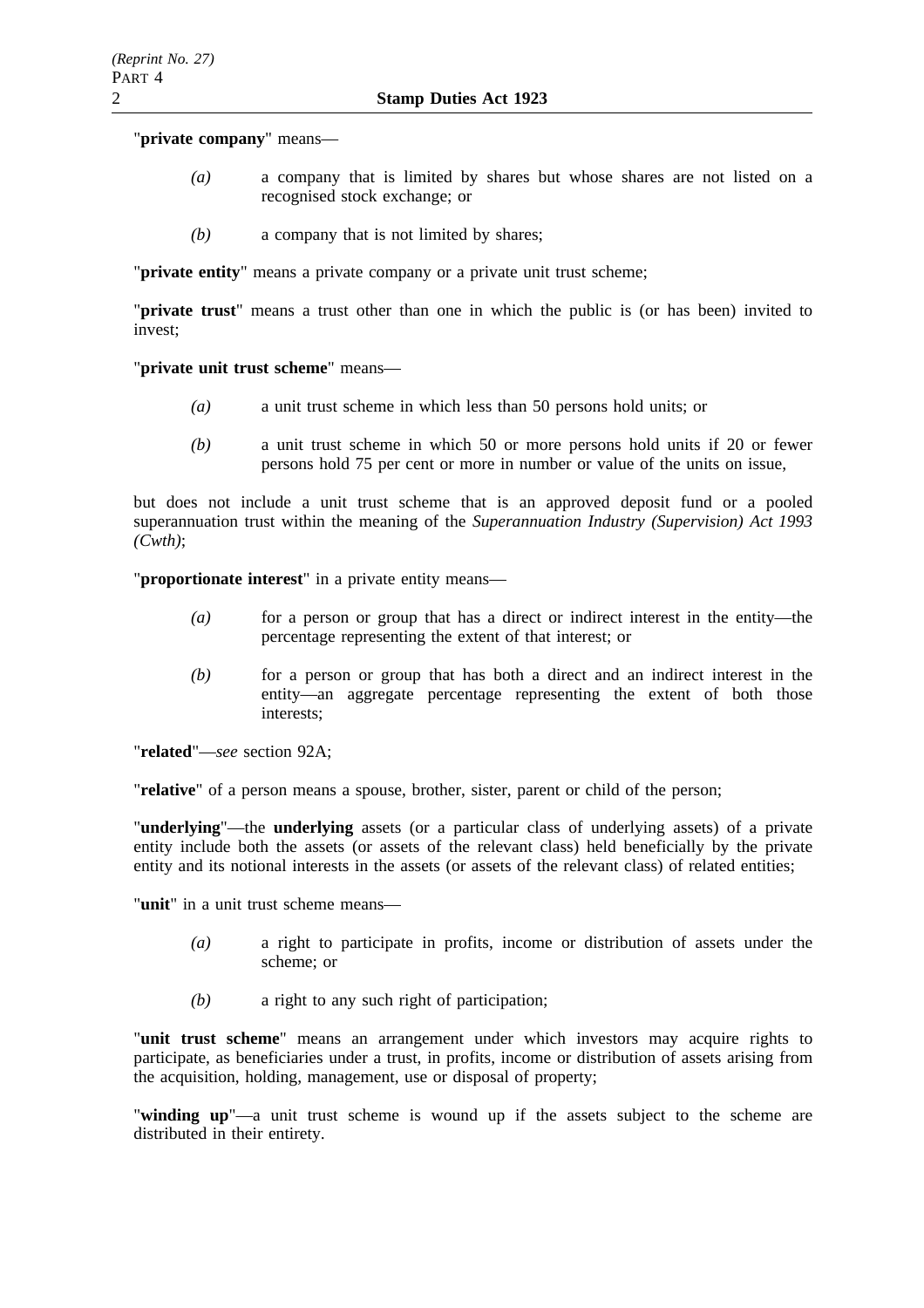(2) Property is taken to be held beneficially by a unit trust scheme if it is held by the trustees of the scheme in trust for the unitholders.

(3) A private entity or other person that is an object of a discretionary trust is to be regarded, for the purposes of this Part, as beneficially entitled to the trust property unless—

- *(a)* the private entity or other person satisfies the Commissioner that this subsection operates unreasonably in the circumstances of the particular case; and
- *(b)* the Commissioner determines that the private entity or other person is not, in the circumstances of the particular case, to be regarded as beneficially entitled to the trust property.
- (4) A person is an **associate** of, or **associated** with, another if—
- *(a)* they are married or in a relationship of de facto marriage; or
- *(b)* one is the parent, child, brother or sister of the other; or
- *(c)* they are in partnership; or
- *(d)* they are private companies which are related bodies corporate for the purposes of the *Corporations Act 2001* of the Commonwealth; or
- *(e)* one is a private company and the other is a director or executive officer of, or shareholder in, the company; or
- *(f)* they are both trustees of a private trust or one is a trustee of a private trust and the other is a beneficiary of the private trust; or
- *(g)* a chain of relationships can be traced between them under one or more of the above paragraphs,

(but a person is not to be regarded as an associate of another if the Commissioner is satisfied that the association has not arisen as a result of a common commercial interest or purpose and they will act entirely independently of each other).

(5) An obligation or liability imposed under this Part on a unit trust scheme attaches to the trustees for the time being of the scheme jointly and severally.

(6) An obligation or liability imposed under this Part on a group attaches to the members of the group jointly and severally.

## **Direct interests**

**92.** (1) A person has a **direct interest** in a private entity if the person holds a share or unit in the private entity.

(2) A direct interest that a person or group has in a private entity is to be expressed as a proportionate interest.

- (3) The **proportionate interest** is the highest of the following:
- *(a)* a percentage representing the proportion of votes that the person or members of the group would be entitled to exercise (or control) at a general meeting of shareholders or unitholders assuming that all shareholders or unitholders exercised their voting rights;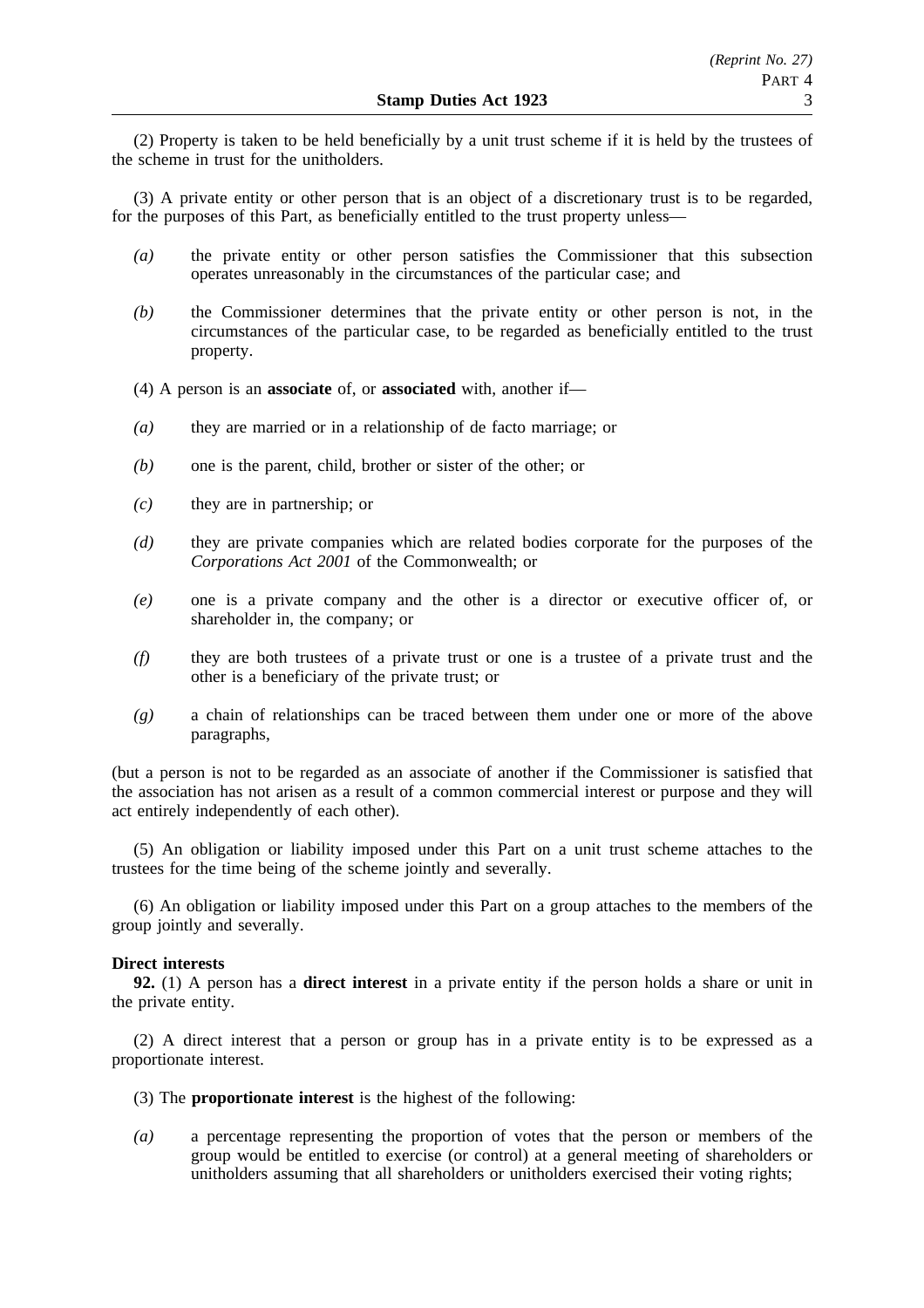- *(b)* a percentage representing the extent the person or members of the group are entitled to participate in dividends or distributions of income;
- *(c)* a percentage representing the extent to which the person or members of the group would be entitled to participate in the distribution of assets on a winding up of the private entity.

(4) The proportionate interest of a person or group in a private entity is to be determined as if any power that the person has, or the members of the group or any of them have, to increase the extent of an interest (by varying the constituent documents of the private entity or in any other way) had been exercised so as to maximise the relevant interest in the private entity.

## **Related entities**

**92A.** (1) Two private entities are **related entities** if—

- *(a)* one has a direct interest in the other; or
- *(b)* a series of such relationships can be traced between them through another or other related entities (**intermediate entities**).

(2) If a private entity is related to another private entity by a relationship traced through an intermediate entity or intermediate entities, the private entity's proportionate interest in the other is calculated by multiplying the relevant fractions together and expressing the result as a percentage.

#### *Example—*

Entity A (a private company) holds a 75 per cent proportionate interest in entity B (a private unit trust scheme) which in turn holds a 50% proportionate interest in entity C (a private company). In this case the proportionate interest of entity A in entity C (insofar as it is traced through entity B) is 37.5 per cent.

### **Indirect interests**

**92B.** (1) If a person or group has a direct interest in a private entity (entity A) which is related to another private entity (entity B), the person or group has an **indirect interest** in entity B.

(2) An indirect interest that a person or group has in a private entity is to be expressed as a proportionate interest.

- (3) The proportionate interest is calculated by multiplying together—
- *(a)* a fraction representing the proportionate interest of the person or group in entity A; and
- *(b)* a fraction representing entity A's proportionate interest in entity B,

and expressing the result as a percentage.

#### *Example—*

X holds a proportionate interest of 33 % in entity A (a private company) which in turn holds a 75% proportionate interest in entity B (a private unit trust scheme) which in turn holds a 50% proportionate interest in entity  $C$  (a private company). In this case the X's indirect interest in entity  $C$  is to be expressed as a proportionate interest of 12.5%.

### **Notional interest in assets of related entity**

**93.** (1) A private entity has a notional interest in an asset held beneficially by a related entity if—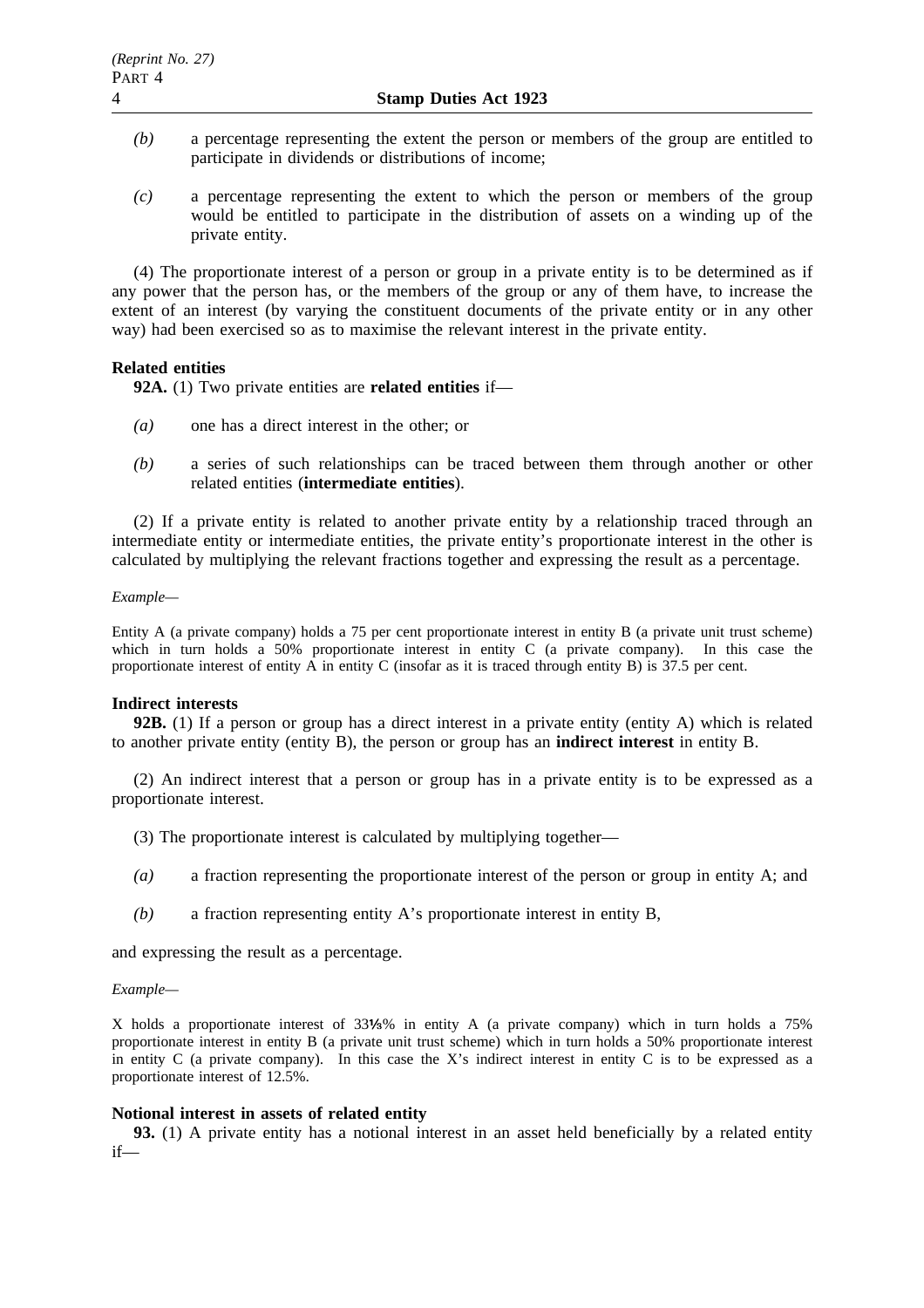- *(a)* the private entity holds a majority interest in the related entity; or
- *(b)* a chain of majority interests can be traced between the private entity and the related entity.

*Example—*

Entity A holds a 75% proportionate interest in entity B which in turn holds a 60% proportionate interest in entity C which in turn holds a 40% proportionate interest in entity D. In this case entity A has a notional interest in the assets held beneficially by entity B and entity C but not in the assets held by entity D.

(2) The value of the notional interest is calculated as follows:

 $V = V_1 \times P$ 

## Where—

- $V_1$  is the unencumbered value of the asset;
- P is a fraction representing the proportionate interest of the private entity in the related entity.

## **DIVISION 2—LAND RICH ENTITY**

## **Land rich entity**

**94.** (1) A private entity is a **land rich entity** if—

- *(a)* the unencumbered value of the underlying local land assets of the private entity and associated private entities is \$1m or more; and
- *(b)* the unencumbered value of the entity's underlying land assets comprises 80 per cent or more of the unencumbered value of the entity's total underlying assets.

(2) In determining the unencumbered value of a private entity's total underlying assets, assets of the following classes are to be excluded from consideration—

- *(a)* money in cash or on deposit with a financial institution;
- *(b)* negotiable instruments;
- *(c)* shares or units in a related private entity;
- *(d)* contractual rights or interests other than—
	- (i) an interest in land arising from a contract or option to purchase the land; or
	- (ii) a right or interest under a loan transaction that is to be taken into account under subsection (4);
- *(e)* monetary entitlements from shareholders or unitholders under the terms on which shares or units were issued;
- *(f)* an asset of a class that is, under the regulations, to be excluded from consideration.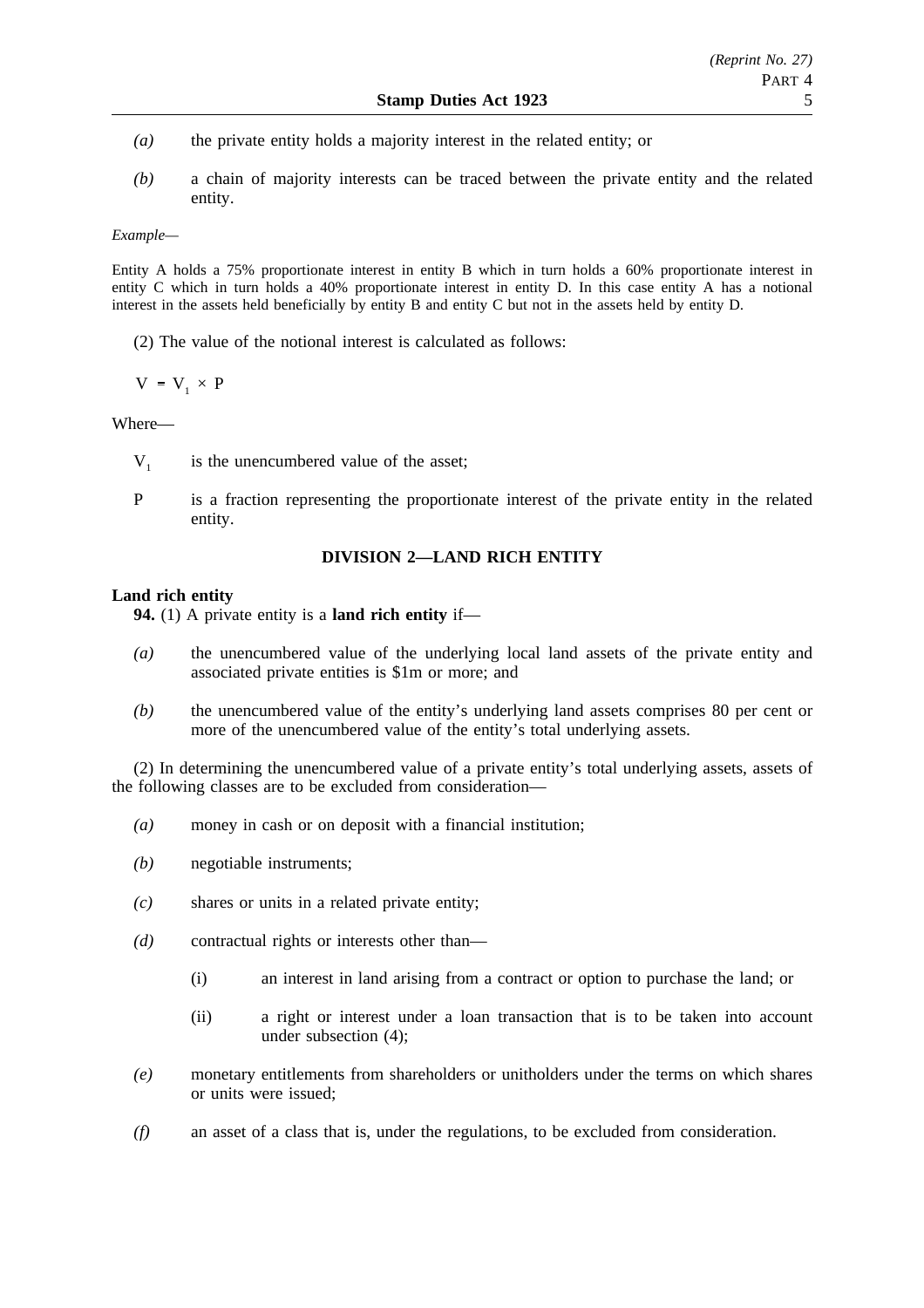(3) Further, in determining the value of a private entity's total underlying assets as at a particular time, any asset (other than a land asset) acquired by the entity or a related entity within the previous 2 years is to be excluded from consideration unless the private entity satisfies the Commissioner that the asset was not acquired solely or mainly for the purpose of avoiding duty under this Part.

(4) A loan transaction is to be taken into account for the purposes of subsection  $(2)(d)(ii)$ unless—

- *(a)* the loan is repayable on demand or within 12 months of the date of the loan; or
- *(b)* the loan is to a director, shareholder, trustee or beneficiary, or a relative of a director, shareholder, trustee or beneficiary, of the private entity or an associated private entity.

## **DIVISION 3—DUTIABLE TRANSACTIONS**

### **General principle of liability to duty**

**95.** (1) A person or group that acquires a majority interest, or increases its majority interest, in a land rich entity notionally acquires an interest in the underlying local land assets of the entity and is liable to duty in respect of the notional acquisition.

- (2) The following transactions are therefore dutiable:
- *(a)* a transaction as a result of which a person or group has a majority interest in a land rich entity; or
- *(b)* a transaction as a result of which a person or group that has a majority interest in a land rich entity increases its majority interest in the entity.

(3) A transaction is dutiable under this Part even though the person or group that has a majority interest, or increases its majority interest, in the land rich entity as a result of the transaction—

- *(a)* is not a party to the transaction; or
- *(b)* has a passive role in the transaction.
- (4) For example, any of the following is capable of being a dutiable transaction:
- *(a)* an allotment of shares in a company or units in a unit trust scheme; or
- *(b)* the variation or abrogation of rights attaching to shares in a company or units in a unit trust scheme; or
- *(c)* the redemption, surrender or cancellation of shares in a company or units in a unit trust scheme.

(5) However, if a private entity acquires a local land asset and, as a result of the acquisition, becomes a land rich entity, and conveyance duty is paid in respect of the transaction, the transaction is not dutiable under this Part.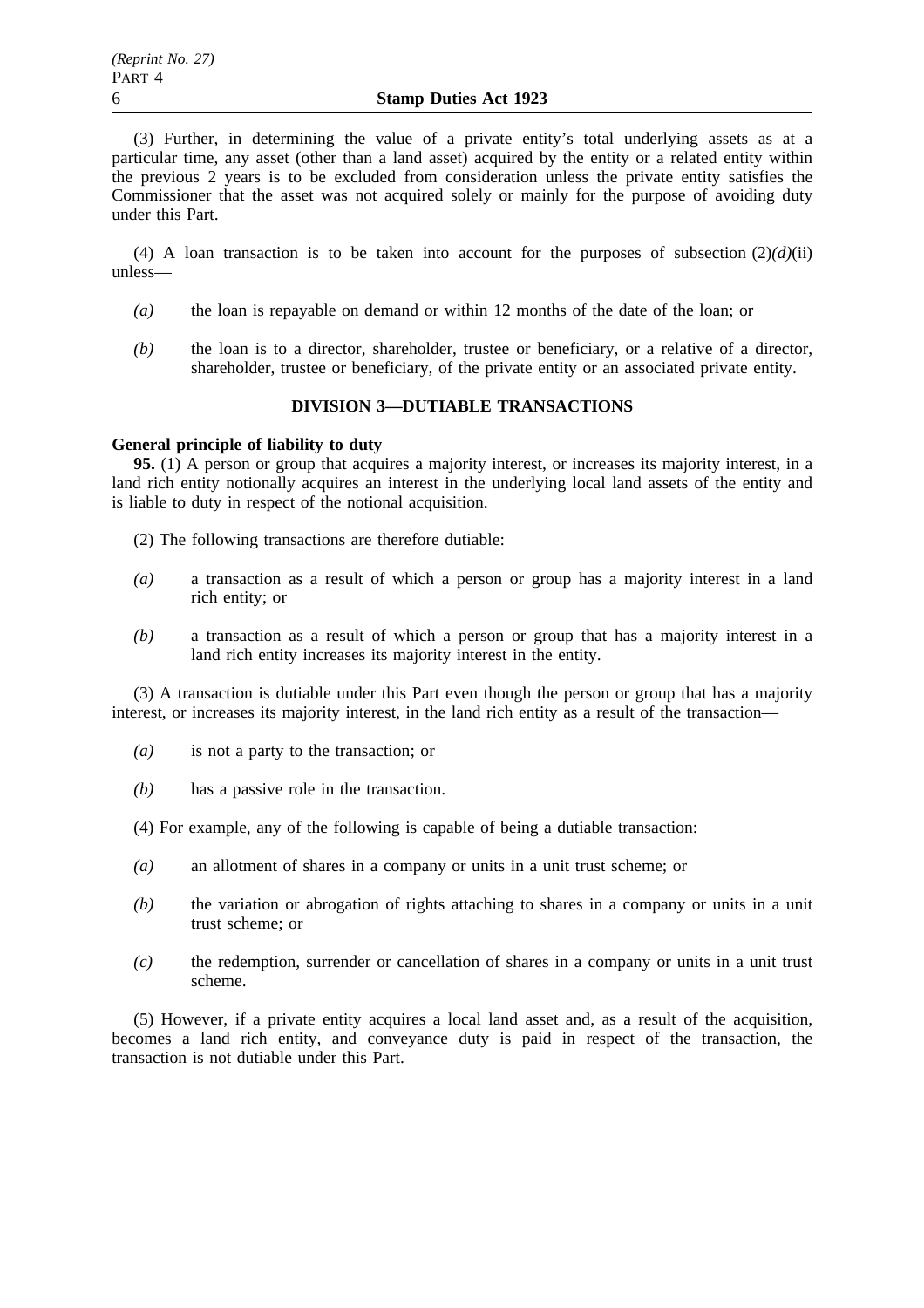### **Value of notional interest acquired as a result of dutiable transaction**

**96.** (1) If a person or group has, as a result of a dutiable transaction, a majority interest in a land rich entity the value of the notional interest acquired in the entity's underlying local land assets is determined as follows:

 $NV = TV \times P$ 

Where—

- NV is the value to be of the notional interest acquired.
- TV is the total unencumbered value of all the entity's underlying local land assets.
- P is the fraction representing the proportionate interest of the person or group in the entity.

(2) If a person or group that has a majority interest in a land rich entity increases its majority interest as a result of a dutiable transaction the value of the notional interest acquired in the entity's underlying local land assets is determined as follows:

 $NV = TV \times (P_2 - P_1)$ 

Where—

NV is the value to be ascertained.

TV is the total unencumbered value of all the entity's underlying local land assets.

 $P_1$  is the fraction representing the proportionate interest in the entity before the increase.

P2 is the fraction representing the proportionate interest in the entity after the increase.

### **Calculation of duty**

**97.** (1) If the total unencumbered value of the entity's underlying local land assets is \$1.5m or more, duty in respect of a transaction under which a person or group acquires a majority interest in a land rich entity is to be equivalent to the duty payable on a conveyance of land with an unencumbered value equivalent to the value of the acquirer's notional interest in the entity's underlying local land assets.

(2) If the total unencumbered value of the entity's underlying local land assets is less than \$1.5m, duty is to be calculated in accordance with the following formula:

$$
D = \left[ \frac{(TV - $1m)}{$0.5m} \times d_1 \right] + \left[ \left( 1 - \frac{(TV - $1m)}{$0.5m} \right) \times d_2 \right]
$$

Where—

D is the amount of the duty.

- TV is the total unencumbered value of all the entity's underlying local land assets.
- $d_1$  is the duty that would be payable if subsection (1) were applicable.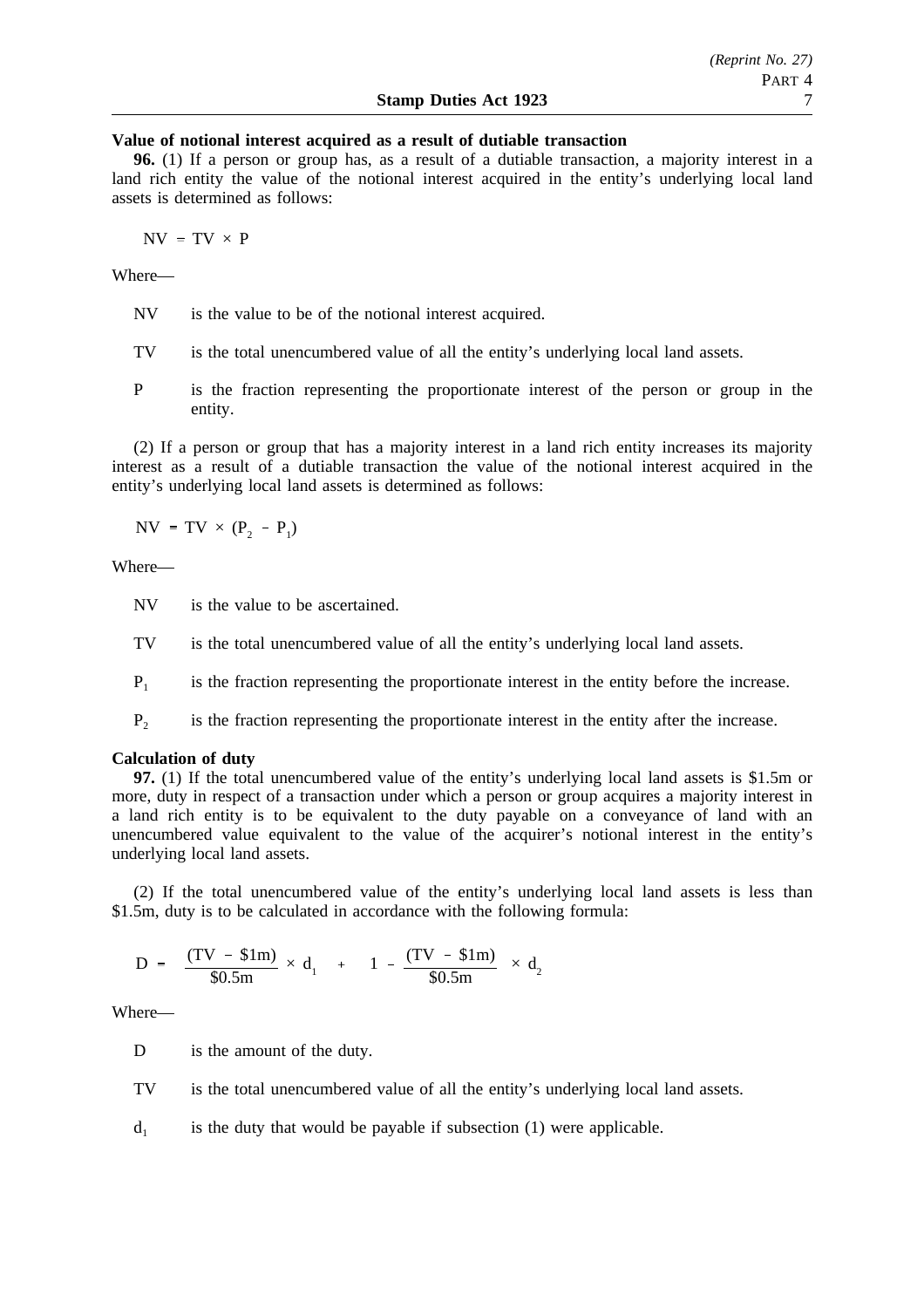d<sub>2</sub> is the duty that would be payable in respect of a transaction for the acquisition of marketable securities with a dutiable value equivalent to the value of the notional interest.

(3) Duty on a dutiable transaction under which a person or group increases its majority interest in a land rich entity is to be calculated as follows:

 $D = d_1 - d_2$ 

Where—

- D is the amount of the duty.
- $d_1$  is the amount that would have been payable if the person or group had acquired the whole of its interest in a single transaction at the time of the increase.
- $d_2$  is the amount that would have been payable if the person or group had acquired its preexisting interest in a single transaction at the time of the increase.

(4) However, if any part of a majority interest in a land rich entity was acquired by the relevant person or group more than 3 years before the date of a dutiable transaction (the **earlier acquisition**), the duty calculated under the above provisions is to be rebated by a percentage representing the extent of the earlier acquisition as a proportion of the majority interest as a whole.

(5) If a person or group acquires or increases a majority interest in a land rich entity through the acquisition of marketable securities and duty has been paid under this Act or a corresponding law in respect of the transaction for the acquisition of the marketable securities, the duty calculated under this section is to be reduced by the amount of the duty paid.

# **DIVISION 4—PAYMENT AND RECOVERY OF DUTY**

## **Acquisition statement**

**98.** (1) If a dutiable transaction occurs, the person or group that acquires or increases its majority interest in the land rich entity must, within 2 months after the date of the dutiable transaction—

- *(a)* lodge a return with the Commissioner; and
- *(b)* pay the relevant amount of duty.

Maximum penalty: \$10 000.

- (2) The return must contain the following information:
- *(a)* the name and address of the person, or the name and address of each member of the group, that has the majority interest or has increased its majority interest as a result of the transaction; and
- *(b)* the date of the transaction; and
- *(c)* particulars of—
	- (i) the interest acquired as a result of the transaction; and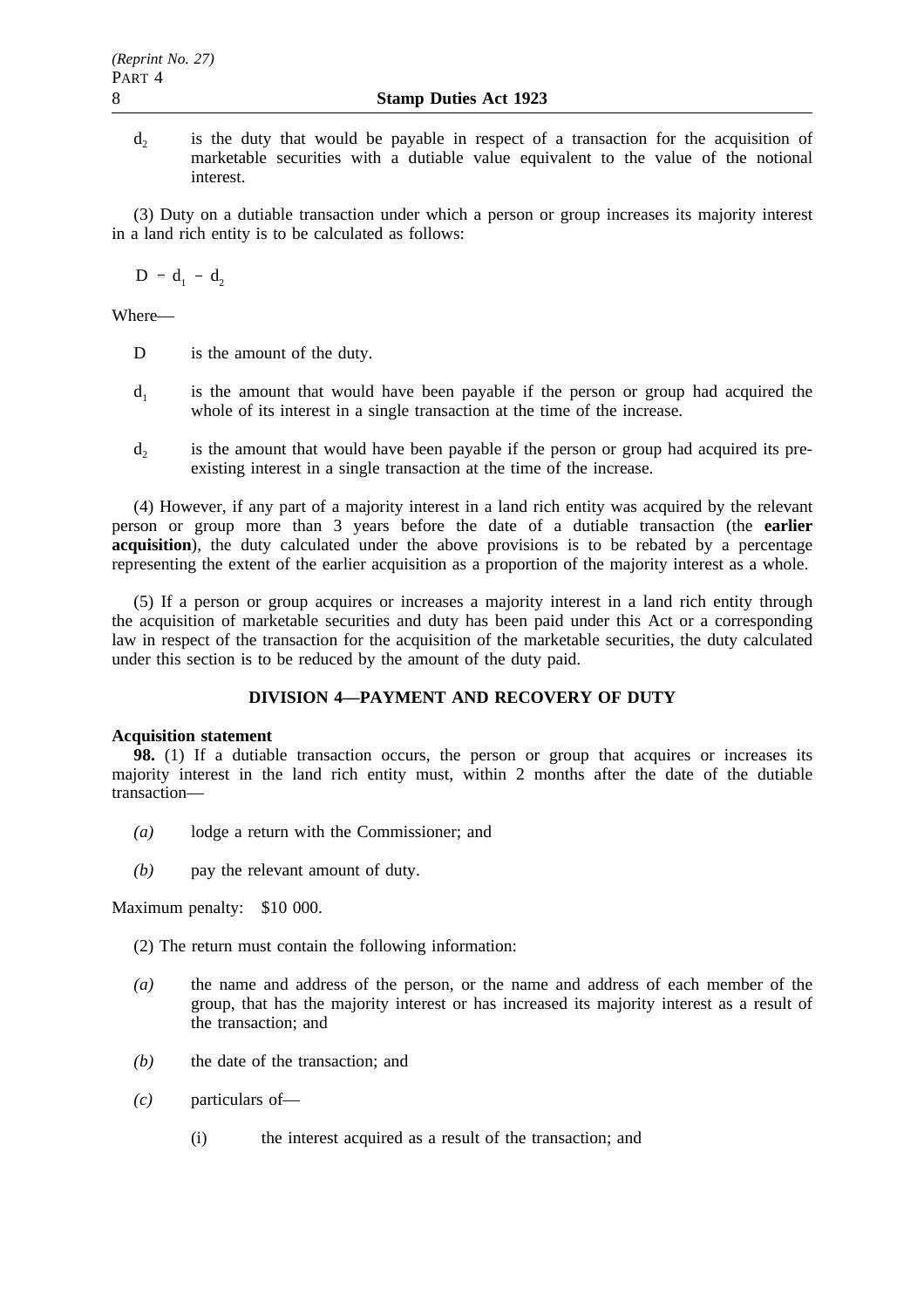- (ii) any other interests held and the dates and circumstances of their acquisition; and
- (iii) the underlying land assets and the underlying local land assets of the land rich entity as at the date of the transaction; and
- (iv) the underlying assets of the land rich entity as at the date of the transaction; and
- (v) amounts of duty paid under this Act or a corresponding law in relation to the acquisition of the majority interest in the land rich entity; and
- *(d)* other information required by the Commissioner.

## **Recovery from entity**

**99.** (1) If a person or group fails to pay duty as required under this Part, the Commissioner may recover the duty, as a debt, from the relevant private entity.

(2) Instead of, or as well as, proceeding against the private entity for recovery of duty as a debt, the Commissioner may register a charge on any of its land for the amount of the unpaid duty.

(3) The Commissioner must give written notice of the registration of a charge under this section to—

- *(a)* the registered proprietor of the land; and
- *(b)* the person in default, or each member of the group in default.

(4) If the duty remains unpaid 6 months after the registration of the charge, the Commissioner may apply to the District Court for an order for the sale of the land.

(5) On an application under subsection (4), the Court may make an order for sale of the land by public auction and, in that event, the proceeds of sale are to be applied as follows:

- *(a)* firstly—in payment of the costs of the sale and other costs of proceeding under this section: and
- *(b)* secondly—in discharging liabilities secured by an instrument registered in priority to the registered charge; and
- *(c)* thirdly—in discharging the liability to duty; and
- *(d)* fourthly—in discharging other liabilities as directed by the Court; and
- *(e)* fifthly—in payment to the registered proprietor of the land immediately before the completion of the sale.

(6) If the Commissioner recovers duty under this section, the private entity may recover the amount paid to, or recovered from, the entity from the person or persons principally liable for the payment of the duty.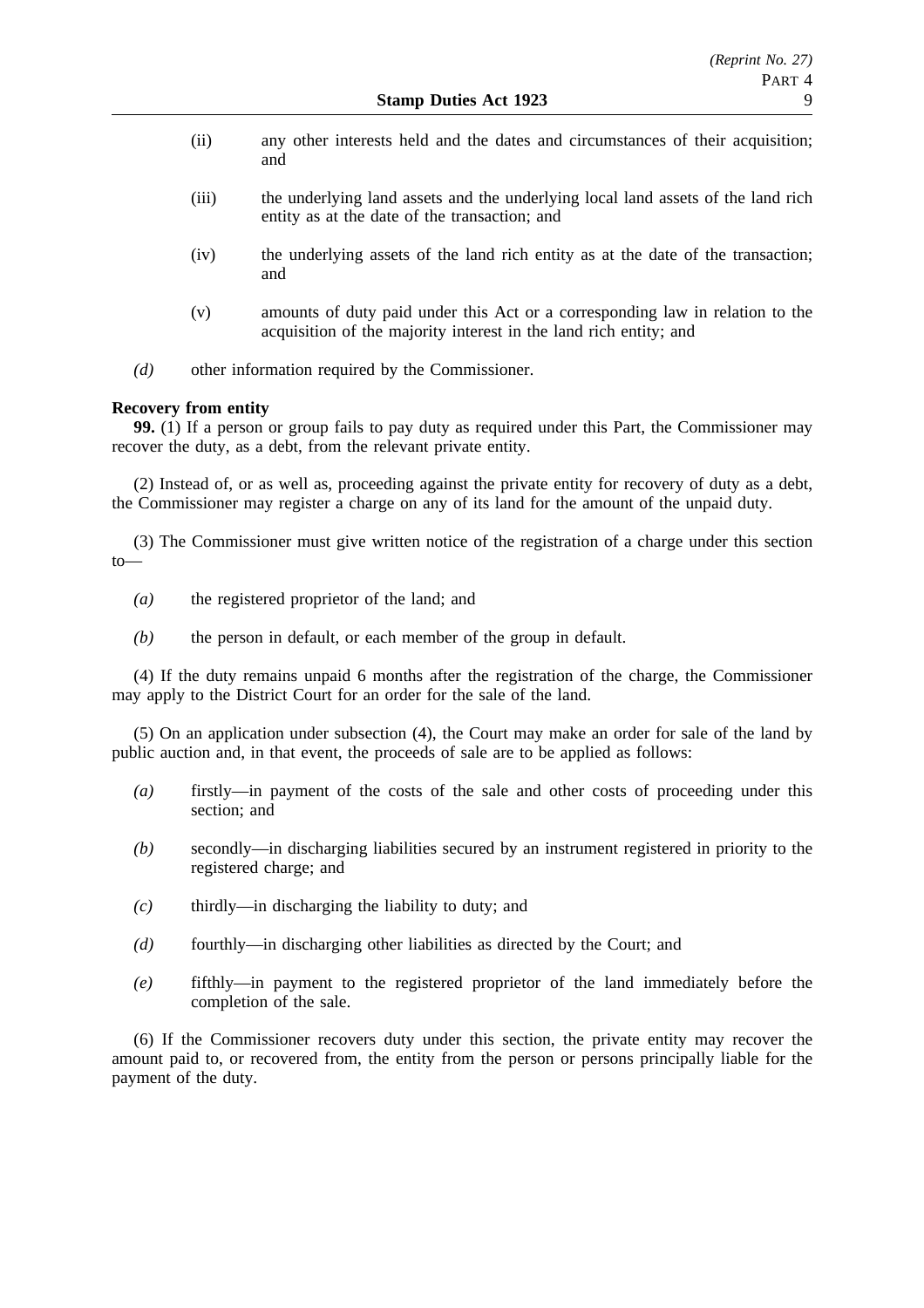### **DIVISION 5—MISCELLANEOUS**

### **Valuation of interest under contract or option to purchase land**

**100.** If an interest in land consists of an interest arising under a contract or option to purchase the land, the interest is to be valued, for the purposes of this Part, by subtracting from the market value of the land the amount that the purchaser under the contract or the holder of the option would be required to pay in order to complete the purchase.

### **Exempt transactions**

**101.** (1) A transaction under which a person or a group acquires an interest in a land rich entity is exempt from duty under this Part if it takes place in circumstances in which a conveyance of an interest in the underlying local land assets would not attract *ad valorem* duty.

#### *Example—*

Suppose that A is entitled under the will of B to 60% of the shares in X Pty Ltd, a land rich entity, owning land in the State valued at \$2m. A's acquisition of the shares on distribution of the estate is exempt from duty because a conveyance of the land itself would, if it occurred in these circumstances (*ie* on distribution of the estate), be exempt from *ad valorem* duty.

- (2) The following transactions are exempt from duty under this Part:
- *(a)* an acquisition of an interest in a land rich entity that takes place under a compromise or arrangement approved by a court under Part 5.1 of the *Corporations Law*;
- *(b)* a transaction exempted by regulation from duty under this Part.

### **Multiple incidences of duty**

**102.** (1) If it is possible under this Part to assess the incidence of duty in different ways in respect of the same transaction, duty will be assessed so as to maximise the return to the revenue but not so as to extend the incidence of duty beyond a single person or group identified in the assessment.

(2) If a person or a group acquires a majority interest in a land rich entity, and another person or group later acquires a majority interest in the land rich entity without diminishing the former majority interest, the Commissioner may, if satisfied that it is just and equitable to do so, exempt the later acquisition, wholly or partly, from duty under this Part.

### *Example—*

Suppose the shares of X Pty Ltd, a land rich entity, are divided into Class A and Class B. The Class A shares confer rights to dividends but no rights to share in the distribution of assets on winding up of the company. The Class B shares confer no rights to dividends but do confer rights to share in the distribution of assets on the winding up of the company. Suppose that A acquires all the Class A shares and pays duty under this Part on the acquisition of a majority interest in the company. Suppose that B then acquires all the Class B shares. In this case, the Commissioner could, if satisfied that it would be just and equitable to do so, grant relief under the above subsection.

(3) If a group acquires a majority interest in a land rich entity as a result of a dutiable transaction, and a person or group that is a member or subgroup of the group acquires that majority interest from the group, the Commissioner may, if satisfied that it is just and equitable to do so, exempt the later acquisition, wholly or partly, from duty under this Part.

\*\*\*\*\*\*\*\*\*\*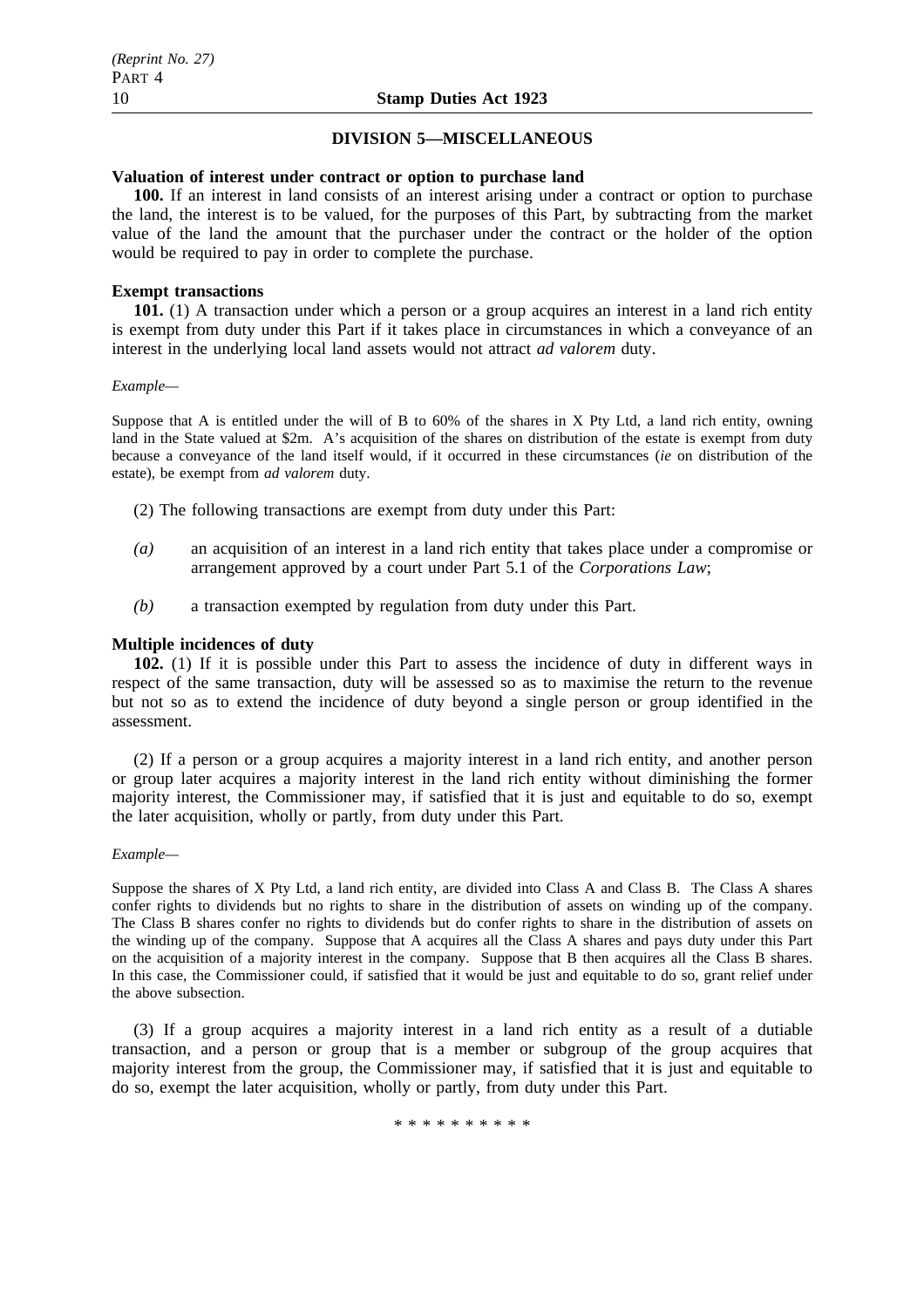# **PART 5 MISCELLANEOUS PROVISIONS**

### **Spoiled or unused stamps**

**106.** (1) Subject to any regulations made under this Act, the Commissioner may, on the application of any person in possession of stamps or stamped material unused or rendered useless by being inadvertently spoiled, give to that person, in lieu of the stamps or stamped material so spoiled or unused, other stamps (of the same or another denomination) of the same value or, at his discretion, money of the same value, deducting the proper allowance on purchase of stamps of the same description; but the Commissioner may, if he thinks it just to do so, refrain from making any such deduction.

- (2) For the purposes of Part 4 of the *Taxation Administration Act 1996*—
- *(a)* an application under this section is to be taken to be an application for a refund; and
- *(b)* the giving of stamps or money under this section is to be taken to be the making of a refund.

## **Transfers of marketable securities not to be registered unless duly stamped**

**106A.** (1) A transfer of a marketable security to which Division 5 of Part 3A applies must not be registered by the corporation, company or society by which the security was issued—

- *(a)* unless a proper instrument of transfer has been delivered to the corporation, company or society in which, in the case of a transfer by way of sale, the consideration therefor is expressed in terms of money and the actual date of sale and the date or dates of execution by the transferor and transferee are set out; and
- *(b)* unless the instrument is duly stamped under this Act or is, under subsection (1b), deemed to have been duly stamped.

(1a) Notwithstanding any other provision of this Act, where marketable securities are transferred pursuant to a takeover scheme, the Commissioner may, if he thinks it expedient to do so, upon payment of the duty payable in respect of the instruments of transfer, denote payment of the duty on a statement in the prescribed form.

(1b) Where payment of duty is denoted on a statement pursuant to subsection (1a), each instrument of transfer to which the statement relates shall be deemed to have been duly stamped.

(2) A transfer of a marketable security (other than an SCH-regulated transfer) on a sale or purchase to which Division 2 of Part 3A applies must not be registered by the corporation, company or society by which the security was issued—

- *(a)* unless a proper instrument of transfer has been delivered to the corporation, company or society; and
- *(b)* unless the transfer is, under section 90E(3), deemed to have been duly stamped.

(3) After a transfer of any marketable security has been registered by the corporation, company or society in this State, the instrument of transfer shall be retained in this State by the corporation, company or society for a period of not less than five years.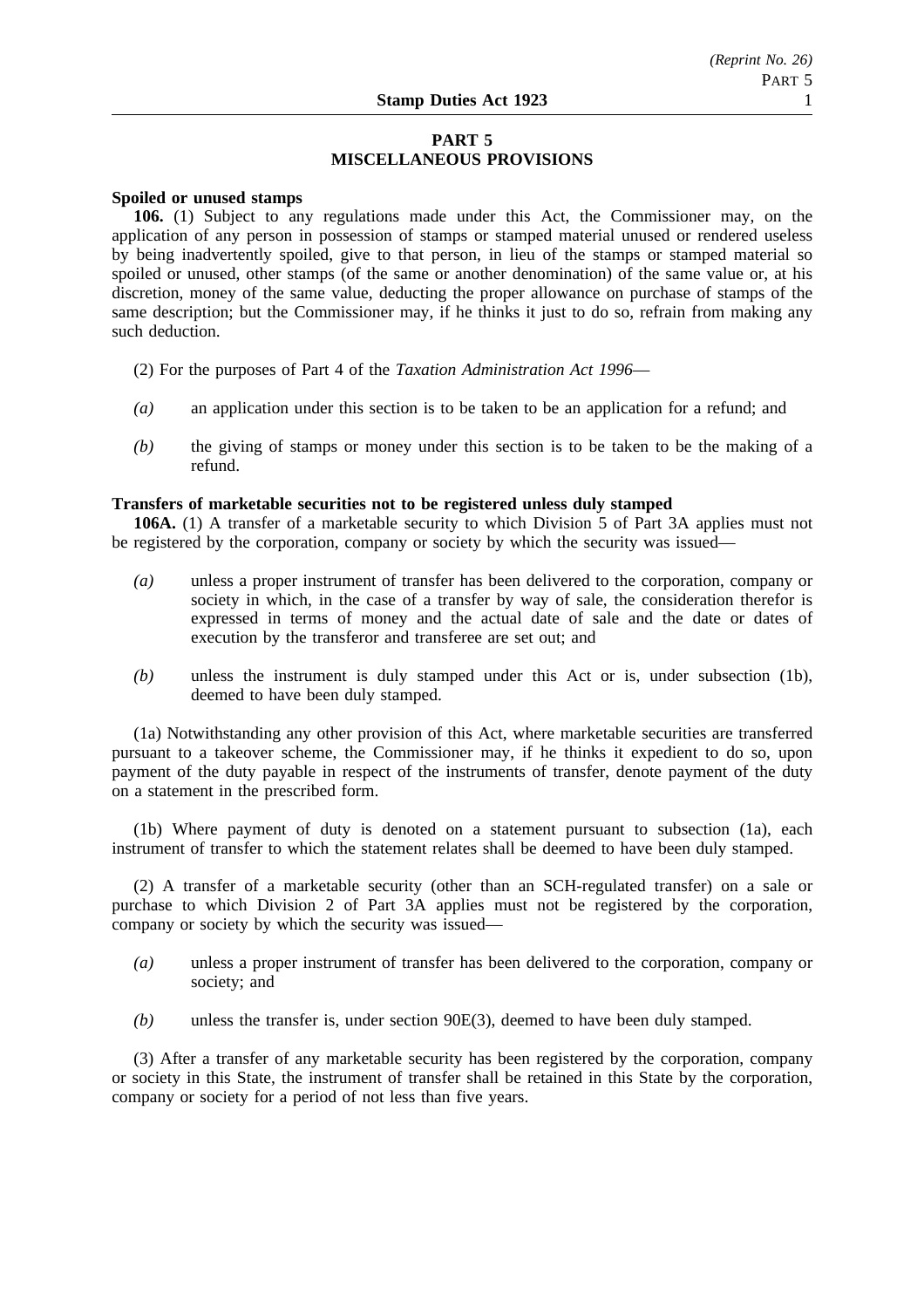(4) If a corporation, company or society contravenes or fails to comply with any of the provisions of this section, that corporation, company or society is guilty of an offence.

Penalty: \$10 000.

(5) The right or title of any transferee or subsequent holder of any marketable security shall not be invalidated by reason only that the transfer of the security was registered by a corporation, company or society in contravention of the provisions of this section.

\*\*\*\*\*\*\*\*\*\*

## **Penalties for certain offences**

**108.** (1) Any person who—

- *(a)* forges any die or stamp;
- *(b)* impresses any material with a forged die;
- *(c)* cuts, tears or in any way removes from any material any stamp with intent to make fraudulent use of the stamp or of any part thereof;
- *(d)* mutilates any stamp with intent to make fraudulent use of any part thereof;
- *(e)* fraudulently fixes or places upon any material, or upon any stamp, any stamp or part of a stamp which has been cut, torn or in any way removed from any other material or out of or from any other stamp;
- *(f)* erases or otherwise removes from any stamped material any name, sum, date or other matter or thing therein written with the intent that any fraudulent use should be made of the stamp upon the material;
- *(g)* knowingly sells or exposes for sale, or utters or uses, any forged stamp;
- *(h)* knowingly and without lawful excuse (the proof of which lawful excuse shall lie on the person accused) has in his possession any forged die or stamp, or any stamp or part of a stamp which has been fraudulently cut, torn or otherwise removed from any material, or any stamp which has been fraudulently mutilated, or any stamped material out of which any name, sum, date or other matter or thing has been fraudulently erased or otherwise removed,

shall be guilty of an offence and liable to imprisonment, with or without hard labour, for a term of not less than one year and not more than seven years.

(2) Any person who causes to be done, or knowingly assists in doing, any of the acts mentioned in subsection  $(1)(a)$  to  $(h)$  shall be deemed to be guilty of the principal offence and shall be punishable accordingly.

## **Penalty for fraud**

**109.** Any person who—

*(a)* fraudulently removes or causes to be removed from any instrument any adhesive stamp, or fraudulently affixes to any instrument any adhesive stamp which has been removed from any other instrument, with intent that the stamp may be used again; or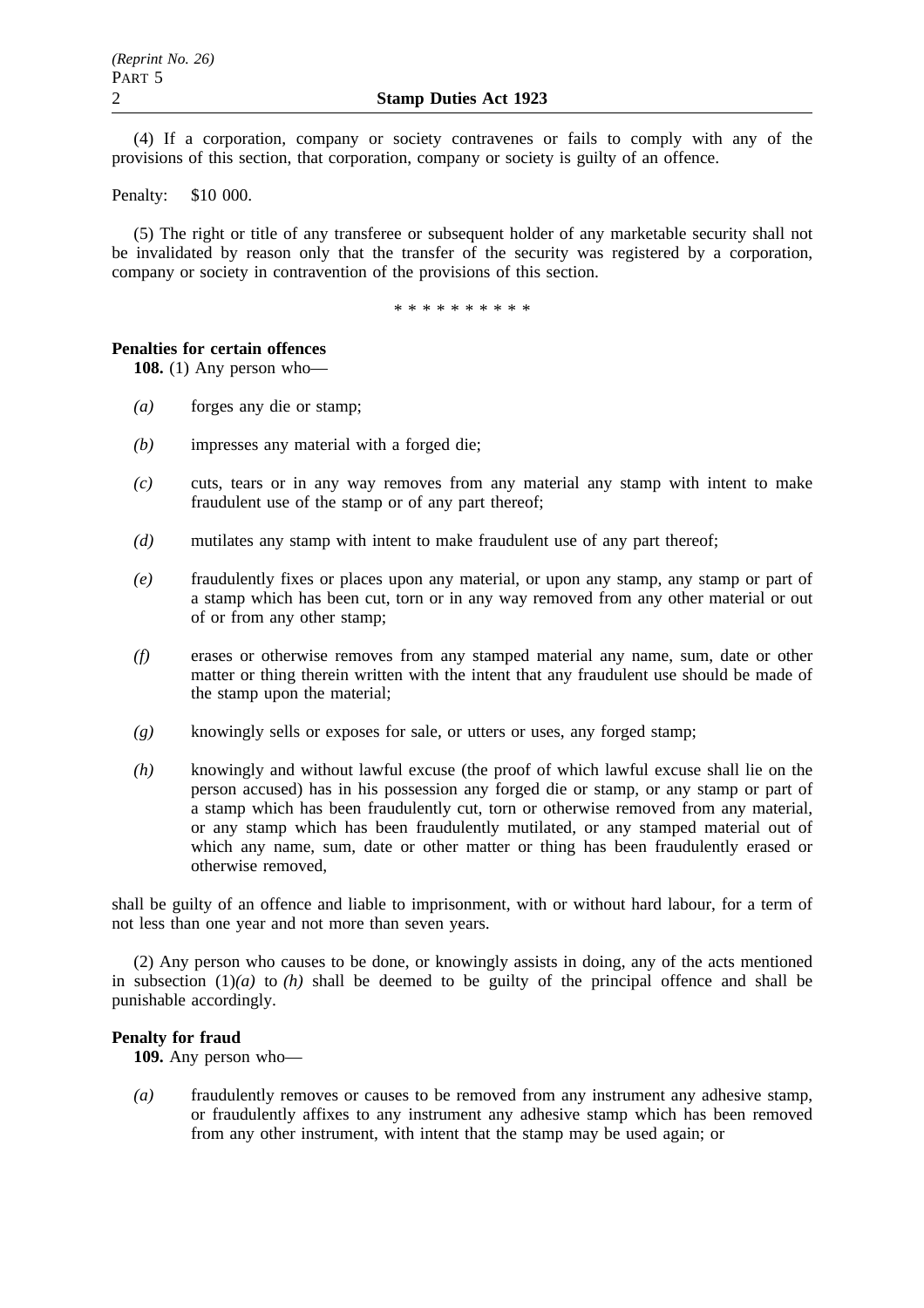- *(b)* knowingly sells, offers for sale or utters any adhesive stamp which has been removed from any instrument, or utters any instrument having thereon any adhesive stamp which to his knowledge has been so removed; or
- *(c)* practises or is concerned in any fraudulent act, contrivance or device with intent to evade any duty under this Act,

is guilty of an offence.

Penalty: \$10 000 plus an amount equal to twice the amount of any duty sought to be evaded.

\*\*\*\*\*\*\*\*\*\*

## **Remedy for misappropriation**

**111.** (1) The Supreme Court may, upon application by, or on behalf of, the Commissioner, grant a rule requiring any person who has received money payable by way of duty, or the executor or administrator of any such person, to show cause why he should not deliver to the Commissioner an account upon affidavit of any duty or sum of money received by that person, executor or administrator and why it should not be forthwith paid to the Commissioner.

(2) The Court may make absolute such a rule and enforce by attachment or otherwise the payment of any such duty or sum of money as appears to be due, together with costs.

## **Regulations**

**112.** (1) The Governor may make such regulations and may authorise such forms as may be necessary from time to time for carrying this Act into effect and may, by any such regulation, impose a penalty not exceeding \$2 000 for any breach thereof.

(2) Every such regulation and form, when published in the *Gazette*, shall have the force of law.

(3) Every such regulation shall be laid before both Houses of Parliament forthwith if Parliament is sitting and, if not, then within thirty days after the commencement of the next session.

(4) Regulations made under this section may prescribe any matters necessary or convenient to be prescribed or which are required or, expressly or by implication, authorised or permitted to be prescribed for the purposes of this Act.

- (5) Without limiting the generality of subsection (4), the regulations may—
- *(a)* be of general or limited application; and
- *(b)* require the use of forms approved by the Commissioner for documents required or authorised to be used for the purposes of this Act or the regulations; and
- *(c)* leave any other matter to be determined, varied or regulated according to the discretion of the Commissioner; and
- *(d)* make different prescriptions according to prescribed circumstances.

\*\*\*\*\*\*\*\*\*\*

## **Exemption from stamp duty**

**114.** (1) The Governor may, by proclamation, exempt any body or authority established by statute from the payment of duty under this Act.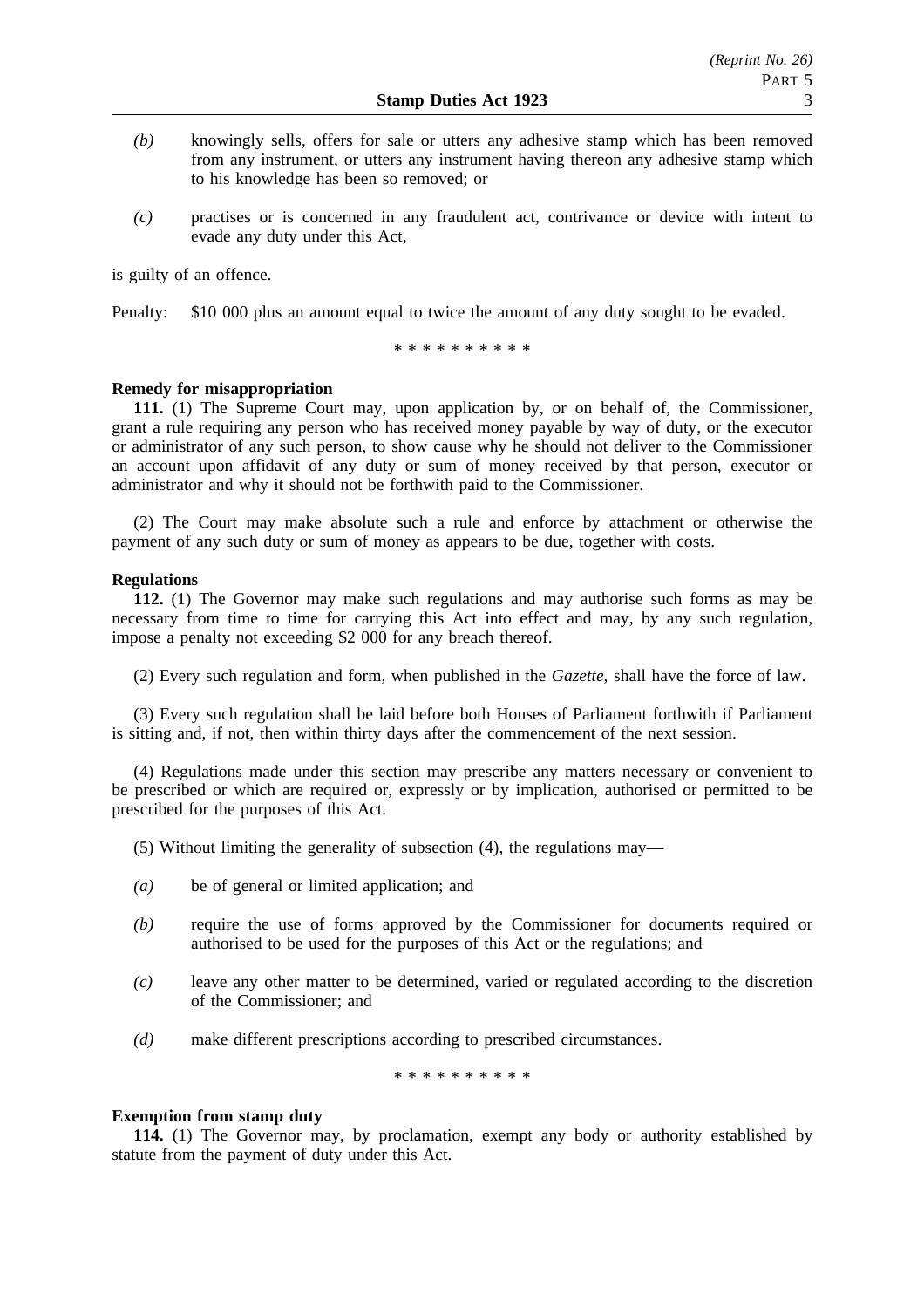(2) The Governor may, by subsequent proclamation, vary or revoke a proclamation under this section.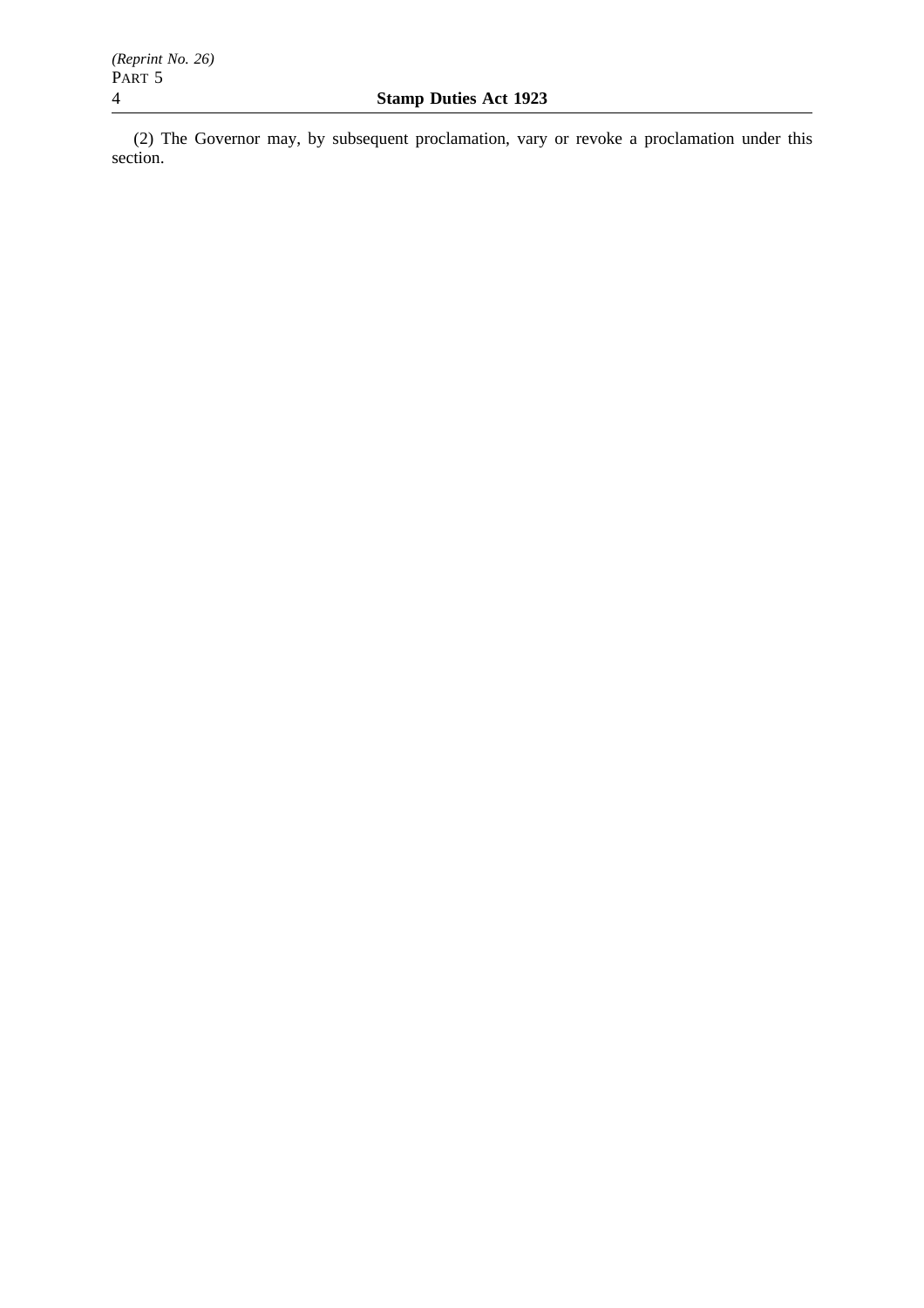#### **SCHEDULES**

## **SCHEDULE 1**

*Transitional Provisions*

### **Commencement of consequential regulations**

**1.** Regulations under this Act that are consequential on the amendments made to this Act by the *Statutes Amendment (Financial Institutions) Act 1999* or are consequential on the *Cheques and Payment Orders Amendment Act 1998* of the Commonwealth may come into operation on 1 December 1998 or on any subsequent day occurring before the regulations were made.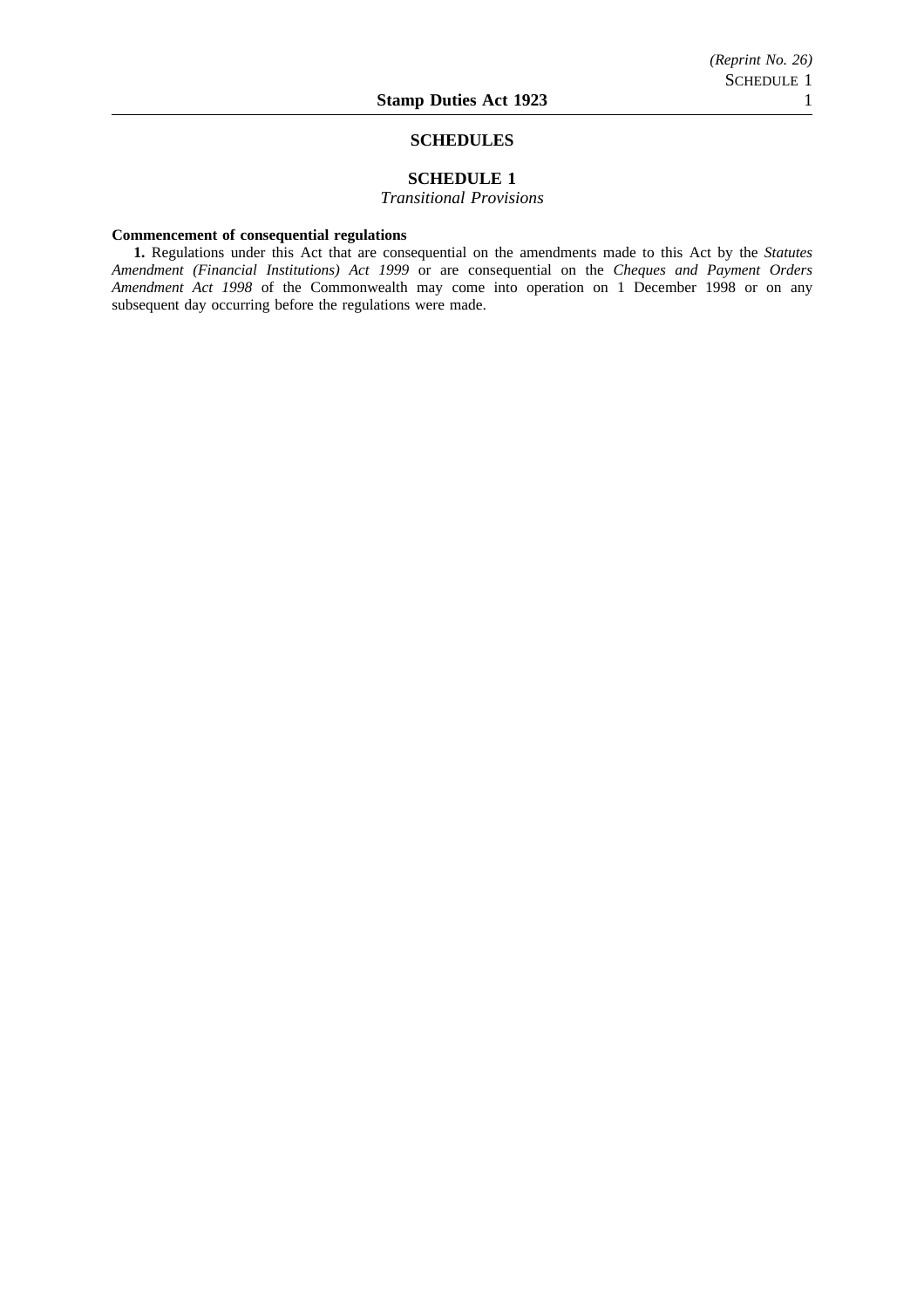### **SCHEDULE 2**

| Nature of Instrument                                                                                                                                                                                                                                                                                                                                                                                                                                                               | Amount of Duty<br>\$ |
|------------------------------------------------------------------------------------------------------------------------------------------------------------------------------------------------------------------------------------------------------------------------------------------------------------------------------------------------------------------------------------------------------------------------------------------------------------------------------------|----------------------|
| * * * * * * * * * *                                                                                                                                                                                                                                                                                                                                                                                                                                                                |                      |
| ANNUAL LICENCE APPLICATION or MONTHLY RETURN to be lodged by any<br>company, person or firm of persons, whether corporate or unincorporate, which carries<br>on or proposes to carry on in South Australia any life, personal accident, fire, fidelity,<br>guarantee, livestock, plate glass, marine or other assurance or insurance business and<br>whether the head office or principal place of business of that company, person or firm<br>is in South Australia or elsewhere— |                      |
| in the case of an annual licence application where the company, person or firm<br>$\left( a\right)$<br>has received or in any manner charged in account (whether directly or by<br>agents) premiums relating to life insurance within the period of 12 months<br>preceding the year for which the licence is to be taken out—for every \$100 or                                                                                                                                    | 1.50                 |
| (ab) in the case of a monthly return where the company, person or firm has received<br>or in any manner charged in account (whether directly or by agents) premiums<br>relating to policies of any kind (other than life insurance policies) within the<br>month preceding the month in which the return is required to be lodged—for<br>every \$100 or fractional part of \$100 of those premiums                                                                                 | 11.00                |
| Where the company, person or firm has not, prior to applying for an annual<br>(b)<br>licence, transacted any assurance or insurance business-                                                                                                                                                                                                                                                                                                                                      |                      |
| (i) if the annual licence is required for the full period of twelve months $\dots$                                                                                                                                                                                                                                                                                                                                                                                                 | 100.00               |
| if the annual licence is required for a shorter period than twelve months, a<br>(ii)                                                                                                                                                                                                                                                                                                                                                                                               | 100.00               |
| For the purposes of this item, subject to the exemptions mentioned hereunder-                                                                                                                                                                                                                                                                                                                                                                                                      |                      |

\*\*\*\*\*\*\*\*\*\*

- (2) the premiums referred to in paragraph *(a)* are net premiums and shall be counted so as to exclude any amount in respect of stamp duty on the annual licence application received or charged on or after 1 January, 1986, any commission or discount and any portion of those premiums actually paid by way of reinsurance effected in South Australia with any other such company, person or firm; and
- (2a) in the case of an application for an annual licence to be taken out for the year commencing on 1 January, 1987, or a subsequent year, the amount of any premiums refunded during the period of 12 months preceding the year for which the annual licence is to be taken out (whether those premiums were received during that preceding period or earlier) shall be deducted from the amount of the premiums referred to in paragraph *(a)*; and
- (2b) the premiums referred to in paragraph *(ab)* must be counted so as to exclude any amount in respect of stamp duty received or charged on or after 1 January 1986, and any portion of those premiums actually paid by way of reinsurance effected in South Australia with any other such company, person or firm; and
- (2c) in the case of a monthly return, there must be deducted from the amount of the premiums referred to in paragraph *(ab)* the amount of any refunds in respect of premiums (whenever received) made after the end of the month in respect of which duty was last paid under this item by the company, person or firm and before the commencement of the month in which the return is required to be lodged; and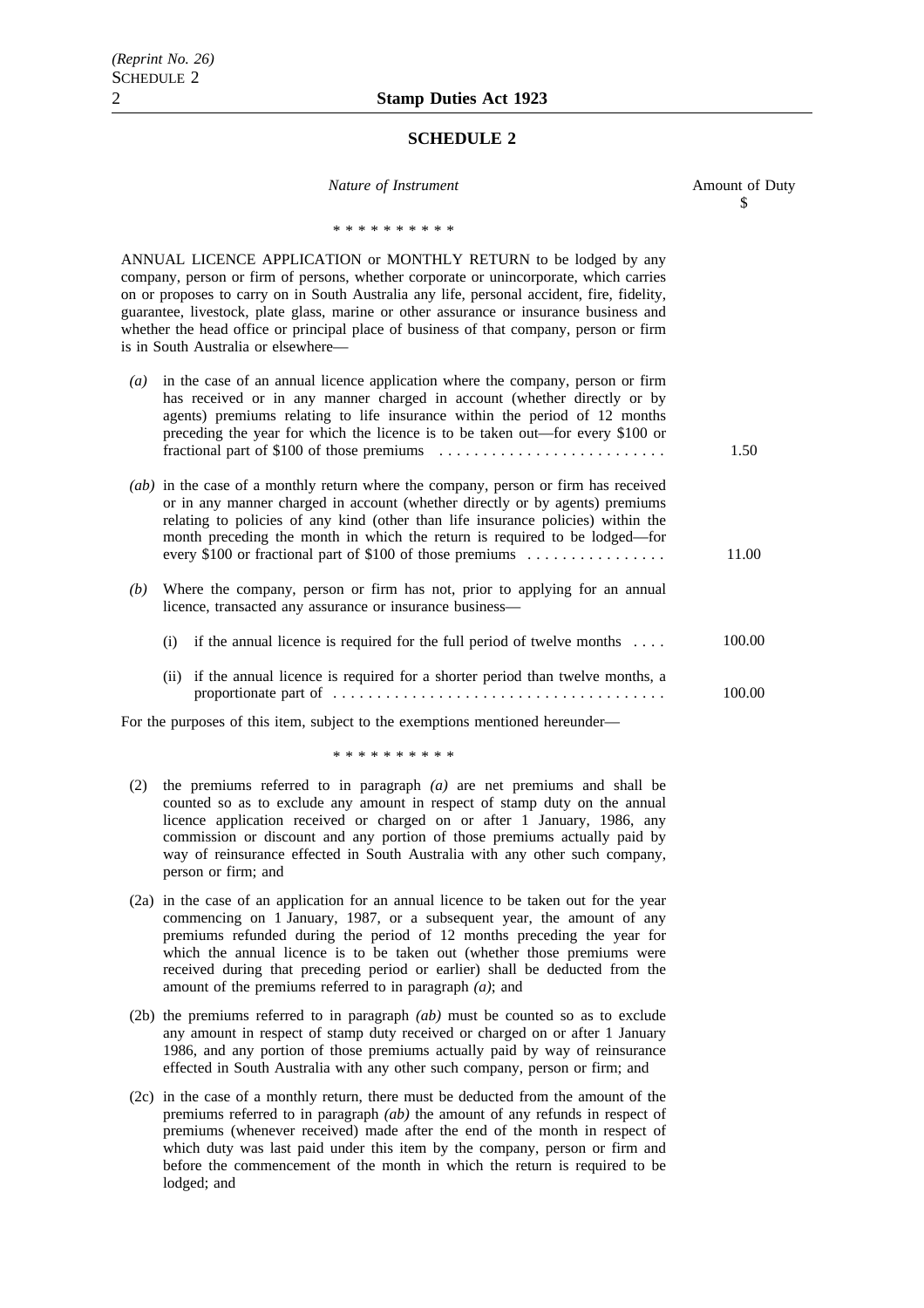- (3) no premiums received by any such company, person or firm for insurance risks outside South Australia, except life and personal accident insurance risks outside South Australia, shall be counted; and
- (3a) in the case of a life insurance policy, any amount that is paid on or after 1 January, 1986, from an account established for investment to an account established for insurance of a risk shall be deemed to be a premium received under that policy for insurance of that risk; and
- (4) the duty in respect of any one licence under paragraph *(a)* shall not in any case be less than \$100.

#### *Exemptions*—

- 1. Premiums received or charged under any private guarantee fidelity insurance scheme promoted amongst and sustained solely for the benefit of the officers and servants of any particular public department, company, person or firm and not extended, either directly or indirectly, beyond such officers and servants.
- 2. Premiums received or charged under any scheme referred to in exemption 1 promoted amongst and sustained solely for the benefit of the officers and members of any friendly society or branch thereof and not extended, either directly or indirectly, beyond such officers and members.
- 3. Any premium or portion of a premium received or charged on or after 1 January, 1986, under a life insurance policy in respect of investment and not in respect of any risk insured by the policy.
- 4. Any premium received or charged under a policy in respect of a life or personal accident insurance risk where the principal place of residence of the policy owner is in the Northern Territory and the policy is registered in a registry kept in the Northern Territory pursuant to the *Life Insurance Act 1945* of the Commonwealth.
- 5. Any premium or portion of a premium received or charged on or after the first day of January, 1985, under a policy of workers compensation insurance where the premium or portion is referable to insurance against liability to pay workers compensation in respect of workers under the age of 25 years.
- 6. Any premium or portion of a premium received or charged on or after the first day of January, 1985, under a policy of insurance by a registered medical benefits organisation within the meaning of the *National Health Act 1953* of the Commonwealth where the premium or portion is referable to insurance against medical, dental or hospital expenses.
- 7. Any premium or portion of a premium received or charged on or after 1 January, 1986, under any life insurance policy, being a policy for the payment of an annuity to the person insured.
- 8. Any premium or portion of a premium received or charged on or after 1 November, 1986, in respect of the insurance of the hull of a marine craft used primarily for commercial purposes or in respect of the insurance of goods carried by railway, road, air or sea or of the freight on such goods.

APPLICATION to Register a Motor Vehicle or APPLICATION to Transfer the Registration of a Motor Vehicle—

(A) *Component payable in respect of Registration*

Where the value of the motor vehicle (not being a commercial motor vehicle or a trailer)—

*(a)* does not exceed \$1 000—for every \$100 or fractional part of \$100 of that value .......................................... 1.00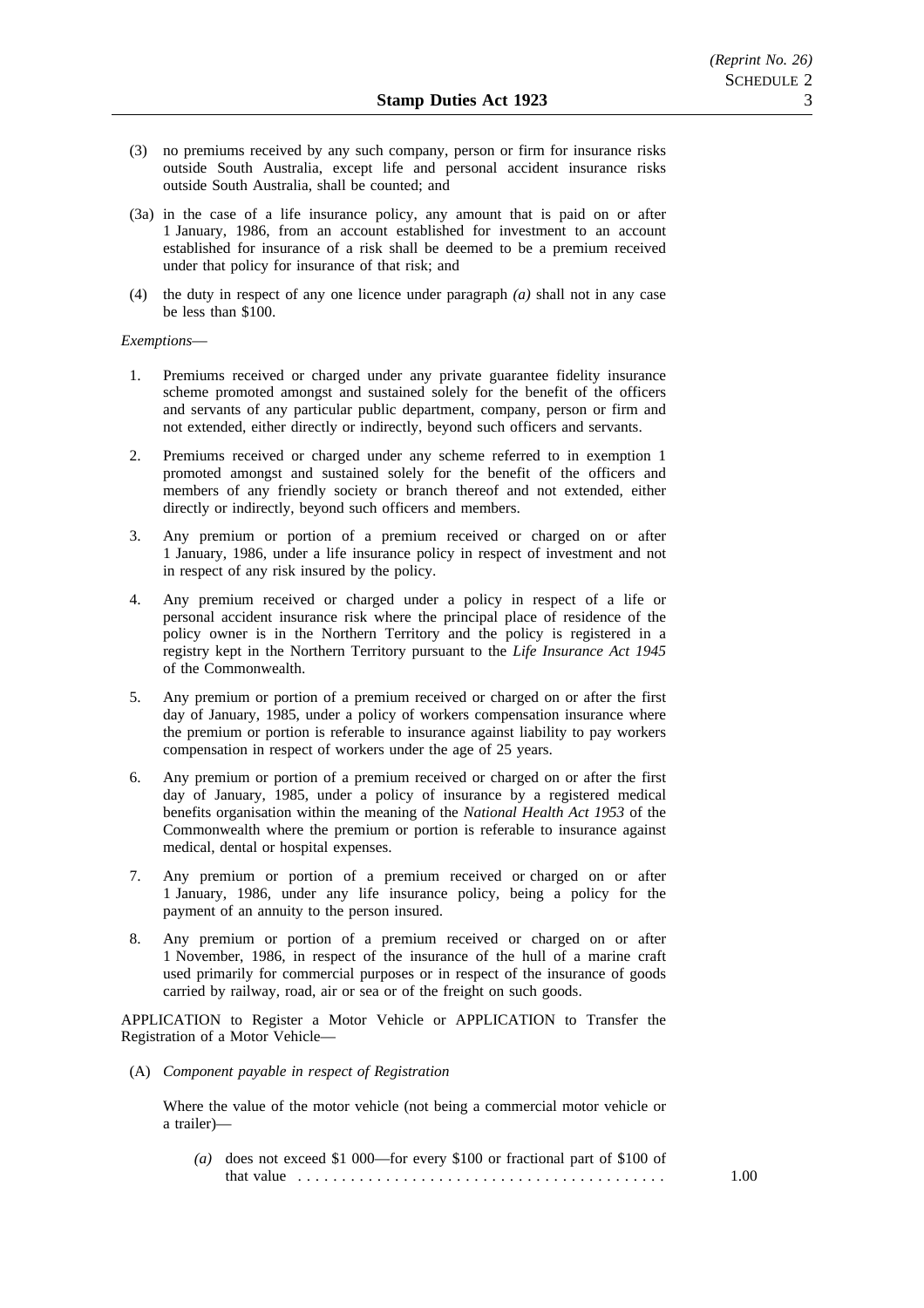|                                                                                          | (b) exceeds \$1 000, but does not exceed \$2 000 $\ldots$                                                                                                                        | $$10.00$ plus $$2.00$<br>for every \$100 or<br>fractional part of<br>\$100 of the excess<br>over \$1 000<br>of<br>that value |  |
|------------------------------------------------------------------------------------------|----------------------------------------------------------------------------------------------------------------------------------------------------------------------------------|------------------------------------------------------------------------------------------------------------------------------|--|
|                                                                                          | (c) exceeds \$2 000, but does not exceed \$3 000 $\ldots$                                                                                                                        | \$30.00 plus \$3.00<br>for every \$100 or<br>fractional part of<br>\$100 of the excess<br>over \$2 000<br>of<br>that value   |  |
|                                                                                          |                                                                                                                                                                                  | \$60.00 plus \$4.00<br>for every \$100 or<br>fractional part of<br>\$100 of the excess<br>over \$3 000<br>of<br>that value   |  |
| Where the value of the motor vehicle (being a commercial motor vehicle or a<br>trailer)— |                                                                                                                                                                                  |                                                                                                                              |  |
|                                                                                          |                                                                                                                                                                                  |                                                                                                                              |  |
|                                                                                          | $(d)$ does not exceed \$1 000—for every \$100 or fractional part of \$100 of<br>that value $\ldots \ldots \ldots \ldots \ldots \ldots \ldots \ldots \ldots \ldots \ldots \ldots$ | 1.00                                                                                                                         |  |
|                                                                                          | (e) exceeds \$1 000, but does not exceed \$2 000 $\dots \dots \dots \dots \dots$                                                                                                 | $$10.00$ plus $$2.00$<br>for every \$100 or<br>fractional part of<br>\$100 of the excess<br>over \$1 000<br>of<br>that value |  |

The duty on an application by a person beneficially entitled under the will or on the intestacy of a deceased person to the motor vehicle to which the application relates shall, irrespective of the value of the motor vehicle, be \$4, but in any other case the duty in respect of any one application shall not be less than \$5.

# *Exemptions from payment of this component*—

1. Any application to register a motor vehicle made by a person who carries on the business of selling motor vehicles if the application is made by that person for the purpose of selling the motor vehicle to which the application relates to another person in the ordinary course of that business or for the purpose of demonstrating such motor vehicle to prospective purchasers thereof and such motor vehicle has not been previously registered (whether in this State or elsewhere in the Commonwealth).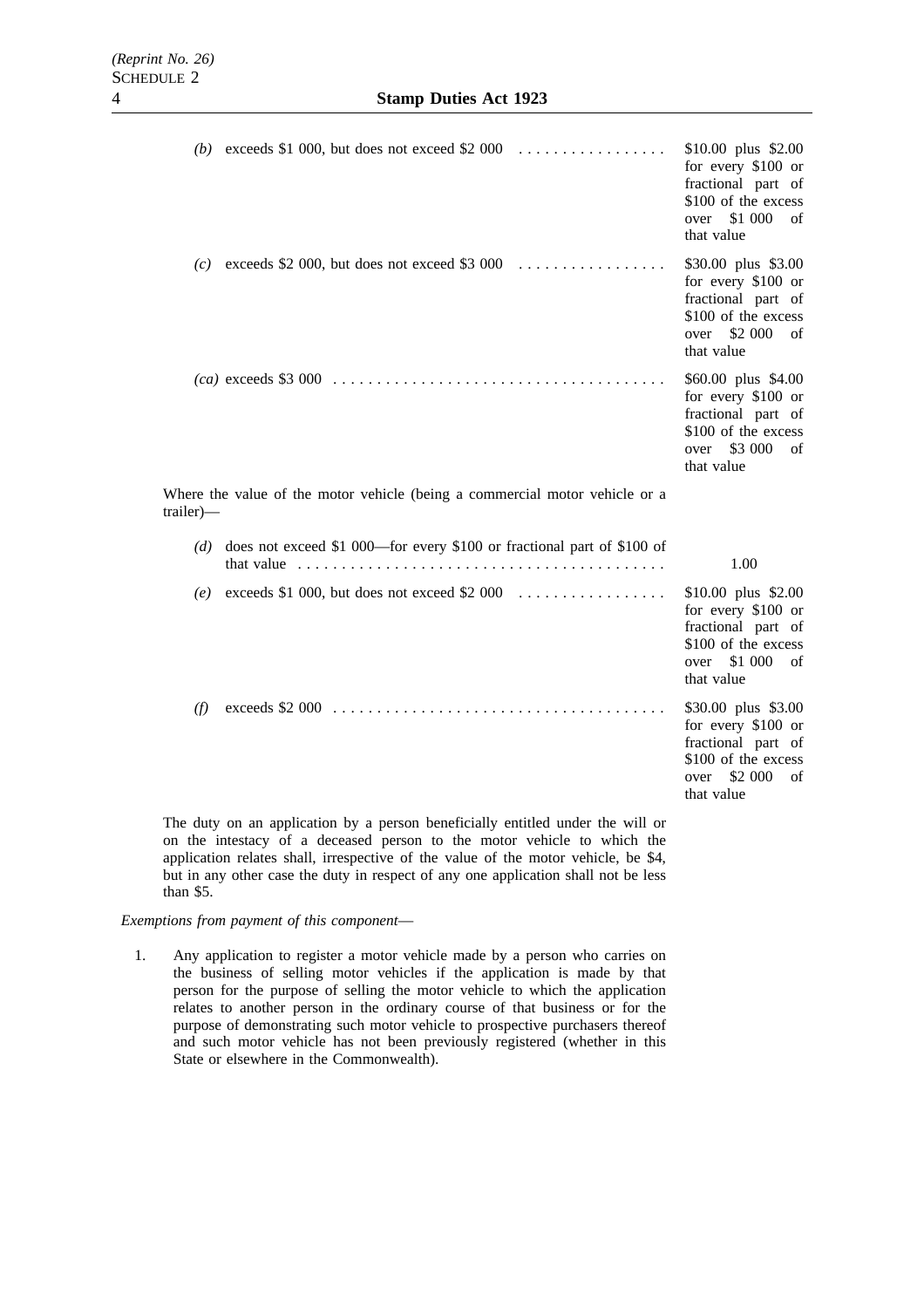- 2. Any application to register a motor vehicle that has been previously registered (whether in this State or elsewhere in Australia) or any application to transfer the registration of a motor vehicle that has been previously registered (whether in this State or elsewhere in Australia) to a dealer if the application is being made by that dealer for the purpose of the resale by him to another person of the motor vehicle to which the application relates and the resale is in the ordinary course of the business of the dealer.
- 3. Any application to register a motor vehicle or to transfer the registration of a motor vehicle made by a person or body who or which is entitled to registration, without fee, of the vehicle to which the application relates.
- 4. Any application to register or to transfer the registration of a trailer that is not a heavy vehicle.
- 5. Any application to register a motor vehicle or to transfer the registration of a motor vehicle made by the Crown or by any statutory body or authority which holds its assets for and on account of the Crown or by any person on behalf of the Crown or of any such body or authority.
- 5A. Any application to register a motor vehicle or to transfer the registration of a motor vehicle made under the scheme established for the registration of motor vehicles used for or in connection with Government or Government sponsored services and known as "the Continuous Government Registration Scheme".
- 6. Any application to register a motor vehicle or to transfer the registration of a motor vehicle to the extent that *ad valorem* stamp duty has already been paid on another instrument by which or by virtue of which the property in the motor vehicle was legally or equitably transferred to, or vested in, the applicant.
- 7. Any application to register or to transfer the registration of a motor vehicle made by an executor or administrator of, or by any person administering the estate of, a deceased person if the application is made only for the purpose of the transfer of the motor vehicle to a person beneficially entitled thereto or for the purpose of the sale of the motor vehicle in the course of winding up the estate.
- 8. Any application to transfer the registration of a motor vehicle made by an owner who has repossessed that motor vehicle pursuant to a hire-purchase agreement or made by an owner in pursuance of the return of the motor vehicle to that owner by the hirer voluntarily where the vehicle is the subject of a hire-purchase agreement or upon the termination of a hiring agreement (not being a hire-purchase agreement).
- 9. Any application to register or to transfer the registration of a motor vehicle in which seating for not less than twelve adult passengers is provided and which is to be used solely or predominantly for the carriage of passengers for hire or reward.
- 10. Any application to register a motor vehicle in, or to transfer the registration of a motor vehicle to, the name of a council as defined in the *Local Government Act 1934* or a controlling authority as defined in Part 13 of that Act.
- 10A. Any application to register a motor vehicle where the vehicle is to be conditionally registered under section 25 of the *Motor Vehicles Act 1959* and the application is of a class declared by regulation under that Act to be exempt from stamp duty.

\*\*\*\*\*\*\*\*\*\*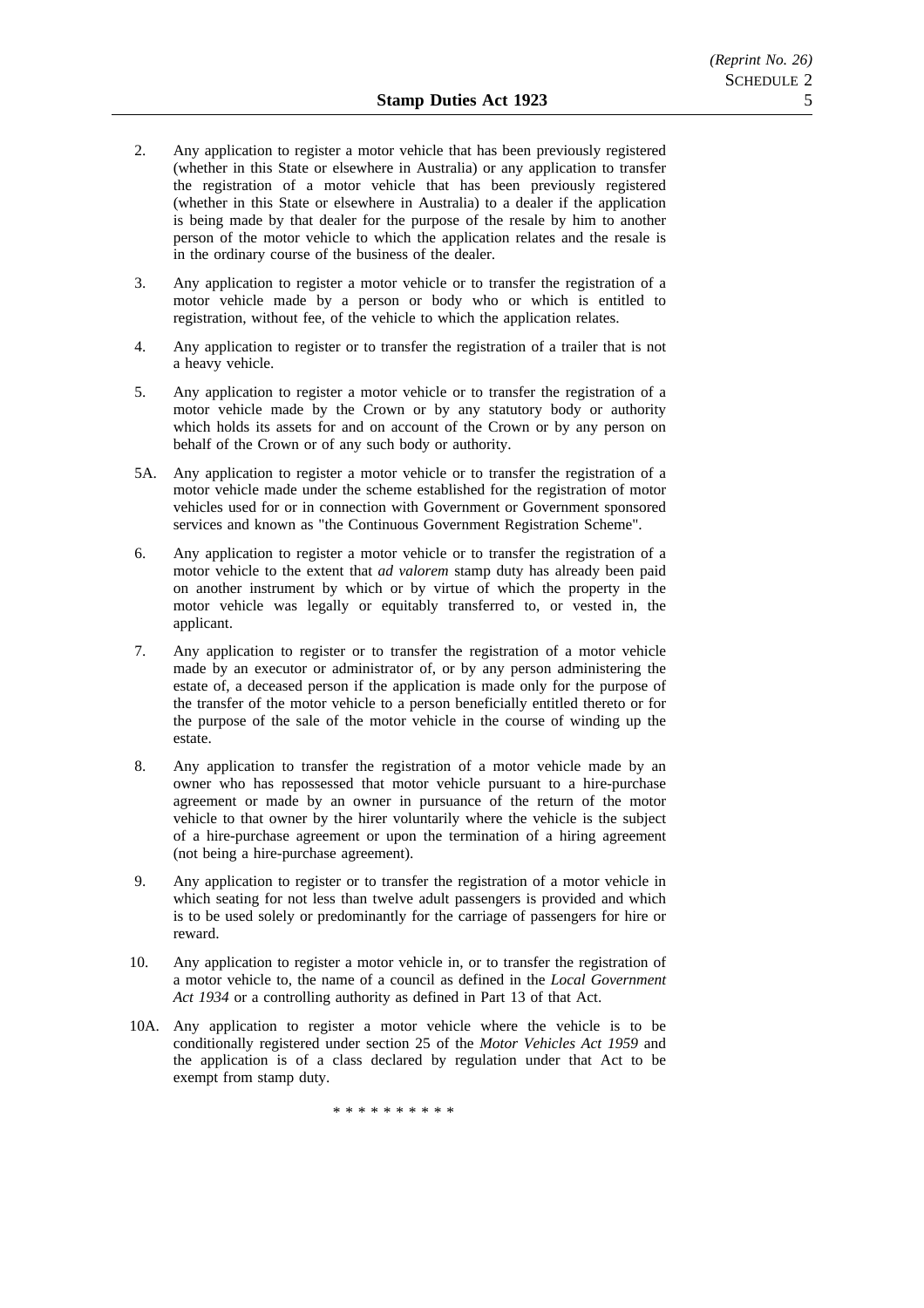11. Any application to register a motor vehicle in, or to transfer the registration of a motor vehicle to, the name of a person entitled under section 38 of the *Motor Vehicles Act 1959* to have that motor vehicle registered at a reduced registration fee.

\*\*\*\*\*\*\*\*\*\*

- 12. Any application to register a motor vehicle in, or to transfer the registration of a motor vehicle to, the name of a person who satisfies the Registrar of Motor Vehicles—
	- *(a)* that he is licensed under the law of another State or Territory of the Commonwealth to carry on the business of buying, selling or exchanging second-hand or used motor vehicles; and
	- *(b)* that the application is being made by that person for the purpose of the resale by him to another person of the motor vehicle to which the application relates; and
	- *(c)* that such resale is in the ordinary course of the business of that person.
- 13. Any application to register a motor vehicle in, or to transfer the registration of a motor vehicle to, the name of a person who satisfies the Registrar of Motor Vehicles—
	- *(a)* that he is the owner of the motor vehicle; and
	- *(b)* that, in consequence of the loss by him of the use of one or both of his legs, he is permanently unable to use public transport; and
	- *(c)* that the motor vehicle will be wholly or mainly used for transporting himself; and
	- *(d)* that he is not enjoying the benefit of this exemption in respect of any other motor vehicle currently owned by him.
- 14. Any application to register a motor vehicle in, or to transfer the registration of a motor vehicle to, the name of a person who satisfies the Registrar of Motor Vehicles—
	- *(a)* that the motor vehicle is the subject of a hire-purchase agreement; and
	- *(b)* that he is a person to whom the hirer's rights under the agreement have passed by assignment,

but, if *ad valorem* stamp duty has already been paid in respect of the assignment of such rights on the instrument by which, or by virtue of which, such rights were assigned, this exemption shall apply only to the extent of the amount of such duty so paid.

- 15. Any application to register a motor vehicle where—
	- *(a)* immediately before the date on which the application is made, the motor vehicle was registered in the name of the applicant (and not in the name of any other person) under the law of this State; or

\*\*\*\*\*\*\*\*\*\*

- *(b)* the applicant satisfies the Registrar of Motor Vehicles that, immediately before the date on which the application is made—
	- (i) the motor vehicle was registered in the name of the applicant (and not in the name of any other person) under the law of another State or a Territory of the Commonwealth; and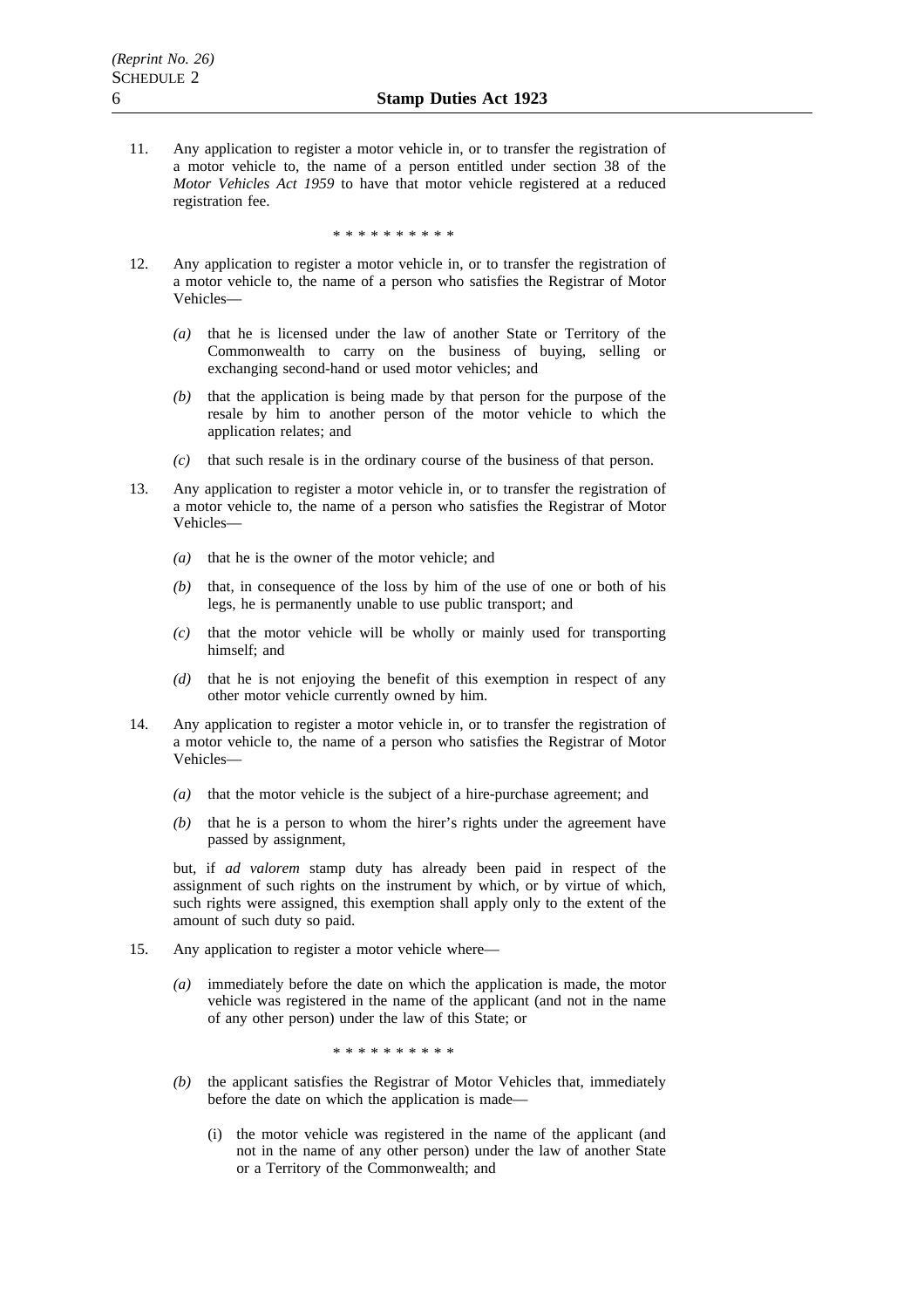- (ii) the applicant—
	- (A) was a resident of that State or Territory; or
	- (B) carried on a business in that State or Territory.
- 16. Any application to register a motor vehicle in, or to transfer the registration of a motor vehicle into, the name of the East Torrens County Board of Health constituted under the *Health Act 1935*.
- 17. Any application to transfer the registration of a motor vehicle made by a mortgagee—
	- *(a)* who has, in accordance with the *Consumer Transactions Act 1972*, taken possession of the motor vehicle in pursuance of a consumer mortgage; or
	- *(b)* to whom the motor vehicle has been voluntarily returned by the mortgagor in pursuance of the *Consumer Transactions Act 1972*.
- 18. Any application to register or to transfer the registration of a tractor or item of farm machinery owned by a primary producer.
- (B) *Component payable in respect of a Policy of Insurance*

Where the application is for registration of the vehicle for a period of—

| (a) less than 12 months (for each 3 months or part of each 3 months in | 15.00 |
|------------------------------------------------------------------------|-------|
|                                                                        | 60.00 |

*Exemptions from payment of this component*—

- 1. Policy of insurance where the application for registration is made by a person or body who or which is entitled to registration of the motor vehicle to which the application relates without fee.
- 2. Policy of insurance where the application is for registration of a trailer that is not a heavy vehicle.
- 3. Policy of insurance where the application for registration is made by the Crown or by any statutory body or authority which holds its assets for and on account of the Crown or by any person on behalf of the Crown or of any such body or authority.
- 3A. Policy of insurance where the motor vehicle is or is to be registered under the scheme established for the registration of motor vehicles used for or in connection with Government or Government sponsored services and known as "the Continuous Government Registration Scheme".
- 4. Policy of insurance where the application is for registration of a motor vehicle in which seating for not less than twelve adult passengers if provided and which is used solely or predominantly for the carriage of passengers for hire or reward.
- 5. Policy of insurance where the application for registration is made by a council as defined in the *Local Government Act 1934* or a controlling authority as defined in Part 13 of that Act.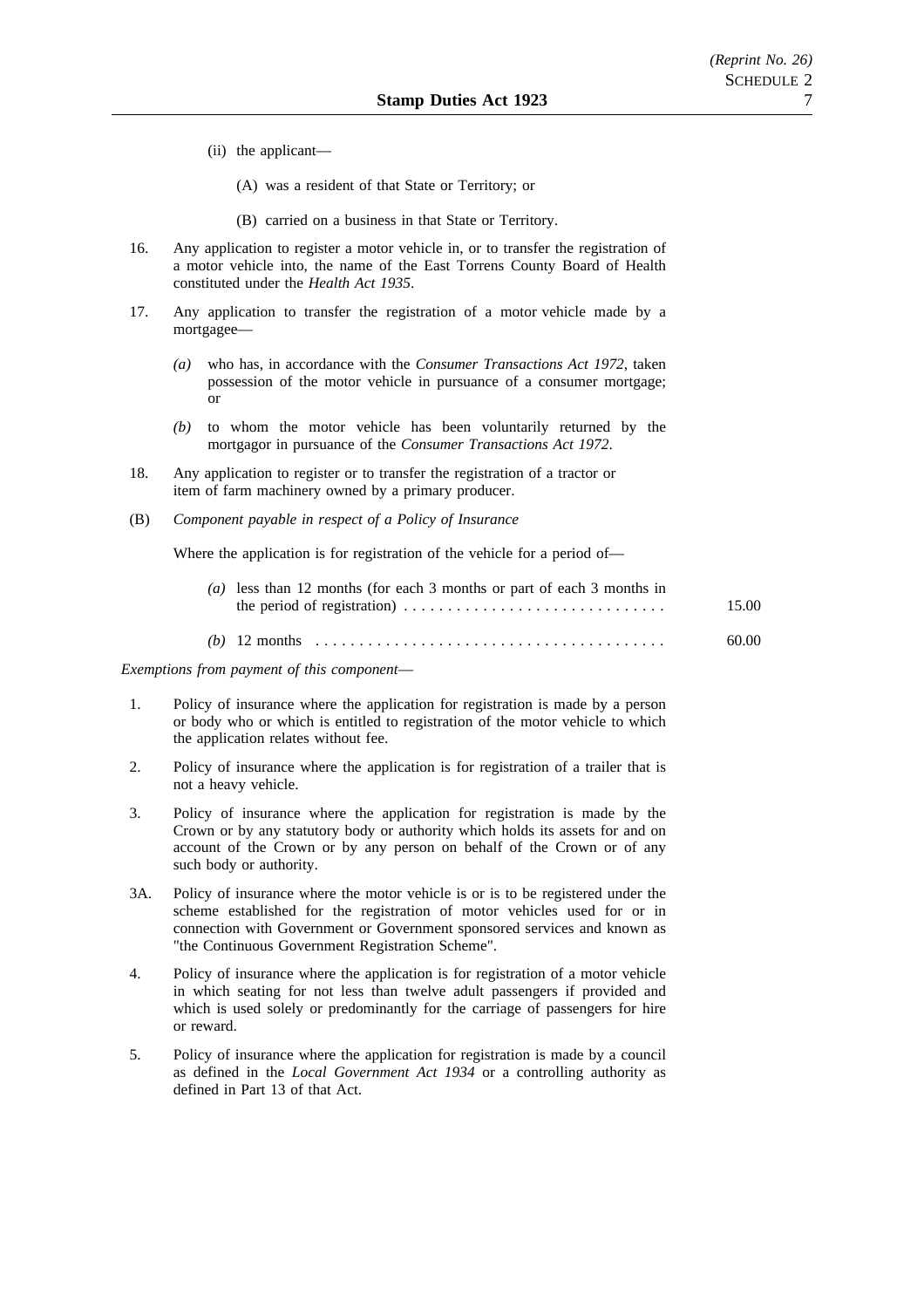5A. Policy of insurance where the motor vehicle is to be conditionally registered under section 25 of the *Motor Vehicles Act 1959* and the application for registration is of a class declared by regulation under that Act to be exempt from stamp duty.

\*\*\*\*\*\*\*\*\*\*

6. Policy of insurance where the application for registration is made by a person entitled under section 38 of the *Motor Vehicles Act 1959* to have the motor vehicle in respect of which the application is made registered at a reduced fee.

\*\*\*\*\*\*\*\*\*\*

- 7. Policy of insurance where the application for registration is made by a person who satisfies the Registrar of Motor Vehicles—
	- *(a)* that he is the owner of the motor vehicle; and
	- *(b)* that, in consequence of the loss by him of the use of one or both of his legs, he is permanently unable to use public transport; and
	- *(c)* that the motor vehicle will be wholly or mainly used for transporting himself; and
	- *(d)* that he is not enjoying the benefit of this exemption in respect of any other motor vehicle currently owned by him.
- 8. Policy of insurance where the application for registration is made by a person who satisfies the Registrar of Motor Vehicles—
	- *(a)* that he is the owner of the motor vehicle;
	- *(b)* that he is entitled as the holder of—
		- (i) a State concession card issued by the Department of Community Welfare; or
		- (ii) a pensioner entitlement card issued under any Act or law of the Commonwealth,

to travel on public transport in this State at reduced fares.

\*\*\*\*\*\*\*\*\*\*

CONVEYANCE or TRANSFER on sale of any property (not otherwise charged), including contract or agreement for sale—

- *(a)* In the case of the sale of any stock or marketable security (where no return lodged with the Commissioner under section 90D or furnished under section 90G relates to the sale)—
	- (i) if the stock or marketable security is listed on the Australian Stock Exchange—for every \$100 and any fractional part of \$100 of the value of the stock or marketable security ........................... 0.30
	- (ii) if the stock or marketable security is not listed on the Australian Stock Exchange—for every \$100 and any fractional part of \$100 of the value of the stock or marketable security ........................... 0.60

\*\*\*\*\*\*\*\*\*\*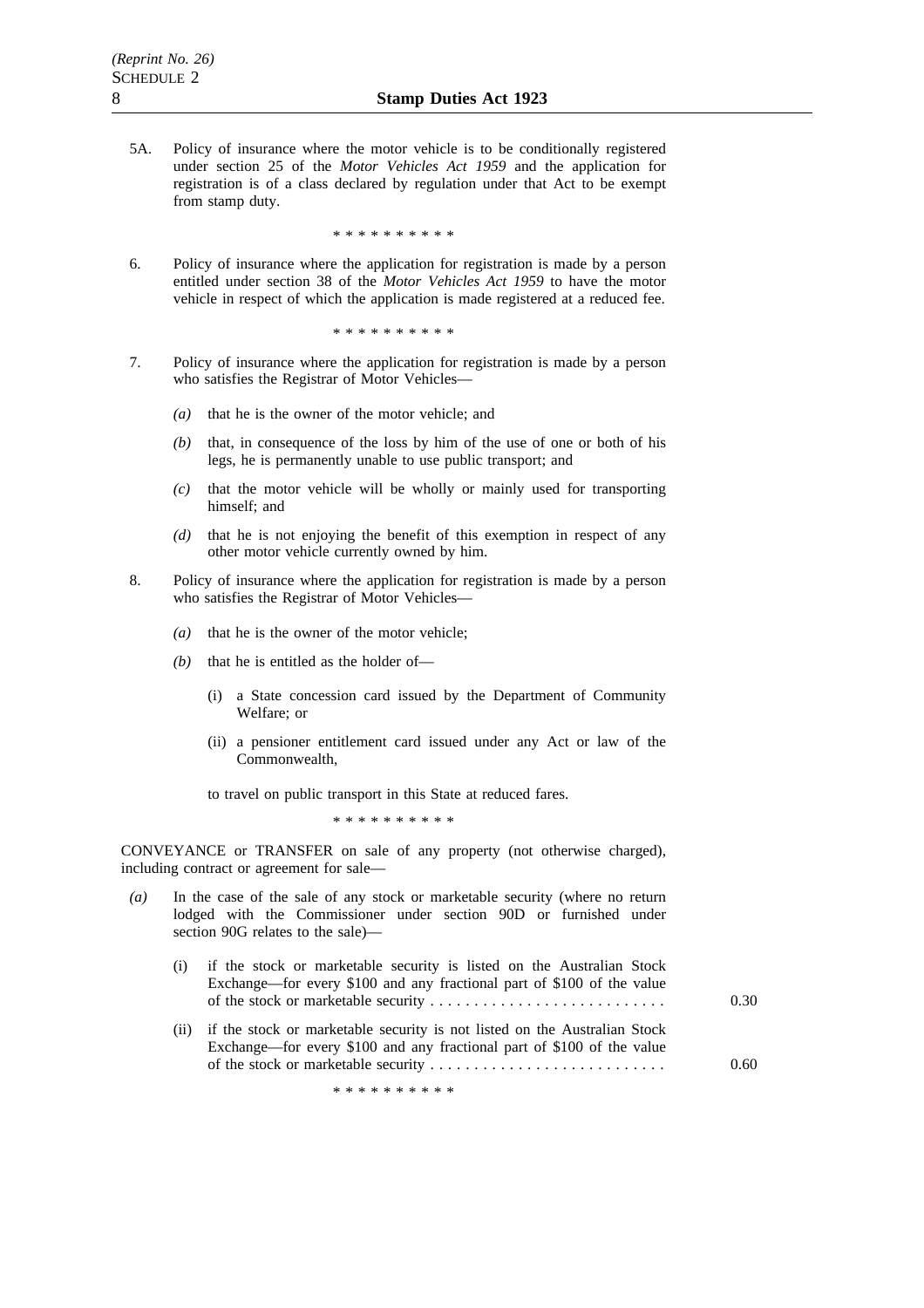*(b)* In any other case (not being a conveyance or transfer on sale of any stock or marketable security)—

Where the value of the property conveyed—

| Does not exceed \$12 000—for every \$100 or fractional part of \$100 of<br>the value | 1.00                                                                                                                                          |
|--------------------------------------------------------------------------------------|-----------------------------------------------------------------------------------------------------------------------------------------------|
| Exceeds \$12 000 but does not exceed \$30 000                                        | \$120 plus \$2.00<br>for every \$100 or<br>fractional part of<br>\$100 of the excess<br>over \$12 000 of<br>that value                        |
| Exceeds \$30 000 but does not exceed \$50 000                                        | \$480 plus \$3.00<br>for every \$100 or<br>fractional part of<br>\$100 of the excess<br>over \$30 000 of<br>that value                        |
| Exceeds \$50 000 but does not exceed \$100 000                                       | \$1 080 plus \$3.50<br>for every \$100 or<br>fractional part of<br>\$100 of the excess<br>over \$50 000 of<br>that value                      |
| Exceeds $$100,000$ but does not exceed $$500,000$                                    | \$2 830 plus \$4.00<br>for every \$100 or<br>fractional part of<br>\$100 of the excess<br>over \$100 000 of<br>that value                     |
| Exceeds \$500 000 but does not exceed \$1 000 000                                    | \$18 830 plus<br>$$4.50$ for<br>every<br>\$100 or fractional<br>part of \$100 of the<br>excess over<br>\$500 000 of that<br>value             |
|                                                                                      | \$41 330<br>plus<br>$$5.00$ for<br>every<br>\$100 or fractional<br>part of \$100 of the<br>exccess<br>o v e r<br>\$1,000,000 of that<br>value |

## *Exemption*—

- 1. Conveyance or transfer of a mortgage or an interest in a mortgage (including such a conveyance or transfer under which a chose in action consisting of the debt secured by that mortgage or part of that debt is also conveyed or transferred).
- 2. Conveyance or transfer of any debenture, debenture stock, bond, note or other security of a government or of any municipal or other corporation, company or society (whether constituting a charge on the assets of the government, or of the municipal or other corporation, company or society or not).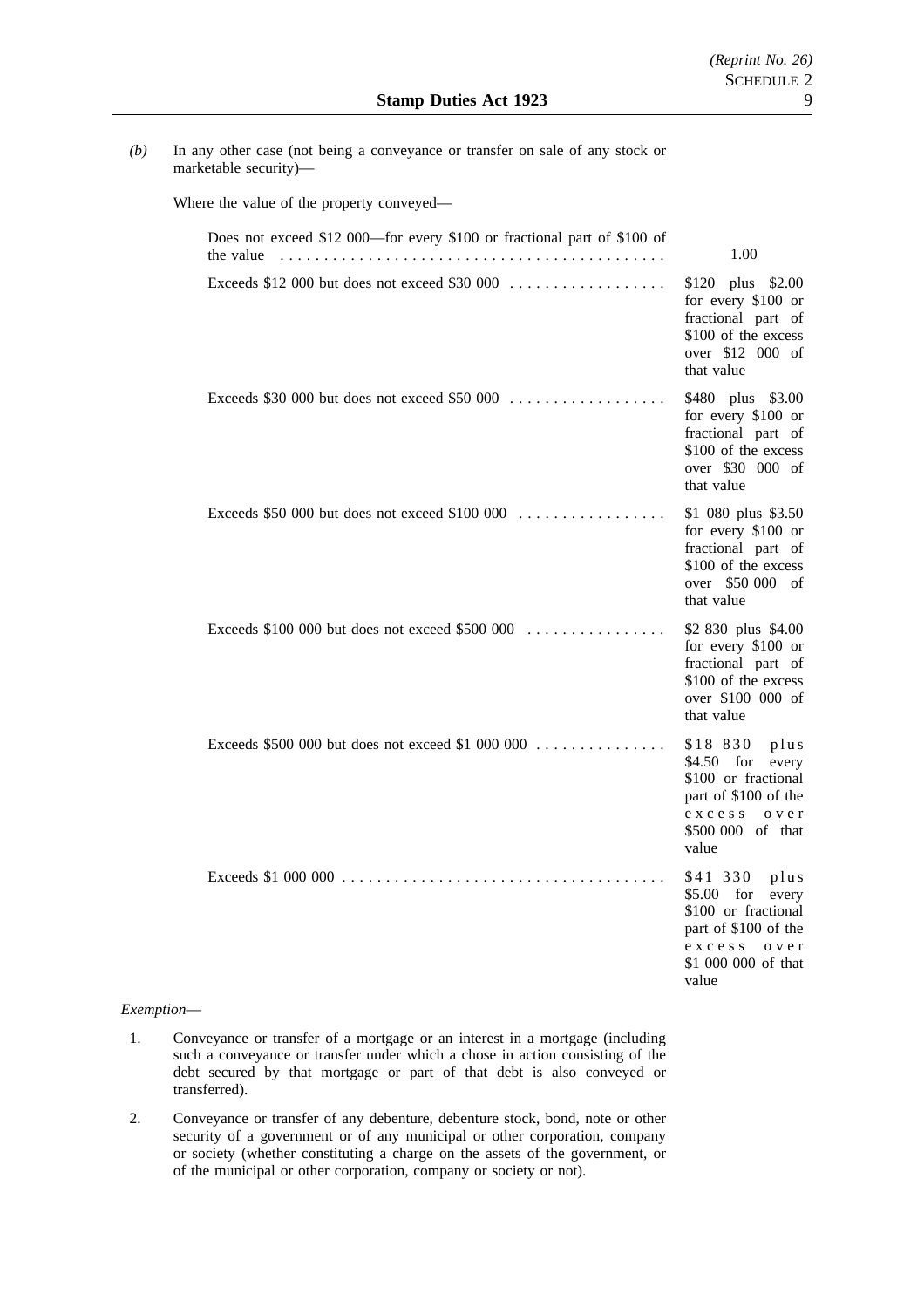- 3. Conveyance or transfer of a marketable security to or by a person who is a trustee under section 90G.
- 4. In the case of an amalgamation under the *Industrial and Employee Relations Act 1994* any conveyance or transfer of property by an amalgamating association to the association formed by the amalgamation.
- 5. In the case of an amalgamation under Part IX of the *Industrial Relations Act 1988* of the Commonwealth, any conveyance or transfer of property to an amalgamated organisation from a de-registered organisation.

\*\*\*\*\*\*\*\*\*\*

CONVEYANCE operating as a voluntary disposition *inter vivos* of any property (including a statement under Part 4)—

*(a)* In the case of an SCH-regulated transfer of a marketable security to which Division 3 of Part 3A applies— For every \$100 and any fractional part of \$100 of the value of the marketable security ................................................. 0.30 *(aa)* in the case of the disposition of any stock or marketable security (excluding the transfer of a marketable security referred to in paragraph *(a)*) where no return furnished under section 90G relates to the sale— (i) if the stock or marketable security is listed on the Australian Stock Exchange—for every \$100 and any fractional part of \$100 of the value of the stock or marketable security  $\dots \dots \dots \dots \dots \dots \dots \dots \dots$ (ii) if the stock or marketable security is not listed on the Australian Stock Exchange—for every \$100 and any fractional part of \$100 of the value of the stock or marketable security .......................... 0.30 0.60 *(b)* In any other case— Where the value of the property conveyed— Does not exceed \$12 000—for every \$100 or fractional part of \$100 of the value  $\ldots \ldots \ldots \ldots \ldots \ldots \ldots \ldots \ldots \ldots \ldots \ldots$ Exceeds \$12 000 but does not exceed \$30 000 .................. \$120 plus \$2.00 for every \$100 or fractional part of \$100 of the excess over \$12 000 of that value Exceeds \$30 000 but does not exceed \$50 000 .................. \$480 plus \$3.00 for every \$100 or fractional part of \$100 of the excess over \$30 000 of that value Exceeds \$50 000 but does not exceed \$100 000 . . . . . . . . . . . . . . . . . \$1 080 plus \$3.50 for every \$100 or fractional part of \$100 of the excess over \$50 000 of that value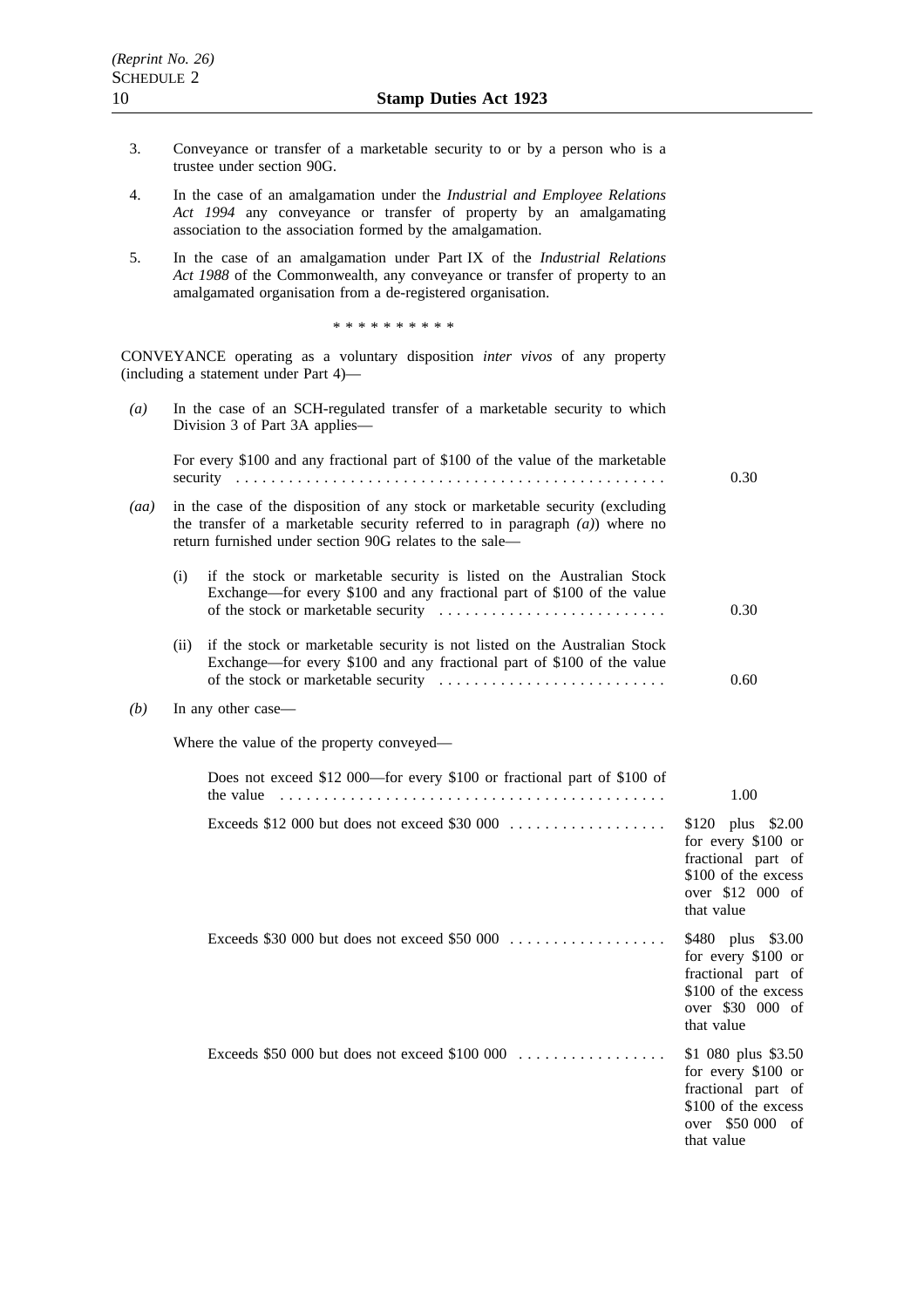| Exceeds \$100 000 but does not exceed \$500 000                                         | \$2 830 plus \$4.00<br>for every \$100 or<br>fractional part of<br>\$100 of the excess<br>over \$100 000 of<br>that value            |
|-----------------------------------------------------------------------------------------|--------------------------------------------------------------------------------------------------------------------------------------|
| Exceeds $$500,000$ but does not exceed \$1,000,000                                      | \$18 830 plus<br>$$4.50$ for<br>every<br>\$100 or fractional<br>part of \$100 of the<br>excces<br>over<br>\$500 000 of that<br>value |
|                                                                                         | \$41 330 plus<br>\$5.00 for every<br>\$100 or fractional<br>part of \$100 of the<br>excess over<br>\$1 000 000 of that<br>value      |
| <i>Exemption—</i>                                                                       |                                                                                                                                      |
| Conveyance operating as a voluntary disposition <i>inter vivos</i> by an employer<br>1. |                                                                                                                                      |

- of any property for the purpose of providing individual personal benefits, pensions or retiring allowances for his employees.
- 2. Conveyance or transfer of a mortgage or an interest in a mortgage (including such a conveyance or transfer under which a chose in action consisting of the debt secured by that mortgage or part of that debt is also conveyed or transferred).
- 3. Conveyance or transfer of a marketable security to or by a person who is a trustee under section 90G.
- 4. In the case of an amalgamation under the *Industrial and Employee Relations Act 1994* any conveyance or transfer of property by an amalgamating association to the association formed by the amalgamation.
- 5. In the case of an amalgamation under Part IX of the *Industrial Relations Act 1988* of the Commonwealth, any conveyance or transfer of property to an amalgamated organisation from a de-registered organisation.

CONVEYANCE for the partition or division of any property, being a conveyance of the kind referred to in section 71B(4), where the consideration for equality does not exceed \$200 or where there is no consideration for equality .................. 10.00 CONVEYANCE for effectuating the appointment of a new trustee or the retirement of a trustee, not being a conveyance operating as a voluntary disposition *inter vivos* ... \*\*\*\*\*\*\*\*\*\* 10.00 CONVEYANCE of any other kind not before charged ...................... 10.00 DEED or transfer of any kind not otherwise specified in this schedule ........... \*\*\*\*\*\*\*\*\*\* 10.00 INSTRUMENT of discharge or partial discharge of a mortgage or charge over land or

an interest in land which duty may be denoted by an adhesive stamp  $\ldots$ ......... 10.00

\*\*\*\*\*\*\*\*\*\*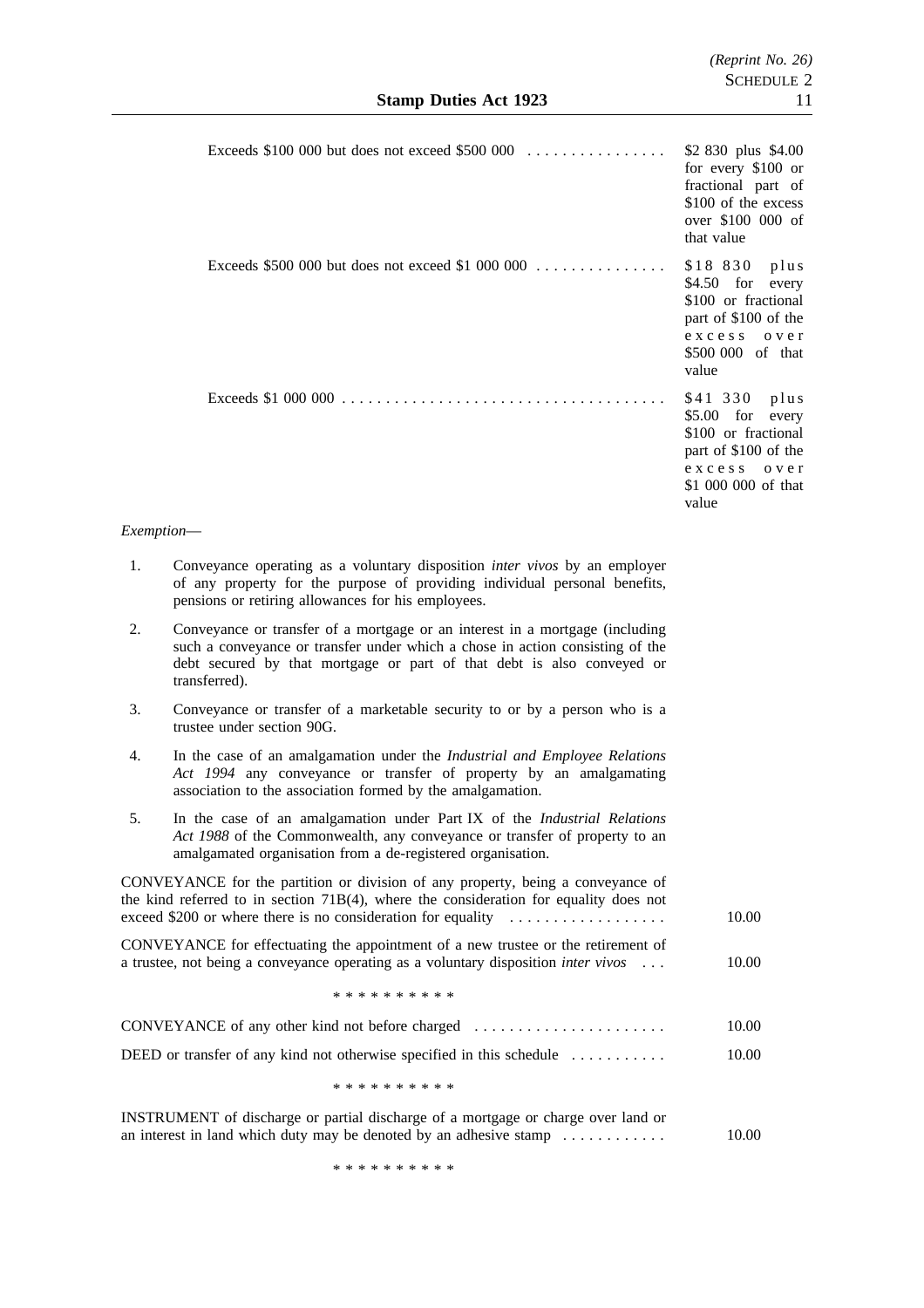LEASE or AGREEMENT FOR a LEASE or any other document for the tenancy or occupancy of land or a tenement—

| $\left(a\right)$ | In the case of a lease made by way of an extension of an existing lease<br>where—                                                                         |       |
|------------------|-----------------------------------------------------------------------------------------------------------------------------------------------------------|-------|
|                  | the term of the extension is a period not exceeding one day; and<br>(i)                                                                                   |       |
|                  | the sole purpose of the extension is to vary a covenant (other than a<br>(i)<br>covenant specifying the rent payable) contained in the existing lease,    |       |
|                  |                                                                                                                                                           | 10.00 |
| (b)              | In the case of a lease made subsequently to and in conformity with a duly                                                                                 | 0.50  |
| (c)              | In any other case—                                                                                                                                        |       |
|                  | For every \$100 or fractional part of \$100 of one years rent calculated at the<br>rate of rent per annum or, if an average rate of rent per annum can be | 1.00  |
| Note—            |                                                                                                                                                           |       |

Under section 75 the rate or average rate of rent per annum used as a basis for calculating duty may be—

- *(a)* the actual or estimated rate of rent charged; or
- *(b)* if the consideration payable by the lessee cannot be ascertained or estimated or would result in a lower duty being payable—the current market rent.

#### *Exemptions—*

- 1. Lease or agreement for a lease, or any written document for the tenancy or occupancy of land or a tenement, for a term not exceeding one year, where the rent reserved does not exceed the rate of \$52 per annum.
- 2. Lease or agreement for a lease of residential premises that are or are to be occupied by the lessee or prospective lessee as a place of residence.

\*\*\*\*\*\*\*\*\*\*

MORTGAGE, BOND, DEBENTURE, COVENANT or WARRANT OF ATTORNEY to confess and enter up judgment—

- *(a)* subject to paragraphs *(b)* and *(c)*, the rate of duty is—
	- (i) if the secured liability does not exceed \$4 000—\$10.00;
	- (ii) if the secured liability exceeds \$4 000 but does not exceed \$10 000—\$10.00 plus \$0.25 for every \$100 or fractional part of \$100 over \$4 000;
	- (iii) if the secured liability exceeds \$10 000—\$25.00 plus \$0.35 for every \$100 or fractional part of \$100 over \$10 000,

(but any amount representing the premium on an insurance policy over property subject to the security is to be excluded);

*(b)* if a mortgage is a mortgage of an existing mortgage over land used or to be used solely as the site of a residential building, the duty is \$10.00;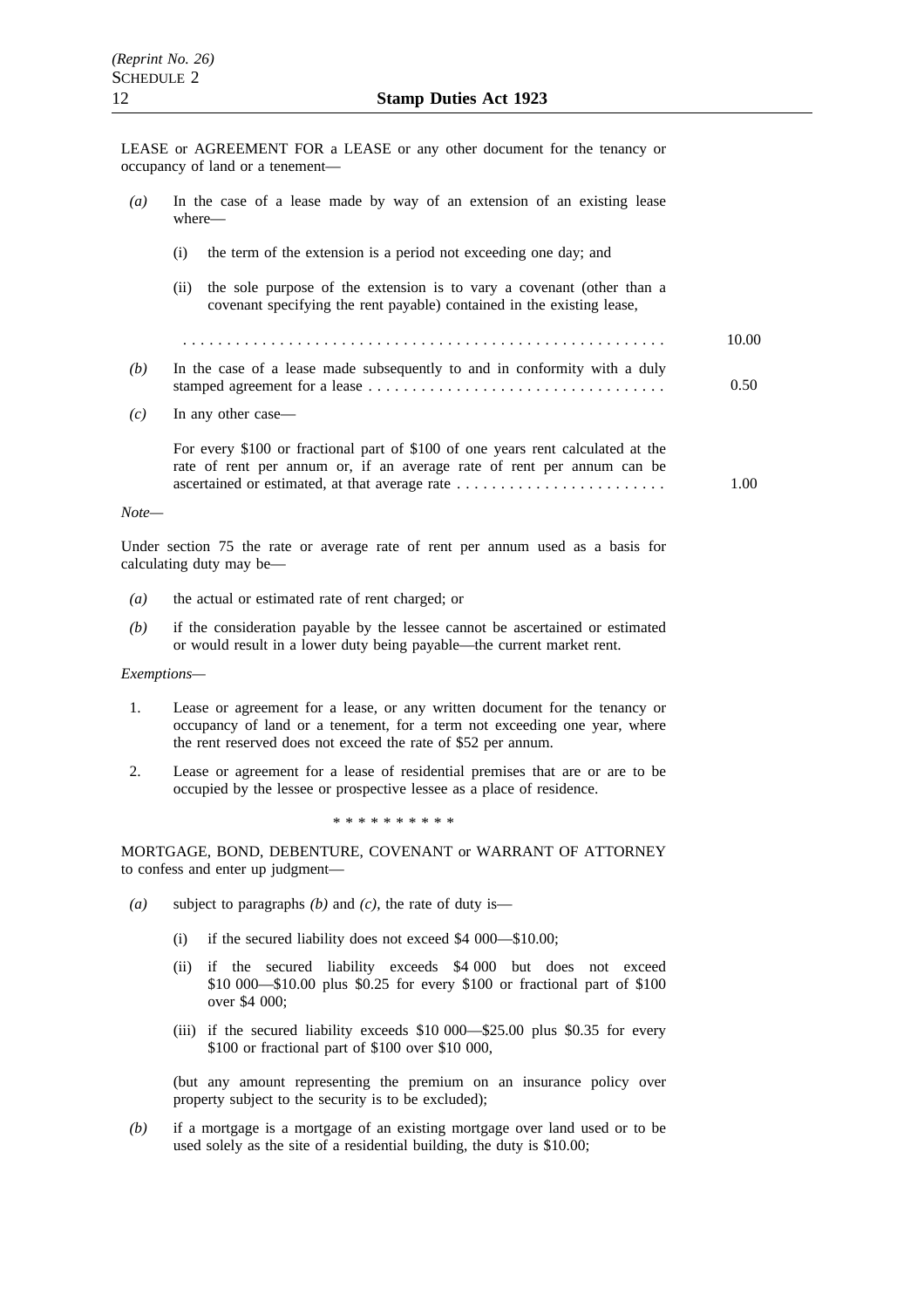*(c)* a bond, debenture, or covenant securing a contingent liability is liable to *ad valorem* duty based on the amount presently secured at the time of stamping if the Commissioner is satisfied of the genuineness of the contingency.

### *Exemptions*—

- 1. Every collateral or auxiliary or additional or substituted security, or security by way of further assurance for the above-mentioned purpose, where the principal or primary security is chargeable with duty as a mortgage, bond, debenture, covenant or warrant of attorney to confess and enter up judgment and is duly stamped as such.
- 2. Every mortgage, bond, debenture or covenant securing the payment or repayment of an amount not exceeding four hundred dollars.
- 3. A deed of cross guarantee entered into between a company and its subsidiaries in pursuance of a class order under section 341 of the *Corporations Act 2001* of the Commonwealth or a mortgage, bond, debenture or covenant securing a liability under such a deed of cross guarantee.
- 4. Charge over property imposed by order made under section 8(1) of the *Enforcement of Judgments Act 1991.*

\*\*\*\*\*\*\*\*\*\*

RETURN lodged with the Commissioner by a company, person or firm of persons under section 42AA—

There shall be paid by the person lodging the return a duty at such rate per centum of the amount of the premiums paid or payable in respect of each class of assurance or insurance to which the return relates as would have been payable if the assurance or insurance had been effected under a policy issued in this State.

RETURN lodged with the Commissioner by a financial institution under section 44—

Duty is payable on each cheque form or cheque to which the return relates as follows:

For every cheque form or cheque ............................... 0.10

#### *Exemptions*—

- 1. A cheque form issued by a financial institution in respect of an account held with the financial institution—
	- *(a)* outside of South Australia; or
	- *(b)* by a part of the Public Service; or
	- *(c)* by or on behalf of a body established for a charitable, educational, benevolent, religious, sporting, community or philanthropic purpose; or
	- *(d)* by a friendly society or by or on behalf of a community or publicly subsidised hospital.
- 2. A cheque drawn (whether before or after the commencement of this provision) against an account held with a financial institution outside of South Australia.
- 3. A cheque drawn by any financial institution in South Australia upon any other financial institution in South Australia, not payable to bearer or to order and used solely for the purpose of settling or clearing any account between such financial institutions.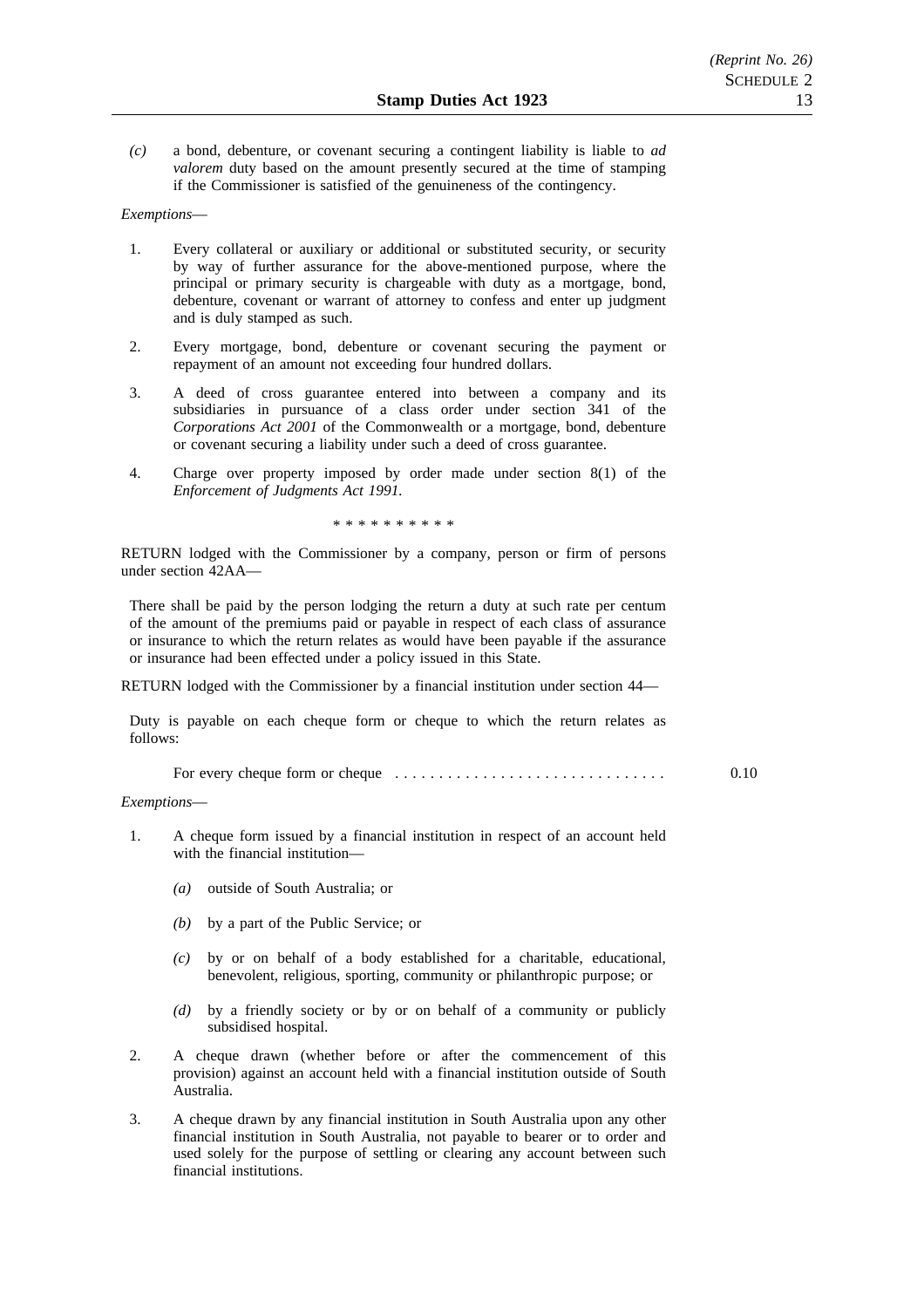### RETURN lodged with the Commissioner by a dealer pursuant to section 90D—

Duty is payable on each sale and each purchase of marketable securities to which the return relates as follows:

For every \$100 and any fractional part of \$100 of the consideration for each sale or purchase ........................................... 0.15

### *Exemptions*—

- 1. Any sale of marketable securities to which the return relates, which sale was made by a broker on his own account or behalf, where the marketable securities concerned were purchased by him on, or within 10 clear days (not including any day on which the Stock Exchange of which he is a member is closed) of, the day of the sale.
- 2. Any purchase of marketable securities to which the return relates, which purchase was made by a broker on his own account or behalf, where the marketable securities concerned were sold by him on, or within 10 clear days (not including any day on which the Stock Exchange of which he is a member is closed) of, the day of the purchase.

RETURN under section 90G—

Duty is payable in respect of each relevant transaction as follows:

| For every \$100 and any fractional part of \$100 of the value of the marketable |      |
|---------------------------------------------------------------------------------|------|
|                                                                                 | 0.30 |

\*\*\*\*\*\*\*\*\*\*

#### GENERAL EXEMPTIONS FROM ALL STAMP DUTIES

- 1. Wills, testamentary instruments and letters of administration and any instrument acknowledging, evidencing or recording any such instrument.
- 1A. Agreement or memorandum of agreement made on or after 1 September 1992, not under seal, and not otherwise specifically charged with duty.
- 2. Certificates of title issued from the Lands Titles Office.
- 3. Customs bonds.
- 4. Administration bonds.
- 5. Bonds to the Crown.
- 6. Conveyances of bills, bonds, debentures or other securities issued by a public statutory body constituted under a law of the Commonwealth or of this or any other State or of any Territory of the Commonwealth, not being a prescribed statutory body or a statutory body of a prescribed class.
- 7. Bond on appointment of a special bailiff.
- 8. Memorandum of association, articles of association and rules and regulations of any incorporated company, association or society.
- 9. Marriage settlements.
- 10. Mortgage bonds guaranteed by the Government of South Australia.
- 11. Articles or indentures of apprenticeship and assignments of articles or indentures of apprenticeship.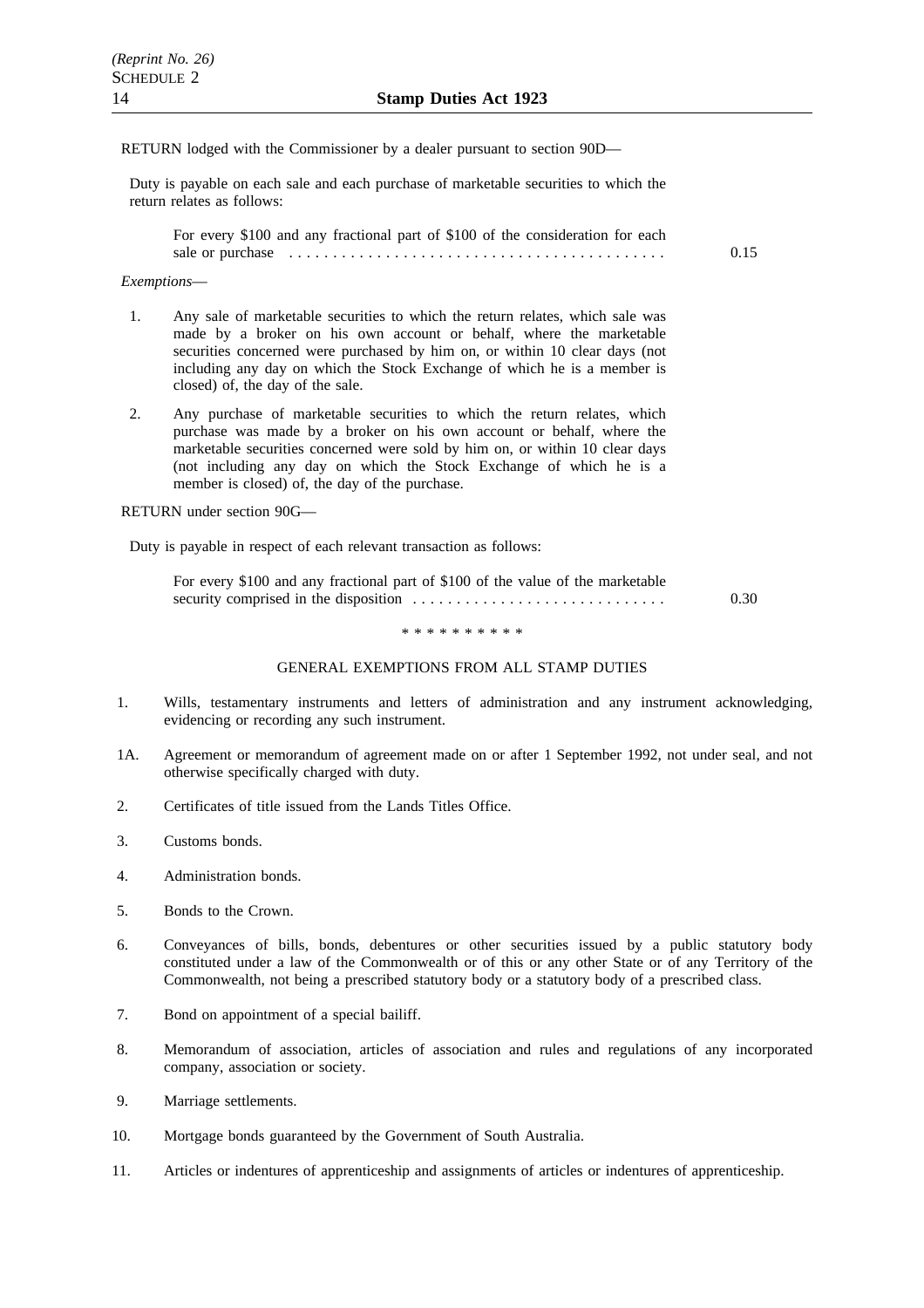- 12. Leases to the Crown and to any person on behalf of the Crown.
- 13. A power of attorney (or any other instrument in the nature of a power of attorney).
- 13A. Grant of land from the Crown.
- 13B. Conveyance, whether on sale or otherwise, to the Crown or to any person on behalf of the Crown (not being a surrender to the Crown, or any such person, of a lease or other interest in land in order that the Crown may grant to a person other than the surrenderor a lease of, or other interest in, the same land or any part thereof).
- 13C. Acquisition by a municipal or district council of land for the purposes of providing a public park, being an acquisition enabled or assisted by an advance under the *Public Parks Act 1943*.
- 14. Conveyance on sale of any goods, wares, merchandise, horses, cattle, sheep or other movable chattels when the value does not exceed \$40.

\*\*\*\*\*\*\*\*\*\*

- 15. Any transfer of any fire, personal accident, fidelity, guarantee, livestock, plate glass or marine insurance or assurance policy.
- 16. Any cemetery leases.

\*\*\*\*\*\*\*\*\*\*

- 18. Bills, bonds, inscribed stock, debentures, deposit receipts and other securities issued by the Government of the State, and coupons or interest warrants issued in connection with any such bills, bonds, stock, debentures, deposit receipts or other securities, and any transfer of, or document relating to, the purchase or sale of any such bills, bonds, stock, debentures, deposit receipts or other securities.
- 19. Conveyance or transfer of a marketable security by the personal representative of a deceased person to another person entitled under the will of the deceased person, or on intestacy, to have the marketable security conveyed or transferred to him or her.
- 20. Conveyance or transfer of a marketable security if the conveyance or transfer is made for the purpose of effectuating the appointment of a new trustee or the retirement of a trustee and all duty chargeable on any instrument for the appointment of the new trustee or the retirement of the trustee, as the case may be, has been duly paid.
- 20A. Conveyance or transfer of property if the Commissioner is satisfied that—
	- *(a)* the conveyance or transfer is made as a consequence of the conversion of an undertaking (for which a deed had been lodged under Division 5 of Part 7.12 of the *Corporations Law* as in force before the commencement of the *Managed Investments Act 1998* of the Commonwealth) to a managed investment scheme registered under Chapter 5C of the *Corporations Act 2001* of the Commonwealth; and
	- *(b)* the members have, after the conveyance or transfer, the same beneficial interests in the scheme property as they had prior to the conveyance or transfer.
- 21. Conveyance or transfer of a marketable security if the conveyance of transfer is made in pursuance of any deed of settlement or deed of gift and all duty chargeable on the deed of settlement or deed of gift, as the case may be, has been duly paid.
- 22. Conveyance or transfer of American Depositary Shares or of American Depositary Receipts that relate to American Depositary Shares, that causes or results in a change in the beneficial ownership of an estate or interest in marketable securities of a South Australian registered company within the meaning of section 90A (not being a CUFS).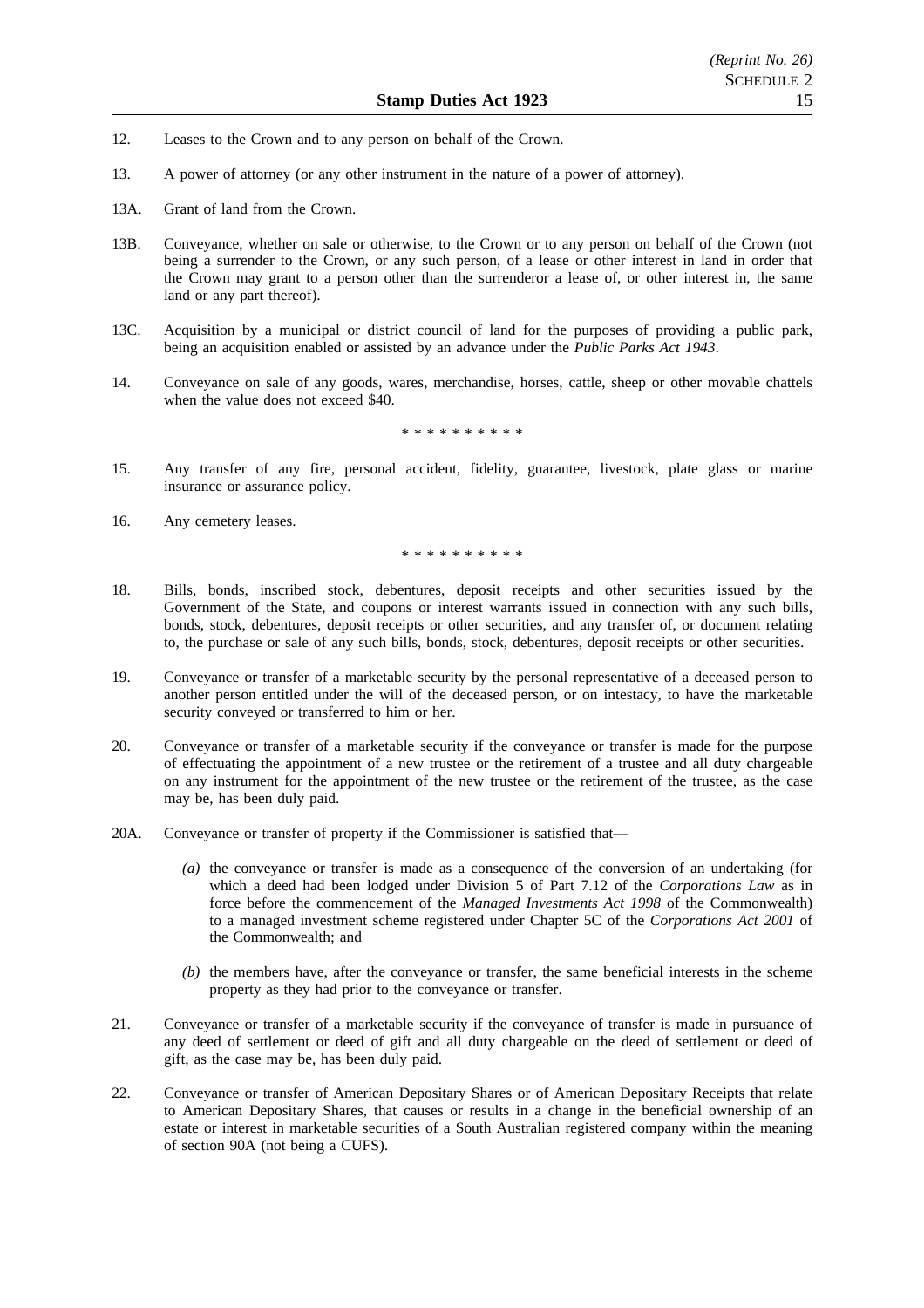- 23. Any conveyance, transfer or mortgage to which a prescribed person is a party and which is executed or entered into in connection with the purchase or gift of any land on which the prescribed person resides or intends to reside shall be exempt from stamp duty on so much of the amount on which the duty is chargeable as does not exceed two thousand four hundred dollars, but a conveyance, transfer or mortgage shall not be exempt under this paragraph unless the Commissioner is satisfied by such evidence as he requires—
	- *(a)* that the purchase or gift is made for the purpose of enabling the prescribed person to become the owner, or lessee from the Crown, of a dwelling house in which he resides or intends to reside;
	- *(b)* that a conveyance, transfer or mortgage to which the prescribed person was a party and which was executed or entered into in connection with any other purchase or gift of land on which the prescribed person resided or intended to reside has not previously been exempt from stamp duty pursuant to this paragraph or any enactment relating to advances for homes.

In this paragraph—

### "**prescribed person**" means—

- *(a)* a person who, during any war in which the Commonwealth is or was engaged, has served as a member of a naval, military or air force of the Commonwealth or of the United Kingdom or of any part of Her Majesty's dominions, whether or not he is still so serving at the time when he claims exemption under this paragraph;
- *(b)* a person who, during any such war, was employed in seagoing service on a ship registered in any territory under the dominion of Her Majesty the Queen, whether or not he is still so employed at the time when he claims exemption under this paragraph;
- *(c)* a person who has been on active service in the Korean war as a member of a naval, military or air force of the Commonwealth or of the United Kingdom or of any other part of Her Majesty's dominions, whether or not he is still on such service at the time when he claims exemption under this paragraph.

The expression "**Korean war**" in this paragraph means the war in Korea which commenced on the twenty-fifth day of June, 1950. For the purposes of this paragraph that war shall be deemed to end on the day on which a proclamation is issued by the Governor declaring that the Korean war has ceased;

- *(d)* a person who has been on active service as a member of a naval, military or air force of the Commonwealth or of the United Kingdom or of any other part of Her Majesty's dominions operating for the suppression of unlawful violence in Malaya, whether or not he is still on such service at the time when he claims exemption under this paragraph;
- *(d1)* a person who (whether before or after the commencement of the *Stamp Duties Act Amendment Act 1965*) has been on active service as a member of a naval, military or air force of the Commonwealth or of the United Kingdom or of any other part of Her Majesty's dominions in any area outside Australia or in any naval, military or air force operation that is proclaimed to be an area or (as the case may be) a naval, military or air force operation for the purposes of this paragraph, whether or not he is still on such service at the time when he claims exemption under this paragraph;
- *(e)* the widow of any deceased person who during his lifetime served or was employed as mentioned in paragraph *(a)*, *(b)*, *(c)*, *(d)* or *(d1)*;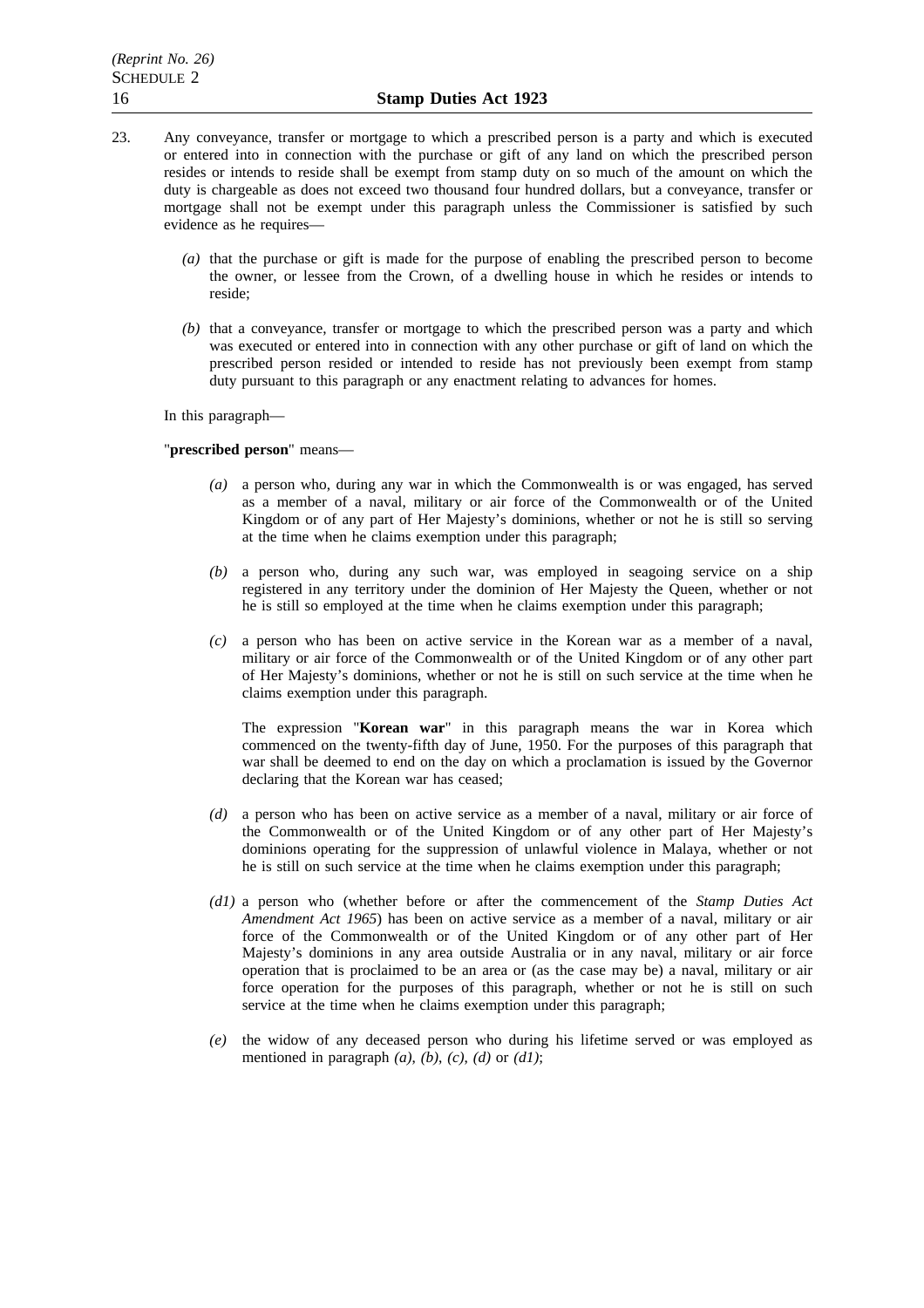For the purposes of paragraphs *(a)* and *(b)*, a war shall be deemed to continue from the commencement thereof until the day declared by the Governor by proclamation to be the day on which the war shall be deemed to cease. Notwithstanding the provisions of this paragraph, or of any proclamation made in pursuance thereof, the way which commenced on the third day of September, 1939, shall, for the purposes of any conveyance, transfer or mortgage executed or entered into after the commencement of the *Stamp Duties Act Amendment Act 1965* be deemed to have ceased on the thirty-first day of December, 1945;

"**land**" includes the fee simple of any land and the estate and interest of a lessee of land held under a Crown lease, and of a purchaser of land held under an agreement for sale and purchase granted by the Crown.

- 24. A conveyance or transfer of a marketable security to or from a nominee company established by a dealer or an SCH participant solely for the purpose of facilitating settlement of transactions relating to marketable securities entered into in the ordinary course of business.
- 24AA. A conveyance or transfer of a marketable security to or from CHESS Depositary Nominees Pty Ltd solely for the purpose of facilitating settlement of transactions relating to a CUFS entered into in the ordinary course of business.
- 24A. An error transaction in respect of a marketable security to which Division 3 of Part 3A applies.
- 24B. A conveyance or transfer of a marketable security made solely for the purpose of a security lending transaction of a kind that would qualify for relief under section 26BC(3) of the *Income Tax Assessment Act 1936* of the Commonwealth, as amended from time to time.
- 24C. An SCH-regulated transfer of a marketable security that—
	- *(a)* does not result in a change in beneficial ownership; and
	- *(b)* is not chargeable with duty as a conveyance operating as a voluntary disposition *inter vivos*.
- 24D. A conveyance of a marketable security that is an exempt transaction within the meaning of section 90A.
- 25. A declaration of trust by the Public Trustee for the benefit of a child under the age of 18 years who has received a payment under the *Criminal Injuries Compensation Act 1978*.
- 26. A transaction (or an instrument effecting or acknowledging, evidencing or recording a transaction) by a trustee of a regulated superannuation fund (within the meaning of the *Superannuation Industry (Supervision) Act 1993* (Cwlth)) in the ordinary course of administering the fund—
	- *(a)* creating an interest in the fund in favour of a beneficiary of the superannuation scheme; or
	- *(b)* redeeming, cancelling or extinguishing such an interest.

\*\*\*\*\*\*\*\*\*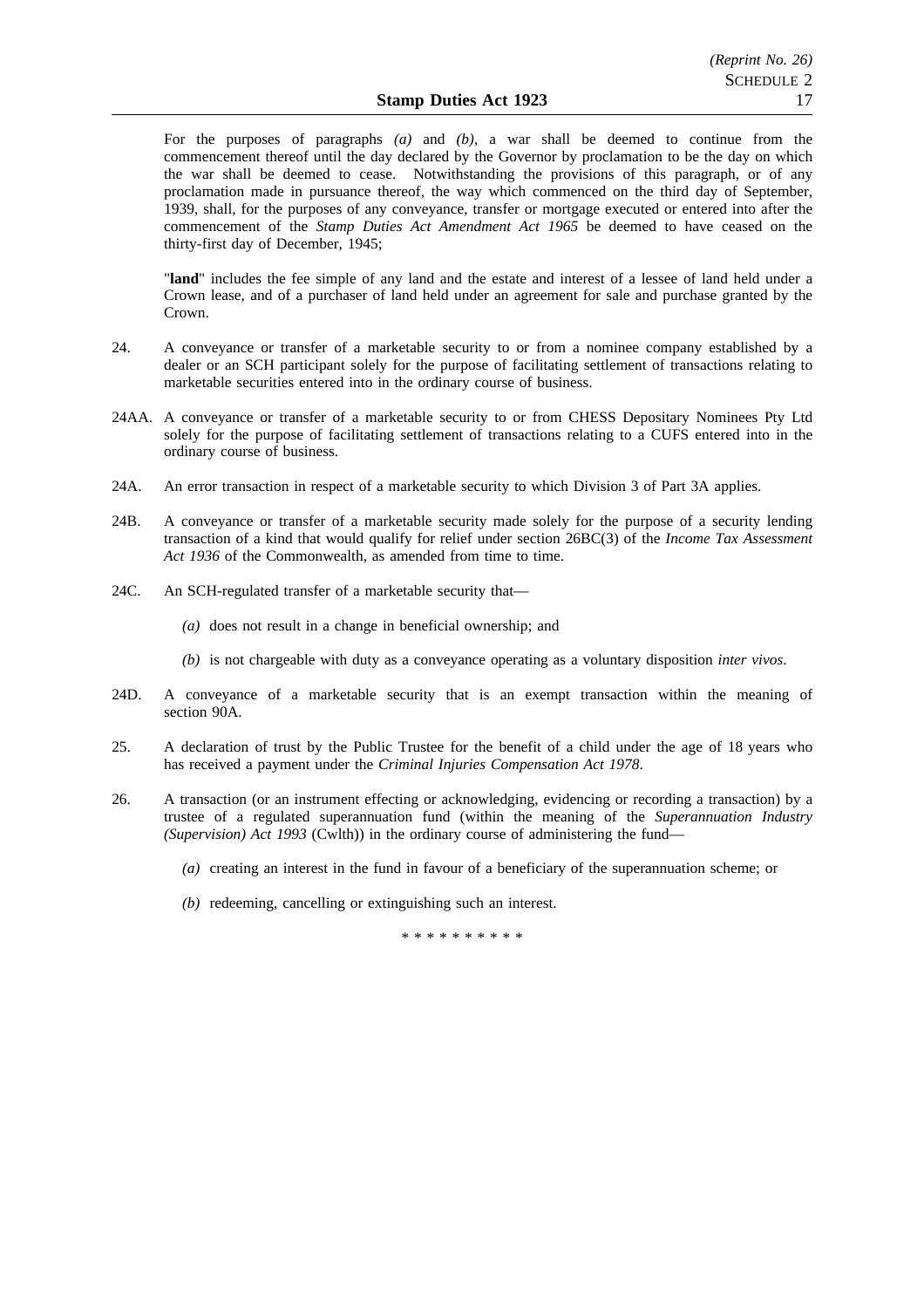# **APPENDIX**

# **LEGISLATIVE HISTORY**

### **Transitional Provisions**

(*Transitional provision from Stamp Duties Act Amendment Act 1988, s. 9*)

9. Section 71E of the principal Act applies in relation to transactions entered into on or after 7th December, 1987, but no offence arises under subsection (6)*(a)* of that section in relation to a transaction entered into before the date of assent to this Act if the required statement is lodged with the Commissioner within two months after assent.

(*Transitional provision from Stamp Duties Act Amendment Act 1989, s. 4*)

4. The amendments effected by this Act apply to conveyances lodged with the Commissioner of Stamps for stamping on or after 1 February, 1988.

(*Transitional provision from Stamp Duties Act Amendment Act (No. 4) 1990, s. 7*)

7. Where a company, person or firm of persons carried on general insurance business before the enactment of this Act, the company, person or firm—

- *(a)* is required to lodge monthly returns only in relation to general insurance business carried on by it on or after 1 July, 1990; and
- *(b)* will be taken to have complied with the requirements of section 36(1) of the principal Act, as amended by this Act, in relation to the period from 1 July, 1990, until the enactment of this Act if the monthly returns required in relation to that period are lodged with the Commissioner not later than the fifteenth day of the month commencing after the enactment of this Act.

(*Transitional provision from Stamp Duties (Rates) Amendment Act 1992, s. 7*)

7. The amendments made by sections 5 and 6 of this Act apply to instruments executed on or after the commencement of this Act (with the effect that instruments executed before that commencement will be chargeable with duty as if those provisions had not been enacted).

> (*Transitional provision from Stamp Duties (Penalties, Reassessments and Securities) Amendment Act 1992, s. 45*)

45. (1) Subject to this section, the amendments made by this Act do not affect the amount of duty chargeable on an instrument executed, or a transaction completed, before the commencement of this Act.

 $(2)$  If—

- *(a)* a mortgage executed before the commencement of this Act is extended or renewed after the commencement of this Act; or
- *(b)* a liability that is secured by a mortgage executed before the commencement of this Act is incurred after the commencement of this Act (except a liability that accrues in respect of a liability that was incurred before the commencement of this Act, or a liability that takes effect in substitution for an earlier liability and does not—when incurred—exceed the amount of the earlier liability); or
- *(c)* after the commencement of this Act the time for payment or repayment of a liability secured by a mortgage executed before the commencement of this Act is extended or deferred,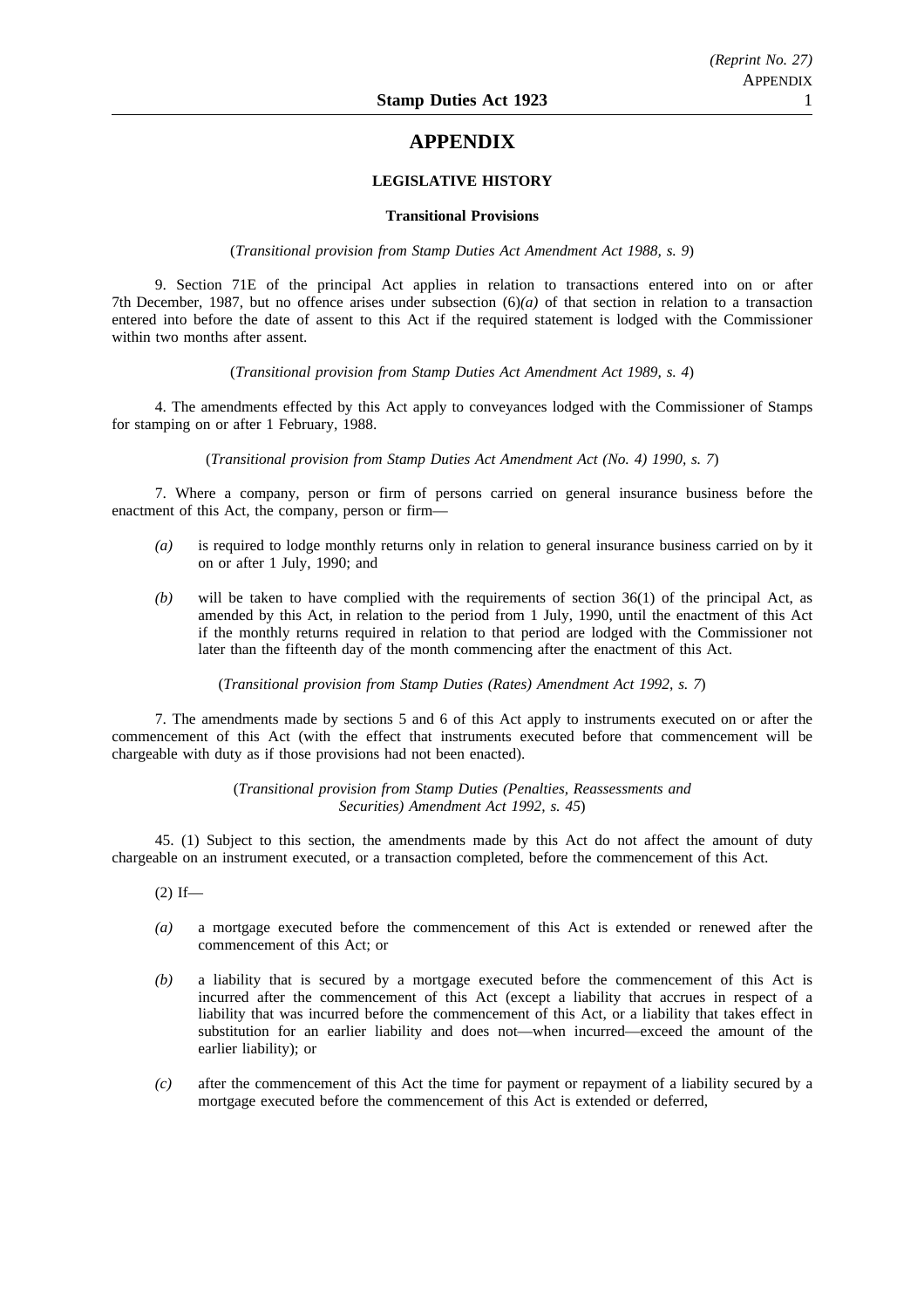duty is chargeable under the principal Act as amended by this Act as if the mortgage were a new and separate instrument executed on the date of the extension or renewal, the date when the fresh liability was incurred, or the date when the time for payment or repayment of the liability was extended or deferred (as the case requires), but allowance must be made for duty paid on the mortgage before that date.

(*Transitional provision from Stamp Duties (Concessions) Amendment Act 1994, s. 10*)

10. The amendments made by sections 5 and 6 of this Act apply in relation to rental business transacted on or after 1 June 1994.

(*Transitional provision from Stamp Duties (Miscellaneous) Amendment Act 1996, s. 11*)

11. The amendments made by this Act do not affect the amount of duty chargeable on an instrument executed before the commencement of this Act.

(*Transitional provision from Stamp Duties (Miscellaneous No. 2) Amendment Act 1997, s. 8*)

8. A bank is not required to pay duty on a cheque form or cheque under the principal Act as amended by this Act if duty has already been paid in relation to the cheque form or cheque under the repealed provisions of the principal Act.

(*Transitional provision from Stamp Duties (Miscellaneous) Amendment Act 1998, s. 4*)

- 4. (1) The amendment made by section 3*(a)* of this Act does not apply in relation to—
- *(a)* insurance premiums received or charged in account (whether directly or by agents) before 1 June 1998; or
- *(a)* insurance premiums received or charged in account (whether directly or by agents) before 1 August 1998 relating to policies to be in force for 12 months or less commencing before 1 September 1998,

with the effect that those insurance premiums will be chargeable with duty as if section  $3(a)$  had not been enacted.

(2) The amendment made by section 3*(b)* of this Act does not apply in relation to applications made before the commencement of section 3*(b)*.

(3) The amendment made by section 3*(c)* of this Act does not apply in relation to applications where the term of the registration is to take effect before 1 September 1998, with the effect that those applications will be charged with duty as if section 3*(c)* had not been enacted.

(*Transitional provision from Stamp Duties (Conveyance Rates) Amendment Act 1999, s. 3*)

3. (1) The amendments made by section 2 of this Act apply to instruments first lodged with the Commissioner of State Taxation for stamping on or after the commencement of this Act.

(2) However, if on application under this subsection the Commissioner of State Taxation is satisfied that an instrument lodged for stamping gives effect to a written agreement entered into before 27 May 1999, the amendments made by section 2 of this Act will not apply to the instrument (and the instrument will be chargeable with duty as if those amendments had not been enacted).

(*Transitional provision from Stamp Duties (Land Rich Entities and Redemption) Amendment Act 2000, s. 21*)

Amendments relating to redemption to operate retrospectively and prospectively

21. (1) The MSP amendments operate both prospectively and retrospectively.

(2) However—

*(a)* the MSP amendments do not operate retrospectively in respect of an instrument or transaction made or occurring before the relevant date but on or after 30 September 1999; and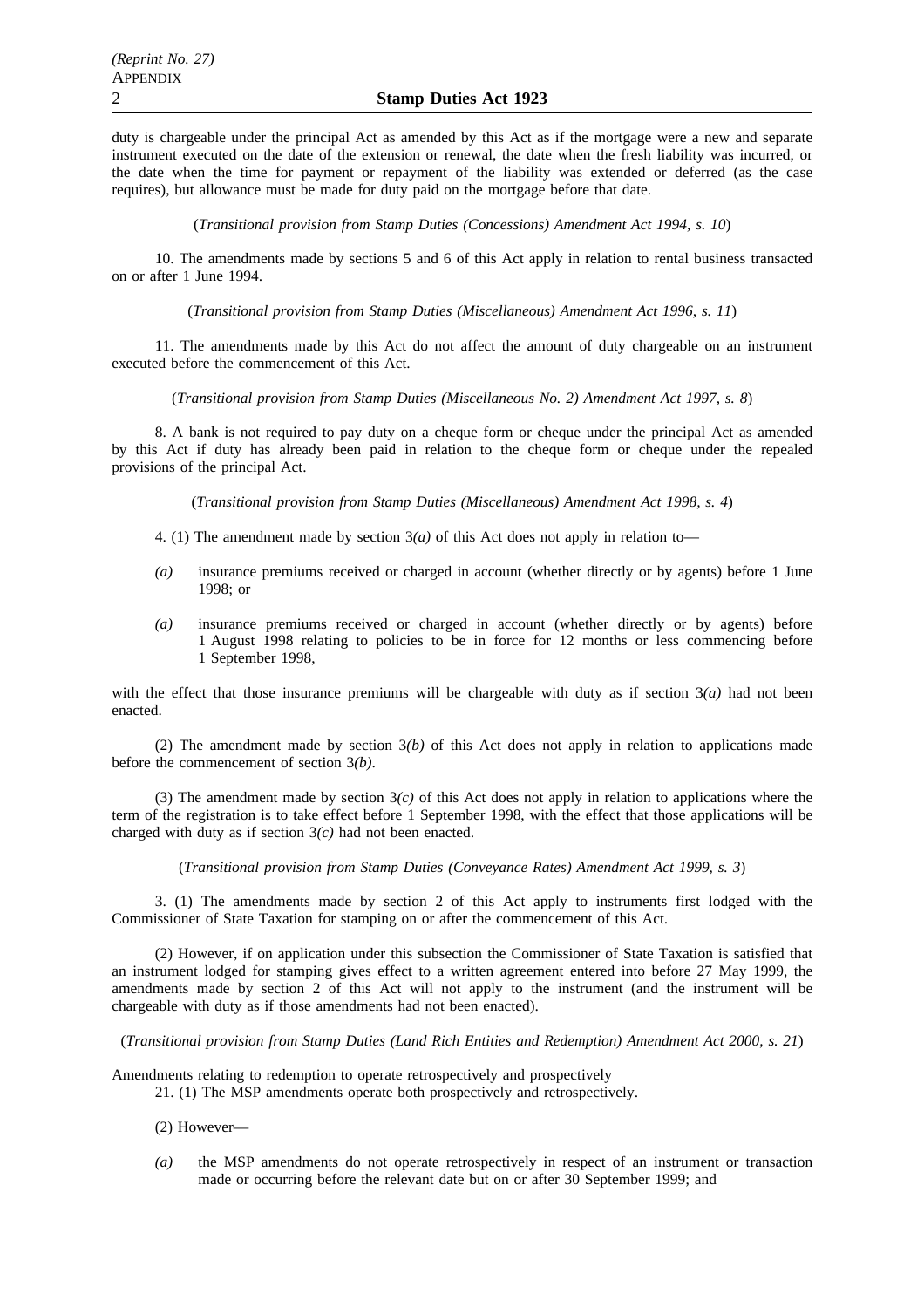- *(b)* the MSP amendments only operate to impose a liability in respect of an instrument or transaction made or occurring before 30 September 1999 if—
	- (i) no assessment of duty in respect of the instrument or transaction had been made before the relevant date; or
	- (ii) an assessment of duty in respect of the instrument or transaction had been made before the relevant date but
		- no objection to the assessment was made within 60 days after the date of the assessment; or
		- an objection to the assessment was made and the objection was disallowed; and
- *(c)* the MSP amendments do not validate the assessment of duty made in relation to the transaction that was the subject of the High Court's judgment in the case of *MSP Nominees Pty Ltd and another v Commissioner of Stamps<sup>1</sup>* or authorise a reassessment of duty in that case.
- (3) In this section—

"MSP amendments" means the amendments made by sections 5, 6, 7 and 12 of this Act insofar as they are applicable to the redemption, cancellation or extinguishment of an interest in a unit trust scheme;

"relevant date" means the date of the introduction of the Bill for this Act into the Parliament.

<sup>1.</sup> (1999) 166 ALR 149.

## **Legislative History**

- Legislative history prior to 3 February 1976 appears in marginal notes and footnotes included in the consolidation of this Act contained in Volume 10 of The Public General Acts of South Australia 1837-1975 at page 369.
- Certain textual alterations were made to this Act by the Commissioner of Statute Revision when preparing the reprint of the Act that incorporated all amendments in force as at 1 November 1984. A schedule of these alterations was laid before Parliament on 13 November 1984.
- Legislative history since 3 February 1976 (**entries in bold type indicate amendments incorporated since the last reprint**) is as follows:

| Part 1 Division 1 heading: | inserted by 80, 2000, s. 3                                                                                   |
|----------------------------|--------------------------------------------------------------------------------------------------------------|
| Part 1 Division 2 heading: | inserted by 80, 2000, s. 4                                                                                   |
| Section 2:                 | deleted in pursuance of the Acts Republication Act 1967                                                      |
| Section 3:                 | deleted in pursuance of the <i>Acts Republication Act 1967</i> as its<br>function is now exhausted           |
| Section 2:                 | redesignated as s. $2$ by 82, 1996, s. 77(2); redesignated as                                                |
| (previously section 4)     | s. 2(1) by 80, 2000, s. $5(g)$                                                                               |
|                            | definition of "adhesive stamp" inserted by 8, 1986, s. $2(a)$                                                |
|                            | definition of "assessment" inserted by 82, 1996, s. $77(1)(a)$                                               |
|                            | definition of "beneficial interest" inserted by 80, 2000, s. $5(a)$                                          |
|                            | definition of "authorised officer" inserted by 100, 1986, s. $3(a)$ ;<br>repealed by 82, 1996, s. $77(1)(a)$ |
|                            | definition of "business of primary production" inserted by<br>31, 1994, s. 3                                 |
|                            | definition of "Commissioner" substituted by 82, 1996, s. $77(1)(b)$                                          |
|                            | definition of "CUFS" inserted by 18, 1996, s. $3(a)$                                                         |
|                            | definition of "die" substituted by 8, 1986, s. $2(b)$                                                        |
|                            | definition of "discretionary trust" inserted by 36, 1990, s. $3(a)$                                          |
|                            | definition of "duty" substituted by 88, 1992, s. $3(a)$ ; 82, 1996,                                          |
|                            | s. $77(1)(c)$                                                                                                |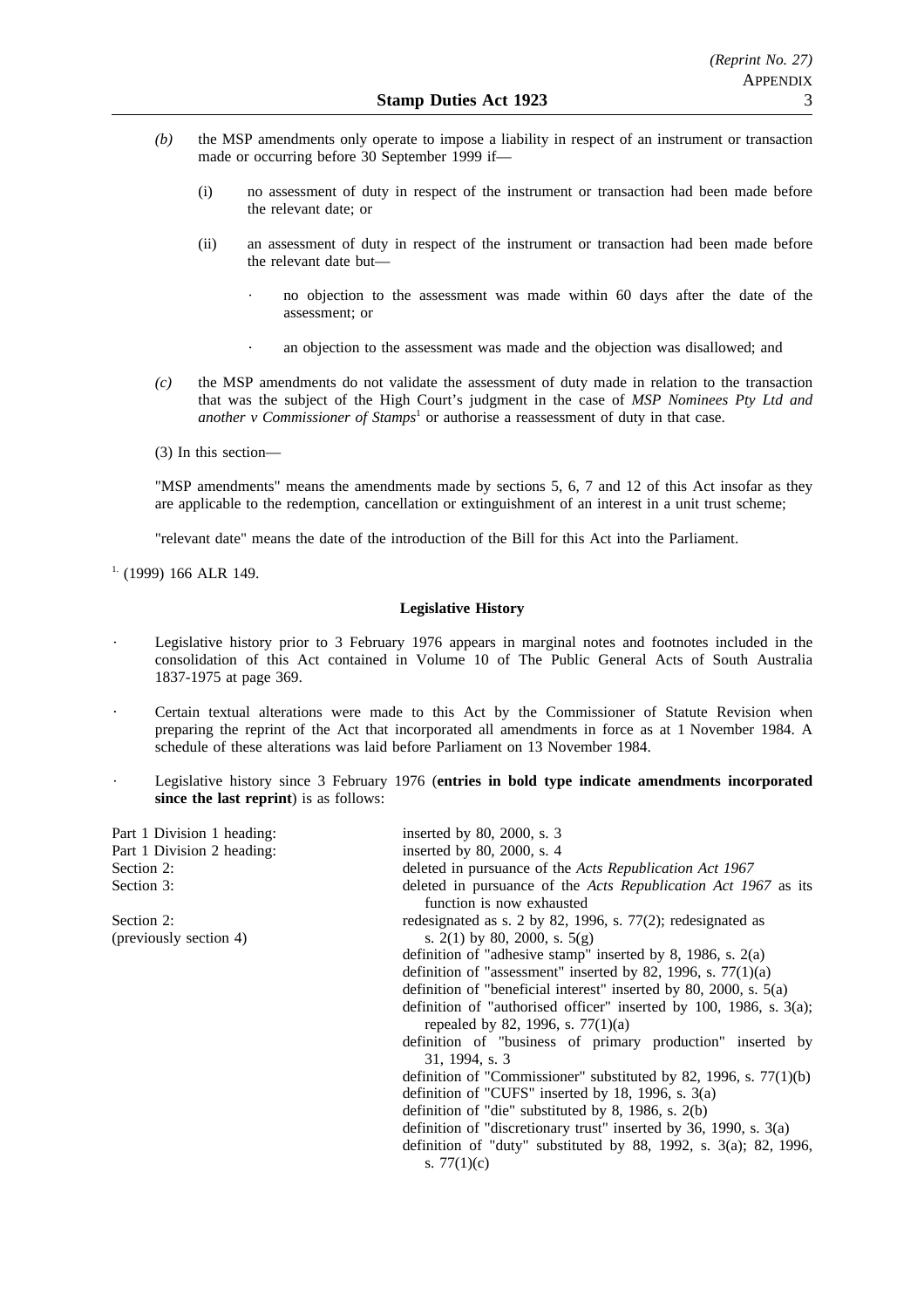definition of "fixed interest security" inserted by 111, 1980, s. 3(a); repealed by 81, 1985, s. 3 definitions of "GST" and "GST law" inserted by 21, 2000, s. 22(a) definition of "impressed stamp" inserted by 8, 1986, s. 2(c) definitions of "intellectual property", "interest" and "jurisdiction" inserted by 80, 2000, s. 5(b) definition of "marketable security" amended by 111, 1980, s. 3(b); 50, 1984, s. 3(1) (Sched. 6); 88, 1992, s. 3(b); 18, 1996, s. 3(b); 23, 2001, s. 105(a) definition of "money" substituted by 50, 1984, s. 3(1) (Sched. 6) definitions of "potential beneficial interest", "property" and "recognised stock exchange" inserted by 80, 2000, s. 5(c) definition of "records" inserted by 100, 1986, s. 3(b) definition of "rent" inserted by 21, 2000, s. 22(b) definitions of "sale" and "spouse" inserted by 80, 2000, s. 5(d) definition of "savings bank" substituted by 50, 1984, s. 3(1) (Sched. 6); repealed by 41, 1999, s. 16 definition of "stamp" substituted by 8, 1986, s. 2(d) definition of "stamped" substituted by 8, 1986, s. 2(d) definition of "State" inserted by 80, 2000, s. 5(f) definition of "stock" amended by 50, 1984, s. 3(1) (Sched. 6); 23, 2001, s. 105(b) definition of "transfer" inserted by 80, 2000, s. 5(e) definition of "unit" inserted by 36, 1990, s. 3(b) definition of "unit trust scheme" inserted by 36, 1990, s. 3(b) Section  $2(2)$  and  $(3)$ : inserted by 80, 2000, s.  $5(g)$ Section 3: inserted by 82, 1996, s. 78 Division 3 of Part 1 comprising ss. 3A - 3D and heading inserted by 80, 2000, s. 6 Section 3C(4): amended by 23, 2001, s. 106 New Part 2 heading: inserted by 82, 1996, s. 78 Section 4: inserted by 82, 1996, s. 78 Section 5: amended by 50, 1984, s. 3(1) (Sched. 6); repealed by 82, 1996, s. 78 Section 5A: inserted by 111, 1980, s. 4; repealed by 82, 1996, s. 78 Section 5AB: inserted by 81, 1985, s. 4; substituted by 52, 1989, s. 3; repealed by 82, 1996, s. 78 Section 5: inserted by 111, 1980, s. 4; amended by 50, 1984, s. 3(1) (previously section 5B) (Sched. 6); redesignated as s. 5 by 82, 1996, s. 79; repealed by 80, 2000, s. 7 Section 6: amended by 50, 1984, s. 3(1) (Sched. 6); substituted by 50, 1984, s. 3(1) (Sched. 6); substituted by 100, 1986, s. 4; 82, 1996, s. 80 Section 6AA: inserted by 100, 1986, s. 4; repealed by 82, 1996, s. 80 Section 6A: inserted by 8, 1986, s. 3; amended by 2, 1987, s. 6(a); repealed by 82, 1996, s. 80 Section 6B: inserted by 2, 1987, s. 6(b); repealed by 82, 1996, s. 80 Section 7(3): substituted by 82, 1997, s. 3; amended by 41, 1999, s. 17 Section 7(4): amended by 50, 1984, s. 3(1) (Sched. 6); repealed by 82, 1997, s. 3 Old Part 2 heading: repealed by 82, 1996, s. 81 Section 9: repealed by 82, 1996, s. 81 Section 10: **amended** by 88, 1992, s. 4; repealed by 82, 1996, s. 81 Section 12(3): substituted by 88, 1992, s. 5 Section 15: repealed by 82, 1996, s. 82 Section 15A: substituted by 21, 2000, s. 23 Section 17: repealed by 111, 1980, s. 5; inserted by 4, 1990, s. 2 Section 19: **amended** by 50, 1984, s. 3(1) (Sched. 6); substituted by

88, 1992, s. 6; repealed by 82, 1996, s. 83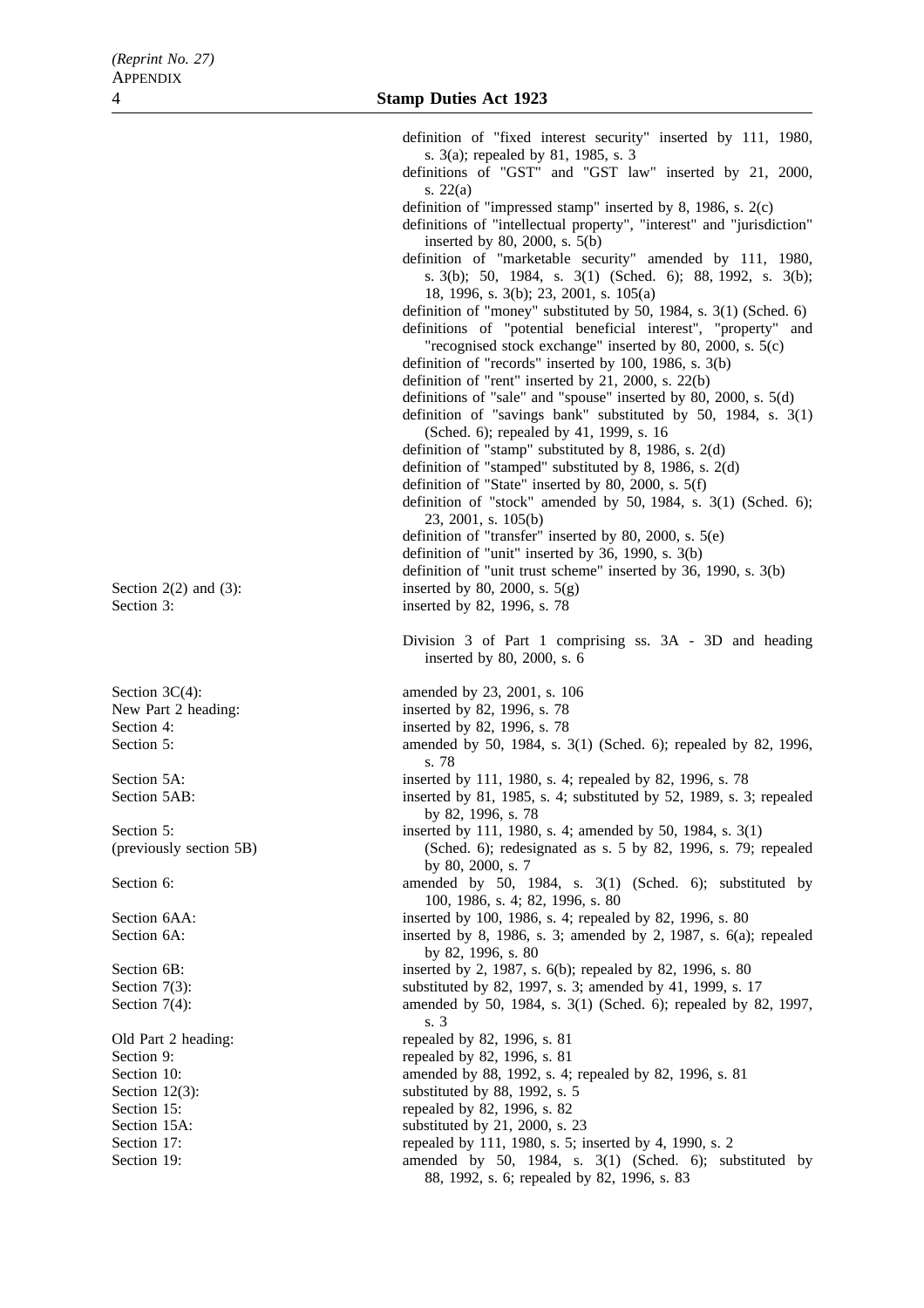Section 19A: inserted by 111, 1980, s. 6 Section 19A(1): amended by 88, 1992, s. 7; 82, 1996, s. 84 Section 20(1): substituted by 111, 1980, s. 7(a); 82, 1996, s. 85(a) Section 20(1aa): inserted by 88, 1992, s. 8(a); repealed by 82, 1996, s. 85(a) Section 20(1a): inserted by 111, 1980, s. 7(a); amended by 88, 1992, s. 8(b), (c); repealed by 82, 1996, s. 85(a) Section 20(2): amended by 111, 1980, s. 7(b); 88, 1992, s. 8(d); substituted by 82, 1996, s. 85(a) Section 20(3): substituted by 88, 1992, s. 8(e); 82, 1996, s. 85(a) Section 20(4): inserted by 21, 1988, s. 3; amended by 88, 1992, s. 8(f); 82, 1996, s. 85(b) Section 20(5) - (7): inserted by 21, 1988, s. 3 Section 20(8): inserted by 21, 1988, s. 3; repealed by 82, 1996, s. 85(c) Section 21(1): redesignated as s. 21 in pursuance of the *Acts Republication Act 1967* Section 21(2) - (4): repealed by 50, 1984, s. 3(1) (Sched. 6) Section 22: **amended** by 50, 1984, s. 3(1) (Sched. 6) Section 23(1): substituted by 100, 1986, s. 5(a); 82, 1996, s. 86(a) Section 23(1a) and (1b): inserted by 100, 1986, s. 5(a); repealed by 82, 1996, s. 86(a) Section 23(2): amended by 100, 1986, s. 5(b); substituted by 82, 1996, s. 86(a) Section 23(3): amended by 100, 1986, s. 5(c); substituted by 82, 1996, s. 86(a) Section 23(4): amended by 82, 1996, s. 86(b) Section 23(5): substituted by 88, 1992, s. 9 Section 23A: inserted by 88, 1992, s. 10; repealed by 82, 1996, s. 87<br>Section 24: **inserted** by 82, 1988, s. 4: 88, 1992, s. 11: 83, 1 amended by 21, 1988, s. 4; 88, 1992, s. 11; 83, 1995, s. 2; repealed by 82, 1996, s. 87 Section 25: **amended** by 50, 1984, s. 3(1) (Sched. 6); repealed by 100, 1986, s. 6 Section 26: amended by 50, 1984, s. 3(1) (Sched. 6); repealed by 82, 1996, s. 87 Section 27A: substituted by 100, 1986, s. 7; repealed by 82, 1996, s. 88 Section 27B: substituted by 100, 1986, s. 7; amended by 14, 1994, s. 3; repealed by 82, 1996, s. 88 Section 27C: amended by 50, 1984, s. 3(1) (Sched. 6); substituted by 50, 1984, s. 3(1) (Sched. 6); substituted by 100, 1986, s. 7; repealed by 82, 1996, s. 88 Section 27D: substituted by 100, 1986, s. 7; amended by 88, 1992, s. 12; repealed by 82, 1996, s. 88 Section 27E: repealed by 82, 1996, s. 88 Section 28 and heading: repealed by 81, 1985, s. 5 Section 31(2) - (4): amended by 50, 1984, s. 3(1) (Sched. 6) Section 31A: amended by 31, 1994, s. 4 Heading preceding section 31B: amended by 50, 1984, s. 3(1) (Sched. 6) Section 31B: amended by 50, 1984, s. 3(1) (Sched. 6); redesignated as s. 31B (previously section 31B(1)) in pursuance of the *Acts Republication Act 1967* definition of "bailee" inserted by 88, 1992, s. 13(a) definition of "bailment plant" inserted by 88, 1992, s. 13(a) definition of "bailor" inserted by 88, 1992, s. 13(a) definition of "bank" repealed by 50, 1984, s. 3(1) (Sched. 6) definition of "contractual bailment" inserted by 88, 1992, s. 13(a) definition of "corresponding law" inserted by 31, 1994, s. 5 definition of "credit arrangement" repealed by 50, 1984, s. 3(1) (Sched. 6) definition of "credit business" repealed by 50, 1984, s. 3(1) (Sched. 6) definition of "discount transaction" repealed by 50, 1984, s. 3(1) (Sched. 6) definition of "goods" amended by 88, 1992, s. 13(b) definition of "guarantee" repealed by 50, 1984, s. 3(1) (Sched. 6) definition of "guarantor" repealed by 50, 1984, s. 3(1) (Sched. 6) definition of "interest" repealed by 50, 1984, s. 3(1) (Sched. 6)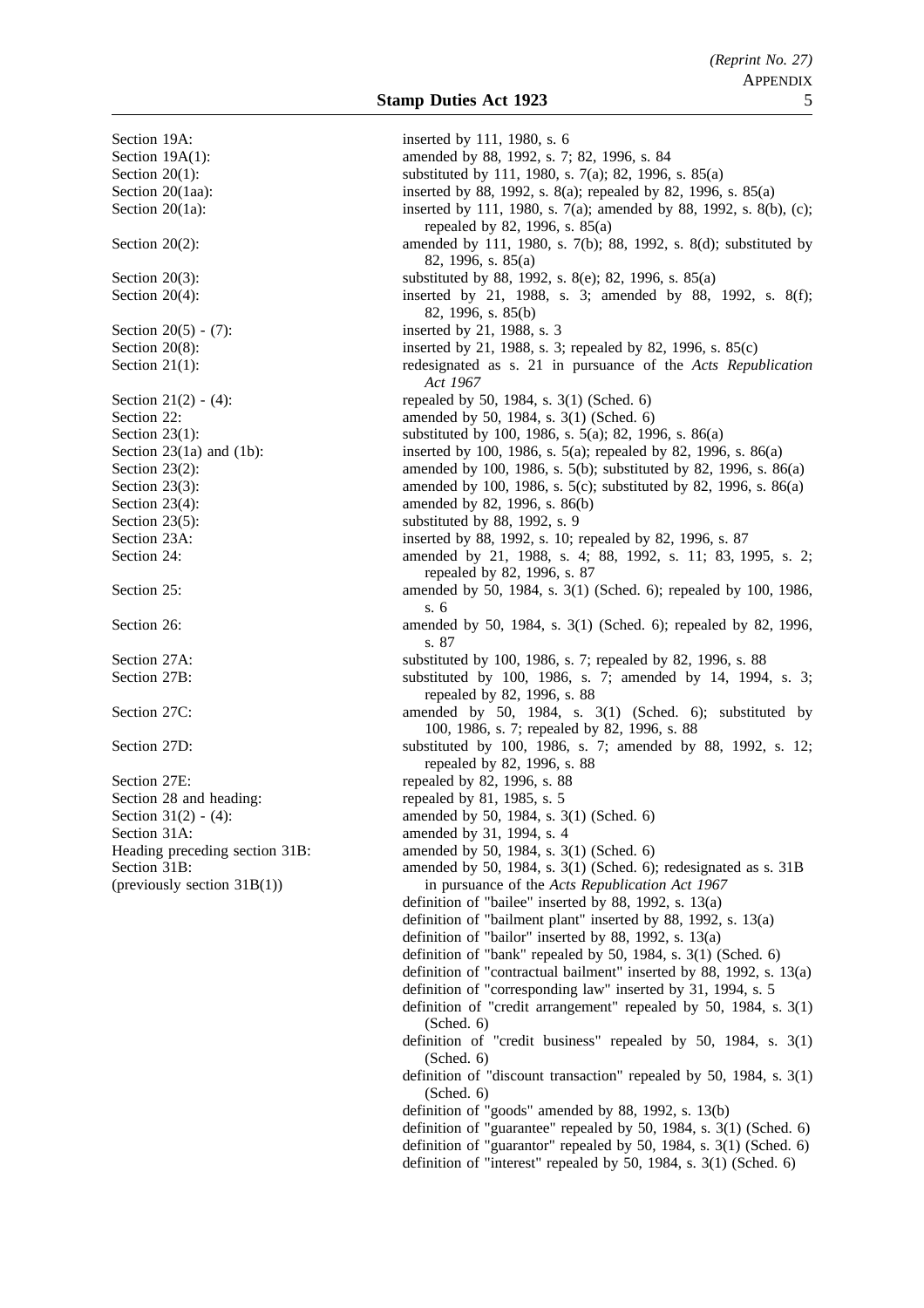definition of "loan" amended by 101, 1976, s. 2(1)(a); repealed by 50, 1984, s. 3(1) (Sched. 6) definition of "prescribed rate" substituted by 95, 1982, s. 3(a); repealed by 50, 1984, s. 3(1) (Sched. 6) definition of "principal" repealed by 50, 1984, s. 3(1) (Sched. 6) definition of "rate of interest" repealed by 50, 1984, s. 3(1) (Sched. 6) definition of "registered credit union" substituted by 101, 1976, s. 2(1)(b); repealed by 50, 1984, s. 3(1) (Sched. 6) definition of "related corporation" amended by 50, 1984, s. 3(1) (Sched. 6); 88, 1992, s. 13(c); substituted by 23, 2001, s. 107 definition of "rental business" substituted by 88, 1992, s. 13(d) Section 31B(1a): substituted by 95, 1982, s. 3(b); repealed by 50, 1984, s. 3(1) (Sched. 6) Section 31B(2) - (10): repealed by 50, 1984, s. 3(1) (Sched. 6) Section 31C: substituted by 89, 1983, s. 3; repealed by 50, 1984, s. 3(1) (Sched. 6) Section 31D(1): amended by 89, 1983, s. 4(a); 71, 1992, s. 3(1) (Sched.); 82, 1996, s. 89(a) Section  $31D(2)$ : substituted by 89, 1983, s.  $4(b)$ Section 31D(4): substituted by 88, 1992, s. 14; repealed by 82, 1996, s. 89(b) Section 31E(2): substituted by 89, 1983, s. 5 Section 31F(1): amended by 101, 1976, s. 3; 50, 1984, s. 3(1) (Sched. 6); 81, 1985, s. 6(a); 52, 1989, s. 4(a); 74, 1991, s. 3; 88, 1992, s. 15(a); 82, 1996, s. 90(a), (b); 21, 2000, s. 24(a) Section  $31F(1a)$ : inserted by 21, 2000, s. 24(b) Section 31F(2): amended by 89, 1983, s. 6; 81, 1985, s. 6(b), (c); 100, 1986, s. 8; 52, 1989, s. 4(b); 82, 1996, s. 90(c), (d) Section 31F(3): amended by 81, 1985, s. 6(d); 52, 1989, s. 4(c); substituted by 82, 1996, s. 90(e) Section 31F(4): amended by 81, 1985, s. 6(e); 52, 1989, s. 4(d) Section  $31F(4a) - (4c)$ : repealed by 50, 1984, s. 3(1) (Sched. 6) Section 31F(5): repealed by 50, 1984, s. 3(1) (Sched. 6); inserted by 88, 1992, s. 15(b) Section 31F(6): inserted by 88, 1992, s. 15(b); repealed by 82, 1996, s. 90(f) Section 31G: amended by 50, 1984, s. 3(1) (Sched. 6); 74, 1991, s. 4; repealed by 88, 1992, s. 16 Section 31H: amended by 82, 1996, s. 91 Section 31I(1): amended by 50, 1984, s. 3(1) (Sched. 6); 74, 1991, s. 5; 31, 1994, s. 6(a); 83, 1994, s. 12 (Sched.); 82, 1996, s. 92(a)-(c) Section  $31I(1)(d)$  and (e): repealed by 50, 1984, s.  $3(1)$  (Sched. 6) Section 31I(1)(f): repealed by 81, 1985, s.  $7(a)$ Section  $31I(1a)$  and  $(1b)$ : inserted by 31, 1994, s.  $6(b)$ Section 31I(1a): inserted by 81, 1985, s. 7(b); amended by 52, 1989, s. 5; redesignated as s.  $31I(1c)$  by 31, 1994, s.  $6(b)$ Section 31I(1c): amended by 82, 1996, s. 92(d) Section 31I(2): repealed by 82, 1996, s.  $92(e)$ Section 31J: amended by 71, 1992, s. 3(1) (Sched.); repealed by 82, 1996, s. 93 Section 31K(3): amended by 82, 1996, s. 94 Section 31L: repealed by 70, 1981, s. 3; inserted by 15, 1982, s. 3 Section 31L(1): amended by 50, 1984, s. 3(1) (Sched. 6); 100, 1986, s. 9(1)(a); 71, 1992, s. 3(1) (Sched.); 82, 1996, s. 95 Section 31L(3): repealed by 50, 1984, s. 3(1) (Sched. 6); inserted by 100, 1986, s.  $9(1)(b)$ Section 31L(4) and (5): repealed by 50, 1984, s. 3(1) (Sched. 6) Heading preceding section 31M: repealed by 50, 1984, s. 3(1) (Sched. 6) Section 31M: repealed by 50, 1984, s. 3(1) (Sched. 6); inserted by 100, 1986, s. 10; substituted by 74, 1991, s. 6; amended by 88, 1992, s. 17; repealed by 82, 1996, s. 96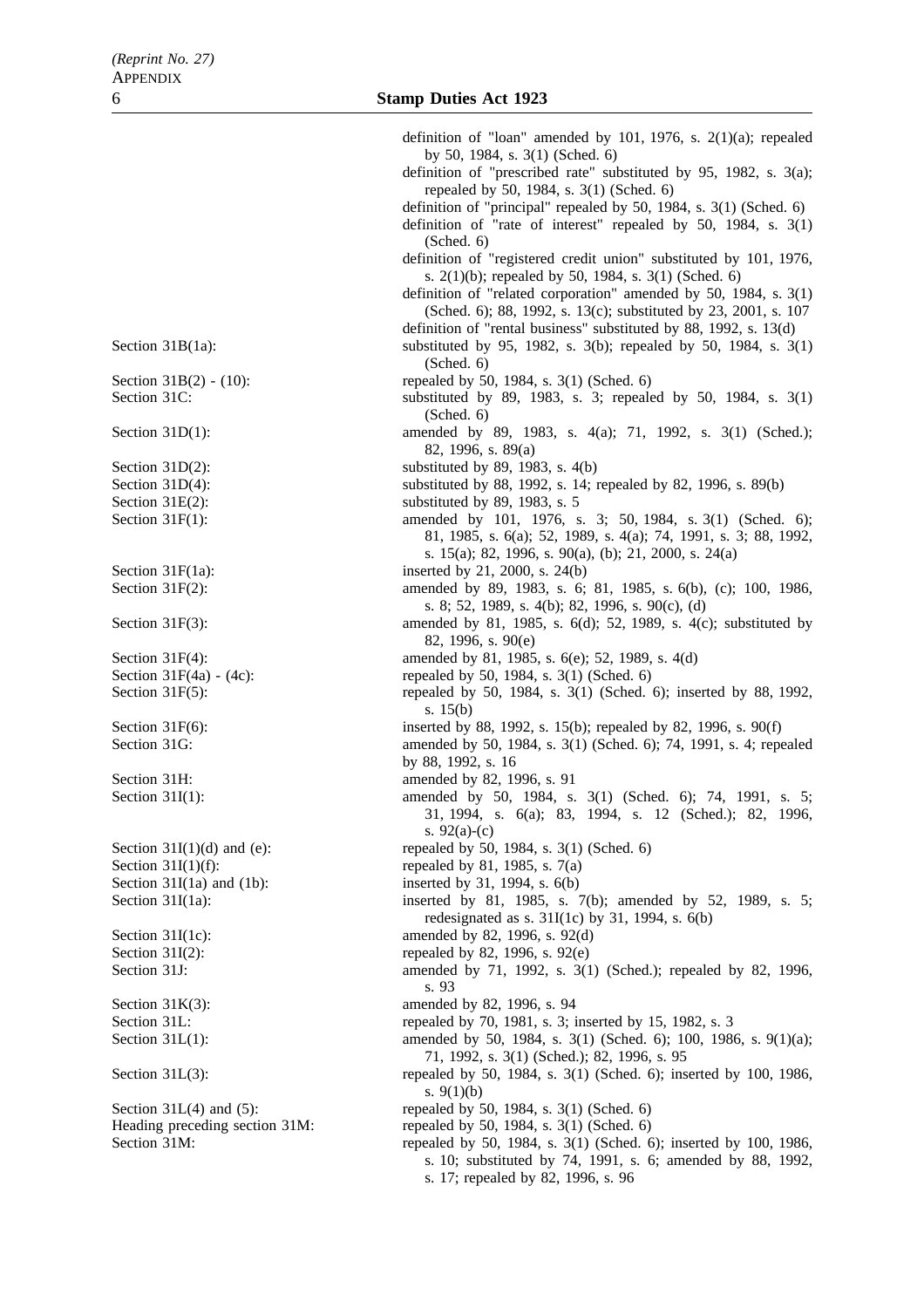Section 42AB: inserted by 8, 1986, s. 4

Section 31MA: inserted by 89, 1983, s. 7; repealed by 50, 1984, s. 3(1) (Sched. 6) Section 31N: amended by 89, 1983, s. 8; repealed by 50, 1984, s. 3(1) (Sched. 6); inserted by 100, 1986, s. 10 Section 31N(3): amended by 74, 1991, s. 7(a); 82, 1996, s. 97(a), (b) Section 31N(4) and (5): substituted by 88, 1992, s. 18; repealed by 82, 1996, s. 97(c) Section 31N(5a): inserted by 88, 1992, s. 18; repealed by 82, 1996, s. 97(c) Section  $31N(6)$ : amended by 74, 1991, s. 7(b) Section 31O: repealed by 50, 1984, s. 3(1) (Sched. 6) Section 31P: repealed by 70, 1981, s. 4; inserted by 15, 1982, s. 4; repealed by 50, 1984, s. 3(1) (Sched. 6) Sections 31Q - 31T: repealed by 50, 1984, s. 3(1) (Sched. 6) Section 32: definition of "assurance or insurance business" amended by 50, 1984, s. 3(1) (Sched. 6) definition of "general insurance business" inserted by 47, 1990, s. 3 definition of "life insurance policy" inserted by 47, 1990, s. 3 definition of "policy" amended by 50, 1984, s. 3(1) (Sched. 6) definition of "premium" inserted by 74, 1991, s. 8; substituted by 21, 2000, s. 25 Section 33: substituted by 47, 1990, s. 4 Section 34: amended by 50, 1984, s. 3(1) (Sched. 6); substituted by 47, 1990, s. 4 Section 34(3): amended by 82, 1996, s. 98(a)<br>Section 34(4): The section 34(4):  $\frac{34(4)}{8}$ Section 34(4): repealed by 82, 1996, s. 98(b)<br>Section 34A: repealed by 47, 1990, s. 4 Section 34A: repealed by 47, 1990, s. 4<br>Section 35: amended by 111, 1980. amended by 111, 1980, s. 8; 50, 1984, s. 3(1) (Sched. 6); substituted by 47, 1990, s. 4 Section 35(1): amended by 82, 1996, s. 99 Section 36: substituted by 50, 1984, s. 3(1) (Sched. 6); 47, 1990, s. 4 Section 36(4): repealed by 82, 1996, s. 100 Section 36A: inserted by 82, 1996, s. 101 Section 37: repealed by 100, 1986, s. 11; inserted by 47, 1990, s. 4; amended by 82, 1996, s. 102 Section 38: **amended** by 50, 1984, s. 3(1) (Sched. 6); repealed by 100, 1986, s. 11; inserted by 47, 1990, s. 4 Section 39: substituted by 47, 1990, s. 4; repealed by 82, 1996, s. 103 Section 40: inserted by 47, 1990, s. 4; repealed by 82, 1996, s. 103 Section 41: substituted by 47, 1990, s. 4; amended by 74, 1991, s. 9; 88, 1992, s. 19; repealed by 82, 1996, s. 103 Section 42: substituted by 47, 1990, s. 4; repealed by 82, 1996, s. 103 Section 42AA(4): substituted by 88, 1992, s. 20; substituted by 82, 1996, s. 104 Section 42AA(4a) and (4b): inserted by 88, 1992, s. 20; repealed by 82, 1996, s. 104 Section 42AB(3): amended by 82, 1996, s. 105 Section 42A: definition of "applicant" substituted by 100, 1986, s. 12(a) definition of "commercial motor vehicle" inserted by 64, 1989, s. 3(a) definition of "dealer" substituted by 100, 1986, s. 12(b) definition of "list price" inserted by 100, 1986, s. 12(b); substituted by 21, 2000, s. 26(a) definition of "market value" inserted by 100, 1986, s. 12(b); substituted by 21, 2000, s. 26(b) definition of "new motor vehicle" inserted by 100, 1986, s. 12(c) definition of "optional equipment" inserted by 100, 1986, s. 12(c) definition of "primary producer" inserted by 64, 1989, s. 3(b) definition of "second-hand motor vehicle" inserted by 100, 1986, s. 12(d) Section 42B(1): substituted by 100, 1986, s. 13(a); amended by 21, 2000, s. 27 Section 42B(1aa): inserted by 100, 1986, s. 13(a)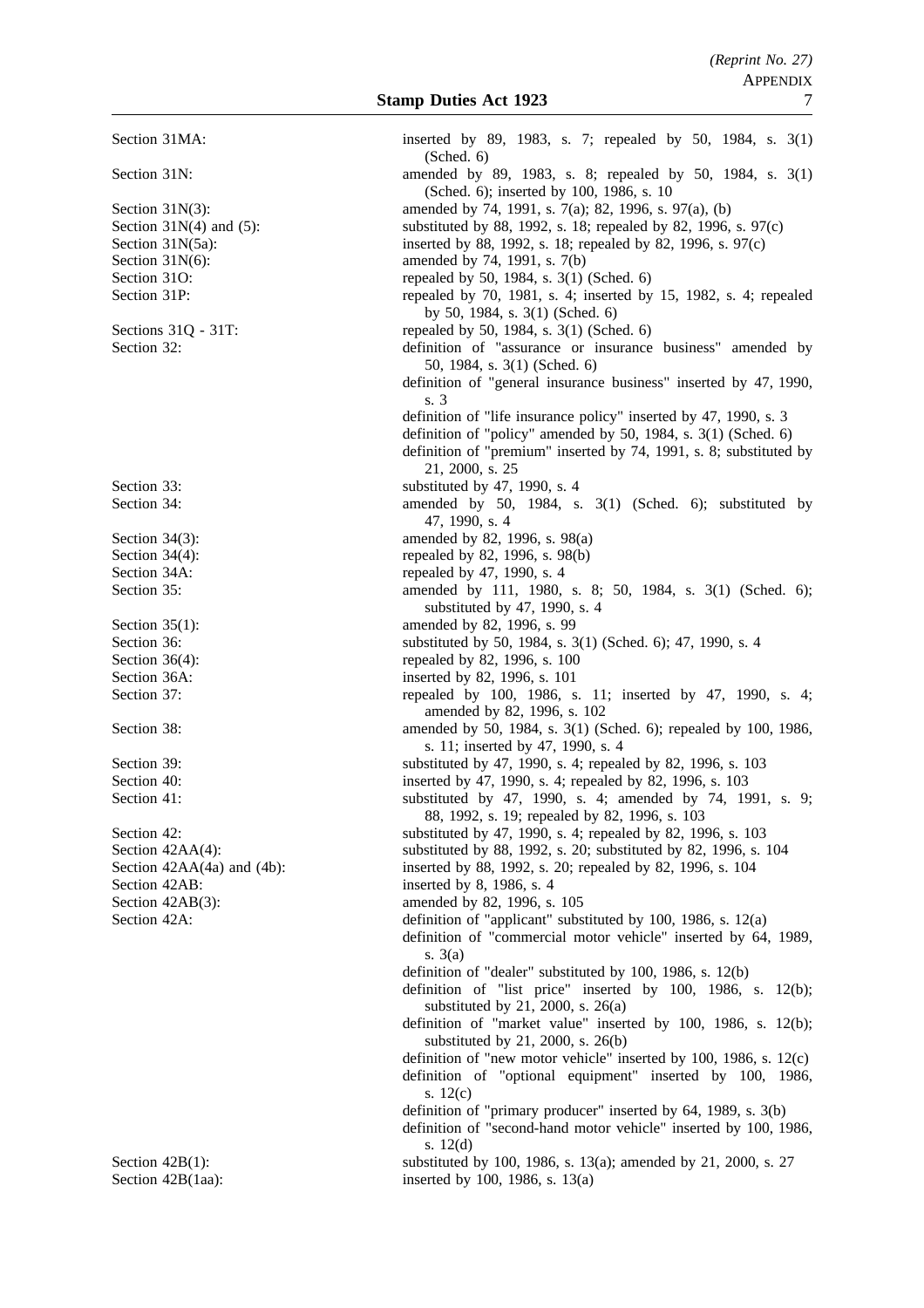Section 42B(6a) and (6b): repealed by 82, 1996, s. 106 Section 42B(7): amended by 83, 1994, s. 2(d) Section 42B(8): repealed by 50, 1984, s. 3(1) (Sched. 6) Section 42BA: inserted by 72, 1995, s. 3 Section 42E: amended by 33, 1990, s. 5; 82, 1996, s. 108 Sections 43 - 45A and heading: repealed by 111, 1980, s. 9<br>Heading preceding section 43: inserted by 82, 1997, s. 4 Heading preceding section 43: Section 43: inserted by 82, 1997, s. 4 Section 44: inserted by 82, 1997, s. 4 Section 44(1): amended by 41, 1999, s. 19(a), (b) Section 44(2) and (3): amended by 41, 1999, s. 19(c) Section 44(4): amended by 41, 1999, s. 19(d) Section 44(5): amended by 41, 1999, s. 19(e) Heading preceding section 46: repealed by 82, 1997, s. 4 Section 47A: repealed by 82, 1997, s. 4 Sections 47B - 47D: repealed by 70, 1981, s. 5 Section 50: repealed by 82, 1997, s. 4 Section 52: repealed by 82, 1997, s. 4 Section 53 and heading: repealed by 81, 1985, s. 8 Sections 54 - 59A and heading: repealed by 50, 1984, s. 3(1) (Sched. 6)

Section 42B(1a): amended by 28, 1977, s. 2(a); 83, 1994, s. 2(a) Section 42B(1b): inserted by 28, 1977, s. 2(b); substituted by 33, 1990, s. 2(a); repealed by 83, 1994, s. 2(b) Section 42B(1c): inserted by 33, 1990, s. 2(a); repealed by 83, 1994, s. 2(b) Section 42B(2): amended by 28, 1977, s. 2(c); 83, 1994, s. 2(c) Section 42B(4) - (6): substituted by 100, 1986, s. 13(b); 82, 1996, s. 106 Section 42B(6a) and (6b): inserted by 74, 1991, s. 10; substituted by 88, 1992, s. 21 Section 42B(7): repealed by 100, 1986, s. 13(b); inserted by 33, 1990, s. 2(b) Section 42C: repealed by 33, 1990, s. 3; inserted by 74, 1991, s. 11; amended by 88, 1992, s. 22; 72, 1995, s. 4; substituted by 82, 1996, s. 107 Section 42D: **amended** by 50, 1984, s. 3(1) (Sched. 6); 100, 1986, s. 14; 33, 1990, s. 4; substituted by 82, 1996, s. 107 definition of "bank" repealed by 41, 1999, s. 18(a) definition of "cheque" amended by 41, 1999, s. 18(b) definition of "Cheques and Payment Orders Act 1986" repealed by 41, 1999, s. 18(c) definition of "financial institution" inserted by 41, 1999, s. 18(c) definition of "unstamped cheque" amended by 41, 1999, s. 18(d) Section 45: **inserted by 82, 1997, s. 4; amended by 41, 1999, s. 20** Section 46: **amended** by 19, 1991, s. 2; substituted by 82, 1997, s. 4; amended by 41, 1999, s. 21 Section 46A: inserted by 89, 1983, s. 9; amended by 19, 1991, s. 3; repealed by 82, 1997, s. 4 Section 47: **amended** by 50, 1984, s. 3(1) (Sched. 6); repealed by 82, 1997, s. 4 Section 48: **amended** by 70, 1981, s. 6; 50, 1984, s. 3(1) (Sched. 6); repealed by 82, 1997, s. 4 Section 48A: amended by 101, 1976, s. 4; 70, 1981, s. 7; 95, 1982, s. 4; 95, 1982, s. 4; 19, 1991, s. 4; 82, 1996, s. 109; repealed by 82, 1997 s. 4 Section 49: **amended** by 88, 1992, s. 23; repealed by 82, 1997, s. 4 Section 51: **amended** by 88, 1992, s. 24; repealed by 82, 1997, s. 4 Heading preceding section 59B: inserted by 27, 1978, s. 7; deleted in pursuance of the *Acts Republication Act 1967* as its function is now exhausted Section 59B: inserted by 27, 1978, s. 7; amended by 50, 1984, s. 3(1) (Sched. 6); 52, 1989, s. 6; 88, 1992, s. 25; repealed by 83, 1994, s. 3 Section 60: definition of "conveyance" amended by 38, 1996, s. 40; 80, 2000, s. 8 Section 60A: substituted by 95, 1982, s. 5 Section 60A(1): amended by 36, 1990, s. 4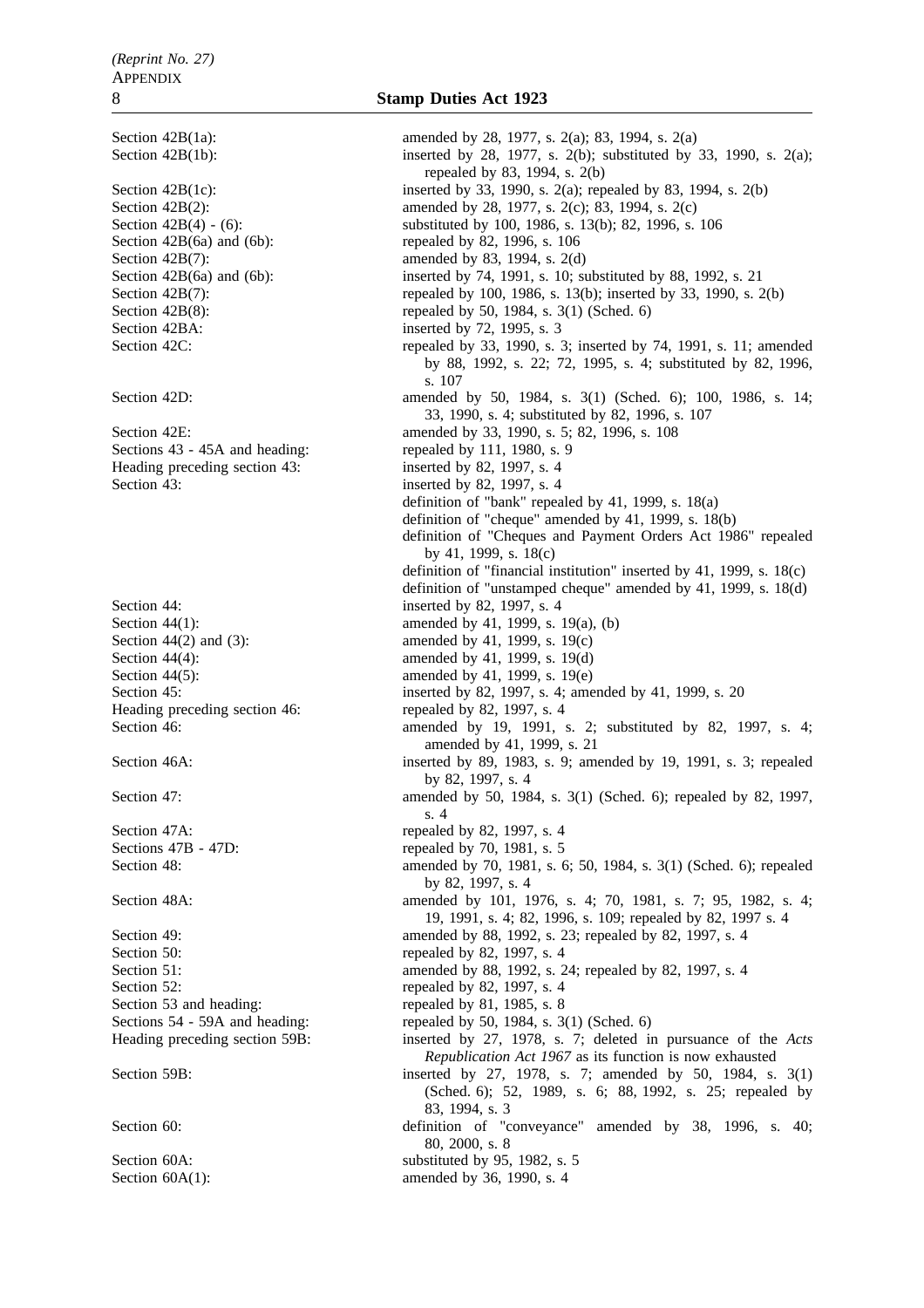Section 63: repealed by 95, 1982, s. 7

Section 60A(4): amended by 50, 1984, s. 3(1) (Sched. 6) Section  $60A(4a)$  and  $(4b)$ : inserted by 20, 1997, s.  $3(a)$ Section 60A(6): inserted by 20, 1997, s. 3(b); amended by 23, 2001, s. 108(a)-(c) Section  $60A(7)$ : inserted by 20, 1997, s.  $3(b)$ Section  $60A(8)$ : inserted by 20, 1997, s. 3(b) definition of "majority shareholder" substituted by 23, 2001, s. 108(d) definition of "spouse" repealed by 80, 2000, s. 9 Section 60C: inserted by 80, 2000, s. 10 Section 61: **amended** by 95, 1982, s. 6 Section 62: inserted by 80, 2000, s. 11 **Section 62(2) and (3):** substituted by 27, 2001, s. 10 Section 65: **amended** by 95, 1982, s. 8 Section 66(1): amended by 95, 1982, s. 9(a); redesignated as s. 66 in pursuance of the *Acts Republication Act 1967* Section 66(2) and (3): substituted by 28, 1977, s. 3; repealed by 95, 1982, s. 9(b) Section  $66(4)$ : repealed by 95, 1982, s. 9(b) Section 66A: repealed by 33, 1990, s. 6 Section 66AB: amended by 101, 1976, s. 5; 111, 1980, s. 10; 70, 1981, s. 8; repealed by 33, 1990, s. 6 Section 66B: amended by 28, 1977, s. 4; repealed by 95, 1982, s. 10 Section 67: repealed by 95, 1982, s. 10; inserted by 33, 1990, s. 6 Section 67(5) and (6): repealed by 82, 1996, s. 110 **Section 67(8):** repealed by 27, 2001, s. 11 Section 68(1): amended by 95, 1982, s. 11(a); 50, 1984, s. 3(1) (Sched. 6); repealed by 33, 1990, s. 7 Section 68(2): amended by 95, 1982, s. 11(b); repealed by 33, 1990, s. 7 Section 68(3): amended by 95, 1982, s. 11(c) Section 68(4): amended by 95, 1982, s. 11(d) Section 68(5): amended by 95, 1982, s. 11(e) Section 69: repealed by 33, 1990, s. 8 Section 70: substituted by 50, 1984, s. 3(1) (Sched. 6)<br>Section 71(2): substituted by 82, 1996, s. 111 substituted by 82, 1996, s. 111 Section 71(3): substituted by 111, 1980, s. 11; amended by 80, 2000, s. 12(a) Section 71(4): substituted by 111, 1980, s. 11; amended by 80, 2000, s. 12(b) Section 71(4a): inserted by 36, 1990, s. 5(a); amended by 88, 1992, s. 26(a); substituted by 18, 1996, s. 4; amended by 23, 2001, s. 109(a) Section 71(5): repealed by 66, 1979, s. 3; inserted by 111, 1980, s. 11; amended by 95, 1982, s. 12(a); 21, 1988, s. 5; 80, 2000, s. 12(d)-(f) Section  $71(5)(a)$ : repealed by 80, 2000, s.  $12(c)$ Section 71(6): amended by 54, 1976, s. 7; repealed by 66, 1979, s. 3; inserted by 111, 1980, s. 11; amended by 80, 2000, s. 12(g) Section 71(7): repealed by 66, 1979, s. 3; inserted by 111, 1980, s. 11 Section 71(8): repealed by 66, 1979, s. 3; inserted by 111, 1980, s. 11; amended by 95, 1982, s. 12(b) Section 71(9) and (10): inserted by 111, 1980, s. 11 Section 71(11): inserted by 111, 1980, s. 11; amended by 36, 1990, s. 5(b) Section 71(11a): inserted by 36, 1990, s. 5(c) Section 71(12) and (13): inserted by 111, 1980, s. 11 Section 71(14): inserted by 111, 1980, s. 11; amended by 42, 1992, s. 3 Section 71(15): inserted by 111, 1980, s. 11; definition of "discretionary trust" repealed by 36, 1990, s. 5(d) definition of "potential beneficial interest" repealed by 80, 2000, s. 12(h) definition of "public company" amended by 50, 1984, s. 3(1) (Sched. 6); 88, 1992, s. 26(b); 23, 2001, s. 109(b) definition of "transfer" repealed by 80, 2000, s. 12(h)

definition of "unit" repealed by 36, 1990, s. 5(d)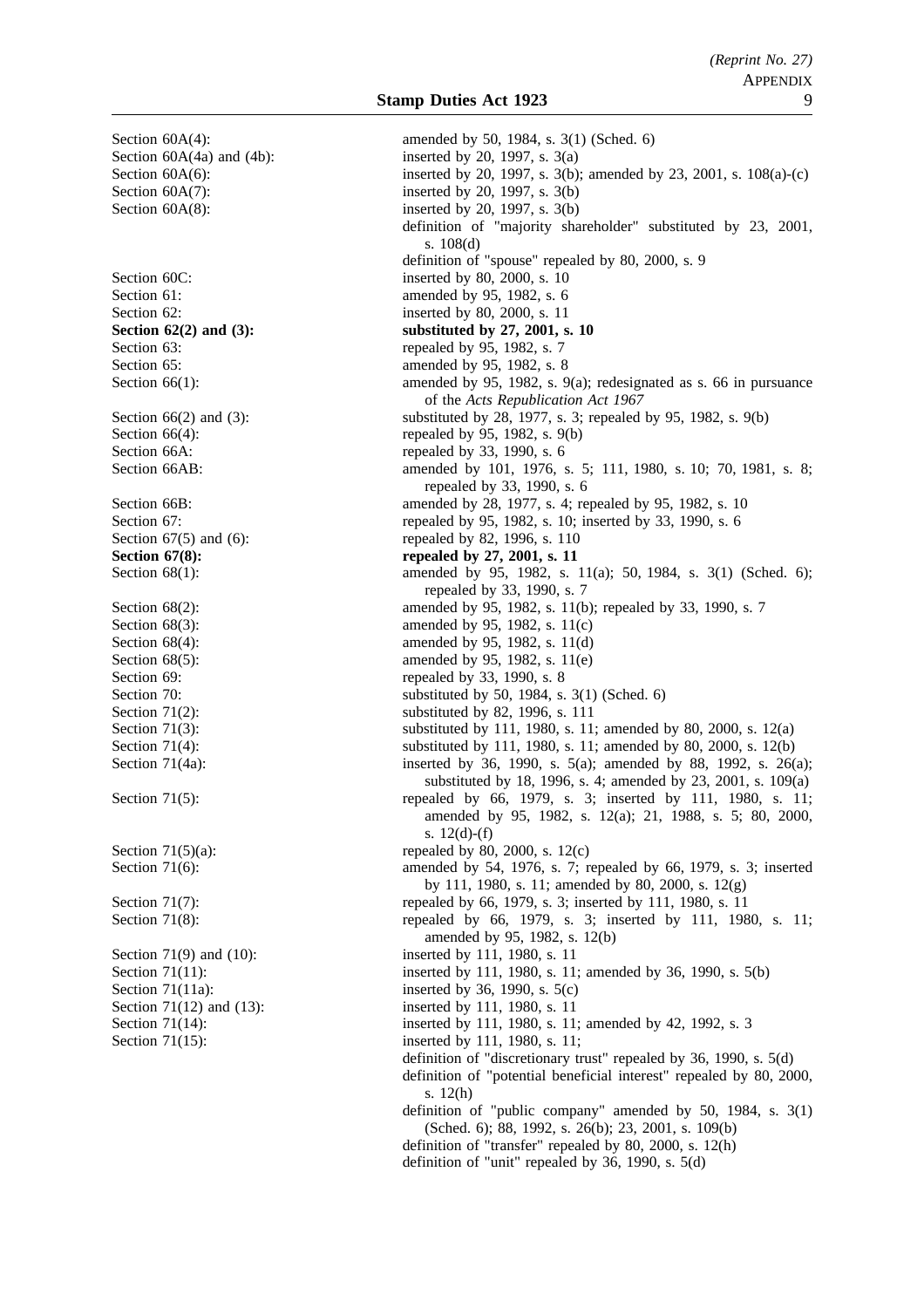Section 71C: inserted by 66, 1979, s. 4 Section 71C(1a): inserted by 8, 1989, s. 3(c)<br>Section 71C(2): amended by 95, 1982, s. 1 Section 71 $C(2a)$ : inserted by 81, 1985, s. 9(f) Section 71CA: inserted by 30, 1982, s. 3 Section 71CC: inserted by 31, 1994, s. 7 Section 71CD: inserted by 42, 1997, s. 2 Section 71D: inserted by 111, 1980, s. 13 Section 71DA: inserted by 83, 1994, s. 6 Section 71E and heading: inserted by 21, 1988, s. 7 Section  $71E(2)(d)$ : repealed by 80, 2000, s. 16 Section 71E(4a): inserted by 74, 1991, s. 12 Section 71E(10): repealed by 33, 1990, s. 9 Heading preceding section 75: repealed by 81, 1985, s. 10

definition of "unit trust scheme" amended by 50, 1984, s. 3(1) (Sched. 6); repealed by 36, 1990, s. 5(d) Section 71AA: inserted by 80, 2000, s. 13 Section 71A: amended by 111, 1980, s. 12; 50, 1984, s. 3(1) (Sched. 6) Section 71B: amended and redesignated as s. 71B(1) by 95, 1982, s. 13 Section 71B(2) and (3): inserted by 95, 1982, s. 13(b); repealed by 82, 1996, s. 112 Section 71B(4) and (5): inserted by 95, 1982, s. 13(b) Section 71C(1): amended by 81, 1985, s. 9(a), (b); 8, 1989, s. 3(a), (b); 52, 1989, s. 7(a); 42, 1992, s. 4(a); 20, 1997, s. 4(a) amended by 95, 1982, s. 14; 81, 1985, s. 9(c)-(e); substituted by 52, 1989, s. 7(b); amended by 42, 1992, s. 4(b); 20, 1997, s. 4(b)-(d) Section 71C(2b): inserted by 52, 1989, s. 7(c); repealed by 14, 1994, s. 4 Section 71C(3) definition of "Housing Trust home" inserted by 8, 1989, s. 3(d) definitions of "prescribed amount" and "prescribed maximum" inserted by  $20$ , 1997, s. 4(e) definition of "relevant contract" inserted by 42, 1992, s. 4(c) Section 71 $C(4)$ : substituted by 52, 1989, s. 7(d) Section 71CA(2) and (3): substituted by 83, 1994, s. 4 Section 71CB: inserted by 21, 1988, s. 6; substituted by 83, 1994, s. 5 Section 71CB(1): definition of "spouses" amended by 80, 2000, s. 14 Section 71CC(1): amended by 18, 1996, s. 5(a)-(c); 11, 1999, s. 2(a) Section 71CC(1a): inserted by 11, 1999, s.  $2(b)$ Section 71CC(5): definition of "natural person" or "person" inserted by 18, 1996, s. 5(d) definition of "relative" amended by 11, 1999, s. 2(c) definition of "spouse" repealed by 80, 2000, s. 15 Section  $71D(1)$  and  $(2)$ : substituted by 19, 1991, s.  $5(a)$ Section  $71D(2a)$ : inserted by 19, 1991, s.  $5(a)$ Section 71D(3): definition of "exploration tenement" amended by 83, 1994, s. 12 (Sched.) Section  $71D(4)$ : substituted by 19, 1991, s.  $5(b)$ Section 71D(5) and (6): inserted by 19, 1991, s. 5(b) Section 71DA(1a) and (1b): inserted by 42, 1997, s.  $3(a)$ Section 71DA(5): definition of "complying superannuation fund" amended by 42, 1997, s. 3(b) definitions of "pooled superannuation trust" and "the SIS Act" inserted by 42, 1997, s. 3(c) Section 71DA(6): substituted by 42, 1997, s.  $3(d)$ Section 71E(1): amended by 18, 1996, s.  $6(a)$ , (b) Section 71E(1a): inserted by 18, 1996, s.  $6(c)$ Section 71E(2): amended by 88, 1992, s. 27; 23, 2001, s. 110 Section 71E(6): amended by 82, 1996, s. 113 Section 75: repealed by 81, 1985, s. 10; inserted by 72, 1995, s. 5 Heading preceding section 75AA: deleted in pursuance of the *Acts Republication Act 1967*, as its function is now exhausted Section 75AA: repealed by 50, 1984, s. 3(1) (Sched. 6) Section 76: **definition of "liability" inserted by 88, 1992, s. 28**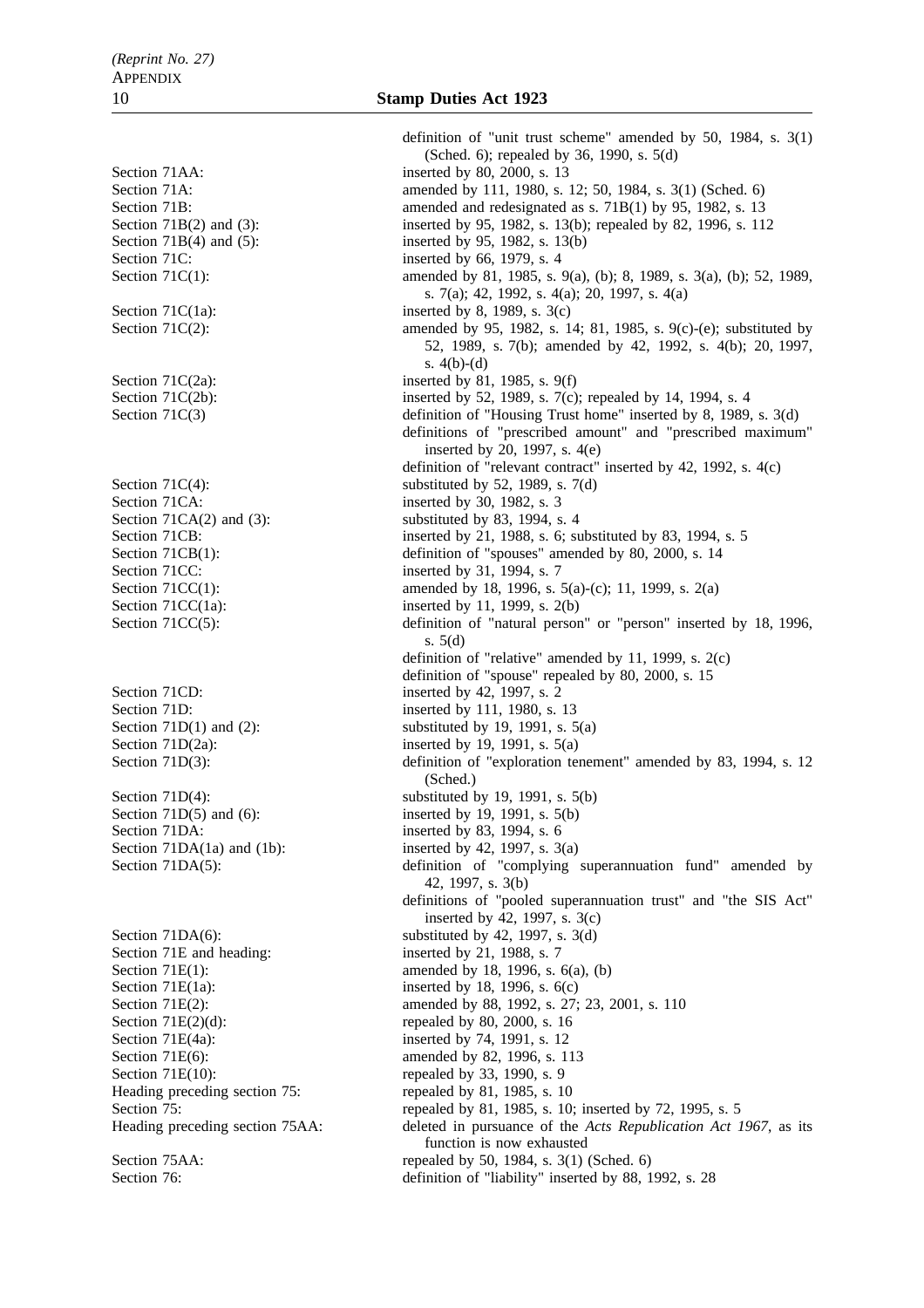Section 80: **amended** by 95, 1982, s. 15 Section 81(2): inserted by 18, 1996, s. 7 Section 81A: inserted by 101, 1976, s. 6 Section 81C: inserted by 95, 1982, s. 16 Section 81D: inserted by 31, 1994, s. 8 Section 81E: inserted by 82, 1997, s. 6 Section 82(2): amended by 42, 1992, s. 5 Part 3A Division 1 heading:<br>Section 90A:

Part 3A Division 2 heading: inserted by 14, 1994, s. 7

definition of "mortgage" substituted by 88, 1992, s. 28 Section 76A: inserted by 8, 1986, s. 5; repealed by 88, 1992, s. 29 Section 79: substituted by 88, 1992, s. 30 Section 81: redesignated as s. 81(1) by 18, 1996, s. 7 Section 81B: inserted by 111, 1980, s. 14; substituted by 88, 1992, s. 31 Section 81C(6): amended by 83, 1994, s. 12 (Sched.); 23, 2001, s. 111 Section 81D(1): amended by 82, 1997, s.  $5(a)$ Section 81D(4): definition of "subsidiary" amended by 23, 2001, s. 112(a) definition of "public company" amended by 23, 2001, s. 112(b) Section 81D(5): amended by 82, 1997, s. 5(b) Section 81D(6): repealed by 82, 1997, s.  $5(c)$ Heading preceding section 82: repealed by 50, 1984, s. 3(1) (Sched. 6) Section 82: repealed by 50, 1984, s. 3(1) (Sched. 6); inserted by 21, 1988, s. 8 Sections 82A and 83: repealed by 50, 1984, s. 3(1) (Sched. 6)<br>Sections 84 - 84J: repealed by 50, 1984, s. 3(1) (Sched. 6) Sections 84 - 84J:<br>
Sections 85 - 90 and heading:<br>
repealed by 104, 1976, s. 4(2) (Sched. 2) repealed by 104, 1976, s.  $4(2)$  (Sched. 2) Part 3A heading: substituted by 14, 1994, s. 5<br>Part 3A Division 1 heading: substituted by 14, 1994, s. 5 amended by 14, 1994, s. 6(a) definition of "broker" amended by 52, 1989, s. 8(a); 14, 1994, s. 6(b); substituted by 11, 1999, s. 3 definition of "error transaction" inserted by 14, 1994, s. 6(c) **definition of "exempt transaction"** inserted by 21, 2000, s. 28(a); **substituted by 27, 2001, s. 12** definition of "foreign company" inserted by 14, 1994, s. 6(c); amended by 23, 2001, s. 113(a) definition of "identification code" inserted by 14, 1994, s. 6(c) definition of "odd lot" inserted by 70, 1981, s. 9 definition of "odd lot specialist" inserted by 70, 1981, s. 9; amended by 52, 1989, s. 8(b) definition of "proper SCH transfer" inserted by 14, 1994, s. 6(d) definitions of "quoted marketable security" and "recognised stock exchange" inserted by 21, 2000, s. 28(b) definition of "recognised stock exchange" repealed by 80, 2000, s. 17 definition of "relevant company" inserted by 14, 1994, s. 6(d); amended by 23, 2001, s. 113(b) definition of "relevant SCH participant" inserted by 14, 1994, s. 6(d) definition of "SCH" inserted by 14, 1994, s. 6(d) definition of "SCH business rules" inserted by 14, 1994, s. 6(d) definition of "SCH participant" inserted by 14, 1994, s. 6(d) definition of "SCH-regulated transfer" inserted by 14, 1994, s. 6(d) definition of "South Australian registered company" inserted by 14, 1994, s. 6(e); substituted by 23, 2001, s. 113(c) definition of "transfer document" inserted by 14, 1994, s. 6(e) definition of "transfer identifier" inserted by 14, 1994, s. 6(e) definition of "transfer value" inserted by 14, 1994, s. 6(e) Section 90AB: inserted by 71, 1998, s. 2 Section 90AC: inserted by 21, 2000, s. 28(c)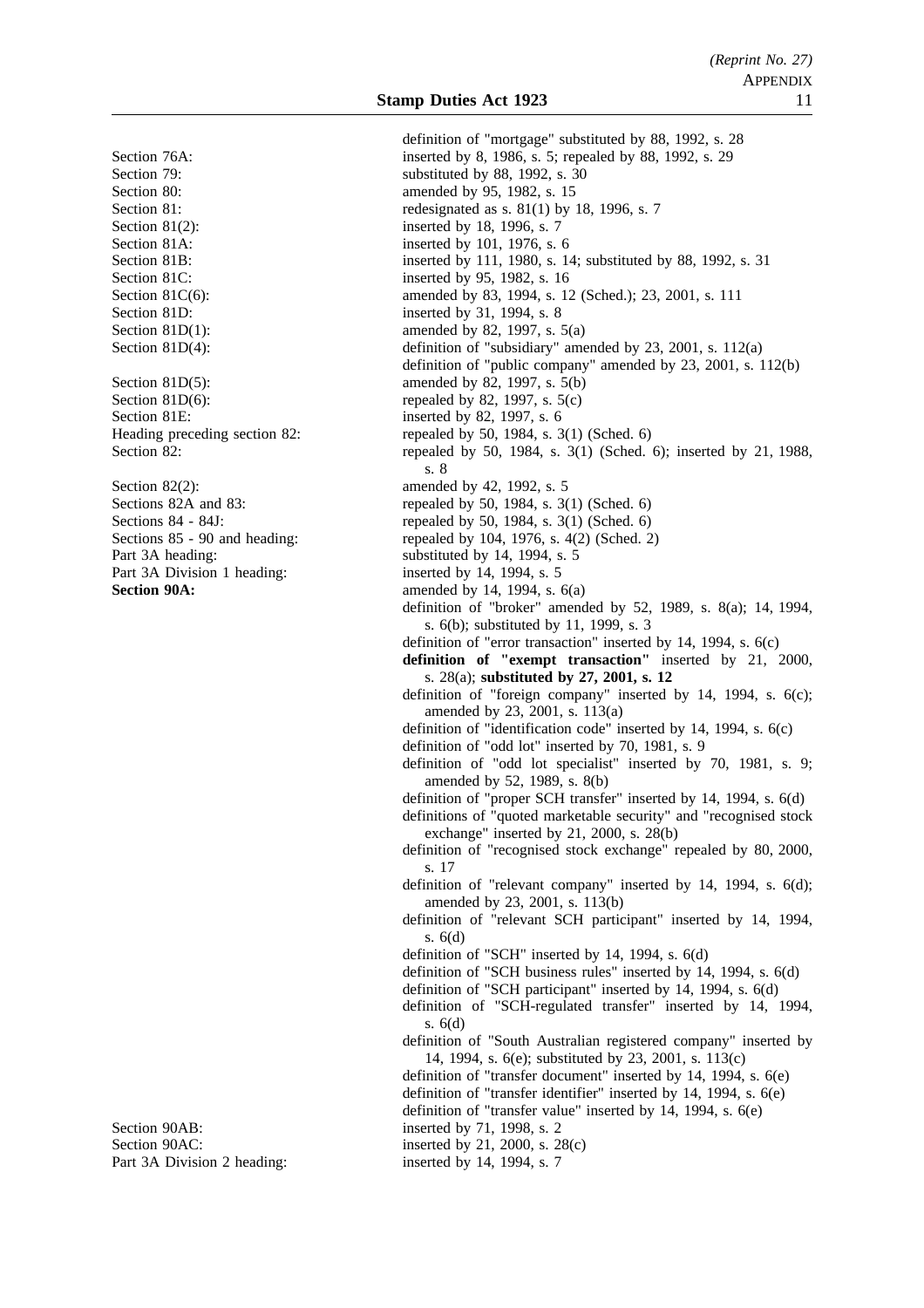Section 90B: amended by 50, 1984, s. 3(1) (Sched. 6); 14, 1994, s. 8; amended and redesignated as s. 90B(1) by 49, 1995, s. 3 Section 90B(2) and (3): inserted by 49, 1995, s. 3(b) Section 90C(1): amended by 14, 1994, s. 9(a); 49, 1995, s. 4(a), (b) Section  $90C(1)(a)$  and (b): repealed by 49, 1995, s. 4(c) Section  $90C(2)$ : repealed by 49, 1995, s. 4(d) Section 90C(3): amended by 70, 1981, s. 10; 49, 1995, s. 4(e) Section  $90C(5)$ : amended by 49, 1995, s. 4(f) Section 90C(6): substituted by 14, 1994, s. 9(b); amended by 49, 1995, s. 4(g); substituted by 82, 1996, s. 114 Section 90C(7): amended by 49, 1995, s. 4(h); repealed by 82, 1996, s. 114 Section 90C(8): amended by 71, 1992, s. 3(1) (Sched. 6); 14, 1994, s. 9(c), (d); 49, 1995, s. 4(i); repealed by 82, 1996, s. 114 Section 90C(9): repealed by 100, 1986, s. 15 Section  $90D(a1)$ : inserted by 49, 1995, s. 5(a) Section 90D(1): amended by 49, 1995, s. 5(b) Section 90D(2): amended by 49, 1995, s. 5(c) Section 90D(3): substituted by 88, 1992, s. 32; 14, 1994, s. 10(a); amended by 49, 1995, s. 5(d); substituted by 82, 1996, s. 115 Section 90D(4): substituted by 88, 1992, s. 32; amended by 49, 1995, s. 5(e); repealed by 82, 1996, s. 115 Section 90D(5): inserted by 88, 1992, s. 32; repealed by 82, 1996, s. 115<br>Section 90D(6): inserted by 88, 1992, s. 32; amended by 14, 1994, inserted by 88, 1992, s. 32; amended by 14, 1994, s. 10(b); repealed by 82, 1996, s. 115 Section 90D(7) and (8): inserted by 88, 1992, s. 32; repealed by 82, 1996, s. 115 Section 90E(1): amended by 14, 1994, s. 11; 49, 1995, s. 6(a) Section 90E(2): substituted by 88, 1992, s. 33; amended by 49, 1995, s. 6(b); 82, 1996, s. 116 Section 90E(3): amended by 36, 1990, s. 6 Section 90F: amended by 49, 1995, s. 7 Section 90G: inserted by 8, 1986, s. 6 Section 90G(1): definition of "broker" amended by 52, 1989, s. 9(c) definition of "jobber" repealed and definition of "market maker" inserted in its place by 52, 1989, s. 9(a) definition of "marketable security" amended by 23, 2001, s. 114 definition of "the U.K. Stock Exchange" repealed and definition of "the U.K. and Ireland Stock Exchange" inserted in its place by 52, 1989, s. 9(b) Section 90G(5): substituted by 88, 1992, s. 34; 82, 1996, s. 117(a) Section 90G(5a) and (5b): inserted by 99, 1992, s. 34; repealed by 82, 1996, s. 117(a) Section 90G(6): amended by 100, 1986, s. 16(a), (b); 52, 1989, s. 9(c)-(f); 49, 1995, s. 8 Section 90G(7): amended by 100, 1986, s. 16(c), (d); 52, 1989, s. 9(c), (g) Section 90G(8): substituted by 100, 1986, s. 16(e); repealed by 82, 1996, s. 117(b) Division 3 of Part 3A comprising ss. 90H - 90O and heading inserted by 14, 1994, s. 12 Section 90H: amended by 18, 1996, s. 8 Section 90I: redesignated as s. 90I(1) by 83, 1994, s. 7 Section 90I(2): inserted by 83, 1994, s. 7 Section 90K(5): substituted by 82, 1996, s. 118 Section  $90K(6)$ : repealed by 82, 1996, s. 118 Section 90N(2): substituted by 82, 1996, s. 119 Section 90N(3) - (7): repealed by 82, 1996, s. 119 Division 4 of Part 3A comprising ss. 90P - 90S and heading inserted by 14, 1994, s. 12

Section 90Q(2) - (5): repealed by 82, 1996, s. 120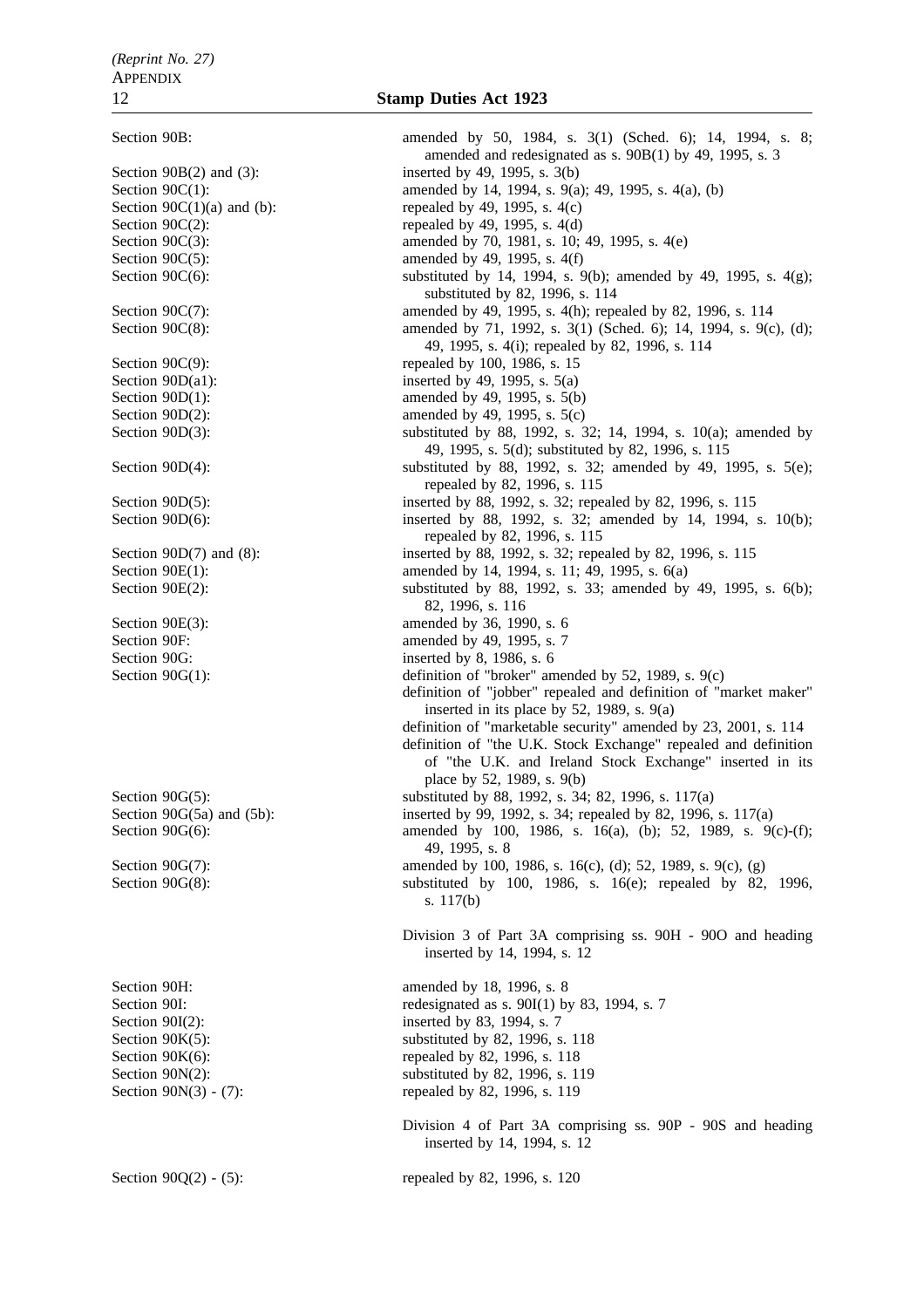| Section 90S:                           | amended by 82, 1996, s. 121                                                                                                                                                                                                                                  |
|----------------------------------------|--------------------------------------------------------------------------------------------------------------------------------------------------------------------------------------------------------------------------------------------------------------|
|                                        | Division 5 of Part 3A comprising ss. 90T - 90V and heading<br>inserted by 83, 1994, s. 8                                                                                                                                                                     |
| Section 90T:<br>Section $90V(3)$ :     | amended by 23, 2001, s. 115<br>inserted by 80, 2000, s. 18                                                                                                                                                                                                   |
|                                        | Part 4 comprising ss. 91 - 105C and heading inserted by<br>36, 1990, s. 7; amended by 88, 1992, ss. 35-41; 83, 1994,<br>s. 9; 18, 1996, s. 9; 82, 1996, ss. 122-127; repealed and<br>ss. $91 - 102$ and headings inserted in its place by 80, 2000,<br>s. 19 |
| Section $91(1)$ :                      | definition of "executive officer" amended by 23, 2001, s. 116(a)                                                                                                                                                                                             |
| Section $91(4)$ :                      | amended by 23, 2001, s. 116(b)                                                                                                                                                                                                                               |
| Section $101(2)$ :                     | substituted by 27, 2001, s. 13                                                                                                                                                                                                                               |
| Section 106:                           | amended by 50, 1984, s. 3(1) (Sched. 6); redesignated as<br>s. 106(1) by 82, 1996, s. 128                                                                                                                                                                    |
| Section $106(2)$ :                     | inserted by 82, 1996, s. 128                                                                                                                                                                                                                                 |
| Section $106A(1)$ :                    | amended by 70, 1981, s. 11(a); 83, 1994, s. 10(a)                                                                                                                                                                                                            |
| Section $106A(1a)$ and $(1b)$ :        | inserted by 70, 1981, s. 11(b)                                                                                                                                                                                                                               |
| Section $106A(2)$ :                    | amended by 14, 1994, s. 13; 83, 1994, s. 10(b)                                                                                                                                                                                                               |
| Section $106A(3)$ :                    | amended by 83, 1994, s. 10(c); 82, 1996, s. 129(a)                                                                                                                                                                                                           |
| Section $106A(4)$ :                    | substituted by 83, 1994, s. 10(d); amended by 82, 1996,<br>s. $129(b)$                                                                                                                                                                                       |
| Section $106A(5)$ :                    | amended by 83, 1994, s. 10(e)                                                                                                                                                                                                                                |
| Section 107:                           | substituted by 14, 1994, s. 14; repealed by 82, 1996, s. 130                                                                                                                                                                                                 |
| Section $108(1)$ :                     | amended by 59, 1994, Sched. 2                                                                                                                                                                                                                                |
| Section 109:<br>Section 110:           | amended by 88, 1992, s. 42<br>repealed by 88, 1992, s. 43                                                                                                                                                                                                    |
| Section 110A:                          | amended by 100, 1986, s. 17; repealed by 82, 1996, s. 131                                                                                                                                                                                                    |
| Section 111:                           | amended by 82, 1996, s. 132                                                                                                                                                                                                                                  |
| Section $112(1)$ :                     | amended by 74, 1991, s. 13(a)                                                                                                                                                                                                                                |
| Section $112(5)$ :                     | inserted by 74, 1991, s. 13(b)                                                                                                                                                                                                                               |
| Section 113:                           | repealed by 50, 1984, s. 3(1) (Sched. 6)                                                                                                                                                                                                                     |
| Section 114:                           | inserted by 27, 1978, s. 8                                                                                                                                                                                                                                   |
| Schedule 1:                            | deleted in pursuance of the Acts Republication Act 1967, as its<br>function is now exhausted; inserted by 41, 1999, s. 22                                                                                                                                    |
| Schedule 2:                            |                                                                                                                                                                                                                                                              |
| <b>AGREEMENT</b> or any                |                                                                                                                                                                                                                                                              |
| MEMORANDUM:                            | amended by 42, 1992, s. 6(a); repealed by 88, 1992, s. 44(a)                                                                                                                                                                                                 |
| AFFIDAVIT OR DECLARATION:              | amended by 50, 1984, s. 3(1) (Sched. 6); repealed by 81, 1985,<br>s. $11(a)$                                                                                                                                                                                 |
| <b>ANNUAL LICENCE:</b>                 | amended by 65, 1983, s. 3; 8, 1986, s. 7(a); 100, 1986, s. 18(a),<br>(b); 47, 1990, s. $5(1)(a)$ , (b), (d); 82, 1996, s. 133; 36, 1998,<br>s. $3(a)$                                                                                                        |
| Paragraph (1):                         | repealed by 47, 1990, s. $5(1)(c)$                                                                                                                                                                                                                           |
| Exemption No. 2:                       | amended by 41, 1999, s. 23(a)                                                                                                                                                                                                                                |
| Exemption No. 3:                       | inserted by 111, 1980, s. 15(a); substituted by 100, 1986,<br>s. $18(c)$                                                                                                                                                                                     |
| Exemption No. 4:                       | inserted by 111, 1980, s. 15(a)                                                                                                                                                                                                                              |
| Exemption Nos. 5 and 6:                | inserted by 81, 1985, s. 11(b)                                                                                                                                                                                                                               |
| Exemption No. 7:                       | inserted by 8, 1986, s. 7(b)                                                                                                                                                                                                                                 |
| Exemption No. 8:                       | inserted by 100, 1986, s. 18(d)                                                                                                                                                                                                                              |
| APPLICATION - (A):<br>Exemption No. 2: | amended by 64, 1989, s. 4(a), (b); 31, 1994, s. 9(a)<br>amended by 100, 1986, s. 18(e)                                                                                                                                                                       |
| Exemption No. 4:                       | substituted by 64, 1989, s. 4(c); 30, 1996, s. 43(a)                                                                                                                                                                                                         |
| Exemption No. 5A:                      | inserted by $8$ , 1986, s. 7(c)                                                                                                                                                                                                                              |
| Exemption No. 10:                      | substituted by 83, 1994, s. 12 (Sched.)                                                                                                                                                                                                                      |
|                                        |                                                                                                                                                                                                                                                              |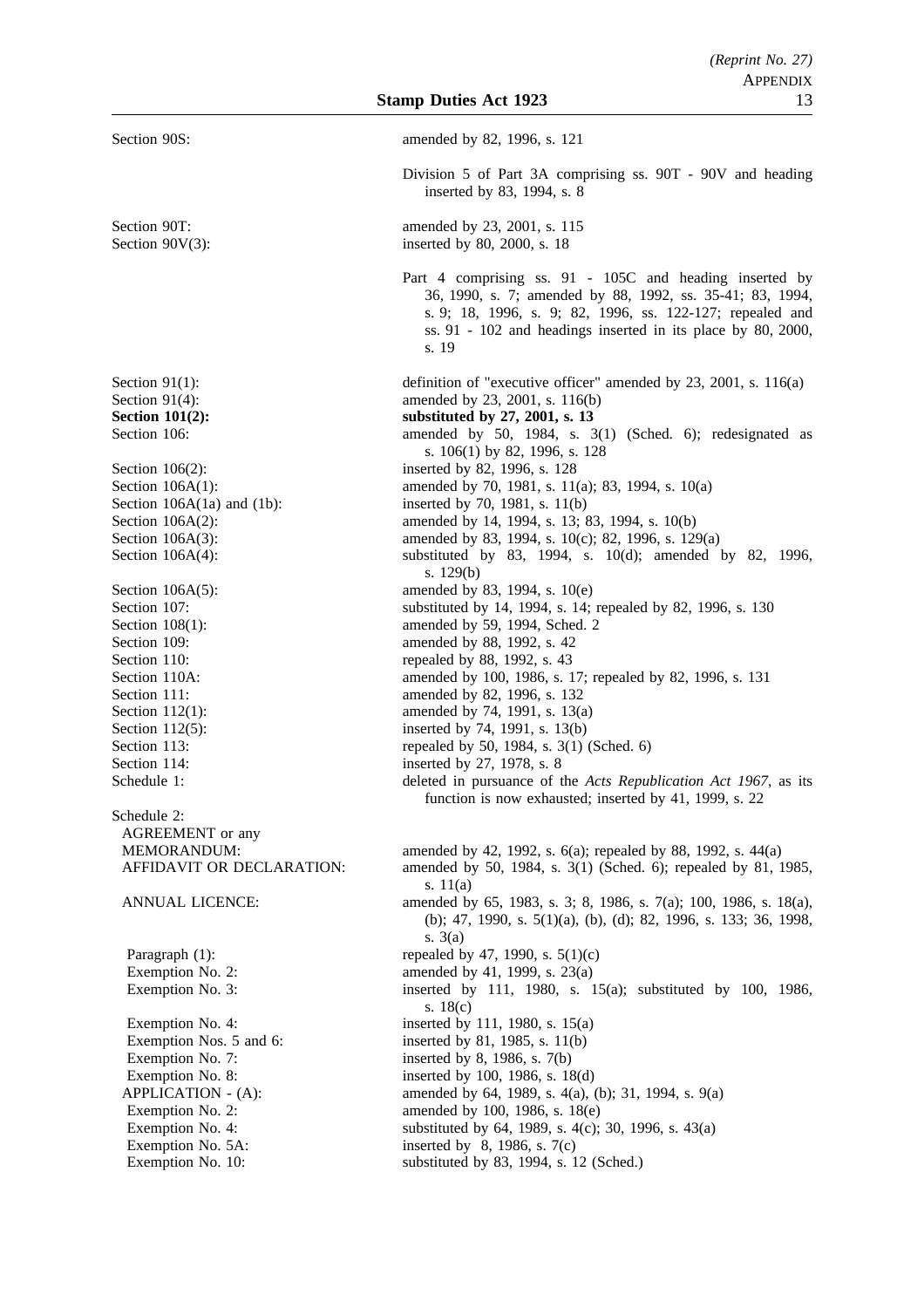Exemption No. 3A: inserted by 8, 1986, s. 7(d) Exemption No. 8: amended by 89, 1978, s. 3<br>Exemption No. 8(c): The repeated by 89, 1978, s. 3 BILL OF EXCHANGE BILL OF EXCHANGE, BILL OF EXCHANGE, being BILL OF EXCHANGE and PROMISSORY NOTE BILL OF EXCHANGE and PROMISSORY NOTE (not being BILL OF EXCHANGE and PROMISSORY NOTE of any BILL OF LADING CONTRACT NOTE (not

OR SHIPPING NOTE: repealed by 81, 1985, s. 11(d)

Exemption No. 10A: inserted by 76, 1994, s. 7(a); substituted by 77, 1995, s. 17(a); 30, 1996, s. 43(b) Exemption No. 10B: inserted by 77, 1995, s. 17(a); repealed by 30, 1996, s. 43(b) Exemption No. 11A: inserted by 54, 1991, s. 5(a); repealed by 30, 1996, s. 43(c) Exemption No. 12: amended by 19, 1991, s.  $6(a)$ Exemption No. 13:  $\qquad \qquad \text{amended by 19, 1991, s. 6(b)}$ Exemption No. 14: amended by 19, 1991, s. 6(c) Exemption No. 15: substituted by 19, 1991, s. 6(d); amended by 72, 1995, s. 6(a)-(c) paragraph (ab): repealed by 36, 1998, s. 3(b) Exemption No. 16: substituted by 28, 1977, s. 5 Exemption No. 17: inserted by reg. 139, 1982; substituted by 81, 1985, s. 11(c) Exemption No. 18: inserted by 31, 1994, s. 9(b) APPLICATION - (B): amended by 47, 1990, s. 5(2); 77, 1995, s. 17(b); 36, 1998, s. 3(c) Exemption No. 2: substituted by 64, 1989, s. 4(d); 30, 1996, s. 43(d) Exemption No. 5: substituted by 83, 1994, s. 12 (Sched.) Exemption No. 5A: inserted by 76, 1994, s. 7(b); substituted by 77, 1995, s. 17(c); 30, 1996, s. 43(e) Exemption No. 5B: inserted by 77, 1995, s. 17(c); repealed by 30, 1996, s. 43(e) Exemption No. 6A: inserted by 54, 1991, s. 5(b); repealed by 30, 1996, s. 43(f)<br>Exemption No. 8: amended by 89, 1978, s. 3 repealed by 89, 1978, s.  $3$ BANK NOTE: repealed by 111, 1980, s. 15(b) payable on demand...: amended by 70, 1981, s. 12(a); substituted by 89, 1983, s. 10(a); 19, 1991, s. 6(e); repealed by 82, 1997, s. 7(a) being a cheque...: inserted by 89, 1983, s. 10(a); amended by 50, 1984, s. 3(1) (Sched. 6); repealed by 82, 1997, s. 7(a) a payment order: inserted by 19, 1991, s. 6(f); repealed by 82, 1997, s. 7(a) drawn or made...: amended by 70, 1981, s. 12(b); repealed by 82, 1997, s. 7(a) a bill or note...: repealed by 82, 1997, s.  $7(a)$ other kind (except a bank note): amended by 19, 1991, s. 6(g); 83, 1994, s. 12 (Sched.); repealed by 82, 1997, s. 7(a) otherwise charged): repealed by 50, 1984, s. 3(1) (Sched. 6)<br>CONTRACT NOTE: repealed by 50, 1984, s. 3(1) (Sched. 6) repealed by 50, 1984, s.  $3(1)$  (Sched. 6) CONTRACT: repealed by 50, 1984, s.  $3(1)$  (Sched. 6) CONVEYANCE or TRANSFER: amended by 101, 1976, s. 7; 111, 1980, s. 15(c), (d); 95, 1982, s. 17(a)-(d); 89, 1983, s. 10(c); 50, 1984, s. 3(1) (Sched. 6); 81, 1985, s. 11(e), (g); 8, 1986, s. 7(e); 42, 1992, s. 6(b); 88, 1992, s. 44(b), (c); 49, 1995, s. 9(a); 40, 1999, s. 2(a) paragraph (aab): repealed by 81, 1985, s. 11(f) paragraph (ab): repealed by 89, 1983, s. 10(b) Exemption No. 1: substituted by 81, 1985, s. 11(h); 80, 2000, s. 20(a) Exemption No. 2: inserted by 81, 1985, s. 11(h) Exemption Nos. 3: inserted by 100, 1986, s. 18(f) Exemption No. 4: inserted by 100, 1986, s. 18(f); amended by 83, 1994, s. 12 (Sched.) Exemption No. 5: inserted by 100, 1986, s. 18(f); substituted by 83, 1994, s. 12 (Sched.)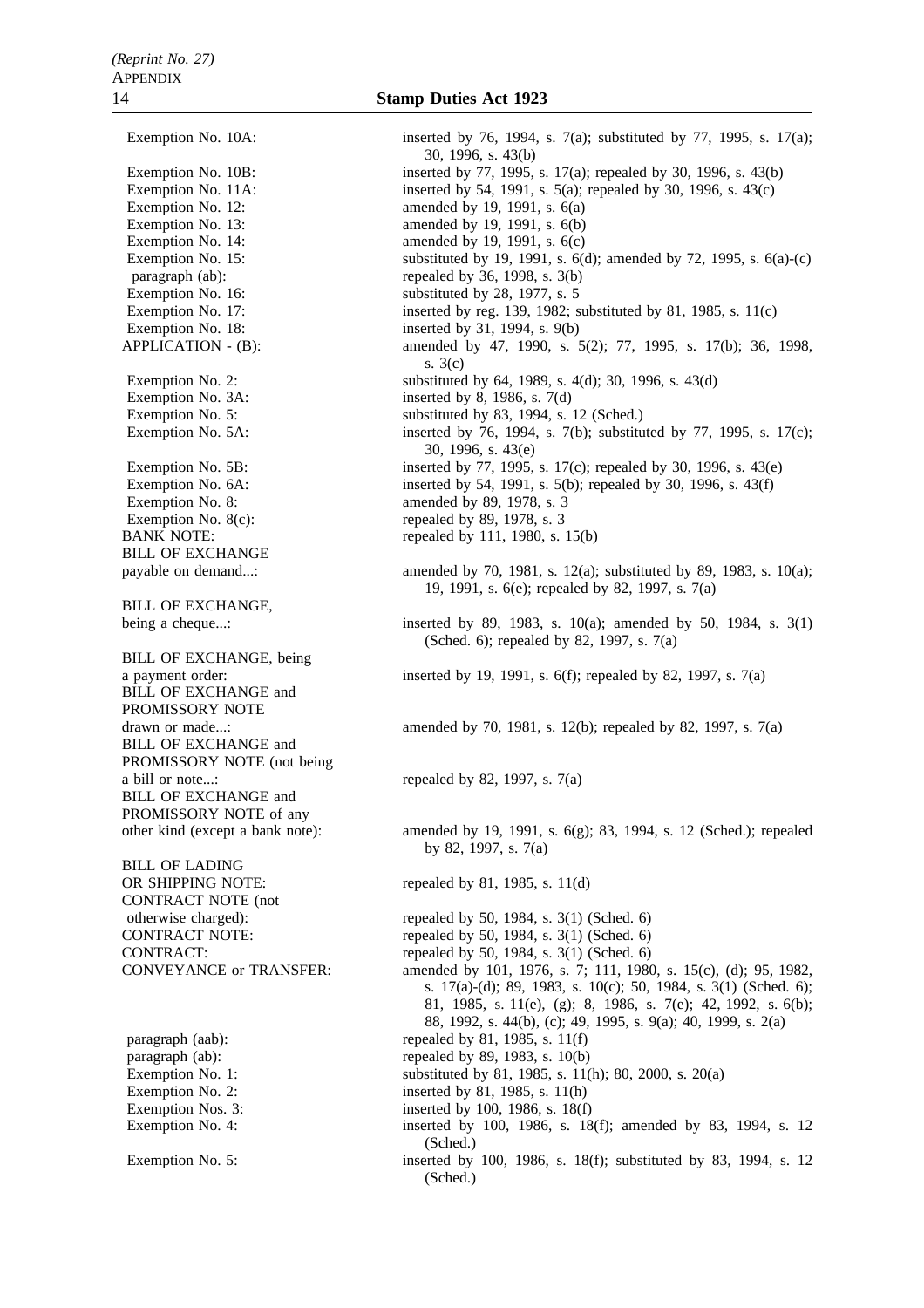Exemption Nos. 3: inserted by 100, 1986, s. 18(g) CONVEYANCE for the CONVEYANCE for CONVEYANCE to which CONVEYANCE of any other kind: DEED: substituted by 42, 1992, s. 6(f) DOCUMENT or other<br>INSTRUMENT: INSTALMENT PURCHASE **INSTRUMENT** of discharge: amended by 42, 1992, s.  $6(g)$ LEASE or AGREEMENT FOR<br>a LEASE: LEASE made subsequently...: LETTER OF ALLOTMENT: repealed by 81, 1985, s. 11(*l*) Exemption No. 4: inserted by  $72$ ,  $1995$ , s.  $6(f)$ POWER OF ATTORNEY: repealed by 42, 1992, s. 6(h) RETURN lodged with the Commissioner by a financial institution under Exemption No. 1:  $\qquad \qquad \text{amended by 41, 1999, s. 23(c), (d)}$ Exemption No. 2:  $\qquad \qquad \text{amended by 41, 1999, s. 23(e)}$ Exemption No. 3: amended by 41, 1999, s.  $23(f)$ , (g) RETURN lodged with the Exemption No. 1: amended by 100, 1986, s. 18(h) Exemption No. 2:  $\qquad \qquad \text{amended by 100, 1986, s. 18(i)}$ TOTALIZATOR GENERAL EXEMPTIONS FROM ALL STAMP DUTIES: Exemption No. 1 substituted by 111, 1980, s. 15(i) Exemption No. 1A: inserted by 88, 1992, s.  $44(g)$ Exemption No. 13: substituted by 42, 1992, s. 6(k) Exemption No. 13C: inserted by 8, 1986, s.  $7(g)$ Exemption No. 19: substituted by 14, 1994, s. 15(b) Exemption No. 20: amended by 14, 1994, s. 15(c)

CONVEYANCE operating: substituted by 101, 1976, s. 8; amended by 81, 1985, s. 11(i); 36, 1990, s. 8; 88, 1992, s. 44(d), (e); 14, 1994, s. 15(a); 49, 1995, s. 9(b); 42, 1997, s. 4; 40, 1999, s. 2(b) Exemption No. 2: inserted by 81, 1985, s. 11(j); substituted by 80, 2000, s. 20(b) Exemption No. 4: inserted by 100, 1986, s. 18(g); amended by 83, 1994, s. 12 (Sched.) Exemption No. 5: inserted by 100, 1986, s. 18(g); substituted by 83, 1994, s. 12 (Sched.) partition: amended by 95, 1982, s. 17(e); 42, 1992, s. 6(c) effectuating: amended by 111, 1980, s. 15(e); 42, 1992, s. 6(d) section 71D applies: inserted by 111, 1980, s. 15(f); repealed by 19, 1991, s. 6(h)<br>CONVEYANCE of any other kind: amended by 42, 1992, s. 6(e) repealed by 95, 1982, s.  $17(f)$ AGREEMENT: repealed by 50, 1984, s. 3(1) (Sched. 6) LEASE (not being a lease...): amended by 111, 1980, s. 15(g); 81, 1985, s. 11(k); repealed by 72, 1995, s. 6(d) inserted by 72, 1995, s.  $6(d)$ <br>repealed by 72, 1995, s.  $6(e)$ MORTGAGE: amended by 101, 1976, s. 9; 88, 1992, s. 44(f)(i) Exemption No. 3: inserted by 88, 1992, s.  $44(f)(ii)$ ; amended by 23, 2001, s. 117(a) RECEIPTS: repealed by 50, 1984, s. 3(1) (Sched. 6) section 44: inserted by 82, 1997, s. 7(b); amended by 41, 1999, s. 23(b) Commissioner by a dealer: amended by 111, 1980, s. 15(h); 42, 1992, s. 6(i); 49, 1995, s. 9(c), (d) RETURN under section 90G: inserted by 8, 1986, s. 7(f); substituted by 42, 1992, s. 6(j); amended by 49, 1995, s. 9(e) TOTALIZATOR: repealed by 104, 1976, s. 4(2) (Sched. 2) AGENCY BOARD: repealed by 104, 1976, s. 4(2) (Sched. 2) Exemption No. 6: substituted by 101, 1976, s. 10; 30, 1982, s. 4; 95, 1982, s. 17(g) Exemption Nos. 14A and 14B: repealed by 50, 1984, s. 3(1) (Sched. 6) Exemption No. 20A: inserted by 11, 1999, s. 4; amended by 23, 2001, s. 117(b) Exemption No. 21:  $\qquad \qquad \text{amended by 14, 1994, s. 15(c)}$